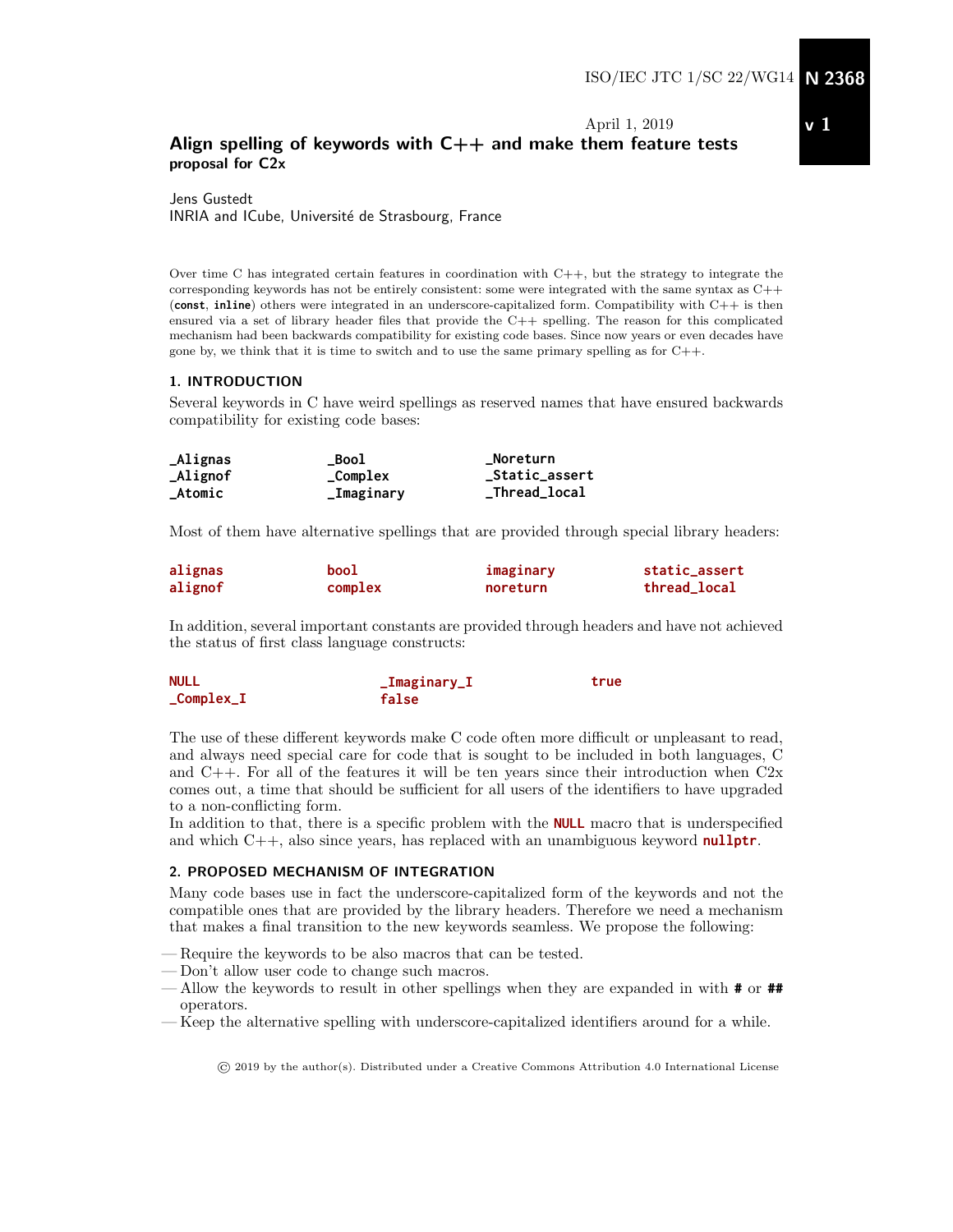With this in mind, implementing these new keywords is in fact almost trivial for any implementation that is conforming to C17.

- 13 predefined macros have to be added to the startup mechanism of the translator. They should expand to similar tokens as had been defined in the corresponding library headers.
- If some of the macros are distinct to their previous definition, the library headers have to be amended with **#ifndef** tests. Otherwise, the equivalent macro definition in a header should not harm.

Needless to say that on the long run, it would be good if implementations would switch to full support as keywords, but there is no rush, and some implementations that have no need for C++ compatibility might never do this.

### 3. PREDEFINED CONSTANTS

Predefined constants need a little bit more effort for the integration, because up to now C did not have named constants on the level of the language. We propose to integrate these constants by means of a new syntax term predefined constant. The integration of the constants **\_Complex\_I** and **\_Imaginary\_I** is direct and we think that they do not need much explanations.

#### 3.1. Boolean constants

The Boolean constants **false** and **true** are a bit ambivalent because in C17 they expand to integer constants 0 and 1 that have type **int** and not **\_Bool**. This is unfortunate when they are used as arguments to type-generic macros, because there they could trigger an unexpected expansion, namely for **int** instead of **\_Bool**.

Since for C++, these constants are of type **bool**, we propose to do it the same. For implementations that do not want to integrate these constants in their parser infrastructure, yet, this can easily be achieved by definitions similar to the following

```
# define false (( bool ) +0)
# define true (( bool ) +1)
```
which, by preprocessor magic, expands to values  $\theta$  and 1 when used in preprocessor conditionals, and to constant expressions of type **bool** in other places. In most operations these will then undergo promotion to **int**, such that there should be no difference for code that uses them in arithmetic.

#### 3.2. Null pointer constants

The macro **NULL** that goes back quite early, was meant to provide a tool to specify a null pointer constant such that it is easily visible and such that it makes the intention of the programmer to specifier a pointer value clear. Unfortunately, the definition as it is given in the standard misses that goal, because the constant that is hidden behind the macro can be of very different nature.

A null pointer constant can be any integer constant of value 0 or such a constant converted to **void**\*. Thereby several types are possible for **NULL**. Commonly used are 0 with **int**, 0L with **long** and (**void**\*)0 with **void**\*.

- (1) Similar to the problems with **false** and **true** above, this may lead to surprises when invoking a type-generic macro with a **NULL** argument.
- (2) Conditional expressions such as (1 ? 0 : **NULL**) and (1 ? 1 : **NULL**) have different status depending how **NULL** is defined. Whereas the first is always defined, the second is a constraint violation if **NULL** has type **void**\*, and defined otherwise.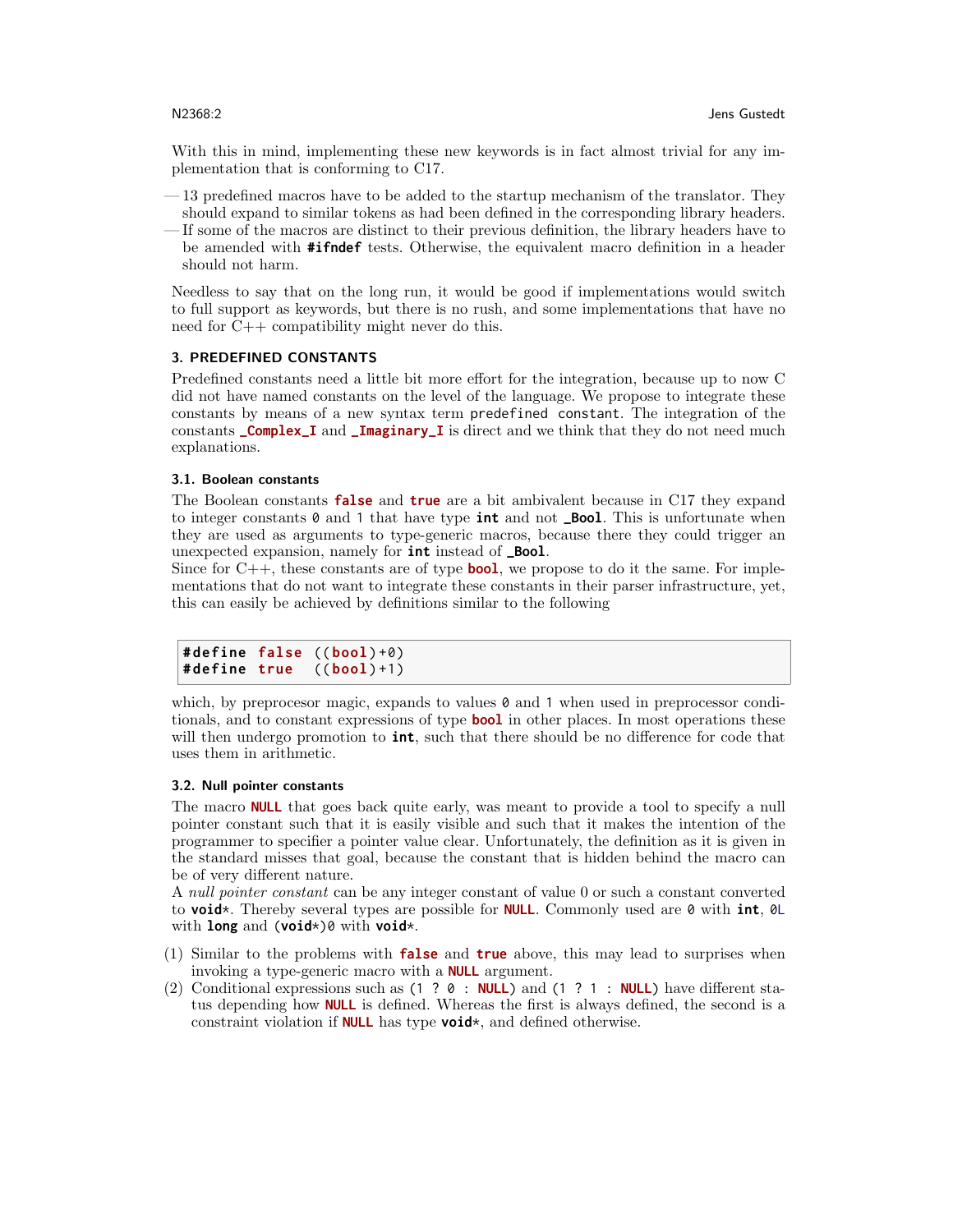Align spelling of keywords with  $C++$  and make them feature tests  $N2368:3$ 

(3) A **NULL** argument that is passed to a **va\_arg** function that expects a pointer can have severe consequences. On many architectures nowadays **int** and **void**\* have different size, and so if **NULL** is just  $\theta$ , a wrongly sized arguments is passed to the function.

Because of such problems, C++ has long shifted to a different setting, namely the keyword **nullptr**. Because of the different conversion rules for **void**\*, C++ specification is a bit complicated. In particular there is a special type nullptr\_t for this constant. This is not necessary for C: we can just define **nullptr** to be ((**void**\*)0) and have the same properties as in C++.

# 4. FEATURE TESTS

As additional effect of having the keywords to be macros, too, the macros **complex** and **imaginary** can be used as feature tests for complex and imaginary types, respectively. This can eventually be useful for constrained implementations that want to implement complex types, without providing full library support.

### 5. REFERENCE IMPLEMENTATION

To add minimal support for the proposed changes, an implementation would have to add definitions that are equivalent to the following lines to their startup code:

| #define alignas<br>#define alignof<br>#define bool<br>#define false<br>#define noreturn<br>#define nullptr $((void*)0)$<br>#define static_assert _Static_assert<br>#define thread_local _Thread_local<br>#define true<br>#ifndef __STDC_NO_COMPLEX__ | _Alignas<br>_Alignof<br>Bool<br>$((bool)+0)$<br>_Noreturn<br>$((bool)+1)$<br># define _Complex_I // implementation specific<br># define _Imaginary_I // implementation specific |
|------------------------------------------------------------------------------------------------------------------------------------------------------------------------------------------------------------------------------------------------------|---------------------------------------------------------------------------------------------------------------------------------------------------------------------------------|
| # define complex<br># define imaginary<br>$#$ endif                                                                                                                                                                                                  | _Complex<br>_Imaginary                                                                                                                                                          |

# Appendix: pages with diffmarks of the proposed changes against the March 2019 working draft.

The following page numbers are from the particular snapshot and may vary once the changes are integrated.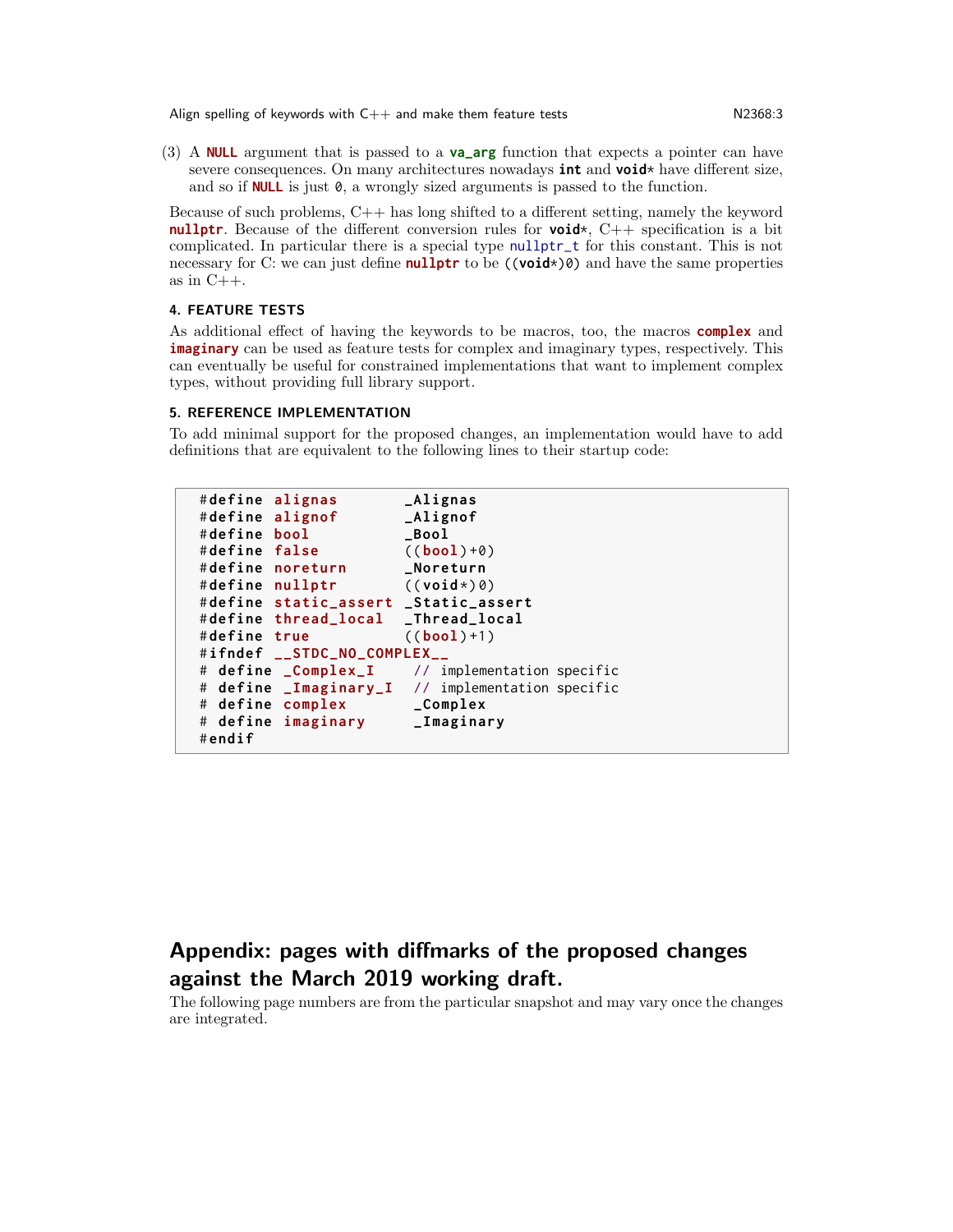# **Foreword**

- 1 ISO (the International Organization for Standardization) and IEC (the International Electrotechnical Commission) form the specialized system for worldwide standardization. National bodies that are member of ISO or IEC participate in the development of International Standards through technical committees established by the respective organization to deal with particular fields of technical activity. ISO and IEC technical committees collaborate in fields of mutual interest. Other international organizations, governmental and non-governmental, in liaison with ISO and IEC, also take part in the work. In the field of information technology, ISO and IEC have established a joint technical committee, ISO/IEC JTC 1.
- 2 The procedures used to develop this document and those intended for its further maintenance are described in the ISO/IEC Directives, Part 1. In particular, the different approval criteria needed for the different types of document should be noted. This document was drafted in accordance with the editorial rules of the ISO/IEC Directives, Part 2 (see www.iso.org/directives).
- 3 Attention is drawn to the possibility that some of the elements of this document may be the subject of patent rights. ISO and IEC shall not be held responsible for identifying any or all such patent rights. Details of any patent rights identified during the development of the document will be in the Introduction and/or on the ISO list of patent declarations received (see www.iso.org/patents).
- 4 Any trade name used in this document is information given for the convenience of users and does not constitute an endorsement.
- 5 For an explanation of the voluntary nature of standards, the meaning of ISO specific terms and expressions related to conformity assessment, as well as information about ISO's adherence to the World Trade Organization (WTO) principles in the Technical Barriers to Trade (TBT), see the following URL: www.iso.org/iso/foreword.html.
- 6 This document was prepared by Technical Committee ISO/IEC JTC 1, *Information technology*, Subcommittee SC 22, *Programming languages, their environments and system software interfaces*.
- 7 This fifth edition cancels and replaces the fourth edition, ISO/IEC 9899:2018. Major changes from the previous edition include:
	- a<del>dded add</del> a one-argument version of **\_Static\_assert\_static\_assert**, make it a keyword and deprecate the underscore-capital form
	- an integration of floating-point technical specification TS 18661-1
	- <u>add a universal null pointer constant</u> nullptr
	- $-$  change **bool**, **false** and **true** to keywords and make the constants type **bool**
	- $-$  change alignas, alignof, complex, imaginary, noreturn and thread local to be keywords and deprecate the underscore-capital forms
	- $-$  change  $-$  **Complex**  $\Box$  and  $\Box$  **Imaginary**  $\Box$  to be keywords
- 8 A complete change history can be found in Annex M.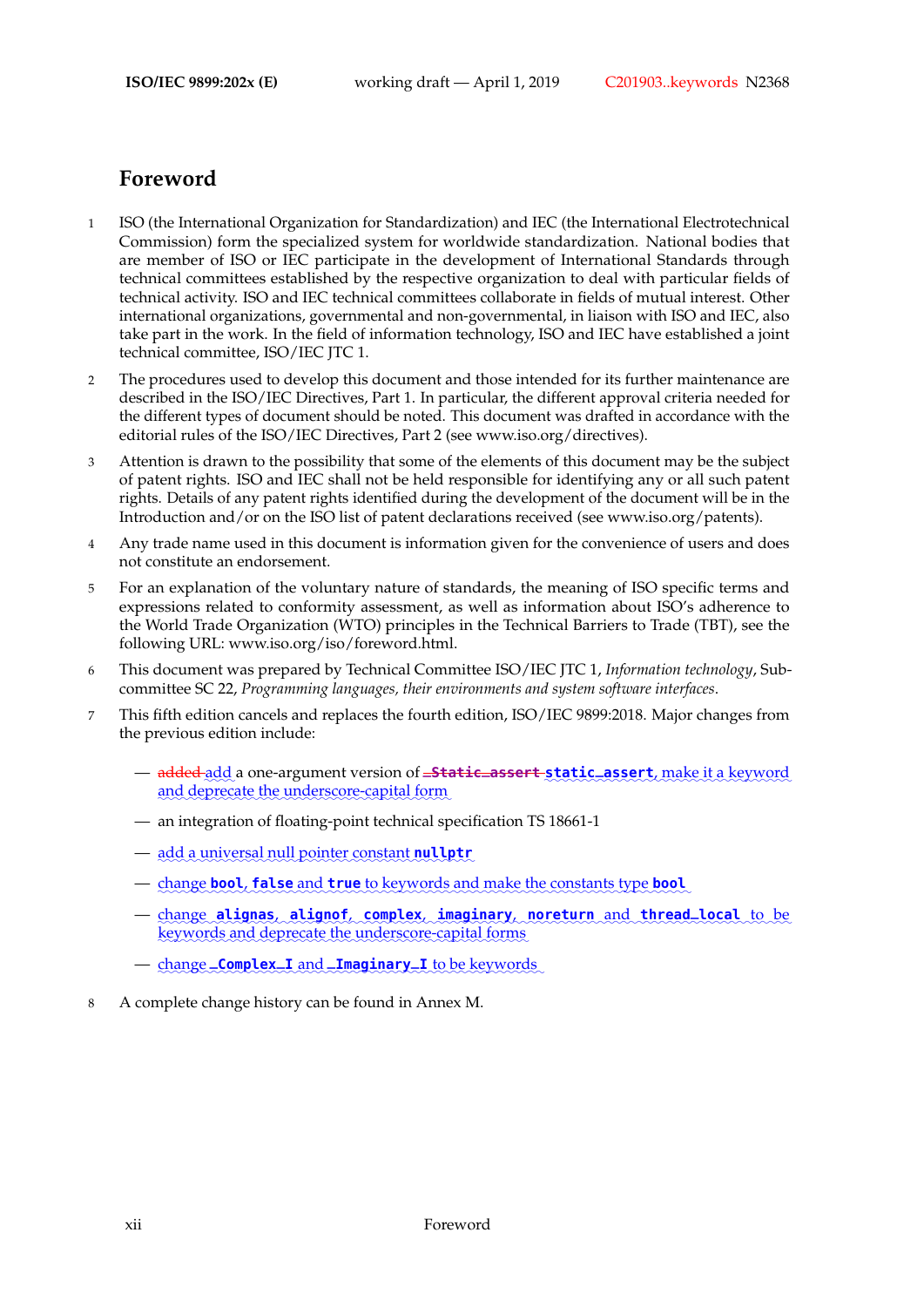**Forward references:** enumeration specifiers (6.7.2.2), labeled statements (6.8.1), structure and union specifiers (6.7.2.1), structure and union members (6.5.2.3), tags (6.7.2.3), the **goto** statement (6.8.6.1).

# **6.2.4 Storage durations of objects**

- 1 An object has a *storage duration* that determines its lifetime. There are four storage durations: static, thread, automatic, and allocated. Allocated storage is described in 7.22.3.
- 2 The *lifetime* of an object is the portion of program execution during which storage is guaranteed to be reserved for it. An object exists, has a constant address,<sup>35)</sup> and retains its last-stored value throughout its lifetime.36) If an object is referred to outside of its lifetime, the behavior is undefined. The value of a pointer becomes indeterminate when the object it points to (or just past) reaches the end of its lifetime.
- <sup>3</sup> An object whose identifier is declared without the storage-class specifier **\_Thread\_local**, thread\_local, and either with external or internal linkage or with the storage-class specifier  ${\sf static}, {\sf static}$  has *static storage duration*. Its lifetime is the entire execution of the program and its stored value is initialized only once, prior to program startup.
- 4 An object whose identifier is declared with the storage-class specifier **\_Thread\_local** thread\_local has *thread storage duration*. Its lifetime is the entire execution of the thread for which it is created, and its stored value is initialized when the thread is started. There is a distinct object per thread, and use of the declared name in an expression refers to the object associated with the thread evaluating the expression. The result of attempting to indirectly access an object with thread storage duration from a thread other than the one with which the object is associated is implementation-defined.
- 5 An object whose identifier is declared with no linkage and without the storage-class specifier **static** has *automatic storage duration*, as do some compound literals. The result of attempting to indirectly access an object with automatic storage duration from a thread other than the one with which the object is associated is implementation-defined.
- 6 For such an object that does not have a variable length array type, its lifetime extends from entry into the block with which it is associated until execution of that block ends in any way. (Entering an enclosed block or calling a function suspends, but does not end, execution of the current block.) If the block is entered recursively, a new instance of the object is created each time. The initial value of the object is indeterminate. If an initialization is specified for the object, it is performed each time the declaration or compound literal is reached in the execution of the block; otherwise, the value becomes indeterminate each time the declaration is reached.
- 7 For such an object that does have a variable length array type, its lifetime extends from the declaration of the object until execution of the program leaves the scope of the declaration. $37$  If the scope is entered recursively, a new instance of the object is created each time. The initial value of the object is indeterminate.
- 8 A non-lvalue expression with structure or union type, where the structure or union contains a member with array type (including, recursively, members of all contained structures and unions) refers to an object with automatic storage duration and *temporary lifetime*. 38) Its lifetime begins when the expression is evaluated and its initial value is the value of the expression. Its lifetime ends when the evaluation of the containing full expression ends. Any attempt to modify an object with temporary lifetime results in undefined behavior. An object with temporary lifetime behaves as if it were declared with the type of its value for the purposes of effective type. Such an object need not have a unique address.

**Forward references:** array declarators (6.7.6.2), compound literals (6.5.2.5), declarators (6.7.6), function calls  $(6.5.2.2)$ , initialization  $(6.7.9)$ , statements  $(6.8)$ , effective type  $(6.5)$ .

<sup>35)</sup>The term "constant address" means that two pointers to the object constructed at possibly different times will compare equal. The address can be different during two different executions of the same program.

 $^{36}$ In the case of a volatile object, the last store need not be explicit in the program.

<sup>37)</sup>Leaving the innermost block containing the declaration, or jumping to a point in that block or an embedded block prior to the declaration, leaves the scope of the declaration.

<sup>38)</sup>The address of such an object is taken implicitly when an array member is accessed.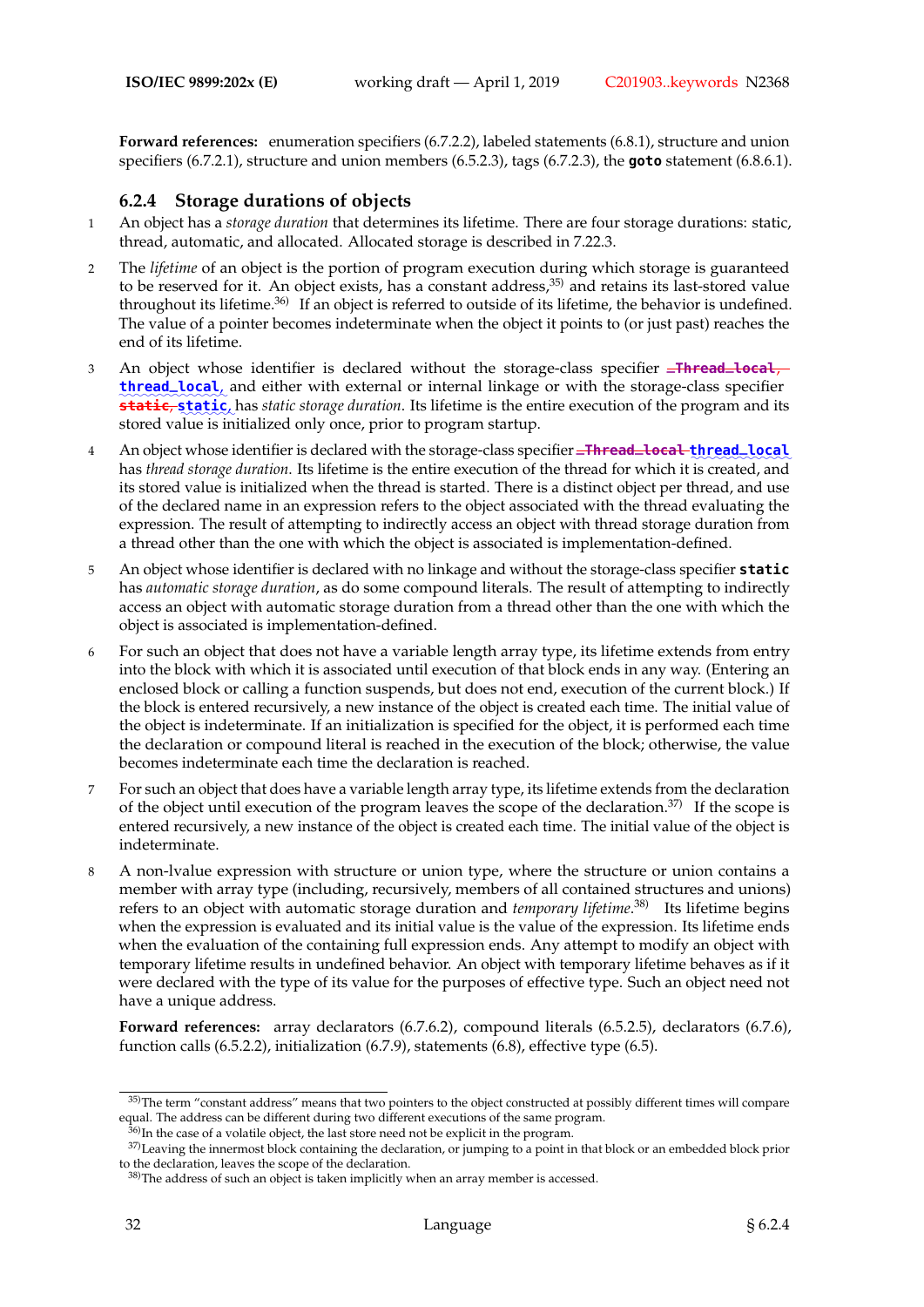# **6.2.5 Types**

- 1 The meaning of a value stored in an object or returned by a function is determined by the *type* of the expression used to access it. (An identifier declared to be an object is the simplest such expression; the type is specified in the declaration of the identifier.) Types are partitioned into *object types* (types that describe objects) and *function types* (types that describe functions). At various points within a translation unit an object type may be *incomplete* (lacking sufficient information to determine the size of objects of that type) or *complete* (having sufficient information).39)
- 2 An object declared as type **\_Bool** bool is large enough to store the values <del>0 and 1 false</del> and true.
- 3 An object declared as type **char** is large enough to store any member of the basic execution character set. If a member of the basic execution character set is stored in a **char** object, its value is guaranteed to be nonnegative. If any other character is stored in a **char** object, the resulting value is implementation-defined but shall be within the range of values that can be represented in that type.
- 4 There are five *standard signed integer types*, designated as **signed char**, **short int**, **int**, **long int**, and **long long int**. (These and other types may be designated in several additional ways, as described in 6.7.2.) There may also be implementation-defined *extended signed integer types*. 40) The standard and extended signed integer types are collectively called *signed integer types*. 41)
- 5 An object declared as type **signed char** occupies the same amount of storage as a "plain" **char** object. A "plain" **int** object has the natural size suggested by the architecture of the execution environment (large enough to contain any value in the range **INT\_MIN** to **INT\_MAX** as defined in the header <limits.h>).
- 6 For each of the signed integer types, there is a *corresponding* (but different) *unsigned integer type* (designated with the keyword **unsigned**) that uses the same amount of storage (including sign information) and has the same alignment requirements. The type **\_Bool bool** and the unsigned integer types that correspond to the standard signed integer types are the *standard unsigned integer types*. The unsigned integer types that correspond to the extended signed integer types are the *extended unsigned integer types*. The standard and extended unsigned integer types are collectively called *unsigned integer types*. 42)
- 7 The standard signed integer types and standard unsigned integer types are collectively called the *standard integer types*; the extended signed integer types and extended unsigned integer types are collectively called the *extended integer types*.
- 8 For any two integer types with the same signedness and different integer conversion rank (see 6.3.1.1), the range of values of the type with smaller integer conversion rank is a subrange of the values of the other type.
- 9 The range of nonnegative values of a signed integer type is a subrange of the corresponding unsigned integer type, and the representation of the same value in each type is the same.<sup>43</sup>) A computation involving unsigned operands can never overflow, because a result that cannot be represented by the resulting unsigned integer type is reduced modulo the number that is one greater than the largest value that can be represented by the resulting type.
- 10 There are three *real floating types*, designated as **float**, **double**, and **long double**. 44) The set of values of the type **float** is a subset of the set of values of the type **double**; the set of values of the type **double** is a subset of the set of values of the type **long double**.
- 11 There are three *complex types*, designated as **float \_Complex**, **float complex**, **double** \_Complex,  $\frac{double\ complex}{odd}$  and  $\text{long double} = \text{Complex} \cdot \text{complex}$  . 45) (Complex types are a conditional

<sup>&</sup>lt;sup>39)</sup>A type can be incomplete or complete throughout an entire translation unit, or it can change states at different points within a translation unit.

<sup>40)</sup>Implementation-defined keywords have the form of an identifier reserved for any use as described in 7.1.3.

<sup>41)</sup>Therefore, any statement in this document about signed integer types also applies to the extended signed integer types. 42)Therefore, any statement in this document about unsigned integer types also applies to the extended unsigned integer types.

 $^{43}$ )The same representation and alignment requirements are meant to imply interchangeability as arguments to functions, return values from functions, and members of unions.

 $44$ )See "future language directions" (6.11.1).

<sup>45)</sup>A specification for imaginary types is in Annex G.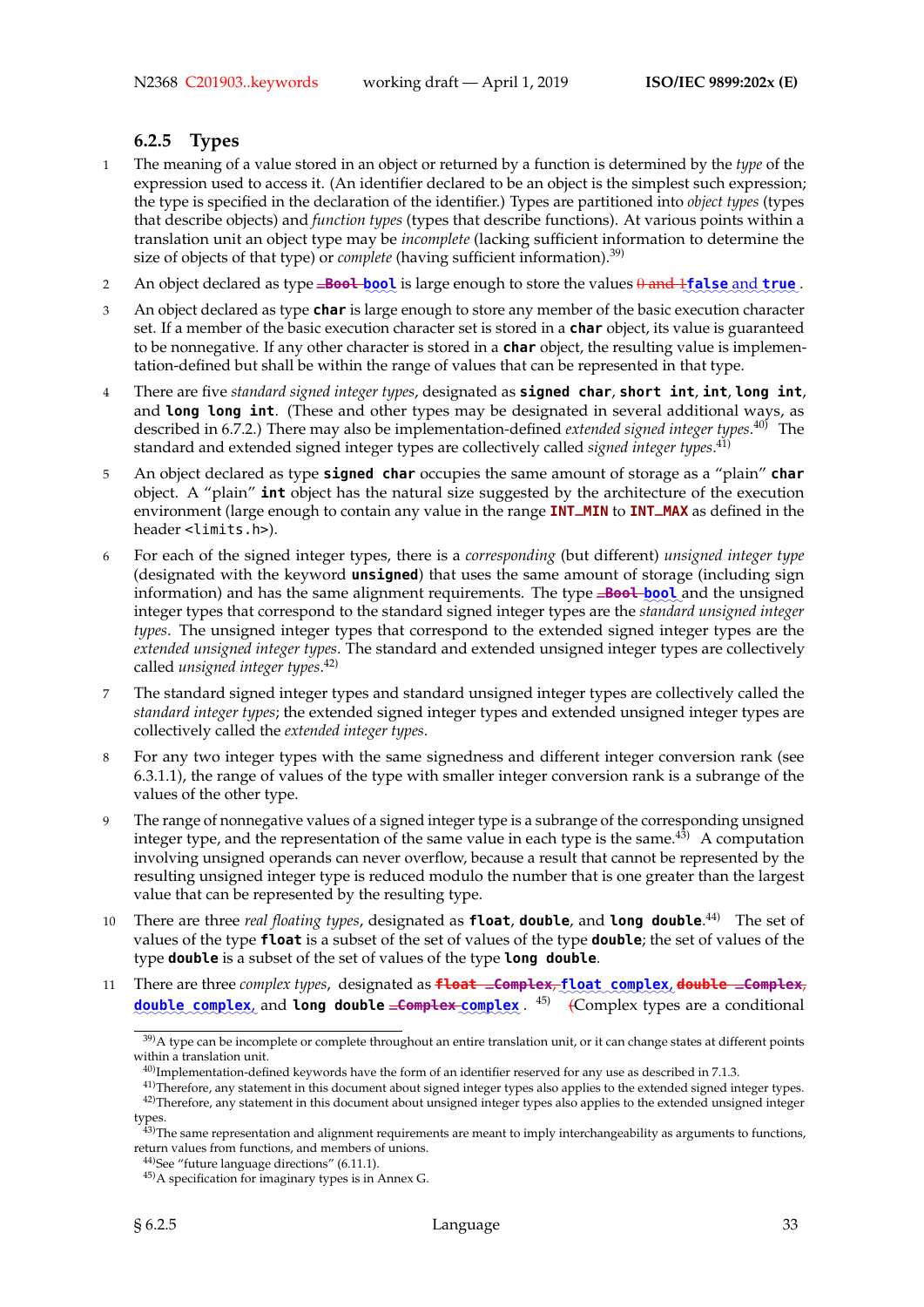feature that implementations need not support ; see 6.10.8.3.) support if and only if the macro complex is defined.<sup>46)</sup> The real floating and complex types are collectively called the *floating types*.

- 12 For each floating type there is a *corresponding real type*, which is always a real floating type. For real floating types, it is the same type. For complex types, it is the type given by deleting the keyword **Ecomplex complex** from the type name.
- 13 Each complex type has the same representation and alignment requirements as an array type containing exactly two elements of the corresponding real type; the first element is equal to the real part, and the second element to the imaginary part, of the complex number.
- 14 The type **char**, the signed and unsigned integer types, and the floating types are collectively called the *basic types*. The basic types are complete object types. Even if the implementation defines two or more basic types to have the same representation, they are nevertheless different types.<sup>47)</sup>
- 15 The three types **char**, **signed char**, and **unsigned char** are collectively called the *character types*. The implementation shall define **char** to have the same range, representation, and behavior as either **signed char** or **unsigned char**. 48)
- 16 An *enumeration* comprises a set of named integer constant values. Each distinct enumeration constitutes a different *enumerated type*.
- 17 The type **char**, the signed and unsigned integer types, and the enumerated types are collectively called *integer types*. The integer and real floating types are collectively called *real types*.
- 18 Integer and floating types are collectively called *arithmetic types*. 49) Each arithmetic type belongs to one *type domain*: the *real type domain* comprises the real types, the *complex type domain* comprises the complex types.
- 19 The **void** type comprises an empty set of values; it is an incomplete object type that cannot be completed.
- 20 Any number of *derived types* can be constructed from the object and function types, as follows:
	- An *array type* describes a contiguously allocated nonempty set of objects with a particular member object type, called the *element type*. The element type shall be complete whenever the array type is specified. Array types are characterized by their element type and by the number of elements in the array. An array type is said to be derived from its element type, and if its element type is *T*, the array type is sometimes called "array of *T*". The construction of an array type from an element type is called "array type derivation".
	- A *structure type* describes a sequentially allocated nonempty set of member objects (and, in certain circumstances, an incomplete array), each of which has an optionally specified name and possibly distinct type.
	- A *union type* describes an overlapping nonempty set of member objects, each of which has an optionally specified name and possibly distinct type.
	- A *function type* describes a function with specified return type. A function type is characterized by its return type and the number and types of its parameters. A function type is said to be derived from its return type, and if its return type is *T*, the function type is sometimes called "function returning *T*". The construction of a function type from a return type is called "function type derivation".
	- A *pointer type* may be derived from a function type or an object type, called the *referenced type*. A pointer type describes an object whose value provides a reference to an entity of the referenced

 $\frac{46}{2}$ See also 6.10.8.3.

and the case of the cases.<br><sup>47</sup>) An implementation can define new keywords that provide alternative ways to designate a basic (or any other) type; this does not violate the requirement that all basic types be different. Implementation-defined keywords have the form of an identifier reserved for any use as described in 7.1.3.

<sup>48)</sup>**CHAR\_MIN**, defined in <limits.h>, will have one of the values 0 or **SCHAR\_MIN**, and this can be used to distinguish the two options. Irrespective of the choice made, **char** is a separate type from the other two and is not compatible with either.

<sup>49)</sup>Annex H documents the extent to which the C language supports the ISO/IEC 10967–1 standard for languageindependent arithmetic (LIA–1).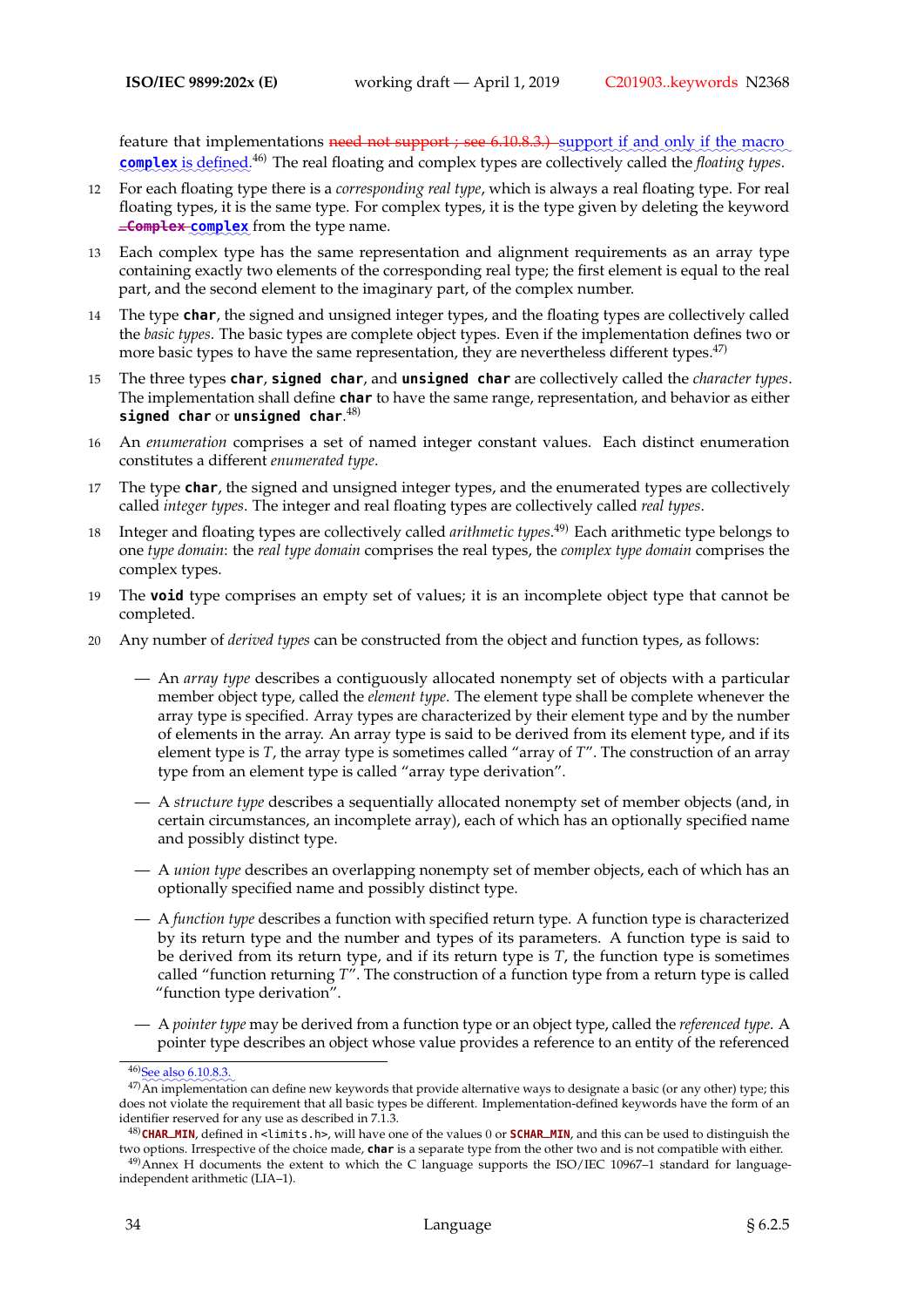unions, corresponding bit-fields shall have the same widths. For two enumerations, corresponding members shall have the same values.

- 2 All declarations that refer to the same object or function shall have compatible type; otherwise, the behavior is undefined.
- 3 A *composite type* can be constructed from two types that are compatible; it is a type that is compatible with both of the two types and satisfies the following conditions:
	- If both types are array types, the following rules are applied:
		- If one type is an array of known constant size, the composite type is an array of that size.
		- Otherwise, if one type is a variable length array whose size is specified by an expression that is not evaluated, the behavior is undefined.
		- Otherwise, if one type is a variable length array whose size is specified, the composite type is a variable length array of that size.
		- Otherwise, if one type is a variable length array of unspecified size, the composite type is a variable length array of unspecified size.
		- Otherwise, both types are arrays of unknown size and the composite type is an array of unknown size.

The element type of the composite type is the composite type of the two element types.

- If only one type is a function type with a parameter type list (a function prototype), the composite type is a function prototype with the parameter type list.
- If both types are function types with parameter type lists, the type of each parameter in the composite parameter type list is the composite type of the corresponding parameters.

These rules apply recursively to the types from which the two types are derived.

4 For an identifier with internal or external linkage declared in a scope in which a prior declaration of that identifier is visible,<sup>60)</sup> if the prior declaration specifies internal or external linkage, the type of the identifier at the later declaration becomes the composite type.

**Forward references:** array declarators (6.7.6.2).

5 **EXAMPLE** Given the following two file scope declarations:

```
int f(int (*)(), double (*)[3]);
int f(int (*)(char *), double (*)[]);
```
The resulting composite type for the function is:

```
int f(int (*)(char *), double (*)[3]);
```
# **6.2.8 Alignment of objects**

- 1 Complete object types have alignment requirements which place restrictions on the addresses at which objects of that type may be allocated. An alignment is an implementation-defined integer value representing the number of bytes between successive addresses at which a given object can be allocated. An object type imposes an alignment requirement on every object of that type: stricter alignment can be requested using the **\_Alignas** alignas keyword.
- <sup>2</sup> A *fundamental alignment* is a valid alignment less than or equal to **\_Alignof** (**max\_align\_t**) alignof(max\_align\_t). Fundamental alignments shall be supported by the implementation for objects of all storage durations. The alignment requirements of the following types shall be fundamental alignments:

— all atomic, qualified, or unqualified basic types;

 $^{60)}$ As specified in 6.2.1, the later declaration might hide the prior declaration.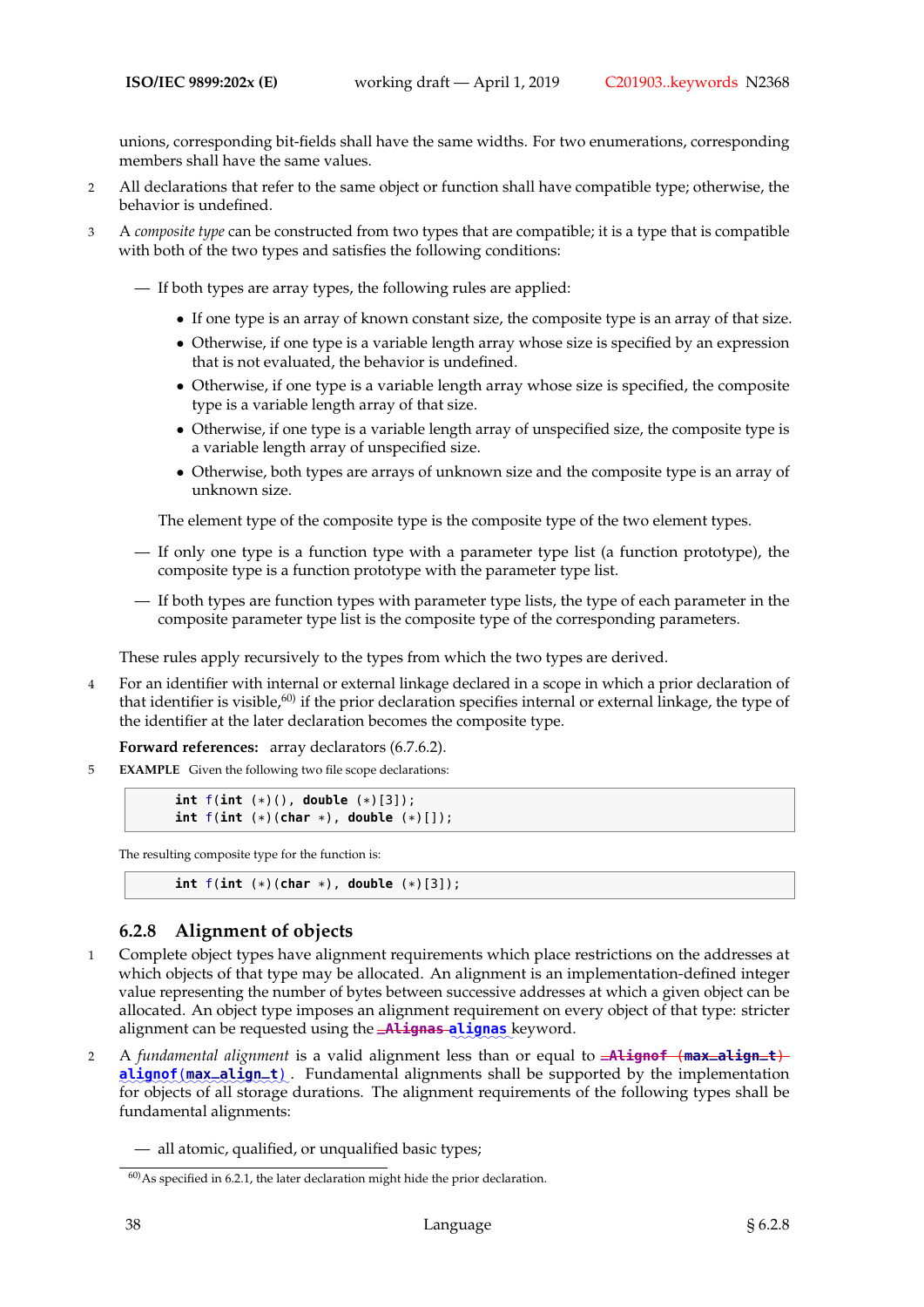- all atomic, qualified, or unqualified enumerated types;
- all atomic, qualified, or unqualified pointer types;
- all array types whose element type has a fundamental alignment requirement;
- all types specified in Clause 7 as complete object types;
- all structure or union types all of whose elements have types with fundamental alignment requirements and none of whose elements have an alignment specifier specifying an alignment that is not a fundamental alignment.
- <sup>3</sup> An *extended alignment* is represented by an alignment greater than **\_Alignof** (**max\_align\_t**) **alignof** (**max\_align\_t**). It is implementation-defined whether any extended alignments are supported and the storage durations for which they are supported. A type having an extended alignment requirement is an *over-aligned* type.<sup>61)</sup>
- <sup>4</sup> Alignments are represented as values of the type **size\_t**. Valid alignments include only fundamental alignments, plus an additional implementation-defined set of values, which may be empty. Every valid alignment value shall be a nonnegative integral power of two.
- 5 Alignments have an order from *weaker* to *stronger* or *stricter* alignments. Stricter alignments have larger alignment values. An address that satisfies an alignment requirement also satisfies any weaker valid alignment requirement.
- 6 The alignment requirement of a complete type can be queried using an **\_Alignof** alignof expression. The types **char**, **signed char**, and **unsigned char** shall have the weakest alignment requirement.
- 7 Comparing alignments is meaningful and provides the obvious results:
	- Two alignments are equal when their numeric values are equal.
	- Two alignments are different when their numeric values are not equal.
	- When an alignment is larger than another it represents a stricter alignment.

# **6.3 Conversions**

- 1 Several operators convert operand values from one type to another automatically. This subclause specifies the result required from such an *implicit conversion*, as well as those that result from a cast operation (an *explicit conversion*). The list in 6.3.1.8 summarizes the conversions performed by most ordinary operators; it is supplemented as required by the discussion of each operator in 6.5.
- 2 Unless explicitly stated otherwise, conversion of an operand value to a compatible type causes no change to the value or the representation.

**Forward references:** cast operators (6.5.4).

# **6.3.1 Arithmetic operands**

# **6.3.1.1 Boolean, characters, and integers**

- 1 Every integer type has an *integer conversion rank* defined as follows:
	- No two signed integer types shall have the same rank, even if they have the same representation.
	- The rank of a signed integer type shall be greater than the rank of any signed integer type with less precision.
	- The rank of **long long int** shall be greater than the rank of **long int**, which shall be greater than the rank of **int**, which shall be greater than the rank of **short int**, which shall be greater than the rank of **signed char**.

<sup>61)</sup>Every over-aligned type is, or contains, a structure or union type with a member to which an extended alignment has been applied.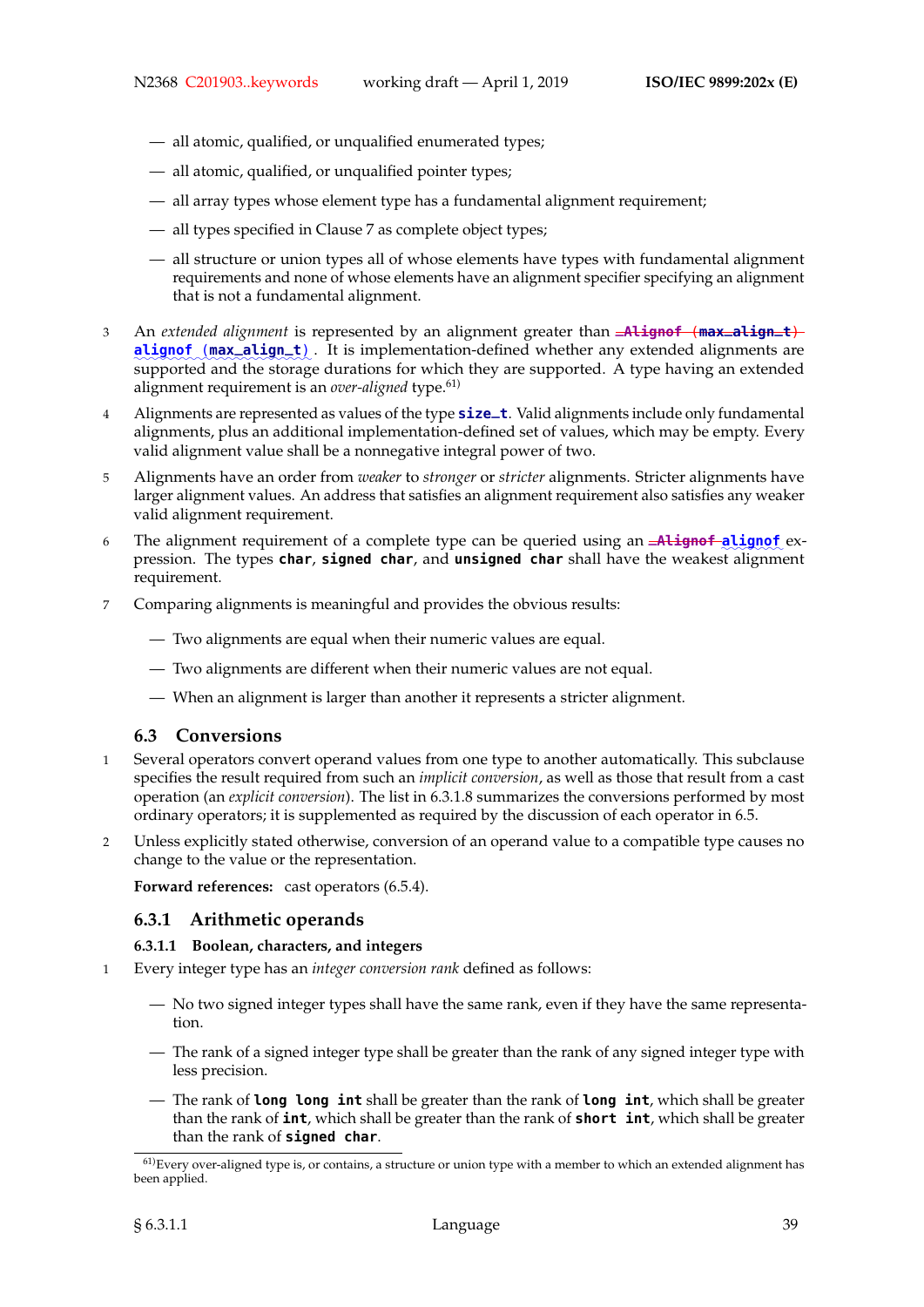- The rank of any unsigned integer type shall equal the rank of the corresponding signed integer type, if any.
- The rank of any standard integer type shall be greater than the rank of any extended integer type with the same width.
- The rank of **char** shall equal the rank of **signed char** and **unsigned char**.
- The rank of **bool** shall be less than the rank of all other standard integer types.
- The rank of any enumerated type shall equal the rank of the compatible integer type (see 6.7.2.2).
- The rank of any extended signed integer type relative to another extended signed integer type with the same precision is implementation-defined, but still subject to the other rules for determining the integer conversion rank.
- For all integer types T1, T2, and T3, if T1 has greater rank than T2 and T2 has greater rank than T3, then T1 has greater rank than T3.
- 2 The following may be used in an expression wherever an **int** or **unsigned int** may be used:
	- An object or expression with an integer type (other than **int** or **unsigned int**) whose integer conversion rank is less than or equal to the rank of **int** and **unsigned int**.
	- A bit-field of type **\_Bool** ✿✿✿✿✿ **bool** , **int**, **signed int**, or **unsigned int**.

If an **int** can represent all values of the original type (as restricted by the width, for a bit-field), the value is converted to an **int**; otherwise, it is converted to an **unsigned int**. These are called the *integer promotions*. 62) All other types are unchanged by the integer promotions.

3 The integer promotions preserve value including sign. As discussed earlier, whether a "plain" **char** can hold negative values is implementation-defined.

**Forward references:** enumeration specifiers (6.7.2.2), structure and union specifiers (6.7.2.1).

# **6.3.1.2 Boolean type**

1 When any scalar value is converted to **bool** , the result is  $\theta$  **false** if the value compares equal to 0; otherwise, the result is  $\frac{1 \text{true}}{2}$ .<sup>63)</sup>

# **6.3.1.3 Signed and unsigned integers**

- 1 When a value with integer type is converted to another integer type other than **Bool** bool, if the value can be represented by the new type, it is unchanged.
- 2 Otherwise, if the new type is unsigned, the value is converted by repeatedly adding or subtracting one more than the maximum value that can be represented in the new type until the value is in the range of the new type.<sup>64)</sup>
- 3 Otherwise, the new type is signed and the value cannot be represented in it; either the result is implementation-defined or an implementation-defined signal is raised.

# **6.3.1.4 Real floating and integer**

1 When a finite value of real floating type is converted to an integer type other than **\_Bool** bool , the fractional part is discarded (i.e., the value is truncated toward zero). If the value of the integral part cannot be represented by the integer type, the behavior is undefined.<sup> $65)$ </sup>

<sup>62)</sup>The integer promotions are applied only: as part of the usual arithmetic conversions, to certain argument expressions, to the operands of the unary+,- , and~ operators, and to both operands of the shift operators, as specified by their respective subclauses.

<sup>63)</sup>NaNs do not compare equal to 0 and thus convert to **true**.

<sup>&</sup>lt;sup>64)</sup>The rules describe arithmetic on the mathematical value, not the value of a given type of expression.

<sup>&</sup>lt;sup>65)</sup>The remaindering operation performed when a value of integer type is converted to unsigned type need not be performed when a value of real floating type is converted to unsigned type. Thus, the range of portable real floating values is  $(-1, \text{Utype\_MAX} + 1).$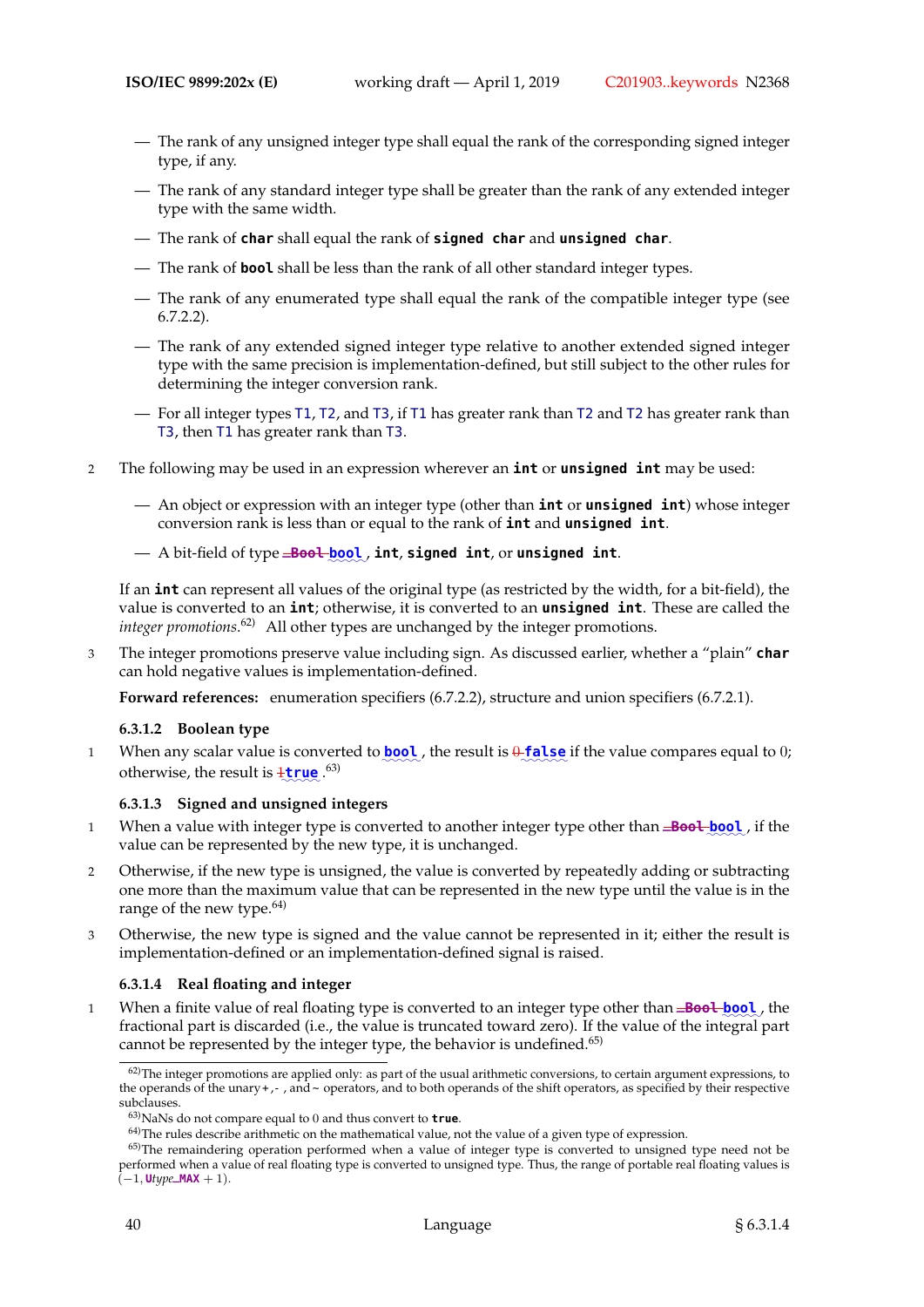2 When a value of integer type is converted to a real floating type, if the value being converted can be represented exactly in the new type, it is unchanged. If the value being converted is in the range of values that can be represented but cannot be represented exactly, the result is either the nearest higher or nearest lower representable value, chosen in an implementation-defined manner. If the value being converted is outside the range of values that can be represented, the behavior is undefined. Results of some implicit conversions may be represented in greater range and precision than that required by the new type (see 6.3.1.8 and 6.8.6.4).

# **6.3.1.5 Real floating types**

1 When a value of real floating type is converted to a real floating type, if the value being converted can be represented exactly in the new type, it is unchanged. If the value being converted is in the range of values that can be represented but cannot be represented exactly, the result is either the nearest higher or nearest lower representable value, chosen in an implementation-defined manner. If the value being converted is outside the range of values that can be represented, the behavior is undefined. Results of some implicit conversions may be represented in greater range and precision than that required by the new type (see 6.3.1.8 and 6.8.6.4).

# **6.3.1.6 Complex types**

1 When a value of complex type is converted to another complex type, both the real and imaginary parts follow the conversion rules for the corresponding real types.

# **6.3.1.7 Real and complex**

- 1 When a value of real type is converted to a complex type, the real part of the complex result value is determined by the rules of conversion to the corresponding real type and the imaginary part of the complex result value is a positive zero or an unsigned zero.
- 2 When a value of complex type is converted to a real type other than **\_Bool\_bool** ,<sup>66)</sup> the imaginary part of the complex value is discarded and the value of the real part is converted according to the conversion rules for the corresponding real type.

# **6.3.1.8 Usual arithmetic conversions**

1 Many operators that expect operands of arithmetic type cause conversions and yield result types in a similar way. The purpose is to determine a *common real type* for the operands and result. For the specified operands, each operand is converted, without change of type domain, to a type whose corresponding real type is the common real type. Unless explicitly stated otherwise, the common real type is also the corresponding real type of the result, whose type domain is the type domain of the operands if they are the same, and complex otherwise. This pattern is called the *usual arithmetic conversions*:

First, if the corresponding real type of either operand is **long double**, the other operand is converted, without change of type domain, to a type whose corresponding real type is **long double**.

Otherwise, if the corresponding real type of either operand is **double**, the other operand is converted, without change of type domain, to a type whose corresponding real type is **double**.

Otherwise, if the corresponding real type of either operand is **float**, the other operand is converted, without change of type domain, to a type whose corresponding real type is **float**. 67)

Otherwise, the integer promotions are performed on both operands. Then the following rules are applied to the promoted operands:

If both operands have the same type, then no further conversion is needed.

Otherwise, if both operands have signed integer types or both have unsigned integer types, the operand with the type of lesser integer conversion rank is converted to the type of the operand with greater rank.

<sup>66)</sup>See 6.3.1.2.

<sup>67)</sup>For example, addition of a **double complex** and a **float** entails just the conversion of the **float** operand to **double** (and yields a **double complex** result).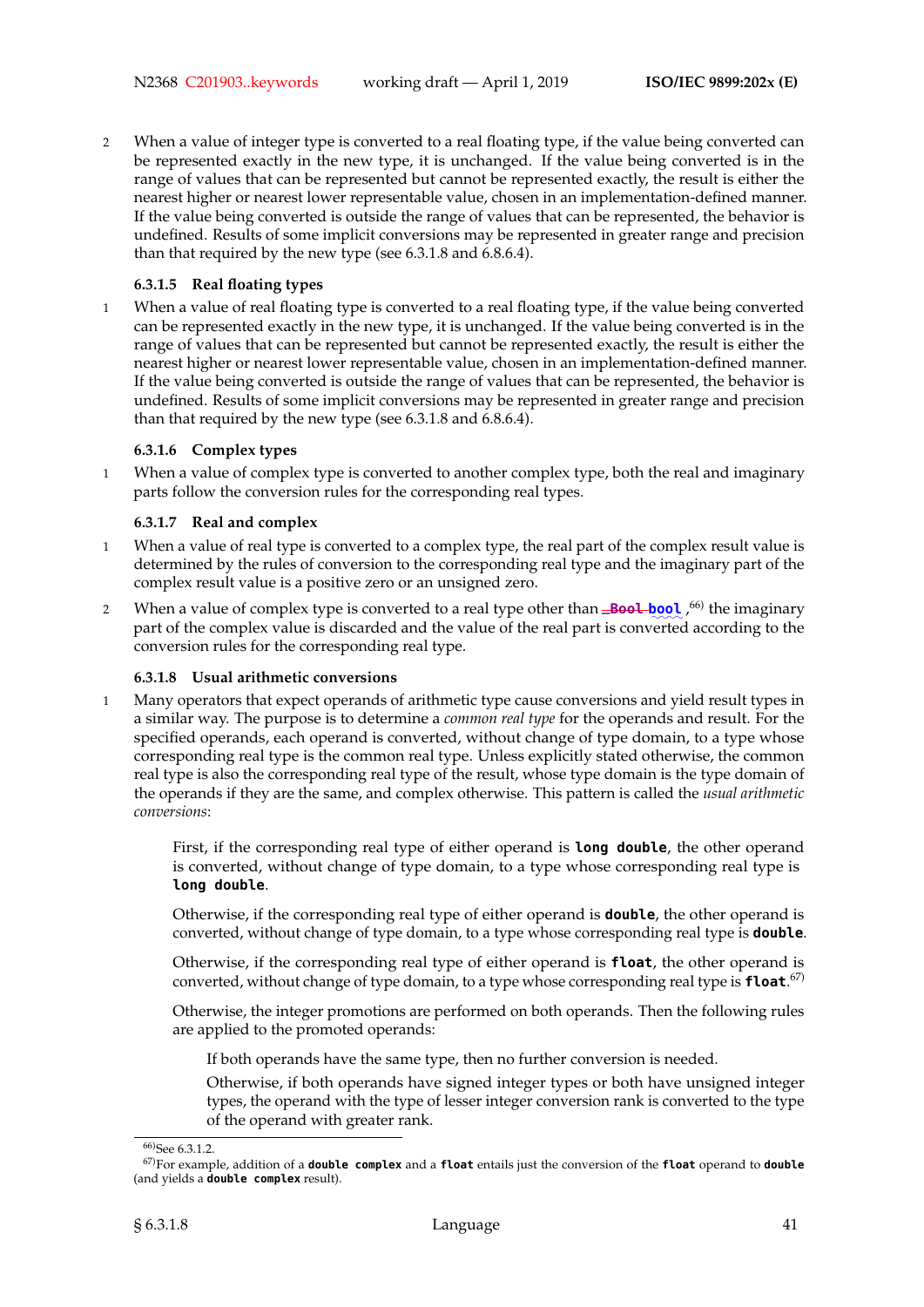Otherwise, if the operand that has unsigned integer type has rank greater or equal to the rank of the type of the other operand, then the operand with signed integer type is converted to the type of the operand with unsigned integer type.

Otherwise, if the type of the operand with signed integer type can represent all of the values of the type of the operand with unsigned integer type, then the operand with unsigned integer type is converted to the type of the operand with signed integer type.

Otherwise, both operands are converted to the unsigned integer type corresponding to the type of the operand with signed integer type.

2 The values of floating operands and of the results of floating expressions may be represented in greater range and precision than that required by the type; the types are not changed thereby. See 5.2.4.2.2 regarding evaluation formats.

# **6.3.2 Other operands**

# **6.3.2.1 Lvalues, arrays, and function designators**

- 1 An *lvalue* is an expression (with an object type other than **void**) that potentially designates an object;<sup>68)</sup> if an lvalue does not designate an object when it is evaluated, the behavior is undefined. When an object is said to have a particular type, the type is specified by the lvalue used to designate the object. A *modifiable lvalue* is an lvalue that does not have array type, does not have an incomplete type, does not have a const-qualified type, and if it is a structure or union, does not have any member (including, recursively, any member or element of all contained aggregates or unions) with a const-qualified type.
- 2 Except when it is the operand of the **sizeof** operator, the unary & operator, the++ operator, the- operator, or the left operand of the . operator or an assignment operator, an lvalue that does not have array type is converted to the value stored in the designated object (and is no longer an lvalue); this is called *lvalue conversion*. If the lvalue has qualified type, the value has the unqualified version of the type of the lvalue; additionally, if the lvalue has atomic type, the value has the non-atomic version of the type of the lvalue; otherwise, the value has the type of the lvalue. If the lvalue has an incomplete type and does not have array type, the behavior is undefined. If the lvalue designates an object of automatic storage duration that could have been declared with the **register** storage class (never had its address taken), and that object is uninitialized (not declared with an initializer and no assignment to it has been performed prior to use), the behavior is undefined.
- 3 Except when it is the operand of the **sizeof** operator, or the unary & operator, or is a string literal used to initialize an array, an expression that has type "array of *type*" is converted to an expression with type "pointer to *type*" that points to the initial element of the array object and is not an lvalue. If the array object has register storage class, the behavior is undefined.
- 4 A *function designator* is an expression that has function type. Except when it is the operand of the **sizeof** operator,<sup>69)</sup> or the unary & operator, a function designator with type "function returning *type*" is converted to an expression that has type "pointer to function returning *type*".

**Forward references:** address and indirection operators (6.5.3.2), assignment operators (6.5.16), common definitions <stddef.h> (7.19), initialization (6.7.9), postfix increment and decrement operators (6.5.2.4), prefix increment and decrement operators (6.5.3.1), the **sizeof** and **\_Alignof alignof** operators (6.5.3.4), structure and union members (6.5.2.3).

# **6.3.2.2 void**

1 The (nonexistent) value of a *void expression* (an expression that has type **void**) shall not be used in any way, and implicit or explicit conversions (except to **void**) shall not be applied to such an expression.

 $68$ )The name "lvalue" comes originally from the assignment expression E1 = E2, in which the left operand E1 is required to be a (modifiable) lvalue. It is perhaps better considered as representing an object "locator value". What is sometimes called "rvalue" is in this document described as the "value of an expression".

An obvious example of an lvalue is an identifier of an object. As a further example, if E is a unary expression that is a pointer to an object, \*E is an lvalue that designates the object to which E points.

<sup>69)</sup>Because this conversion does not occur, the operand of the **sizeof** operator remains a function designator and violates the constraints in 6.5.3.4.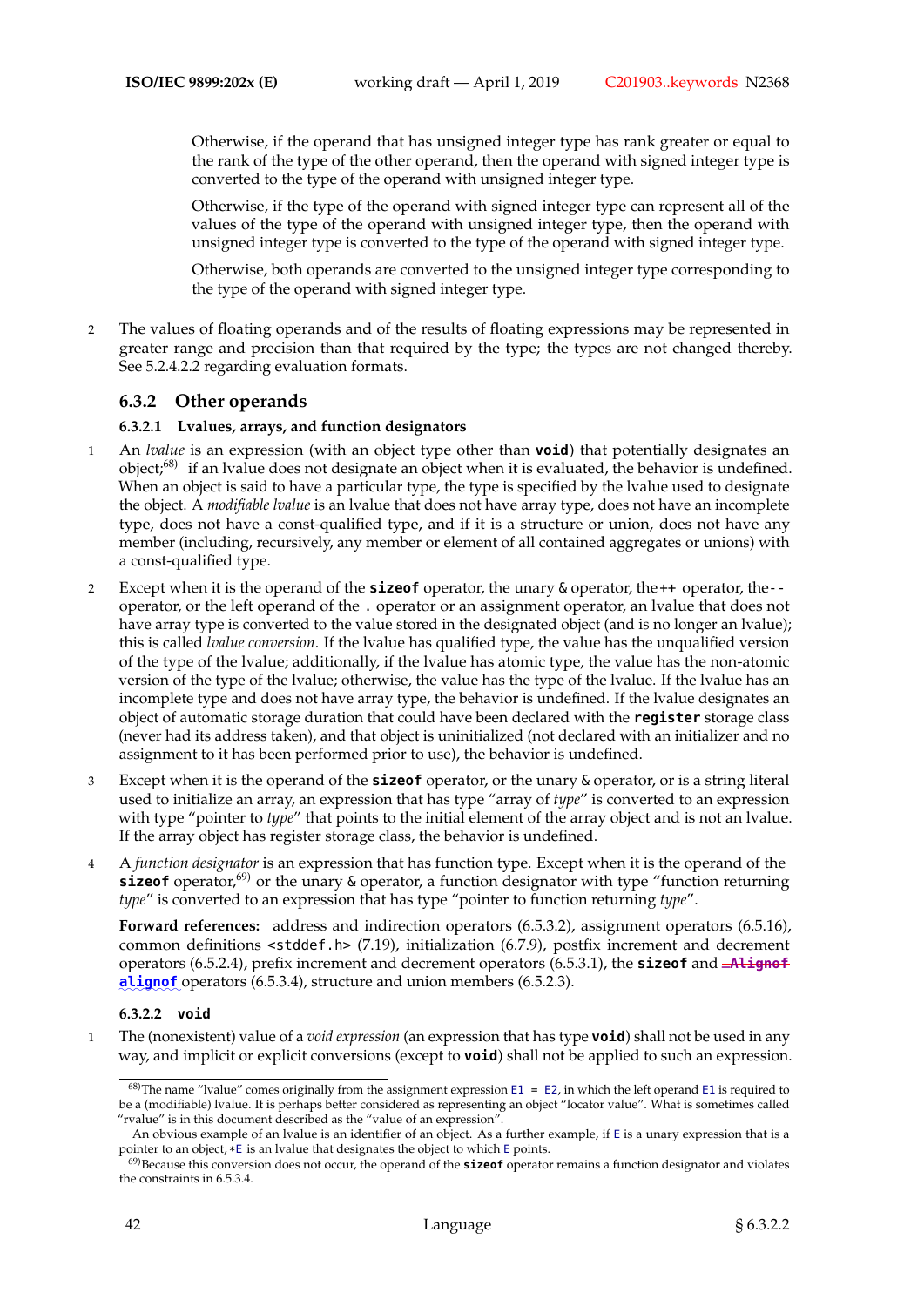If an expression of any other type is evaluated as a void expression, its value or designator is discarded. (A void expression is evaluated for its side effects.)

# **6.3.2.3 Pointers**

- 1 A pointer to **void** may be converted to or from a pointer to any object type. A pointer to any object type may be converted to a pointer to **void** and back again; the result shall compare equal to the original pointer.
- 2 For any qualifier *q*, a pointer to a non-*q*-qualified type may be converted to a pointer to the *q*-qualified version of the type; the values stored in the original and converted pointers shall compare equal.
- 3 An The keyword **nullptr**, an integer constant expression with the value 0, or such an expression cast to type **void**  $\ast$ , <del>is are</del> called a *null pointer constant*.<sup>70</sup>) If a null pointer constant is converted to a pointer type, the resulting pointer, called a *null pointer*, is guaranteed to compare unequal to a pointer to any object or function.
- 4 Conversion of a null pointer to another pointer type yields a null pointer of that type. Any two null pointers shall compare equal.
- 5 An integer may be converted to any pointer type. Except as previously specified, the result is implementation-defined, might not be correctly aligned, might not point to an entity of the referenced type, and might be a trap representation. $71$ )
- 6 Any pointer type may be converted to an integer type. Except as previously specified, the result is implementation-defined. If the result cannot be represented in the integer type, the behavior is undefined. The result need not be in the range of values of any integer type.
- 7 A pointer to an object type may be converted to a pointer to a different object type. If the resulting pointer is not correctly aligned<sup>72)</sup> for the referenced type, the behavior is undefined. Otherwise, when converted back again, the result shall compare equal to the original pointer. When a pointer to an object is converted to a pointer to a character type, the result points to the lowest addressed byte of the object. Successive increments of the result, up to the size of the object, yield pointers to the remaining bytes of the object.
- 8 A pointer to a function of one type may be converted to a pointer to a function of another type and back again; the result shall compare equal to the original pointer. If a converted pointer is used to call a function whose type is not compatible with the referenced type, the behavior is undefined.

**Forward references:** cast operators (6.5.4), equality operators (6.5.9), integer types capable of holding object pointers (7.20.1.4), simple assignment (6.5.16.1).

<sup>70)</sup>The obsolescent macro **NULL** is defined in <stddef.h> (and other headers) as a null pointer constant; see 7.19, but new code should prefer the keyword **nullptr** wherever a null pointer constant is specified.

 $11$ The mapping functions for converting a pointer to an integer or an integer to a pointer are intended to be consistent with the addressing structure of the execution environment.

 $^{72}$ In general, the concept "correctly aligned" is transitive: if a pointer to type A is correctly aligned for a pointer to type B, which in turn is correctly aligned for a pointer to type C, then a pointer to type A is correctly aligned for a pointer to type C.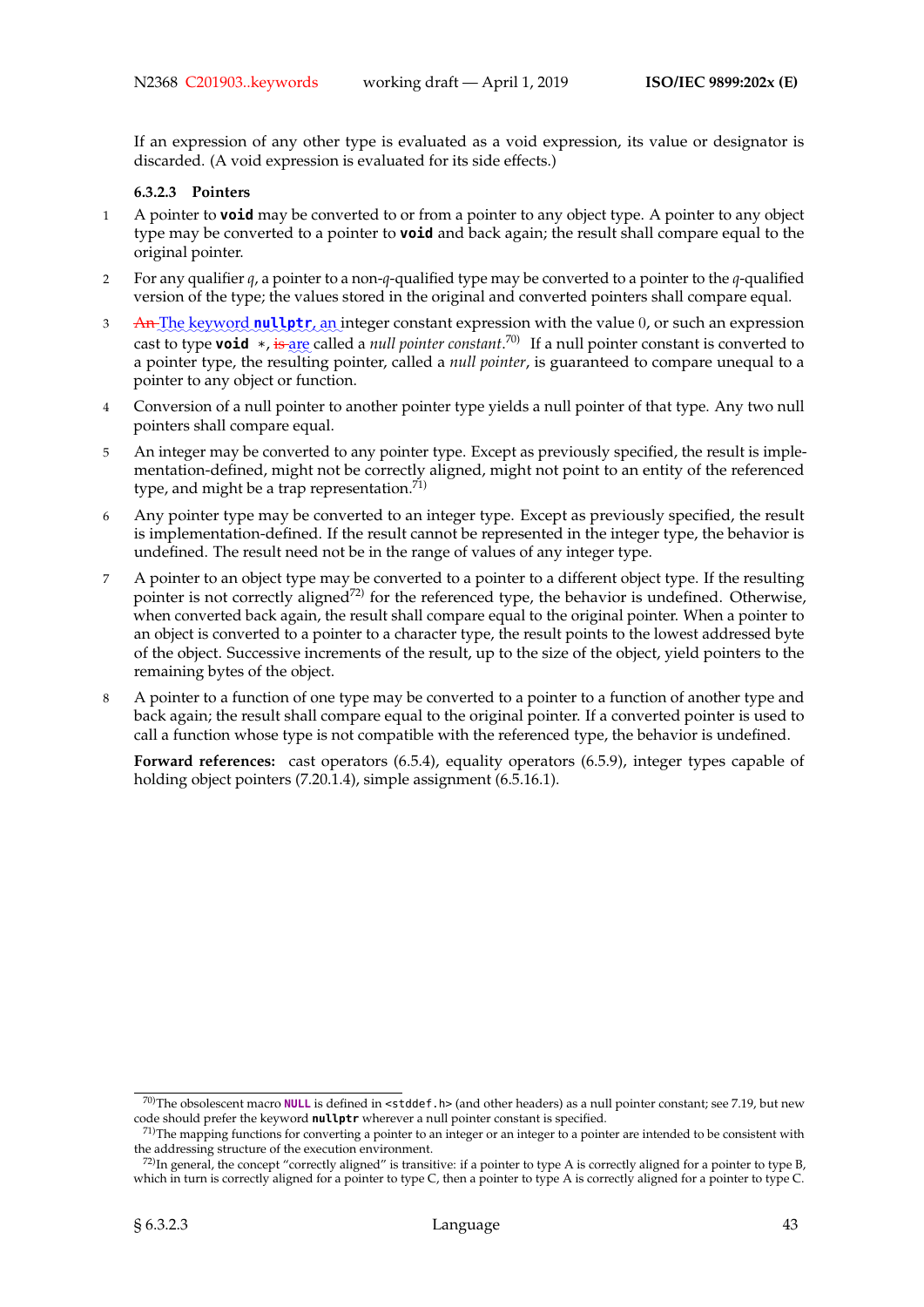# **6.4 Lexical elements**

**Syntax**

1 *token:*

*keyword identifier constant string-literal punctuator*

*preprocessing-token:*

*header-name identifier pp-number character-constant string-literal punctuator* each non-white-space character that cannot be one of the above

# **Constraints**

2 Each preprocessing token that is converted to a token shall have the lexical form of a keyword, an identifier, a constant, a string literal, or a punctuator.

# **Semantics**

- 3 A *token* is the minimal lexical element of the language in translation phases 7 and 8. The categories of tokens are: keywords, identifiers, constants, string literals, and punctuators. A preprocessing token is the minimal lexical element of the language in translation phases 3 through 6. The categories of preprocessing tokens are: header names, identifiers, preprocessing numbers, character constants, string literals, punctuators, and single non-white-space characters that do not lexically match the other preprocessing token categories.<sup>73)</sup> If a  $\prime$  or a " character matches the last category, the behavior is undefined. Preprocessing tokens can be separated by *white space*; this consists of comments (described later), or *white-space characters* (space, horizontal tab, new-line, vertical tab, and formfeed), or both. As described in 6.10, in certain circumstances during translation phase 4, white space (or the absence thereof) serves as more than preprocessing token separation. White space may appear within a preprocessing token only as part of a header name or between the quotation characters in a character constant or string literal.
- 4 If the input stream has been parsed into preprocessing tokens up to a given character, the next preprocessing token is the longest sequence of characters that could constitute a preprocessing token. There is one exception to this rule: header name preprocessing tokens are recognized only within **#include** preprocessing directives and in implementation-defined locations within **#pragma** directives. In such contexts, a sequence of characters that could be either a header name or a string literal is recognized as the former.
- 5 **EXAMPLE 1** The program fragment 1Ex is parsed as a preprocessing number token (one that is not a valid floating or integer constant token), even though a parse as the pair of preprocessing tokens 1 and Ex might produce a valid expression (for example, if Ex were a macro defined as+1). Similarly, the program fragment 1E1 is parsed as a preprocessing number (one that is a valid floating constant token), whether or not E is a macro name.
- 6 **EXAMPLE 2** The program fragment x+++++y is parsed as x ++ ++ + y, which violates a constraint on increment operators, even though the parse  $x$  ++ + + + y might yield a correct expression.

**Forward references:** character constants (6.4.4.4), comments (6.4.9), expressions (6.5), floating constants (6.4.4.2), header names (6.4.7), macro replacement (6.10.3), postfix increment and decrement operators (6.5.2.4), prefix increment and decrement operators (6.5.3.1), preprocessing directives (6.10), preprocessing numbers (6.4.8), string literals (6.4.5).

<sup>73)</sup>An additional category, placemarkers, is used internally in translation phase 4 (see 6.10.3.3); it cannot occur in source files.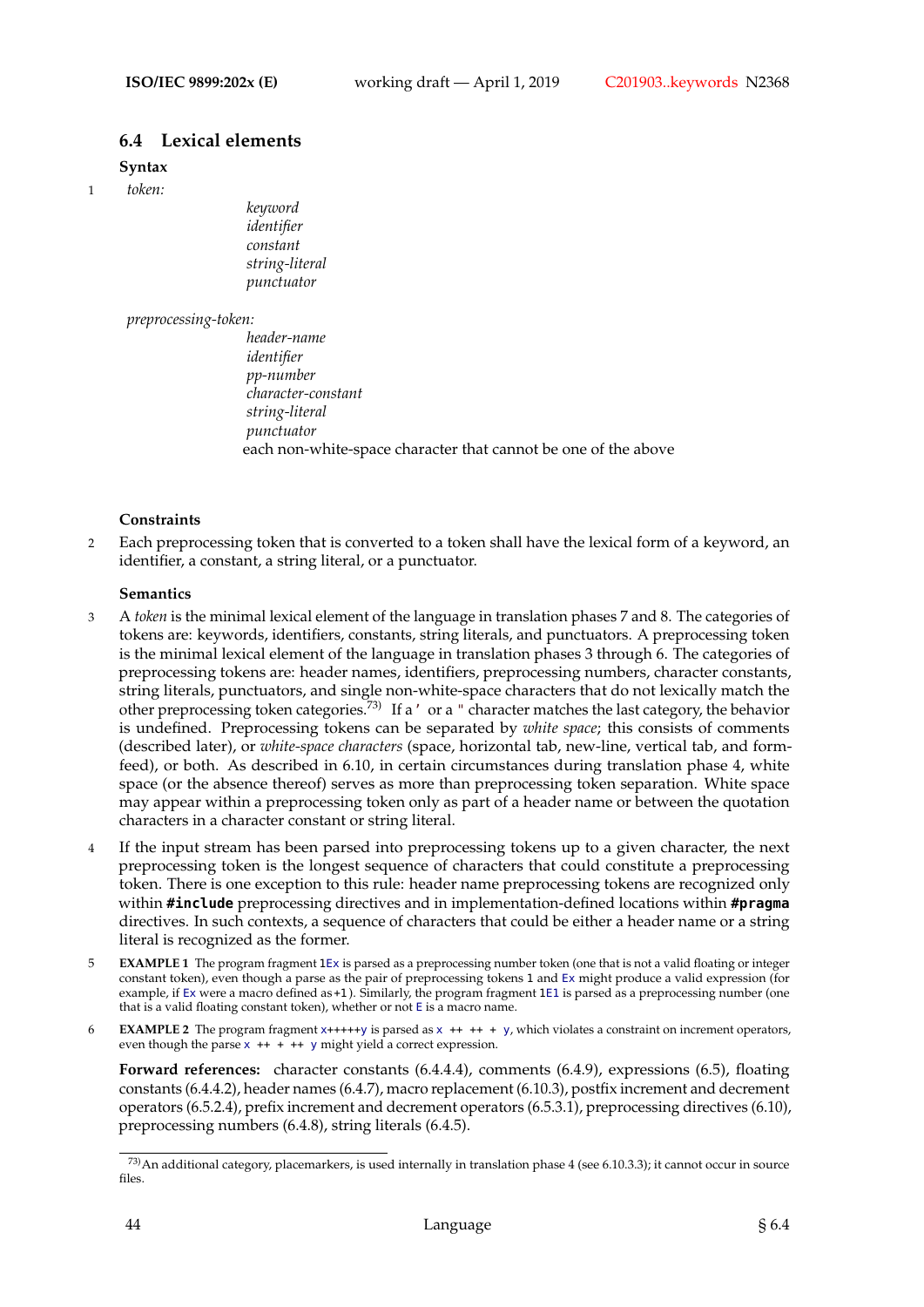# **6.4.1 Keywords**

# **Syntax**

1 *keyword:* one of

| alignas          | extern    | short         | $Alignas$                                                   |
|------------------|-----------|---------------|-------------------------------------------------------------|
| alignof          | false     | signed        | $Alignof$                                                   |
| auto             | float     | sizeof        | _Atomic                                                     |
| $\frac{bool}{2}$ | for       | static        | $\equiv$ Bool                                               |
| break            | goto      | static_assert | <sub></sub> Complex                                         |
| case             | if        | struct        | <b>_Generic</b>                                             |
| char             | imaginary | switch        | <del>_Imaginary</del>                                       |
| complex          | inline    | thread_local  | $\overline{\phantom{a}}$ Complex $\overline{\phantom{a}}$ I |
| const            | int       | true          | _Noreturn                                                   |
| continue         | long      | typedef       | _Static_assert                                              |
| default          | noreturn  | union         | <del>_Thread_local</del>                                    |
| do               | nullptr   | unsigned      | $\sqrt{2}$ $\sqrt{2}$                                       |
| double           | register  | void          |                                                             |
| else             | restrict  | volatile      |                                                             |
| enum             | return    | while         |                                                             |

# ✿✿✿✿✿✿✿✿✿✿✿ **Constraints**

2 The keywords

| alignas | false    | static_assert | complex               | $\frac{1}{2}$ Imaginary $\frac{1}{2}$ |
|---------|----------|---------------|-----------------------|---------------------------------------|
| alignof | noreturn | thread_local  | imaginary             |                                       |
| bool    | nullptr  | true          | $\sqrt{\frac{1}{20}}$ |                                       |

are also predefined macro names (6.10.8). None of these shall be the subject of a **#define** or a #undef preprocessing directive and their spelling inside expressions that are subject to the # and **##** preprocessing operators is unspecified.<sup>74)</sup>

# **Semantics**

- 3 The above tokens (case sensitive) are reserved (in translation phases 7 and 8) for use as keywords, and shall not be used otherwise. The <del>keyword **\_Imaginary** is keywords **complex**, **imaginary**,</del> **\_Complex\_I**, and **\_Imaginary\_I** are reserved for specifying imaginary types.the optional complex and imaginary<sup>75</sup> types and imaginary units, respectively.
- 4 Dhe following table provides alternate spellings for certain keywords. These can be used wherever the keyword can.<sup>76)</sup>

| keyword       | alternative spelling |
|---------------|----------------------|
| alignas       | Alignas              |
| alignof       | <b>_Alignof</b>      |
| bool          | $-$ Bool             |
| complex       | _Complex             |
| imaginary     | Imaginary            |
| noreturn      | <b>Noreturn</b>      |
| static_assert | Static_assert        |
| thread_local  | <b>_Thread_local</b> |

<sup>74)</sup> The intent of these specifications is to allow but not to force the implementation of the correspondig feature by means ✿✿✿ of a predefined macro.

<sup>&</sup>lt;sup>75)</sup>One possible specification for imaginary types appears in Annex G.

<sup>76)</sup> These alternative keywords are obsolescent features and should not be used for new code.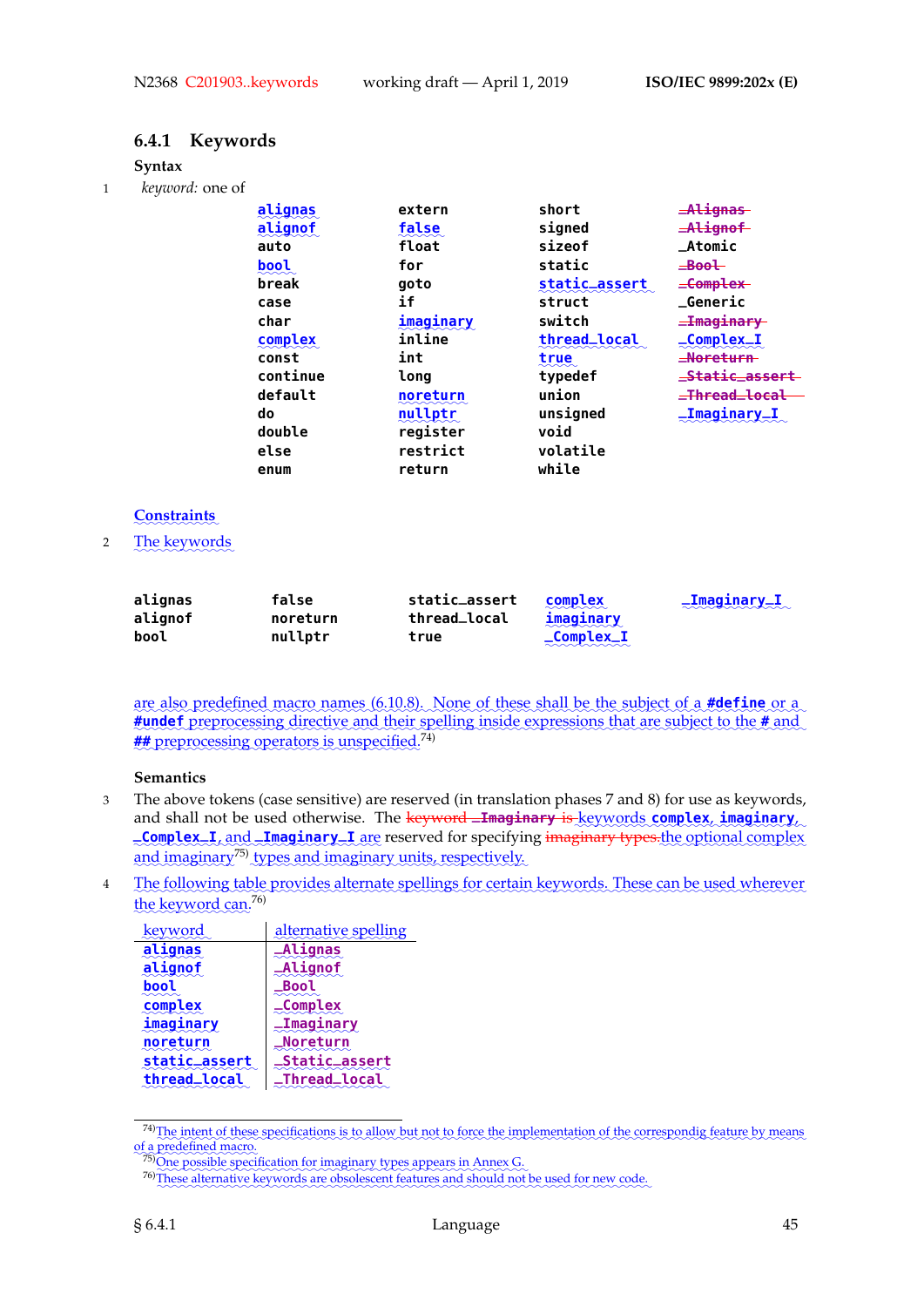# **6.4.4 Constants**

# **Syntax**

1 *constant:*

*integer-constant floating-constant enumeration-constant character-constant* ✿✿✿✿✿✿✿✿✿✿✿✿✿✿✿✿✿✿✿✿✿✿✿✿✿✿✿✿✿✿✿✿ *predefined-constant*✿

# **Constraints**

2 Each constant shall have a type and the value of a constant shall be in the range of representable values for its type.

# **Semantics**

3 Each constant has a type, determined by its form and value, as detailed later.

# **6.4.4.1 Integer constants**

# **Syntax**

1 *integer-constant:*

*decimal-constant integer-suffix*opt *octal-constant integer-suffix*opt *hexadecimal-constant integer-suffix*opt

### *decimal-constant:*

*nonzero-digit decimal-constant digit*

*octal-constant:*

**0**

*octal-constant octal-digit*

*hexadecimal-constant: hexadecimal-prefix hexadecimal-digit hexadecimal-constant hexadecimal-digit*

*hexadecimal-prefix:* one of **0x 0X**

*nonzero-digit:* one of **1 2 3 4 5 6 7 8 9**

*octal-digit:* one of

**0 1 2 3 4 5 6 7**

*hexadecimal-digit:* one of **0 1 2 3 4 5 6 7 8 9 a b c d e f A B C D E F**

*integer-suffix:*

*unsigned-suffix long-suffix*opt *unsigned-suffix long-long-suffix long-suffix unsigned-suffix*opt *long-long-suffix unsigned-suffix*opt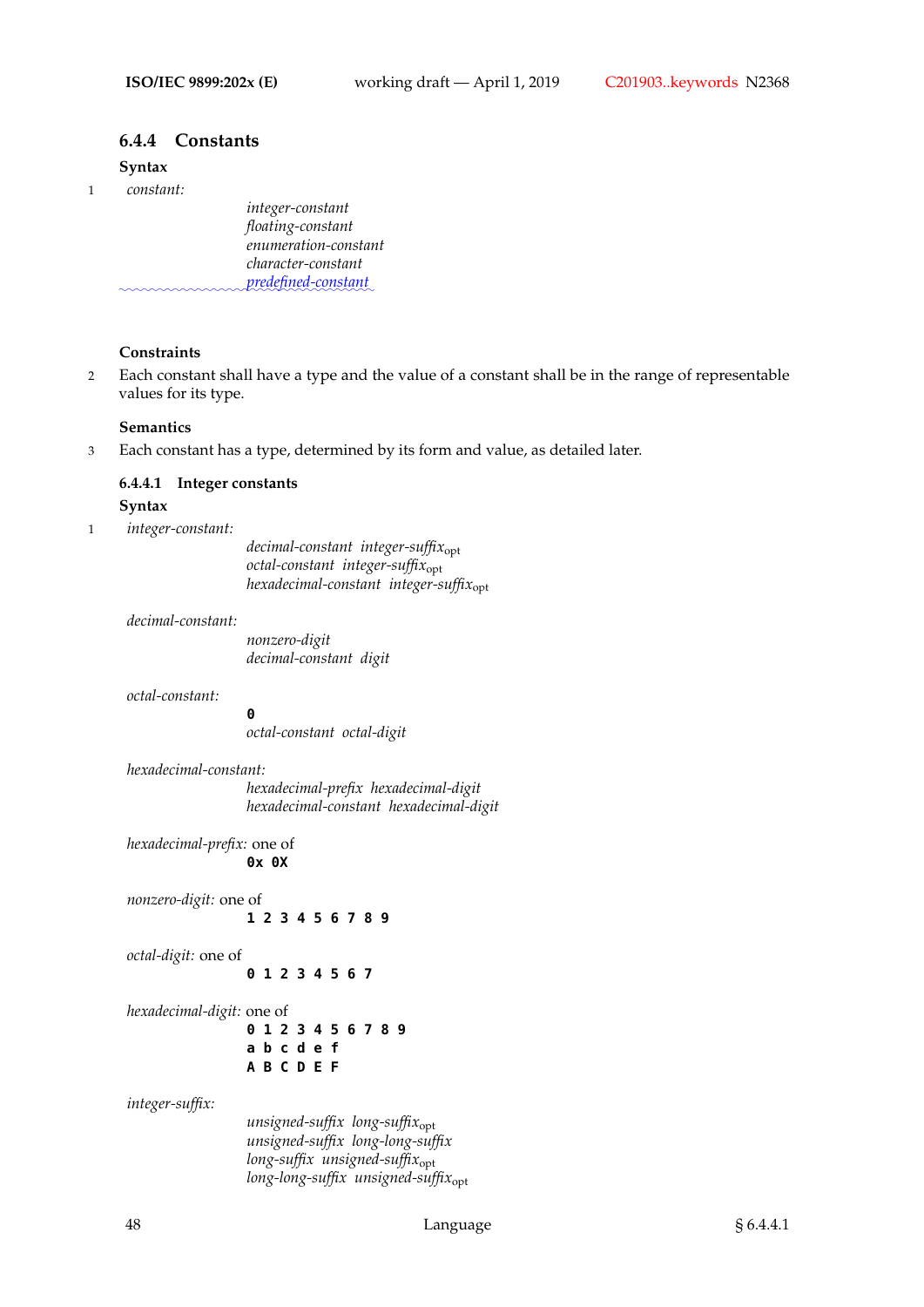8 In addition, characters not in the basic character set are representable by universal character names and certain nongraphic characters are representable by escape sequences consisting of the backslash \ followed by a lowercase letter:  $\a, \b, \f, \n, \r, \t, \and \v.^{84}$ 

# **Constraints**

9 The value of an octal or hexadecimal escape sequence shall be in the range of representable values for the corresponding type:

|      | Prefix   Corresponding Type                |
|------|--------------------------------------------|
| none | unsigned char                              |
|      | the unsigned type corresponding to wchar_t |
| -u   | $char16_t$                                 |
| -U   | char32_t                                   |

#### **Semantics**

- 10 An integer character constant has type **int**. The value of an integer character constant containing a single character that maps to a single-byte execution character is the numerical value of the representation of the mapped character interpreted as an integer. The value of an integer character constant containing more than one character  $(e.g.,'ab')$ , or containing a character or escape sequence that does not map to a single-byte execution character, is implementation-defined. If an integer character constant contains a single character or escape sequence, its value is the one that results when an object with type **char** whose value is that of the single character or escape sequence is converted to type **int**.
- <sup>11</sup> A wide character constant prefixed by the letter **L** has type **wchar\_t**, an integer type defined in the <stddef.h> header; a wide character constant prefixed by the letter **u** or **U** has type **char16\_t** or **char32\_t**, respectively, unsigned integer types defined in the <uchar.h> header. The value of a wide character constant containing a single multibyte character that maps to a single member of the extended execution character set is the wide character corresponding to that multibyte character, as defined by the **mbtowc**, **mbrtoc16**, or **mbrtoc32** function as appropriate for its type, with an implementation-defined current locale. The value of a wide character constant containing more than one multibyte character or a single multibyte character that maps to multiple members of the extended execution character set, or containing a multibyte character or escape sequence not represented in the extended execution character set, is implementation-defined.
- 12 **EXAMPLE 1** The construction '\0' is commonly used to represent the null character.
- 13 **EXAMPLE 2** Consider implementations that use two's complement representation for integers and eight bits for objects that have type **char**. In an implementation in which type **char** has the same range of values as **signed char**, the integer character constant'\xFF' has the value −1; if type **char** has the same range of values as **unsigned char**, the character constant '\xFF' has the value  $+255$ .
- 14 **EXAMPLE 3** Even if eight bits are used for objects that have type **char**, the construction'\x123' specifies an integer character constant containing only one character, since a hexadecimal escape sequence is terminated only by a non-hexadecimal character. To specify an integer character constant containing the two characters whose values are '\x12' and'3' , the construction '\0223' can be used, since an octal escape sequence is terminated after three octal digits. (The value of this two-character integer character constant is implementation-defined.)
- 15 **EXAMPLE 4** Even if 12 or more bits are used for objects that have type **wchar\_t**, the construction L'\1234' specifies the implementation-defined value that results from the combination of the values 0123 and'4' .

**Forward references:** common definitions <stddef.h> (7.19), the **mbtowc** function (7.22.7.2), Unicode utilities <uchar.h> (7.28).

#### **6.4.4.5 Predefined constants**

# ✿✿✿✿✿✿ **Syntax**

1 *predefined-constant:* one of ✿✿✿✿✿✿✿✿✿✿✿✿✿✿✿✿✿✿✿✿✿✿ false<sub>menullptr</sub> true true **\_Complex\_I**  $\text{\_Complex\_I}\quad\text{\_Imaginary\_I}$ 

 $84$ )The semantics of these characters were discussed in 5.2.2. If any other character follows a backslash, the result is not a token and a diagnostic is required. See "future language directions" (6.11.4).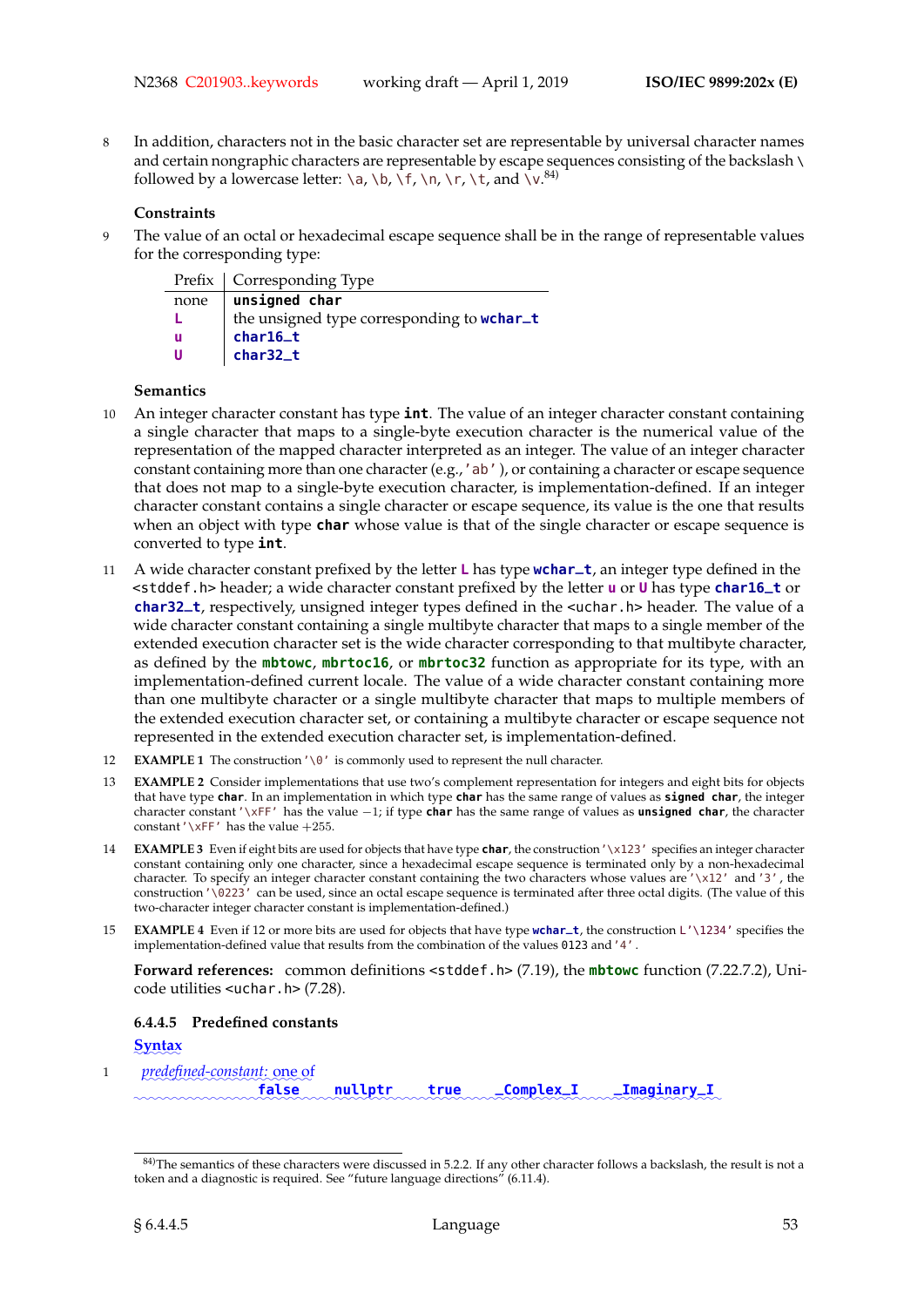# **Description**

2 Some keywords represent constants of a specific value and type.

**6.4.4.5.1 The nullptr constant Description** 

1 The keyword **nullptr** represents a null pointer constant of type **void**\* that is a suitable primary expression for initialization, assignment and comparison of any pointer type.<sup>85)</sup>

**6.4.4.5.2 The false and true constants Description** 

1 Lee keywords **false** and **true** represent constants of type **bool** that are suitable for use as are integer literals. Their values are 0 for **false** and 1 for **true**.<sup>86)</sup>

**6.4.4.5.3 The \_Complex\_I constant**

✿✿✿✿✿✿✿✿✿✿✿ **Description**

1 If complex types are supported, the keyword

www<del>.complex\_I</del>

represents a constant of type **const float complex**, with the value of the imaginary unit.<sup>87)</sup>

# **6.4.4.5.4 The \_Imaginary\_I constant** ✿✿✿✿✿✿✿✿✿✿✿ **Description**

1 If imaginary types are supported, the keyword

www.<del>Imaginary\_I</del>

represents a constant of type **const float imaginary**, with the value of the imaginary unit.

# **6.4.5 String literals**

# **Syntax**

1 *string-literal:*

*encoding-prefix*opt " *s-char-sequence*opt "

<sup>85)</sup> A suitable implementation for **nullptr** is a predefined macro that expands to ((**void**\*)0)

<sup>86)</sup> Thus, the keywords **false** and **true** are usable in preprocessor directives. Suitable implementations for **false** and **true** are predefined macros that expand to  $((\text{bool}) + 0)$  and  $((\text{bool}) + 1)$ , respectively.

<sup>&</sup>lt;sup>87)</sup>The imaginary unit is a number *i* such that  $i^2 = -1$ .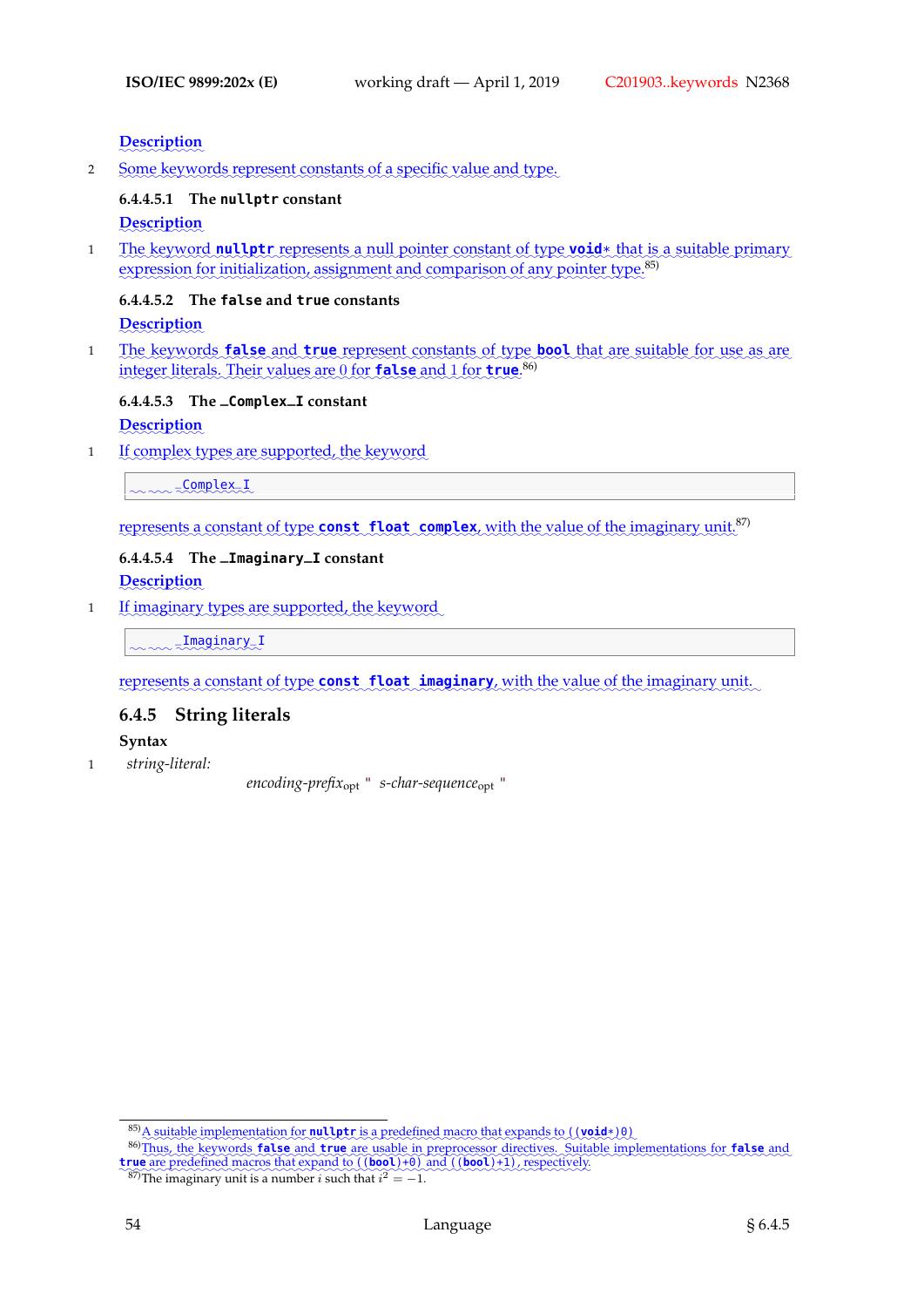might yield 1 if the literals' storage is shared.

14 **EXAMPLE 7** Since compound literals are unnamed, a single compound literal cannot specify a circularly linked object. For example, there is no way to write a self-referential compound literal that could be used as the function argument in place of the named object endless\_zeros below:

```
struct int_list { int car; struct int_list *cdr; };
struct int_list endless_zeros = {0, &endless_zeros};
eval(endless_zeros);
```
15 **EXAMPLE 8** Each compound literal creates only a single object in a given scope:

```
struct s { int i; };
int f (void)
{
      struct s *p = 0, *q;int \ \mathbf{i} = 0;again:
      q = p, p = &((struct s){ j++ });
      if (j < 2) goto again;
      return p == q & & q-> i == 1;}
```
The function f() always returns the value 1.

16 Note that if an iteration statement were used instead of an explicit **goto** and a labeled statement, the lifetime of the unnamed object would be the body of the loop only, and on entry next time around p would have an indeterminate value, which would result in undefined behavior.

**Forward references:** type names (6.7.7), initialization (6.7.9).

# **6.5.3 Unary operators**

#### **Syntax**

```
1 unary-expression:
```
*postfix-expression* **++** *unary-expression* **--** *unary-expression unary-operator cast-expression* **sizeof** *unary-expression* **sizeof (** *type-name* **)**  $\equiv$ Alignof ( *type-name* )

```
unary-operator: one of
              & * + - ˜ !
```
# **6.5.3.1 Prefix increment and decrement operators**

#### **Constraints**

1 The operand of the prefix increment or decrement operator shall have atomic, qualified, or unqualified real or pointer type, and shall be a modifiable lvalue.

#### **Semantics**

- 2 The value of the operand of the prefix++ operator is incremented. The result is the new value of the operand after incrementation. The expression  $++E$  is equivalent to  $(E+=1)$ . See the discussions of additive operators and compound assignment for information on constraints, types, side effects, and conversions and the effects of operations on pointers.
- 3 The prefix-- operator is analogous to the prefix++ operator, except that the value of the operand is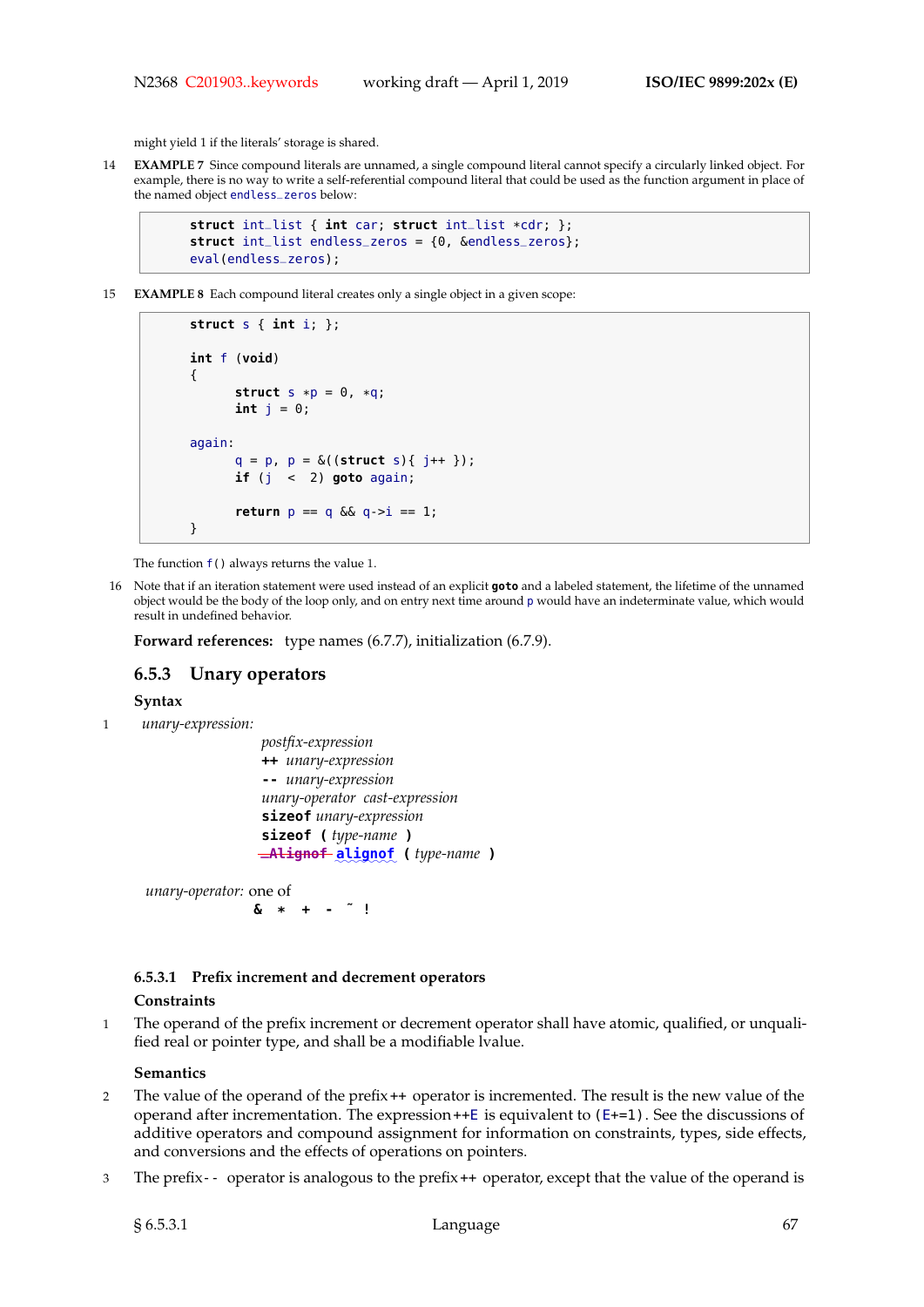### decremented.

**Forward references:** additive operators (6.5.6), compound assignment (6.5.16.2).

# **6.5.3.2 Address and indirection operators Constraints**

- 1 The operand of the unary & operator shall be either a function designator, the result of a [] or unary \* operator, or an lvalue that designates an object that is not a bit-field and is not declared with the **register** storage-class specifier.
- 2 The operand of the unary \* operator shall have pointer type.

# **Semantics**

- 3 The unary & operator yields the address of its operand. If the operand has type "*type*", the result has type "pointer to *type*". If the operand is the result of a unary \* operator, neither that operator nor the & operator is evaluated and the result is as if both were omitted, except that the constraints on the operators still apply and the result is not an lvalue. Similarly, if the operand is the result of a [] operator, neither the  $\&$  operator nor the unary  $*$  that is implied by the [] is evaluated and the result is as if the & operator were removed and the [] operator were changed to a+ operator. Otherwise, the result is a pointer to the object or function designated by its operand.
- 4 The unary \* operator denotes indirection. If the operand points to a function, the result is a function designator; if it points to an object, the result is an lvalue designating the object. If the operand has type "pointer to *type*", the result has type "*type*". If an invalid value has been assigned to the pointer, the behavior of the unary  $*$  operator is undefined.<sup>114)</sup>

**Forward references:** storage-class specifiers (6.7.1), structure and union specifiers (6.7.2.1).

# **6.5.3.3 Unary arithmetic operators**

# **Constraints**

1 The operand of the unary+ or- operator shall have arithmetic type; of the ~ operator, integer type; of the ! operator, scalar type.

# **Semantics**

- 2 The result of the unary+ operator is the value of its (promoted) operand. The integer promotions are performed on the operand, and the result has the promoted type.
- 3 The result of the unary- operator is the negative of its (promoted) operand. The integer promotions are performed on the operand, and the result has the promoted type.
- 4 The result of the ~ operator is the bitwise complement of its (promoted) operand (that is, each bit in the result is set if and only if the corresponding bit in the converted operand is not set). The integer promotions are performed on the operand, and the result has the promoted type. If the promoted type is an unsigned type, the expression ~E is equivalent to the maximum value representable in that type minus E.
- 5 The result of the logical negation operator ! is 0 if the value of its operand compares unequal to 0, 1 if the value of its operand compares equal to 0. The result has type **int**. The expression !E is equivalent to  $(0 == E)$ .

# **6.5.3.4 The sizeof and alignof operators**

# **Constraints**

1 The **sizeof** operator shall not be applied to an expression that has function type or an incomplete type, to the parenthesized name of such a type, or to an expression that designates a bit-field member. The **\_Alignof** alignof operator shall not be applied to a function type or an incomplete type.

<sup>114)</sup>Thus,  $\&\neq$  is equivalent to E (even if E is a null pointer), and  $\&(E1[E2])$  to ((E1)+(E2)). It is always true that if E is a function designator or an lvalue that is a valid operand of the unary & operator, \*&E is a function designator or an lvalue equal to E. If  $*P$  is an lvalue and T is the name of an object pointer type,  $*(T)P$  is an lvalue that has a type compatible with that to which T points.

Among the invalid values for dereferencing a pointer by the unary  $*$  operator are a null pointer, an address inappropriately aligned for the type of object pointed to, and the address of an object after the end of its lifetime.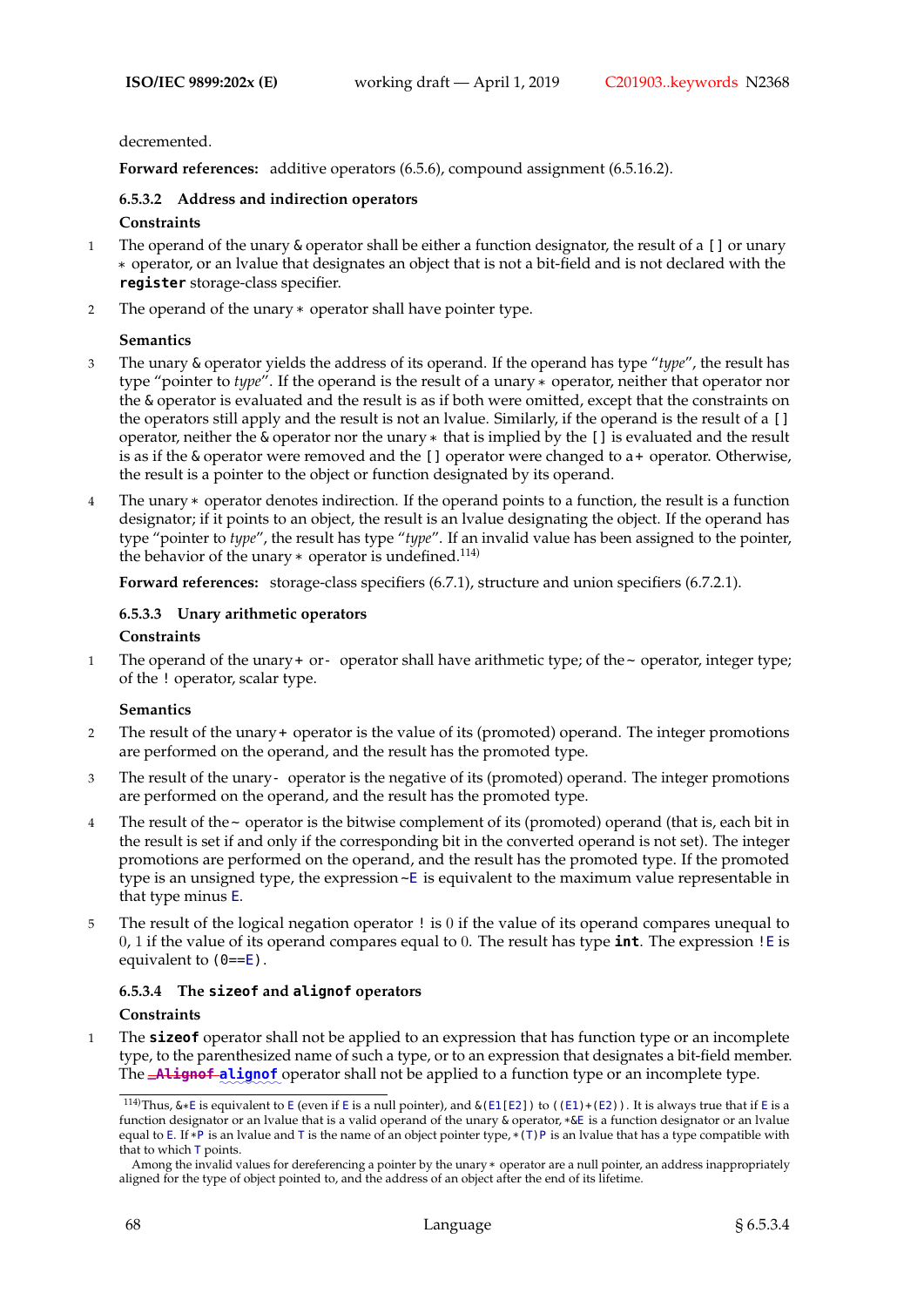#### **Semantics**

- 2 The **sizeof** operator yields the size (in bytes) of its operand, which may be an expression or the parenthesized name of a type. The size is determined from the type of the operand. The result is an integer. If the type of the operand is a variable length array type, the operand is evaluated; otherwise, the operand is not evaluated and the result is an integer constant.
- 3 The **\_Alignof** alignof operator yields the alignment requirement of its operand type. The operand is not evaluated and the result is an integer constant. When applied to an array type, the result is the alignment requirement of the element type.
- 4 When **sizeof** is applied to an operand that has type **char**, **unsigned char**, or **signed char**, (or a qualified version thereof) the result is 1. When applied to an operand that has array type, the result is the total number of bytes in the array.<sup>115)</sup> When applied to an operand that has structure or union type, the result is the total number of bytes in such an object, including internal and trailing padding.
- 5 The value of the result of both operators is implementation-defined, and its type (an unsigned integer type) is **size\_t**, defined in <stddef.h> (and other headers).
- 6 **EXAMPLE 1** A principal use of the **sizeof** operator is in communication with routines such as storage allocators and I/O systems. A storage-allocation function might accept a size (in bytes) of an object to allocate and return a pointer to **void**. For example:

```
extern void *alloc(size_t);
double *dp = alloc(sizeof *dp);
```
The implementation of the alloc function presumably ensures that its return value is aligned suitably for conversion to a pointer to **double**.

7 **EXAMPLE 2** Another use of the **sizeof** operator is to compute the number of elements in an array:

**sizeof** array / **sizeof** array[0]

8 **EXAMPLE 3** In this example, the size of a variable length array is computed and returned from a function:

```
#include <stddef.h>
size_t fsize3(int n)
{
      char b[n+3]; // variable length array
      return sizeof b; // execution time sizeof
}
int main()
{
      size_t size;
      size = fsize3(10); // fsize3 returns 13
      return 0;
}
```
**Forward references:** common definitions <stddef.h> (7.19), declarations (6.7), structure and union specifiers (6.7.2.1), type names (6.7.7), array declarators (6.7.6.2).

# **6.5.4 Cast operators**

# **Syntax**

- 1 *cast-expression:*
- *unary-expression* **(** *type-name* **)** *cast-expression*

<sup>115)</sup>When applied to a parameter declared to have array or function type, the **sizeof** operator yields the size of the adjusted (pointer) type (see 6.9.1).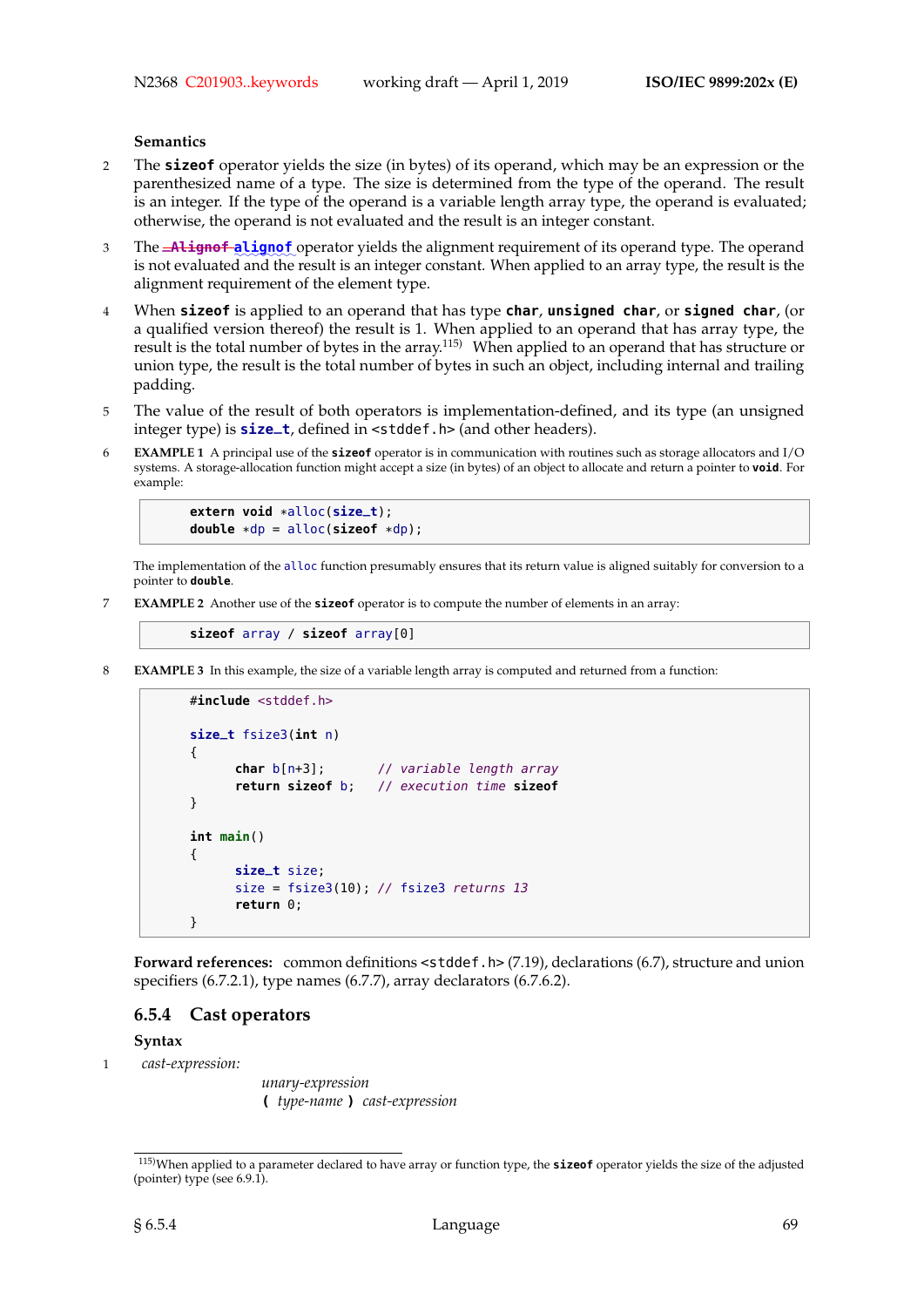#### **Semantics**

3 An assignment operator stores a value in the object designated by the left operand. An assignment expression has the value of the left operand after the assignment, $^{123)}$  but is not an lvalue. The type of an assignment expression is the type the left operand would have after lvalue conversion. The side effect of updating the stored value of the left operand is sequenced after the value computations of the left and right operands. The evaluations of the operands are unsequenced.

### **6.5.16.1 Simple assignment**

### **Constraints**

- 1 One of the following shall hold: $124$ )
	- the left operand has atomic, qualified, or unqualified arithmetic type, and the right has arithmetic type;
	- the left operand has an atomic, qualified, or unqualified version of a structure or union type compatible with the type of the right;
	- the left operand has atomic, qualified, or unqualified pointer type, and (considering the type the left operand would have after lvalue conversion) both operands are pointers to qualified or unqualified versions of compatible types, and the type pointed to by the left has all the qualifiers of the type pointed to by the right;
	- the left operand has atomic, qualified, or unqualified pointer type, and (considering the type the left operand would have after lvalue conversion) one operand is a pointer to an object type, and the other is a pointer to a qualified or unqualified version of **void**, and the type pointed to by the left has all the qualifiers of the type pointed to by the right;
	- the left operand is an atomic, qualified, or unqualified pointer, and the right is a null pointer constant; or
	- the left operand has type atomic, qualified, or unqualified **\_Bool\_bool**, and the right is a pointer.

#### **Semantics**

- 2 In *simple assignment* (=), the value of the right operand is converted to the type of the assignment expression and replaces the value stored in the object designated by the left operand.
- 3 If the value being stored in an object is read from another object that overlaps in any way the storage of the first object, then the overlap shall be exact and the two objects shall have qualified or unqualified versions of a compatible type; otherwise, the behavior is undefined.
- 4 **EXAMPLE 1** In the program fragment

```
int f(void);
char c;
/* ... */
if ((c = f()) == -1)/* ... */
```
the **int** value returned by the function could be truncated when stored in the **char**, and then converted back to **int** width prior to the comparison. In an implementation in which "plain" **char** has the same range of values as **unsigned char** (and **char** is narrower than **int**), the result of the conversion cannot be negative, so the operands of the comparison can never compare equal. Therefore, for full portability, the variable c would be declared as **int**.

5 **EXAMPLE 2** In the fragment:

<sup>&</sup>lt;sup>123)</sup>The implementation is permitted to read the object to determine the value but is not required to, even when the object has volatile-qualified type.

 $124$ )The asymmetric appearance of these constraints with respect to type qualifiers is due to the conversion (specified in 6.3.2.1) that changes lvalues to "the value of the expression" and thus removes any type qualifiers that were applied to the type category of the expression (for example, it removes **const** but not **volatile** from the type **int volatile** \* **const**).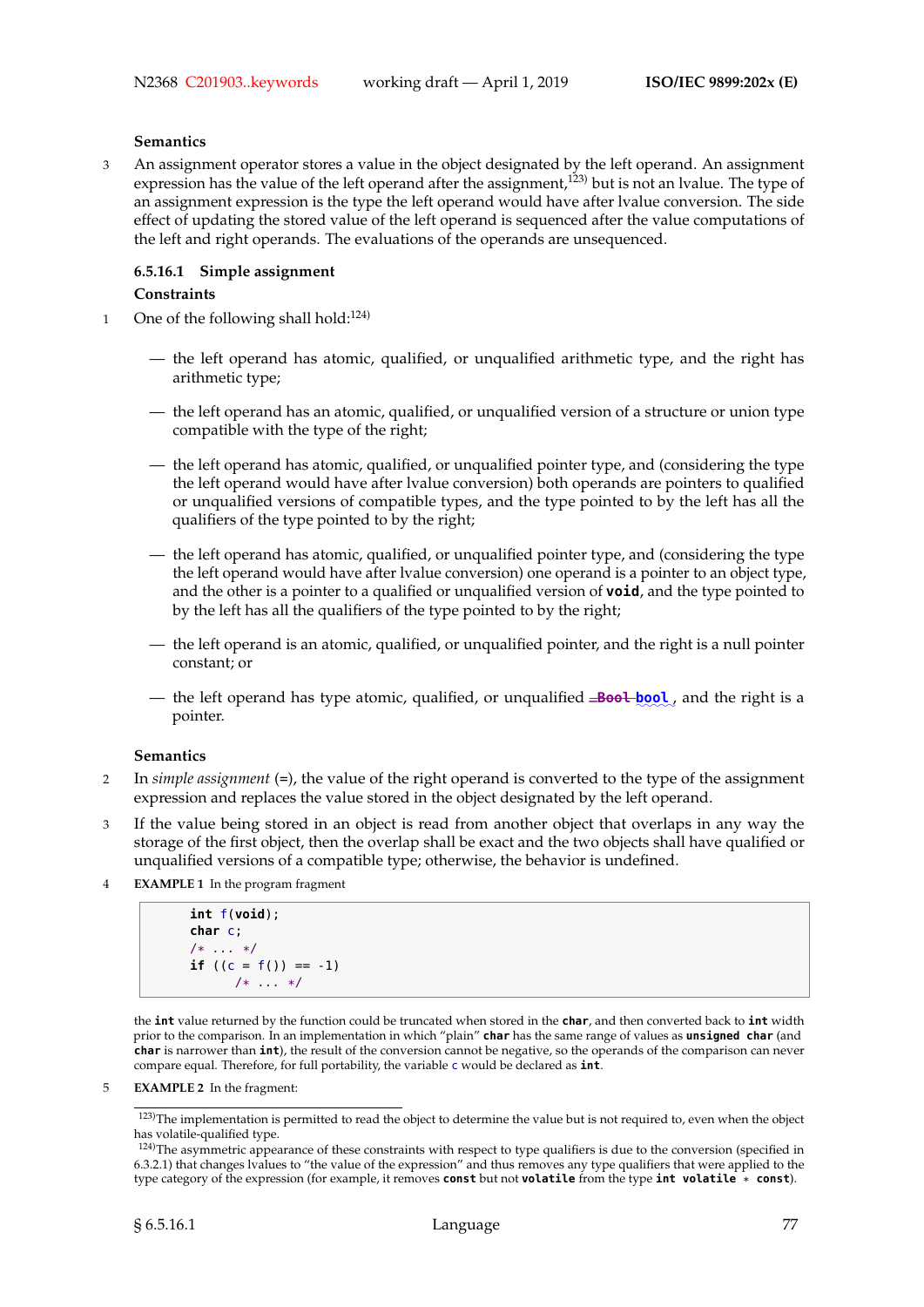# **6.6 Constant expressions**

# **Syntax**

1 *constant-expression:*

*conditional-expression*

# **Description**

2 A constant expression can be evaluated during translation rather than runtime, and accordingly may be used in any place that a constant may be.

# **Constraints**

- 3 Constant expressions shall not contain assignment, increment, decrement, function-call, or comma operators, except when they are contained within a subexpression that is not evaluated.<sup>126)</sup>
- 4 Each constant expression shall evaluate to a constant that is in the range of representable values for its type.

# **Semantics**

- 5 An expression that evaluates to a constant is required in several contexts. If a floating expression is evaluated in the translation environment, the arithmetic range and precision shall be at least as great as if the expression were being evaluated in the execution environment.<sup>127)</sup>
- <sup>6</sup> An *integer constant expression*128) shall have integer type and shall only have operands that are integer constants, enumeration constants, character constants, **sizeof** expressions whose results are integer constants, **\_Alignof** alignof expressions, and floating constants that are the immediate operands of casts. Cast operators in an integer constant expression shall only convert arithmetic types to integer types, except as part of an operand to the **sizeof** or **\_Alignof** alignof operator.
- 7 More latitude is permitted for constant expressions in initializers. Such a constant expression shall be, or evaluate to, one of the following:
	- an arithmetic constant expression,
	- a null pointer constant,
	- an address constant, or
	- an address constant for a complete object type plus or minus an integer constant expression.
- 8 An *arithmetic constant expression* shall have arithmetic type and shall only have operands that are integer constants, floating constants, enumeration constants, character constants, **sizeof** expressions whose results are integer constants, and **\_Alignof** alignof expressions. Cast operators in an arithmetic constant expression shall only convert arithmetic types to arithmetic types, except as part of an operand to a **sizeof** or **\_A<del>lignof</del>\_alignof** operator.
- 9 An *address constant* is a null pointer, a pointer to an lvalue designating an object of static storage duration, or a pointer to a function designator; it shall be created explicitly using the unary & operator or an integer constant cast to pointer type, or implicitly by the use of an expression of array or function type. The array-subscript [] and member-access . and-> operators, the address & and indirection  $*$  unary operators, and pointer casts may be used in the creation of an address constant, but the value of an object shall not be accessed by use of these operators.
- 10 An implementation may accept other forms of constant expressions.

<sup>126)</sup>The operand of a **sizeof** or **alignof** operator is usually not evaluated (6.5.3.4).

<sup>127)</sup>The use of evaluation formats as characterized by **FLT\_EVAL\_METHOD** also applies to evaluation in the translation environment.

 $128$ )An integer constant expression is required in a number of contexts such as the size of a bit-field member of a structure, the value of an enumeration constant, and the size of a non-variable length array. Further constraints that apply to the integer constant expressions used in conditional-inclusion preprocessing directives are discussed in 6.10.1.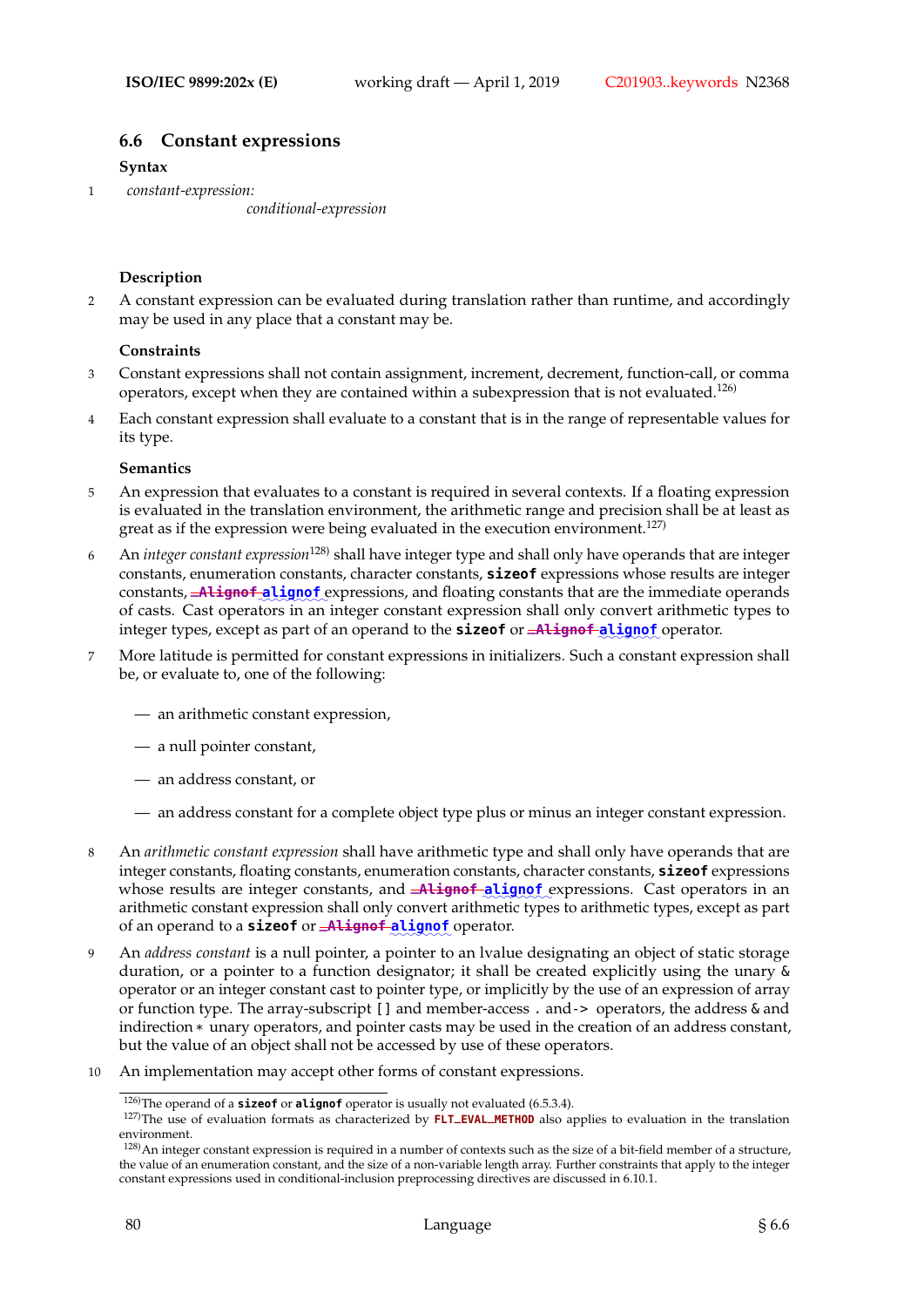# **6.7 Declarations**

# **Syntax**

| 1 | declaration:            |                                                                     |  |  |
|---|-------------------------|---------------------------------------------------------------------|--|--|
|   |                         | $\alpha$ declaration-specifiers init-declarator-list <sub>opt</sub> |  |  |
|   |                         | static assert-declaration                                           |  |  |
|   | declaration-specifiers: |                                                                     |  |  |
|   |                         | storage-class-specifier declaration-specifiers <sub>opt</sub>       |  |  |
|   |                         | type-specifier declaration-specifiers <sub>opt</sub>                |  |  |
|   |                         | type-qualifier declaration-specifiers <sub>opt</sub>                |  |  |
|   |                         | function-specifier declaration-specifiers <sub>opt</sub>            |  |  |
|   |                         | alignment-specifier declaration-specifiers <sub>opt</sub>           |  |  |
|   |                         | <i>init-declarator-list:</i>                                        |  |  |
|   |                         | init-declarator                                                     |  |  |
|   |                         | init-declarator-list, init-declarator                               |  |  |
|   | <i>init-declarator:</i> |                                                                     |  |  |
|   |                         | declarator                                                          |  |  |
|   |                         | $declarator = initializer$                                          |  |  |
|   |                         |                                                                     |  |  |

# **Constraints**

- 2 A declaration other than a static\_assert\_static\_assert\_declaration shall declare at least a declarator (other than the parameters of a function or the members of a structure or union), a tag, or the members of an enumeration.
- 3 If an identifier has no linkage, there shall be no more than one declaration of the identifier (in a declarator or type specifier) with the same scope and in the same name space, except that:
	- a typedef name may be redefined to denote the same type as it currently does, provided that type is not a variably modified type;
	- tags may be redeclared as specified in 6.7.2.3.
- 4 All declarations in the same scope that refer to the same object or function shall specify compatible types.

# **Semantics**

- 5 A declaration specifies the interpretation and attributes of a set of identifiers. A *definition* of an identifier is a declaration for that identifier that:
	- for an object, causes storage to be reserved for that object;
	- for a function, includes the function body; $^{130}$ )
	- for an enumeration constant, is the (only) declaration of the identifier;
	- for a typedef name, is the first (or only) declaration of the identifier.
- 6 The declaration specifiers consist of a sequence of specifiers that indicate the linkage, storage duration, and part of the type of the entities that the declarators denote. The init-declarator-list is a comma-separated sequence of declarators, each of which may have additional type information, or an initializer, or both. The declarators contain the identifiers (if any) being declared.
- 7 If an identifier for an object is declared with no linkage, the type for the object shall be complete by the end of its declarator, or by the end of its init-declarator if it has an initializer; in the case of function parameters (including in prototypes), it is the adjusted type (see 6.7.6.3) that is required to be complete.

**Forward references:** declarators (6.7.6), enumeration specifiers (6.7.2.2), initialization (6.7.9), type names (6.7.7), type qualifiers (6.7.3).

<sup>130)</sup>Function definitions have a different syntax, described in 6.9.1.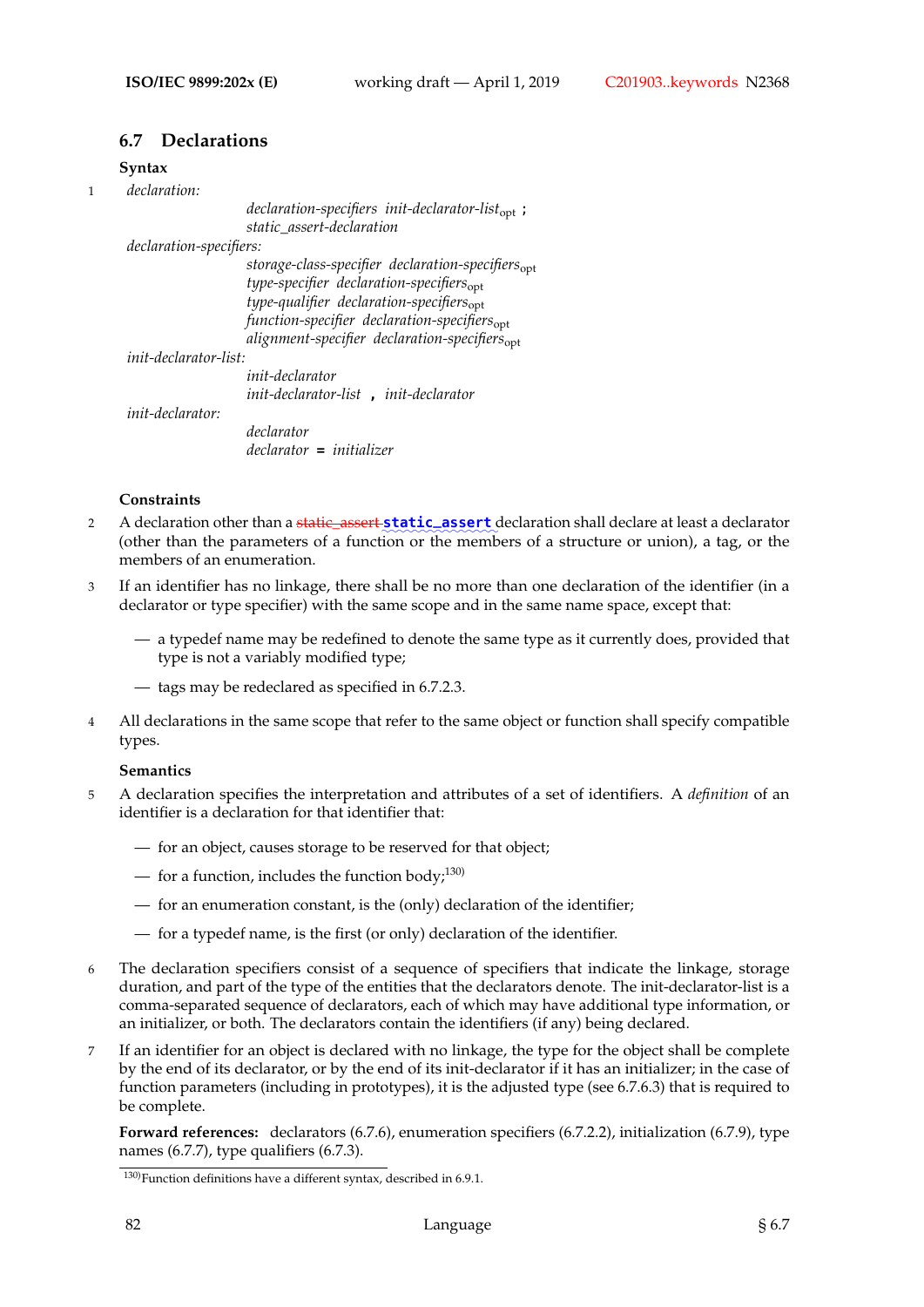# **6.7.1 Storage-class specifiers**

# **Syntax**

1 *storage-class-specifier:*

```
typedef
extern
static
\equivThread\equivlocal\equivauto
register
```
# **Constraints**

- 2 At most, one storage-class specifier may be given in the declaration specifiers in a declaration, except  ${\sf that}$  \_<del>Thread\_local <code>thread\_local</code> may appear with <code>static</code> or <code>extern. $^{131)}$ </code></del>
- <sup>3</sup> In the declaration of an object with block scope, if the declaration specifiers include **\_Thread\_local**  $t$ **hread\_local**, they shall also include either **static** or **extern**. If <del>\_Thread\_local thread\_local</del> appears in any declaration of an object, it shall be present in every declaration of that object.
- 4 **\_<del>Thread\_local thread\_local</del>** shall not appear in the declaration specifiers of a function declaration.

# **Semantics**

- 5 The **typedef** specifier is called a "storage-class specifier" for syntactic convenience only; it is discussed in 6.7.8. The meanings of the various linkages and storage durations were discussed in 6.2.2 and 6.2.4.
- 6 A declaration of an identifier for an object with storage-class specifier **register** suggests that access to the object be as fast as possible. The extent to which such suggestions are effective is implementation-defined.132)
- 7 The declaration of an identifier for a function that has block scope shall have no explicit storage-class specifier other than **extern**.
- 8 If an aggregate or union object is declared with a storage-class specifier other than **typedef**, the properties resulting from the storage-class specifier, except with respect to linkage, also apply to the members of the object, and so on recursively for any aggregate or union member objects.

**Forward references:** type definitions (6.7.8).

# **6.7.2 Type specifiers**

# **Syntax**

1 *type-specifier:*

| void                   |
|------------------------|
| char                   |
| short                  |
| int                    |
| lonq                   |
| float                  |
| doubl e                |
| signed                 |
| unsigned               |
| <del>_Bool b</del> ool |
| -Complex comp<br>l ex  |
|                        |

<sup>131)</sup>See "future language directions" (6.11.5).

<sup>132)</sup>The implementation can treat any **register** declaration simply as an **auto** declaration. However, whether or not addressable storage is actually used, the address of any part of an object declared with storage-class specifier **register** cannot be computed, either explicitly (by use of the unary & operator as discussed in 6.5.3.2) or implicitly (by converting an array name to a pointer as discussed in 6.3.2.1). Thus, the only operator that can be applied to an array declared with storage-class specifier **register** is **sizeof**.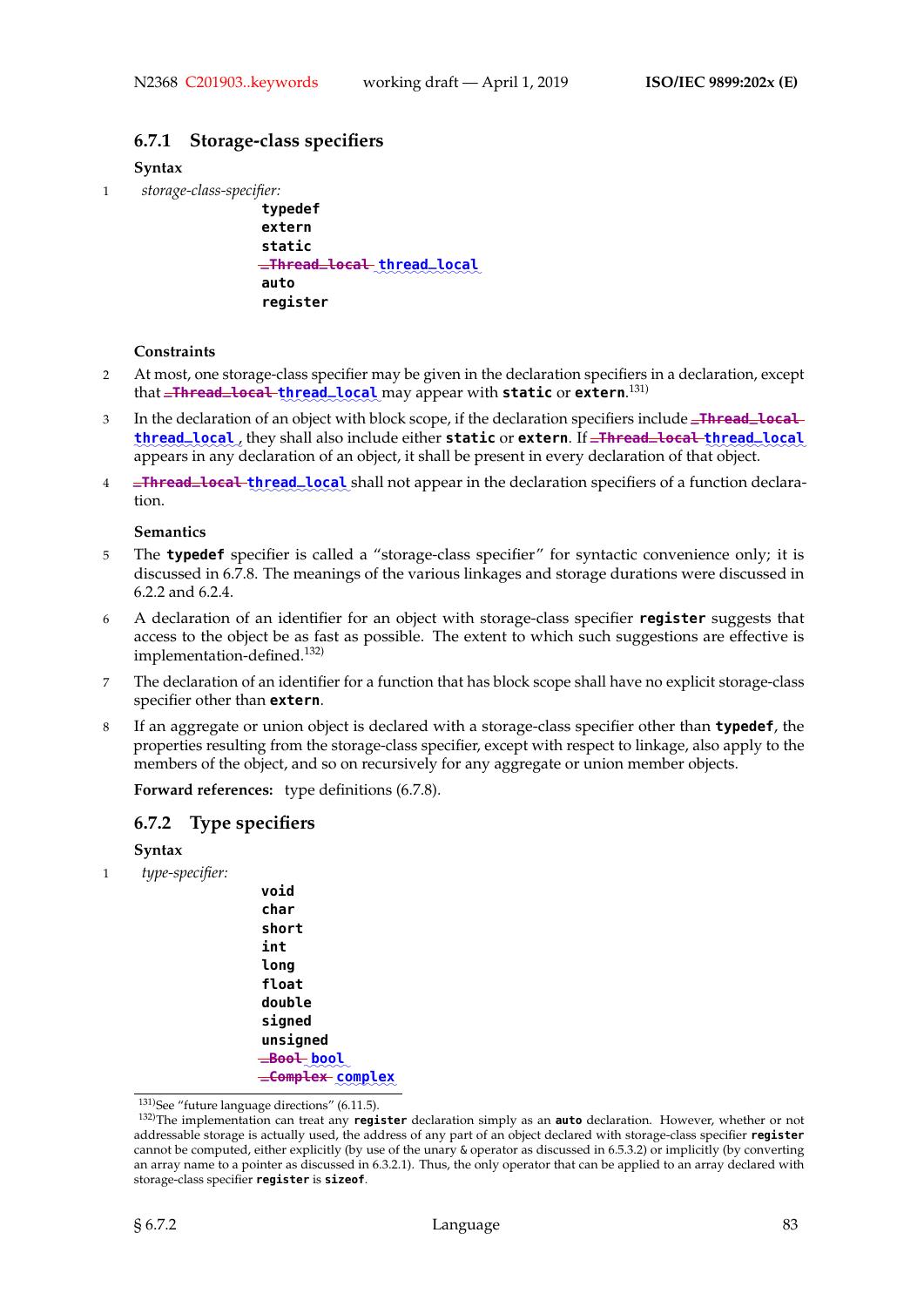*atomic-type-specifier struct-or-union-specifier enum-specifier typedef-name*

# **Constraints**

- 2 At least one type specifier shall be given in the declaration specifiers in each declaration, and in the specifier-qualifier list in each member declaration and type name. Each list of type specifiers shall be one of the following multisets (delimited by commas, when there is more than one multiset per item); the type specifiers may occur in any order, possibly intermixed with the other declaration specifiers.
	- **void**
	- **char**
	- **signed char**
	- **unsigned char**
	- **short**, **signed short**, **short int**, or **signed short int**
	- **unsigned short**, or **unsigned short int**
	- **int**, **signed**, or **signed int**
	- **unsigned**, or **unsigned int**
	- **long**, **signed long**, **long int**, or **signed long int**
	- **unsigned long**, or **unsigned long int**
	- **long long**, **signed long long**, **long long int**, or **signed long long int**
	- **unsigned long long**, or **unsigned long long int**
	- **float**
	- **double**
	- **long double**
	- <mark>\_Bool <u>bool</u></mark>
	- $-$  <del>float \_Complex</del> float complex
	- **double \_Complex** ✿✿✿✿✿✿✿✿✿✿✿✿✿✿✿ **double complex**
	- $-$  <del>long double \_Complex</del> long double complex
	- atomic type specifier
	- struct or union specifier
	- enum specifier
	- typedef name
- 3 The type specifier **=Complex** complex shall not be used other than as the operand of a **defined** operator if the implementation does not support complex types (see 6.10.8.3).

### **Semantics**

- 4 Specifiers for structures, unions, enumerations, and atomic types are discussed in 6.7.2.1 through 6.7.2.4. Declarations of typedef names are discussed in 6.7.8. The characteristics of the other types are discussed in 6.2.5.
- 5 Each of the comma-separated multisets designates the same type, except that for bit-fields, it is implementation-defined whether the specifier **int** designates the same type as **signed int** or the same type as **unsigned int**.

**Forward references:** atomic type specifiers (6.7.2.4), enumeration specifiers (6.7.2.2), structure and union specifiers (6.7.2.1), tags (6.7.2.3), type definitions (6.7.8).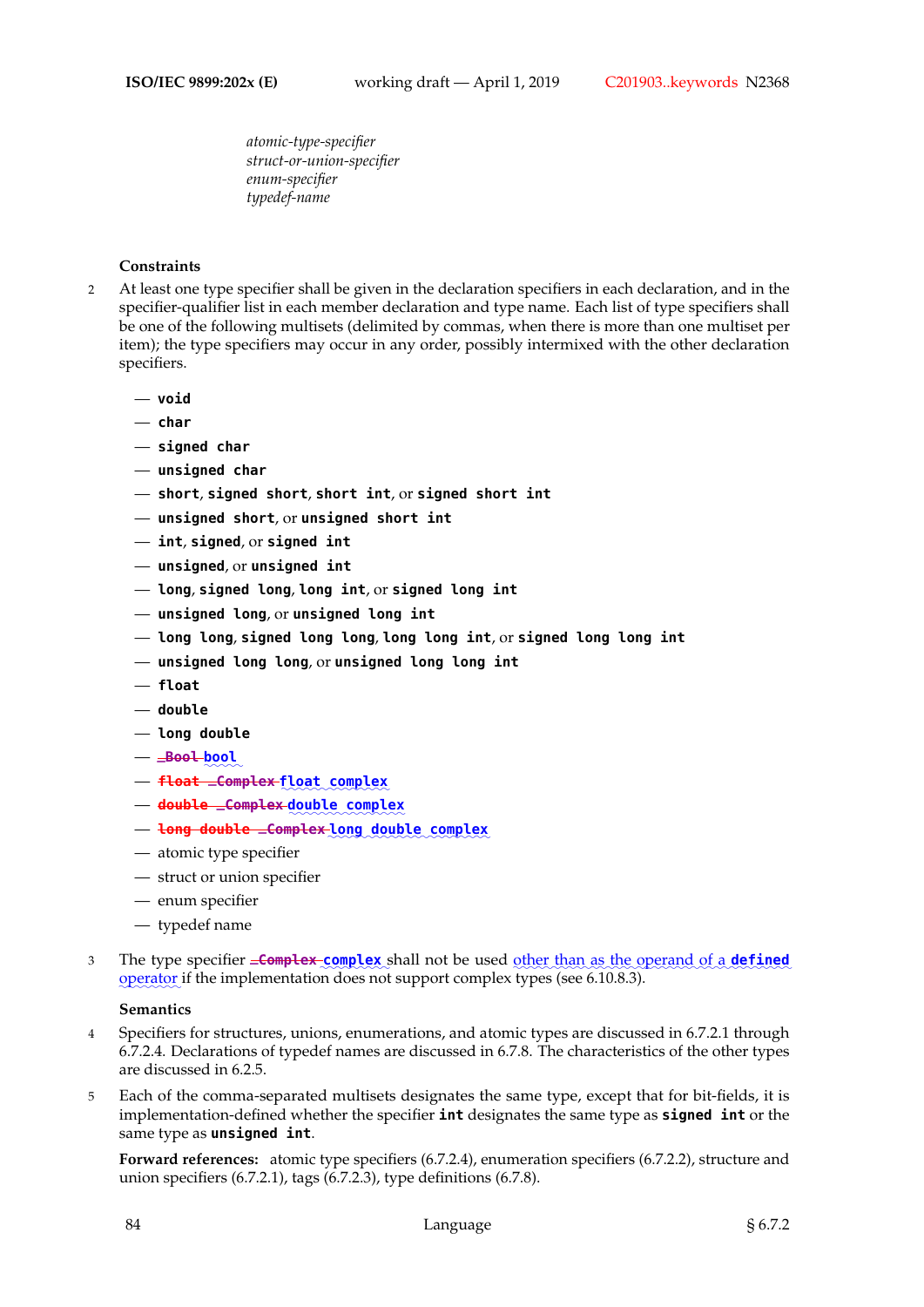### **6.7.2.1 Structure and union specifiers**

#### **Syntax**

1 *struct-or-union-specifier:*

*struct-or-union identifier*opt **{** *member-declaration-list* **}** *struct-or-union identifier*

*struct-or-union:*

#### **struct union**

*member-declaration-list: member-declaration member-declaration-list member-declaration member-declaration: specifier-qualifier-list member-declarator-list*opt **;** *static\_assert-declaration specifier-qualifier-list: type-specifier specifier-qualifier-list*opt *type-qualifier specifier-qualifier-list*opt *alignment-specifier specifier-qualifier-list*opt *member-declarator-list: member-declarator member-declarator-list* **,** *member-declarator member-declarator: declarator declarator*opt **:** *constant-expression*

### **Constraints**

- 2 A member declaration that does not declare an anonymous structure or anonymous union shall contain a member declarator list.
- 3 A structure or union shall not contain a member with incomplete or function type (hence, a structure shall not contain an instance of itself, but may contain a pointer to an instance of itself), except that the last member of a structure with more than one named member may have incomplete array type; such a structure (and any union containing, possibly recursively, a member that is such a structure) shall not be a member of a structure or an element of an array.
- 4 The expression that specifies the width of a bit-field shall be an integer constant expression with a nonnegative value that does not exceed the width of an object of the type that would be specified were the colon and expression omitted.<sup>133)</sup> If the value is zero, the declaration shall have no declarator.
- 5 A bit-field shall have a type that is a qualified or unqualified version of **\_Bool** bool , **signed int**, **unsigned int**, or some other implementation-defined type. It is implementation-defined whether atomic types are permitted.

#### **Semantics**

- 6 As discussed in 6.2.5, a structure is a type consisting of a sequence of members, whose storage is allocated in an ordered sequence, and a union is a type consisting of a sequence of members whose storage overlap.
- 7 Structure and union specifiers have the same form. The keywords **struct** and **union** indicate that the type being specified is, respectively, a structure type or a union type.
- 8 The presence of a member declaration list in a struct-or-union-specifier declares a new type, within a translation unit. The member declaration list is a sequence of declarations for the members of the structure or union. If the member declaration list does not contain any named members, either directly or via an anonymous structure or anonymous union, the behavior is undefined. The type is

<sup>133)</sup>While the number of bits in a **bool** object is at least **CHAR\_BIT**, the width (number of sign and value bits) of a **bool** can be just 1 bit.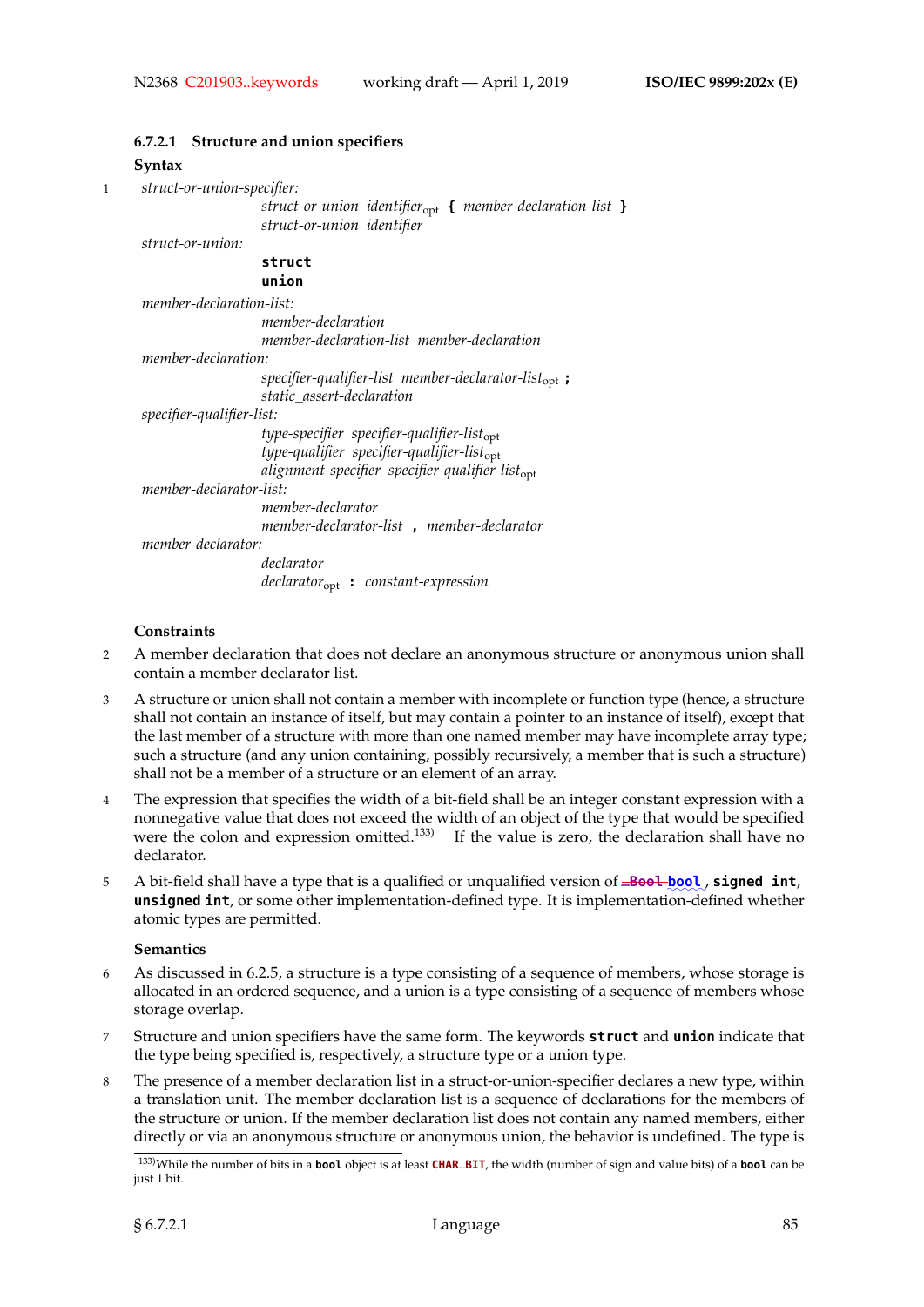incomplete until immediately after the } that terminates the list, and complete thereafter.

- 9 A member of a structure or union may have any complete object type other than a variably modified type.<sup>134)</sup> In addition, a member may be declared to consist of a specified number of bits (including a sign bit, if any). Such a member is called a *bit-field*; 135) its width is preceded by a colon.
- 10 A bit-field is interpreted as having a signed or unsigned integer type consisting of the specified number of bits.<sup>136)</sup> If the value 0 or 1 is stored into a nonzero-width bit-field of type **\_Bool** bool the value of the bit-field shall compare equal to the value stored; a **-Bool-bool** bit-field has the semantics of a **\_Bool** bool
- 11 An implementation may allocate any addressable storage unit large enough to hold a bit-field. If enough space remains, a bit-field that immediately follows another bit-field in a structure shall be packed into adjacent bits of the same unit. If insufficient space remains, whether a bit-field that does not fit is put into the next unit or overlaps adjacent units is implementation-defined. The order of allocation of bit-fields within a unit (high-order to low-order or low-order to high-order) is implementation-defined. The alignment of the addressable storage unit is unspecified.
- 12 A bit-field declaration with no declarator, but only a colon and a width, indicates an unnamed bit-field.<sup>137)</sup> As a special case, a bit-field structure member with a width of 0 indicates that no further bit-field is to be packed into the unit in which the previous bit-field, if any, was placed.
- 13 An unnamed member whose type specifier is a structure specifier with no tag is called an *anonymous structure*; an unnamed member whose type specifier is a union specifier with no tag is called an *anonymous union*. The members of an anonymous structure or union are considered to be members of the containing structure or union, keeping their structure or union layout. This applies recursively if the containing structure or union is also anonymous.
- 14 Each non-bit-field member of a structure or union object is aligned in an implementation-defined manner appropriate to its type.
- 15 Within a structure object, the non-bit-field members and the units in which bit-fields reside have addresses that increase in the order in which they are declared. A pointer to a structure object, suitably converted, points to its initial member (or if that member is a bit-field, then to the unit in which it resides), and vice versa. There may be unnamed padding within a structure object, but not at its beginning.
- 16 The size of a union is sufficient to contain the largest of its members. The value of at most one of the members can be stored in a union object at any time. A pointer to a union object, suitably converted, points to each of its members (or if a member is a bit-field, then to the unit in which it resides), and vice versa.
- 17 There may be unnamed padding at the end of a structure or union.
- 18 As a special case, the last member of a structure with more than one named member may have an incomplete array type; this is called a *flexible array member*. In most situations, the flexible array member is ignored. In particular, the size of the structure is as if the flexible array member were omitted except that it may have more trailing padding than the omission would imply. However, when a . (or-> ) operator has a left operand that is (a pointer to) a structure with a flexible array member and the right operand names that member, it behaves as if that member were replaced with the longest array (with the same element type) that would not make the structure larger than the object being accessed; the offset of the array shall remain that of the flexible array member, even if this would differ from that of the replacement array. If this array would have no elements, it behaves as if it had one element but the behavior is undefined if any attempt is made to access that element or to generate a pointer one past it.

<sup>&</sup>lt;sup>134)</sup>A structure or union cannot contain a member with a variably modified type because member names are not ordinary identifiers as defined in 6.2.3.

<sup>135)</sup>The unary & (address-of) operator cannot be applied to a bit-field object; thus, there are no pointers to or arrays of bit-field objects.

<sup>136)</sup>As specified in 6.7.2 above, if the actual type specifier used is **int** or a typedef-name defined as **int**, then it is implementation-defined whether the bit-field is signed or unsigned.

<sup>137)</sup> An unnamed bit-field structure member is useful for padding to conform to externally imposed layouts.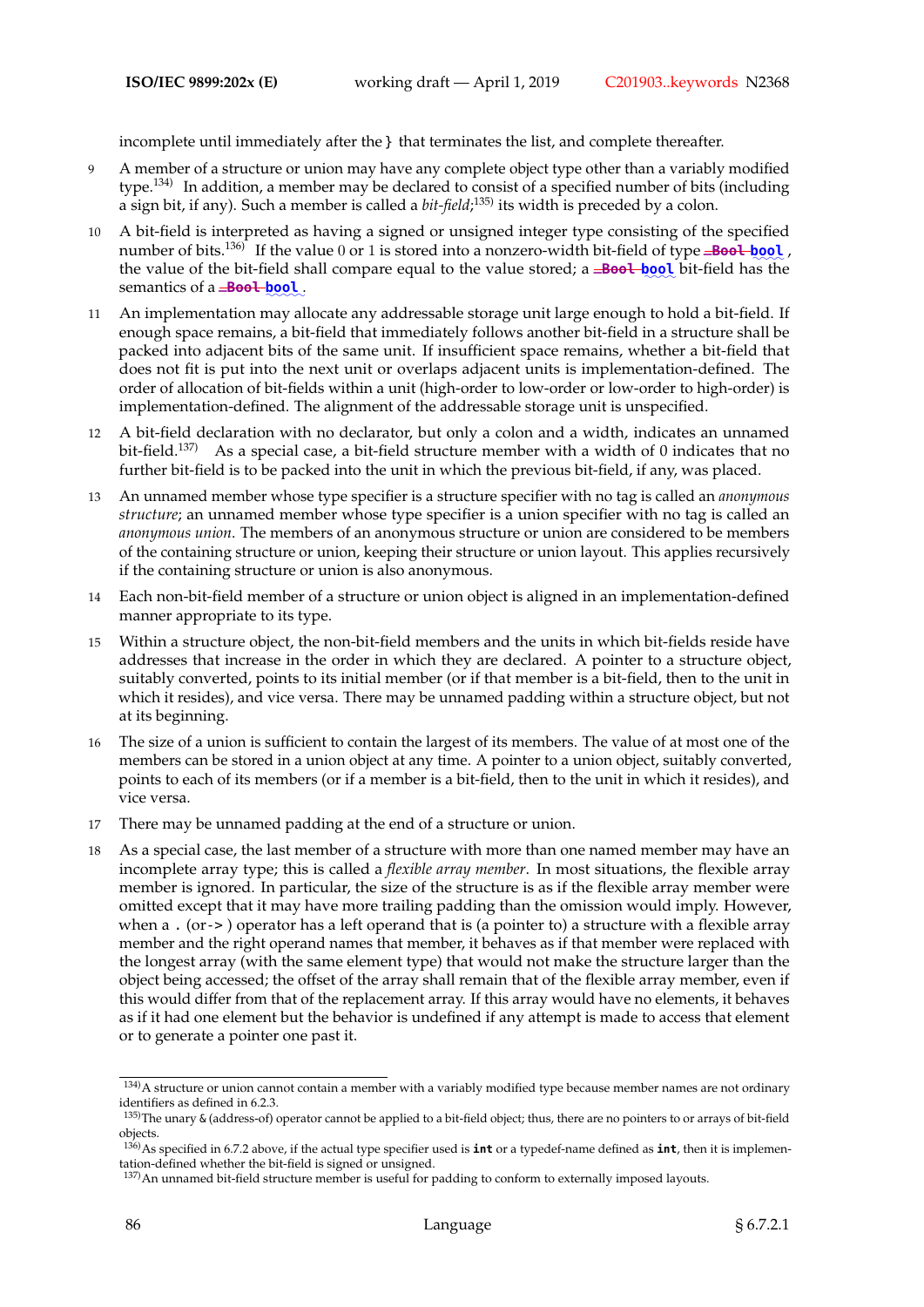15 **EXAMPLE 7** The least effective alternative is:

**void** f(**int** n, **int** \* **restrict** p, **int** \*q) { /\* ... \*/ }

Here the translator can make the no-aliasing inference only by analyzing the body of the function and proving that q cannot become based on p. Some translator designs may choose to exclude this analysis, given availability of the more effective alternatives above. Such a translator is required to assume that aliases are present because assuming that aliases are not present may result in an incorrect translation. Also, a translator that attempts the analysis may not succeed in all cases and thus need to conservatively assume that aliases are present.

# **6.7.4 Function specifiers**

### **Syntax**

1 *function-specifier:*

# **inline**

# **\_Noreturn** ✿✿✿✿✿✿✿✿✿ **noreturn**

#### **Constraints**

- 2 Function specifiers shall be used only in the declaration of an identifier for a function.
- 3 An inline definition of a function with external linkage shall not contain a definition of a modifiable object with static or thread storage duration, and shall not contain a reference to an identifier with internal linkage.
- 4 In a hosted environment, no function specifier(s) shall appear in a declaration of **main**.

### **Semantics**

- 5 A function specifier may appear more than once; the behavior is the same as if it appeared only once.
- 6 A function declared with an **inline** function specifier is an *inline function*. Making a function an inline function suggests that calls to the function be as fast as possible.<sup>149)</sup> The extent to which such suggestions are effective is implementation-defined.150)
- 7 Any function with internal linkage can be an inline function. For a function with external linkage, the following restrictions apply: If a function is declared with an **inline** function specifier, then it shall also be defined in the same translation unit. If all of the file scope declarations for a function in a translation unit include the **inline** function specifier without **extern**, then the definition in that translation unit is an *inline definition*. An inline definition does not provide an external definition for the function, and does not forbid an external definition in another translation unit. An inline definition provides an alternative to an external definition, which a translator may use to implement any call to the function in the same translation unit. It is unspecified whether a call to the function uses the inline definition or the external definition.<sup>151)</sup>
- 8 A function declared with a <del>\_Noreturn\_noreturn</del> function specifier shall not return to its caller.

# **Recommended practice**

- 9 The implementation should produce a diagnostic message for a function declared with a **\_Noreturn noreturn** function specifier that appears to be capable of returning to its caller.
- 10 **EXAMPLE 1** The declaration of an inline function with external linkage can result in either an external definition, or a definition available for use only within the translation unit. A file scope declaration with **extern** creates an external definition. The following example shows an entire translation unit.

 $149$ )By using, for example, an alternative to the usual function call mechanism, such as "inline substitution". Inline substitution is not textual substitution, nor does it create a new function. Therefore, for example, the expansion of a macro used within the body of the function uses the definition it had at the point the function body appears, and not where the function is called; and identifiers refer to the declarations in scope where the body occurs. Likewise, the function has a single address, regardless of the number of inline definitions that occur in addition to the external definition.

 $150$ )For example, an implementation might never perform inline substitution, or might only perform inline substitutions to calls in the scope of an **inline** declaration.

<sup>&</sup>lt;sup>151)</sup>Since an inline definition is distinct from the corresponding external definition and from any other corresponding inline definitions in other translation units, all corresponding objects with static storage duration are also distinct in each of the definitions.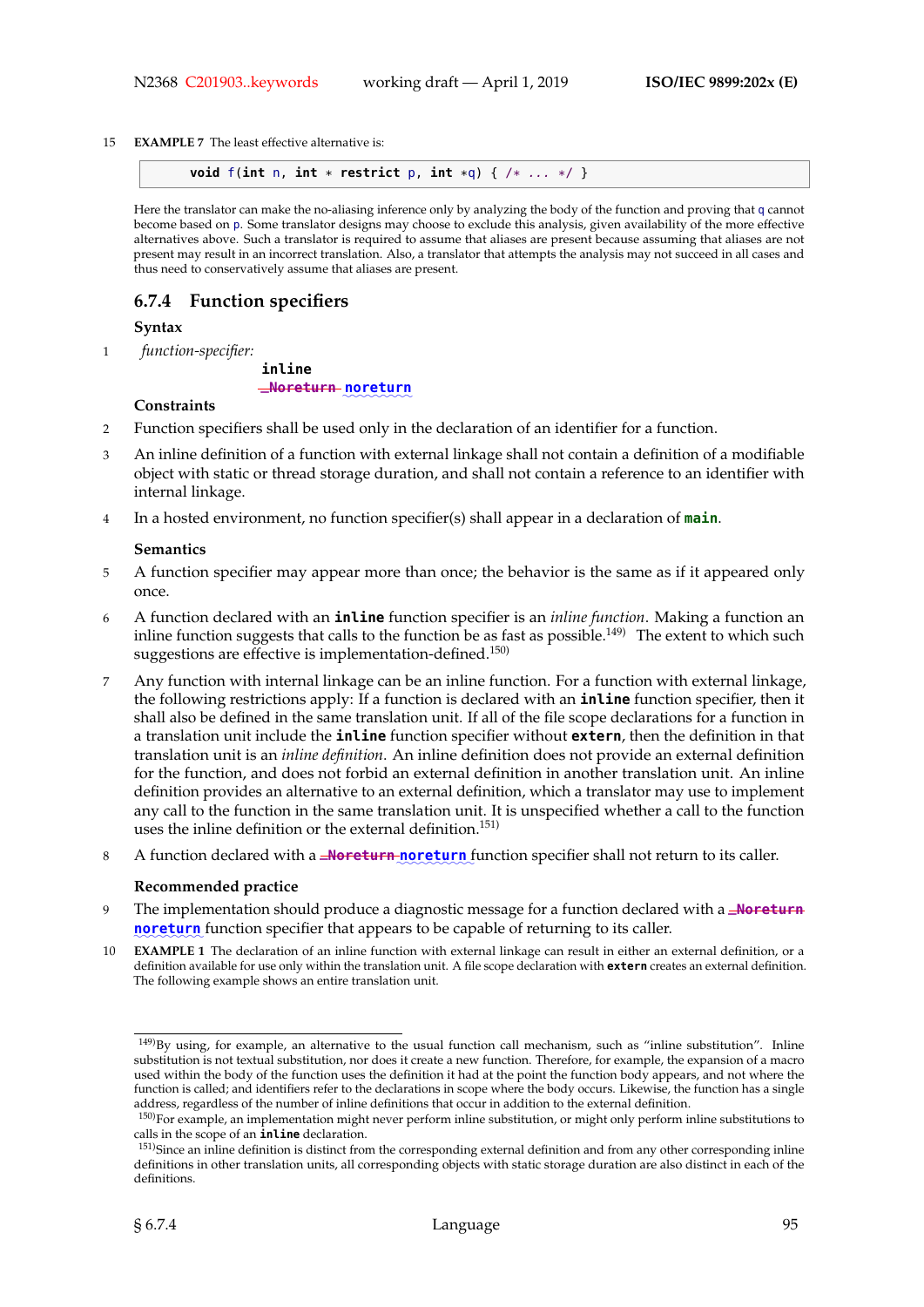```
inline double fahr(double t)
{
      return (9.0 * t) / 5.0 + 32.0;
}
inline double cels(double t)
{
      return (5.0 * (t - 32.0)) / 9.0;
}
extern double fahr(double); // creates an external definition
double convert(int is_fahr, double temp)
{
      /* A translator may perform inline substitutions */
      return is_fahr ? cels(temp): fahr(temp);
}
```
11 Note that the definition of fahr is an external definition because fahr is also declared with **extern**, but the definition of cels is an inline definition. Because cels has external linkage and is referenced, an external definition has to appear in another translation unit (see 6.9); the inline definition and the external definition are distinct and either can be used for the call.

12 **EXAMPLE 2**

```
_Noreturn void f () {
noreturn void f
                               abort(); // ok
               }
                 \frac{1}{\sqrt{1-\frac{1}{\sqrt{1-\frac{1}{\sqrt{1-\frac{1}{\sqrt{1-\frac{1}{\sqrt{1-\frac{1}{\sqrt{1-\frac{1}{\sqrt{1-\frac{1}{\sqrt{1-\frac{1}{\sqrt{1-\frac{1}{\sqrt{1-\frac{1}{\sqrt{1-\frac{1}{\sqrt{1-\frac{1}{\sqrt{1-\frac{1}{\sqrt{1-\frac{1}{\sqrt{1-\frac{1}{\sqrt{1-\frac{1}{\sqrt{1-\frac{1}{\sqrt{1-\frac{1}{\sqrt{1-\frac{1}{\sqrt{1-\frac{1}{\sqrt{1-\frac{1}{\sqrt{1-\frac{1}{\sqrt{1-\frac{1}{\sqrt{1-\frac{1✿✿ ✿✿✿ ✿✿✿✿✿✿✿✿
noreturn ✿✿✿✿
void✿✿
g✿✿
(✿✿✿
int✿✿
i✿
)✿✿
{✿
// causes undefined behavior if✿✿
i✿✿✿
<=✿✿
0
                               if (i > 0) abort();
               }
```
**Forward references:** function definitions (6.9.1).

# **6.7.5 Alignment specifier**

**Syntax**

```
1 alignment-specifier:
                        \frac{1}{2}A<del>lignas</del> ( type-name )
                        \equiv Alignas (constant-expression)
```
# **Constraints**

- 2 An alignment specifier shall appear only in the declaration specifiers of a declaration, or in the *specifier-qualifier* list of a member declaration, or in the type name of a compound literal. An alignment specifier shall not be used in conjunction with either of the storage-class specifiers **typedef** or **register**, nor in a declaration of a function or bit-field.
- 3 The constant expression shall be an integer constant expression. It shall evaluate to a valid fundamental alignment, or to a valid extended alignment supported by the implementation for an object of the storage duration (if any) being declared, or to zero.
- 4 An object shall not be declared with an over-aligned type with an extended alignment requirement not supported by the implementation for an object of that storage duration.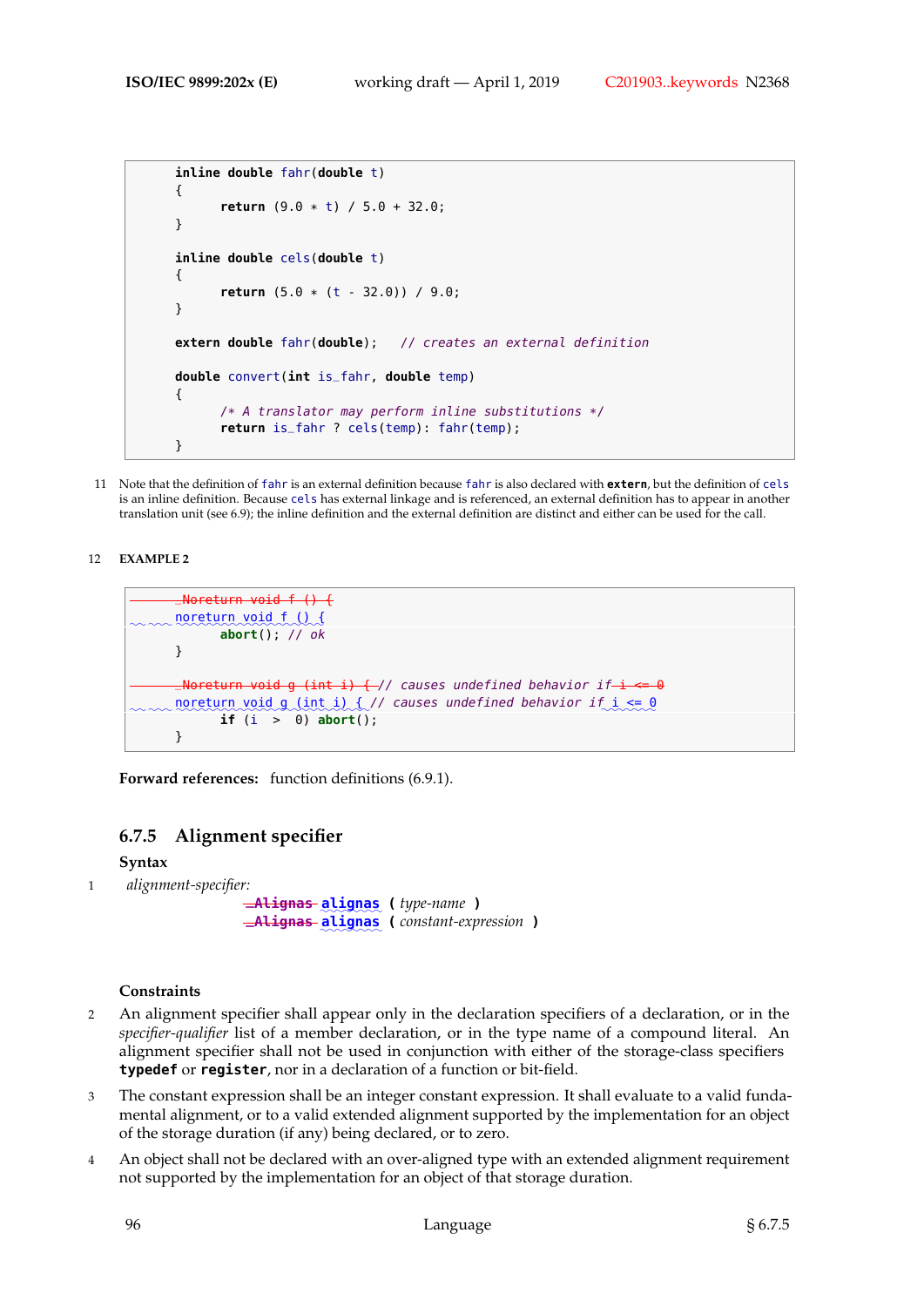5 The combined effect of all alignment specifiers in a declaration shall not specify an alignment that is less strict than the alignment that would otherwise be required for the type of the object or member being declared.

### **Semantics**

- <sup>6</sup> The first form is equivalent to **\_Alignas**(**\_Alignof**( ✿✿✿✿✿✿✿✿✿✿✿✿✿✿✿✿✿ **alignas**(**alignof**(*type-name*)).
- 7 The alignment requirement of the declared object or member is taken to be the specified alignment. An alignment specification of zero has no effect.<sup>152)</sup> When multiple alignment specifiers occur in a declaration, the effective alignment requirement is the strictest specified alignment.
- 8 If the definition of an object has an alignment specifier, any other declaration of that object shall either specify equivalent alignment or have no alignment specifier. If the definition of an object does not have an alignment specifier, any other declaration of that object shall also have no alignment specifier. If declarations of an object in different translation units have different alignment specifiers, the behavior is undefined.

# **6.7.6 Declarators**

# **Syntax**

1 *declarator:*

*pointer*opt *direct-declarator*

*direct-declarator:*

|                               | identifier                                                                                                                         |
|-------------------------------|------------------------------------------------------------------------------------------------------------------------------------|
|                               | ( declarator )                                                                                                                     |
|                               | direct-declarator $\blacksquare$ type-qualifier-list <sub>opt</sub> assignment-expression <sub>opt</sub> $\blacksquare$            |
|                               | direct-declarator [ static type-qualifier-list <sub>opt</sub> assignment-expression ]                                              |
|                               | direct-declarator [ type-qualifier-list static assignment-expression ]                                                             |
|                               | direct-declarator $\blacksquare$ type-qualifier-list <sub>opt</sub> *<br>$\mathbf{I}$<br>direct-declarator ( parameter-type-list ) |
|                               | direct-declarator (identifier-list <sub>opt</sub> )                                                                                |
| <i>pointer:</i>               |                                                                                                                                    |
|                               | $*$ type-qualifier-list <sub>opt</sub>                                                                                             |
|                               | * type-qualifier-list <sub>opt</sub> pointer                                                                                       |
| type-qualifier-list:          |                                                                                                                                    |
|                               | type-qualifier                                                                                                                     |
|                               | type-qualifier-list type-qualifier                                                                                                 |
| parameter-type-list:          |                                                                                                                                    |
|                               | <i>parameter-list</i>                                                                                                              |
|                               | parameter-list $, \ldots$                                                                                                          |
| parameter-list:               |                                                                                                                                    |
|                               | parameter-declaration                                                                                                              |
|                               | parameter-list, parameter-declaration                                                                                              |
| <i>parameter-declaration:</i> |                                                                                                                                    |
|                               | declaration-specifiers declarator                                                                                                  |
|                               | declaration-specifiers abstract-declarator <sub>opt</sub>                                                                          |
| <i>identifier-list:</i>       |                                                                                                                                    |
|                               | identifier                                                                                                                         |
|                               | identifier-list, identifier                                                                                                        |
|                               |                                                                                                                                    |

### **Semantics**

2 Each declarator declares one identifier, and asserts that when an operand of the same form as the declarator appears in an expression, it designates a function or object with the scope, storage duration, and type indicated by the declaration specifiers.

<sup>152)</sup>An alignment specification of zero also does not affect other alignment specifications in the same declaration.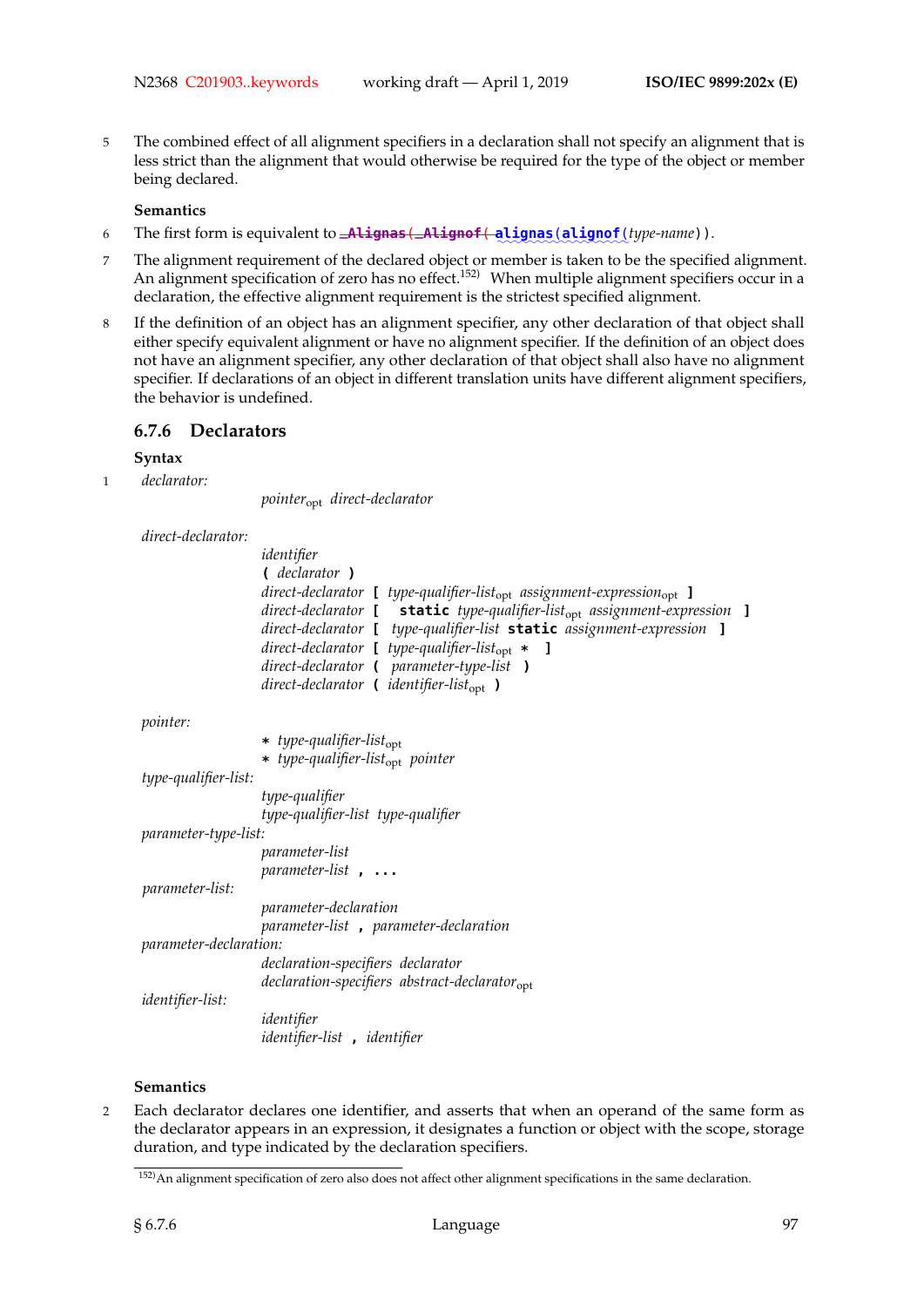#### **6.7.6.2 Array declarators**

### **Constraints**

- 1 In addition to optional type qualifiers and the keyword **static**, the [ and ] may delimit an expression or \*. If they delimit an expression (which specifies the size of an array), the expression shall have an integer type. If the expression is a constant expression, it shall have a value greater than zero. The element type shall not be an incomplete or function type. The optional type qualifiers and the keyword **static** shall appear only in a declaration of a function parameter with an array type, and then only in the outermost array type derivation.
- 2 If an identifier is declared as having a variably modified type, it shall be an ordinary identifier (as defined in 6.2.3), have no linkage, and have either block scope or function prototype scope. If an identifier is declared to be an object with static or thread storage duration, it shall not have a variable length array type.

### **Semantics**

- 3 If, in the declaration "T D1", D1 has one of the forms:
	- D **[** *type-qualifier-list*opt *assignment-expression*opt **]**
	- D **[** *type-qualifier-list*opt *assignment-expression* **]**
	- D **[** *type-qualifier-list* **static** *assignment-expression* **]**
	- D **[** *type-qualifier-list*opt \* **]**

and the type specified for *ident* in the declaration "T D" is "*derived-declarator-type-list T*", then the type specified for *ident* is "*derived-declarator-type-list* array of *T*".153) (See 6.7.6.3 for the meaning of the optional type qualifiers and the keyword **static**.)

- <sup>4</sup> If the size is not present, the array type is an incomplete type. If the size is \* instead of being an expression, the array type is a *variable length array* type of unspecified size, which can only be used in declarations or type names with function prototype scope;154) such arrays are nonetheless complete types. If the size is an integer constant expression and the element type has a known constant size, the array type is not a variable length array type; otherwise, the array type is a *variable length array* type. (Variable length arrays are a conditional feature that implementations need not support; see 6.10.8.3.)
- 5 If the size is an expression that is not an integer constant expression: if it occurs in a declaration at function prototype scope, it is treated as if it were replaced by \*; otherwise, each time it is evaluated it shall have a value greater than zero. The size of each instance of a variable length array type does not change during its lifetime. Where a size expression is part of the operand of a **sizeof** operator and changing the value of the size expression would not affect the result of the operator, it is unspecified whether or not the size expression is evaluated. Where a size expression is part of the operand of an **\_A<del>lignof</del>\_alignof** operator, that expression is not evaluated.
- 6 For two array types to be compatible, both shall have compatible element types, and if both size specifiers are present, and are integer constant expressions, then both size specifiers shall have the same constant value. If the two array types are used in a context which requires them to be compatible, it is undefined behavior if the two size specifiers evaluate to unequal values.
- 7 **EXAMPLE 1**

```
float fa[11], *afp[17];
```
declares an array of **float** numbers and an array of pointers to **float** numbers.

8 **EXAMPLE 2** Note the distinction between the declarations

```
extern int *x;
extern int y[];
```
The first declares x to be a pointer to **int**; the second declares y to be an array of **int** of unspecified size (an incomplete type), the storage for which is defined elsewhere.

<sup>153)</sup>When several "array of" specifications are adjacent, a multidimensional array is declared.

<sup>154)</sup>Thus, \* can be used only in function declarations that are not definitions (see 6.7.6.3).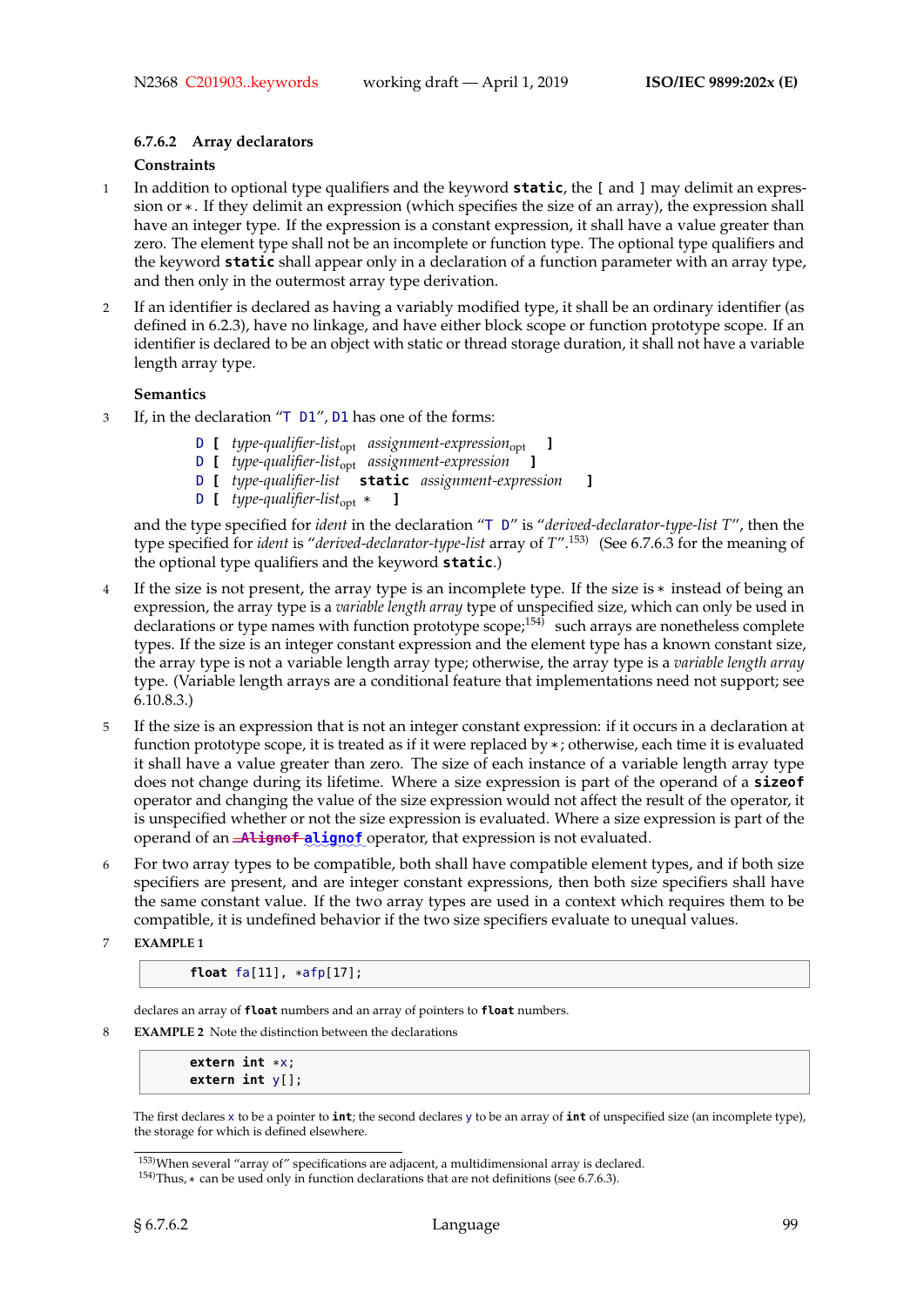9 **EXAMPLE 3** The following declarations demonstrate the compatibility rules for variably modified types.

```
extern int n;
extern int m;
void fcompat(void)
{
     int a[n][6][m];
     int (*p)[4][n+1];
     int c[n][n][6][m];
     int (*r)[n][n][n+1];
     p = a; // invalid: not compatible because 4 != 6
      r = c; // compatible, but defined behavior only if
                 // n == 6 and m == n+1}
```
10 **EXAMPLE 4** All declarations of variably modified (VM) types have to be at either block scope or function prototype scope. Array objects declared with the **\_Thread\_local** thread\_local, static, or extern storage-class specifier cannot have a variable length array (VLA) type. However, an object declared with the **static** storage-class specifier can have a VM type (that is, a pointer to a VLA type). Finally, all identifiers declared with a VM type have to be ordinary identifiers and cannot, therefore, be members of structures or unions.

```
extern int n;
int A[n]; // invalid: file scope VLA
extern int (*p2)[n]; // invalid: file scope VM
int B[100]; \frac{1}{2} // valid: file scope but not VM
void fvla(int m, int C[m][m]); // valid: VLA with prototype scope
void fvla(int m, int C[m][m]) // valid: adjusted to auto pointer to VLA
{
      typedef int VLA[m][m]; // valid: block scope typedef VLA
      struct tag {
            int (*y)[n]; // invalid: y not ordinary identifier<br>int z[n]; // invalid: z not ordinary identifier
                                     // invalid: z not ordinary identifier
      };
      int D[m]; // valid: auto VLA
      static int E[m]; <br>extern int F[m]; <br>// invalid: F has linkage and is V
                                   // invalid: F has linkage and is VLA
      int (*s)[m]; <br>extern int (*r)[m]; <br>// invalid: r has linkage and
      extern int (*r)[m]; <br> // invalid: r has linkage and points to VLA<br>static int (*q)[m] = \&B; // valid: q is a static block pointer to VLA
                                    // valid: q is a static block pointer to VLA
}
```
**Forward references:** function declarators (6.7.6.3), function definitions (6.9.1), initialization (6.7.9).

# **6.7.6.3 Function declarators (including prototypes) Constraints**

- 1 A function declarator shall not specify a return type that is a function type or an array type.
- 2 The only storage-class specifier that shall occur in a parameter declaration is **register**.
- 3 An identifier list in a function declarator that is not part of a definition of that function shall be empty.
- 4 After adjustment, the parameters in a parameter type list in a function declarator that is part of a definition of that function shall not have incomplete type.

# **Semantics**

5 If, in the declaration "T D1", D1 has the form

D **(** *parameter-type-list* **)**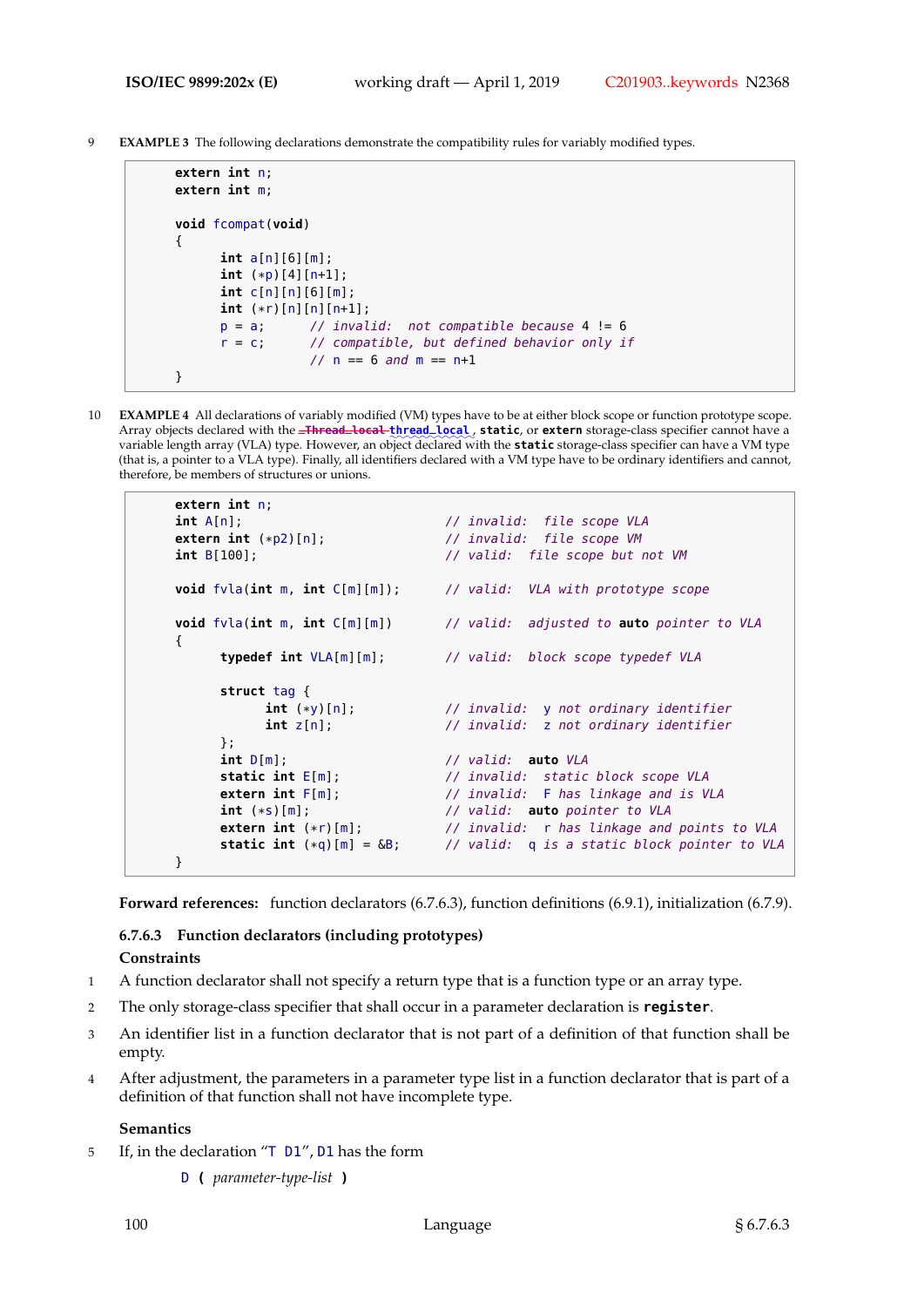**union**  $\{ / * ... * / }$  **u** =  $\{ .any\_member = 42 \}$ ;

Forward references: common definitions <stddef.h>(7.19).

# **6.7.10 Static assertions**

# **Syntax**

1 *static\_assert-declaration:*

```
\textbf{Static\_assert\_static\_assert} ( \textit{constant-expression} , \textit{string-literal} ) ;
\textcolor{red}{\textbf{\textcolor{blue}{\bf -State\_assert\_static\_assert (}} \text{constant-expression ()}
```
# **Constraints**

2 The constant expression shall compare unequal to 0.

# **Semantics**

3 The constant expression shall be an integer constant expression. If the value of the constant expression compares unequal to 0, the declaration has no effect. Otherwise, the constraint is violated and the implementation shall produce a diagnostic message that includes the text of the string literal, if present, except that characters not in the basic source character set are not required to appear in the message.

**Forward references:** diagnostics (7.2).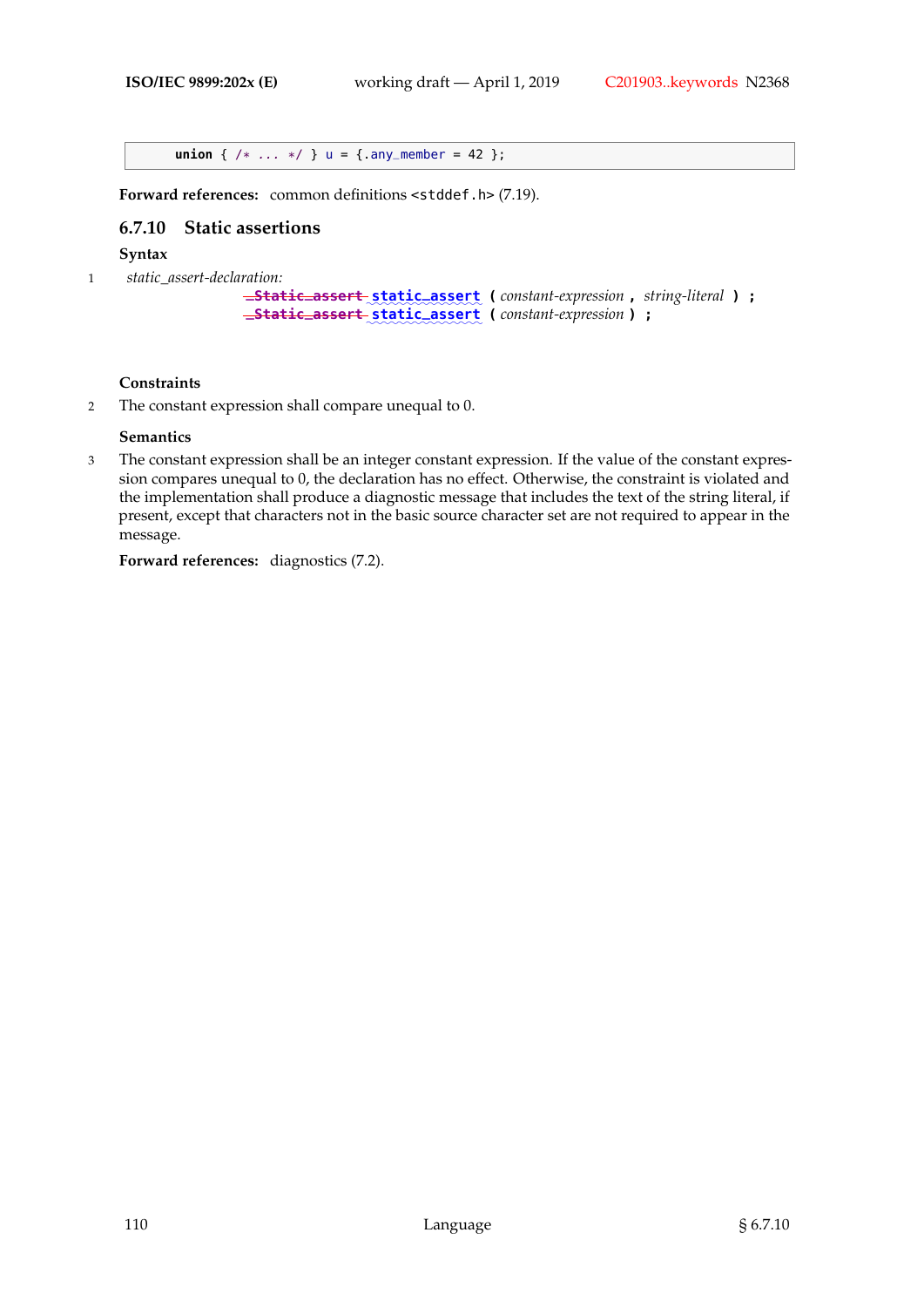# **6.9 External definitions**

# **Syntax**

1 *translation-unit:*

*external-declaration translation-unit external-declaration*

*external-declaration:*

*function-definition declaration*

# **Constraints**

- 2 The storage-class specifiers **auto** and **register** shall not appear in the declaration specifiers in an external declaration.
- 3 There shall be no more than one external definition for each identifier declared with internal linkage in a translation unit. Moreover, if an identifier declared with internal linkage is used in an expression (other than as a part of the operand of a **sizeof** or **\_Alignof** alignof operator whose result is an integer constant), there shall be exactly one external definition for the identifier in the translation unit.

# **Semantics**

- 4 As discussed in 5.1.1.1, the unit of program text after preprocessing is a translation unit, which consists of a sequence of external declarations. These are described as "external" because they appear outside any function (and hence have file scope). As discussed in 6.7, a declaration that also causes storage to be reserved for an object or a function named by the identifier is a definition.
- 5 An *external definition* is an external declaration that is also a definition of a function (other than an inline definition) or an object. If an identifier declared with external linkage is used in an expression (other than as part of the operand of a **sizeof** or **\_Alignof** alignof operator whose result is an integer constant), somewhere in the entire program there shall be exactly one external definition for the identifier; otherwise, there shall be no more than one.<sup>172)</sup>

# **6.9.1 Function definitions**

# **Syntax**

1 *function-definition:*

*declaration-specifiers declarator declaration-list*opt *compound-statement*

*declaration-list:*

*declaration declaration-list declaration*

# **Constraints**

- 2 The identifier declared in a function definition (which is the name of the function) shall have a function type, as specified by the declarator portion of the function definition.<sup>173)</sup>
- 3 The return type of a function shall be **void** or a complete object type other than array type.
- 4 The storage-class specifier, if any, in the declaration specifiers shall be either **extern** or **static**.
- 5 If the declarator includes a parameter type list, the declaration of each parameter shall include an identifier, except for the special case of a parameter list consisting of a single parameter of type **void**, in which case there shall not be an identifier. No declaration list shall follow.

<sup>&</sup>lt;sup>172)</sup>Thus, if an identifier declared with external linkage is not used in an expression, there need be no external definition for it.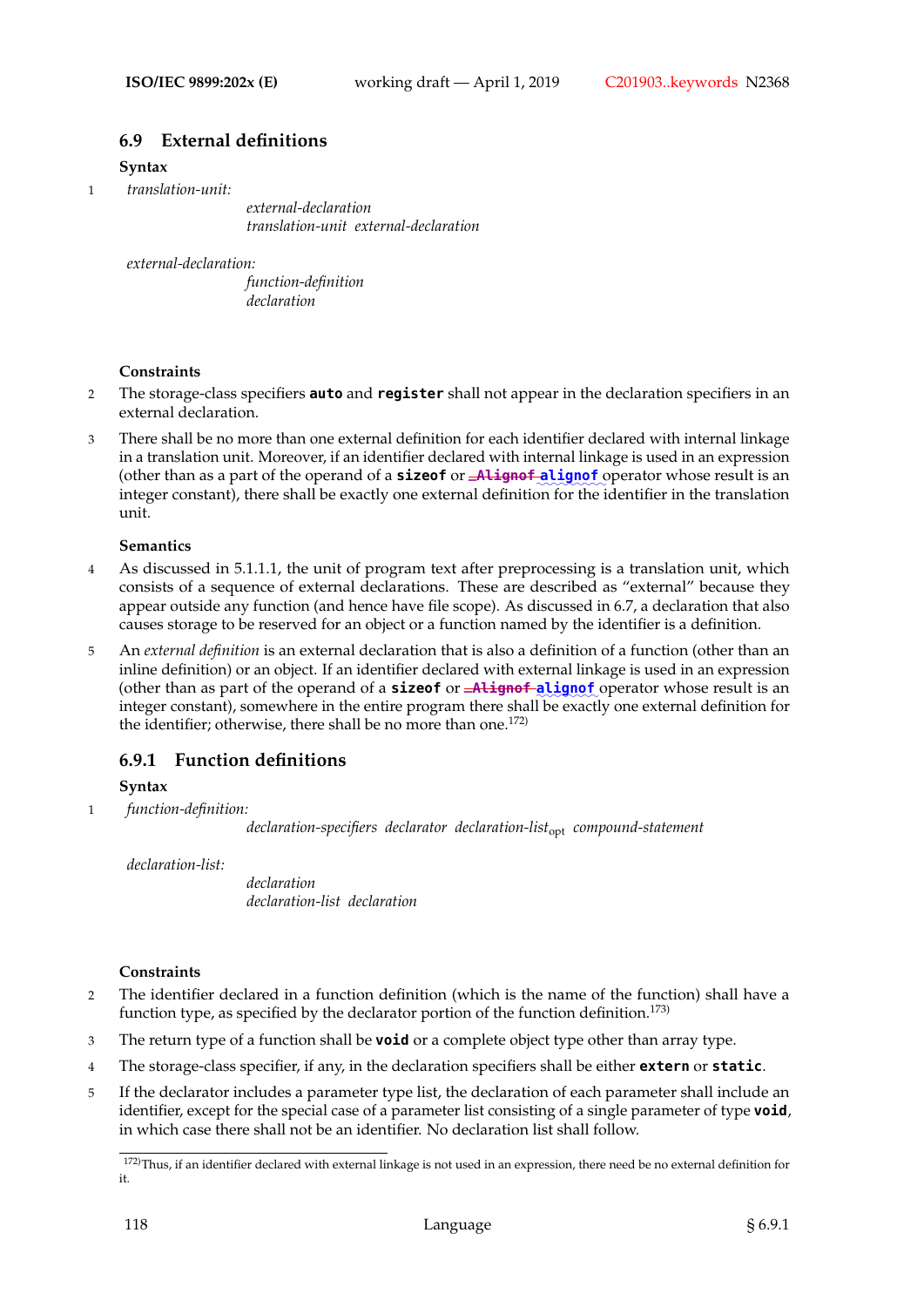#### **# error** *pp-tokens*opt *new-line*

causes the implementation to produce a diagnostic message that includes the specified sequence of preprocessing tokens.

# **6.10.6 Pragma directive**

### **Semantics**

1 A preprocessing directive of the form

**# pragma** *pp-tokens*opt *new-line*

where the preprocessing token **STDC** does not immediately follow **pragma** in the directive (prior to any macro replacement)<sup>186)</sup> causes the implementation to behave in an implementation-defined manner. The behavior might cause translation to fail or cause the translator or the resulting program to behave in a non-conforming manner. Any such **pragma** that is not recognized by the implementation is ignored.

2 If the preprocessing token **STDC** does immediately follow **pragma** in the directive (prior to any macro replacement), then no macro replacement is performed on the directive, and the directive shall have one of the following forms<sup>187)</sup> whose meanings are described elsewhere:

**# pragma STDC FP\_CONTRACT** *on-off-switch*

- **# pragma STDC FENV\_ACCESS** *on-off-switch*
- **# pragma STDC CX\_LIMITED\_RANGE** *on-off-switch*

*on-off-switch:* one of

**ON OFF DEFAULT**

**Forward references:** the **FP\_CONTRACT** pragma (7.12.2), the **FENV\_ACCESS** pragma (7.6.1), the **CX\_LIMITED\_RANGE** pragma (7.3.4).

# **6.10.7 Null directive**

#### **Semantics**

1 A preprocessing directive of the form

**#** *new-line*

has no effect.

# **6.10.8 Predefined macro names**

- 1 The values of the predefined macros listed in the following subclauses<sup>188)</sup> (except for **\_\_FILE** and **\_\_LINE\_\_**) remain constant throughout the translation unit.
- 2 None of these macro names, nor the identifier **defined**, shall be the subject of a **#define** or a **#undef** preprocessing directive. Any other predefined macro names shall begin with a leading underscore followed by an uppercase letter or a second underscore.
- <sup>3</sup> The implementation shall not predefine the macro **\_\_cplusplus**, nor shall it define it in any standard header.

**Forward references:** standard headers (7.1.2).

**6.10.8.1 Mandatory macros**

1 The In addition to the keywords

<sup>186)</sup>An implementation is not required to perform macro replacement in pragmas, but it is permitted except for in standard pragmas (where **STDC** immediately follows **pragma**). If the result of macro replacement in a non-standard pragma has the same form as a standard pragma, the behavior is still implementation-defined; an implementation is permitted to behave as if it were the standard pragma, but is not required to.

<sup>187)</sup>See "future language directions" (6.11.8).

<sup>188)</sup>See "future language directions" (6.11.9).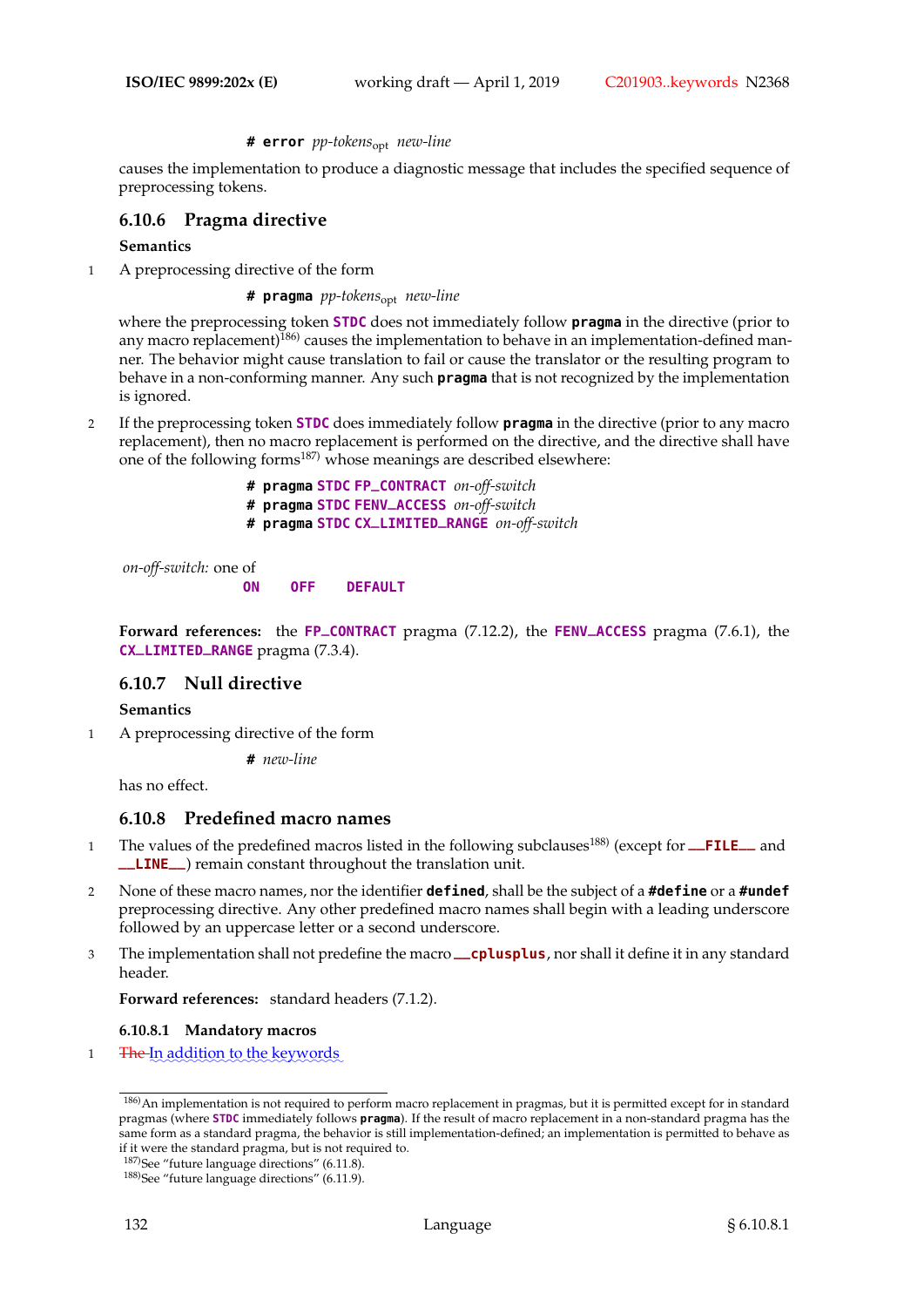| alignas | bool  | noreturn | static_assert | true |
|---------|-------|----------|---------------|------|
| alignof | false | nullptr  | thread_local  |      |

which are object-like macros that expand to unspecified tokens, the following macro names shall be defined by the implementation<del>:</del>

**\_\_DATE\_\_** The date of translation of the preprocessing translation unit: a character string literal of the form "Mmm dd yyyy", where the names of the months are the same as those generated by the **asctime** function, and the first character of dd is a space character if the value is less than 10. If the date of translation is not available, an implementation-defined valid date shall be supplied.

- **\_\_FILE\_\_** The presumed name of the current source file (a character string literal).189)
- **\_\_LINE\_\_** The presumed line number (within the current source file) of the current source line (an integer constant).189)
- **\_\_STDC\_\_** The integer constant 1, intended to indicate a conforming implementation.
- **\_\_STDC\_HOSTED\_\_** The integer constant 1 if the implementation is a hosted implementation or the integer constant 0 if it is not.
- **\_\_STDC\_VERSION\_\_** The integer constant yyyymmL. 190)
- **\_\_TIME\_\_** The time of translation of the preprocessing translation unit: a character string literal of the form "hh:mm:ss" as in the time generated by the **asctime** function. If the time of translation is not available, an implementation-defined valid time shall be supplied.

#### **Forward references:** the **asctime** function (7.27.3.1).

#### **6.10.8.2 Environment macros**

- 1 The following macro names are conditionally defined by the implementation:
	- **\_\_STDC\_ISO\_10646\_\_** An integer constant of the form yyyymmL (for example, 199712L). If this symbol is defined, then every character in the Unicode required set, when stored in an object of type **wchar\_t**, has the same value as the short identifier of that character. The *Unicode required set* consists of all the characters that are defined by ISO/IEC 10646, along with all amendments and technical corrigenda, as of the specified year and month. If some other encoding is used, the macro shall not be defined and the actual encoding used is implementation-defined.
	- **\_\_STDC\_MB\_MIGHT\_NEQ\_WC\_\_** The integer constant 1, intended to indicate that, in the encoding for **wchar\_t**, a member of the basic character set need not have a code value equal to its value when used as the lone character in an integer character constant.
	- **\_\_STDC\_UTF\_16\_\_** The integer constant 1, intended to indicate that values of type **char16\_t** are UTF–16 encoded. If some other encoding is used, the macro shall not be defined and the actual encoding used is implementation-defined.
	- **\_\_STDC\_UTF\_32\_\_** The integer constant 1, intended to indicate that values of type **char32\_t** are UTF–32 encoded. If some other encoding is used, the macro shall not be defined and the actual encoding used is implementation-defined.

**Forward references:** common definitions (7.19), unicode utilities (7.28).

<sup>190)</sup>See Annex M for the values in previous revisions. The intention is that this will remain an integer constant of type **long int** that is increased with each revision of this document.

<sup>189)</sup>The presumed source file name and line number can be changed by the **#line** directive.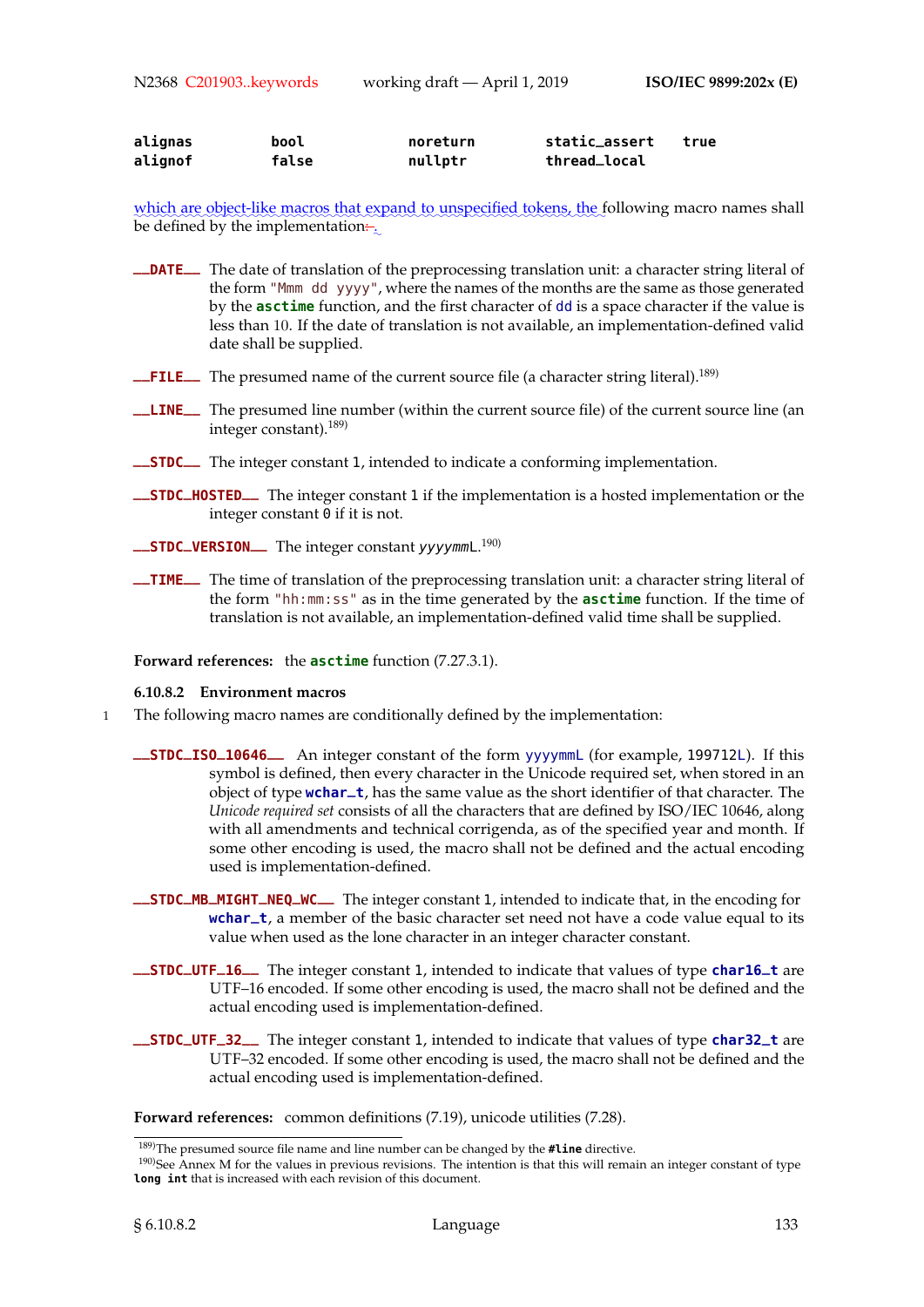#### **6.10.8.3 Conditional feature macros**

- 1 The following macro names are conditionally defined by the implementation:
	- complex and **\_Complex\_I** are defined to unspecified values if and only if complex types are provided.
	- imaginary and **\_Imaginary\_I** are defined to unspecified values if and only if the implementation ✿✿✿✿✿✿✿ adheres to the specifications in G.1 to G.5 (IEC 60559 compatible complex arithmetic) providing imaginary types.
	- **\_\_STDC\_ANALYZABLE\_\_** The integer constant 1, intended to indicate conformance to the specifications in Annex L (Analyzability).
	- **\_\_STDC\_IEC\_60559\_BFP\_\_** The integer constant yyyymmL, intended to indicate conformance to Annex F (IEC 60559 binary floating-point arithmetic).
	- **\_\_STDC\_IEC\_559\_\_** The integer constant 1, intended to indicate conformance to the specifications in Annex F (IEC 60559 floating-point arithmetic). Use of this macro is an obsolescent feature.
	- **\_\_STDC\_IEC\_60559\_COMPLEX\_\_** The integer constant yyyymmL, intended to indicate conformance to the specifications in Annex G (IEC 60559 compatible complex arithmetic).
	- **\_\_STDC\_IEC\_559\_COMPLEX\_\_** The integer constant 1, intended to indicate adherence to the specifications in Annex G (IEC 60559 compatible complex arithmetic). Use of this macro is an obsolescent feature.
	- **\_\_STDC\_LIB\_EXT1\_\_** The integer constant yyyymmL, intended to indicate support for the extensions defined in Annex K (Bounds-checking interfaces).<sup>191)</sup>
	- **\_\_STDC\_NO\_ATOMICS\_\_** The integer constant 1, intended to indicate that the implementation does not support atomic types (including the **\_Atomic** type qualifier) and the <stdatomic.h> header.
	- **\_\_STDC\_NO\_COMPLEX\_\_** The integer constant 1, intended to indicate that the implementation does not support complex types or the <complex.h> header.
	- **\_\_STDC\_NO\_THREADS\_\_** The integer constant 1, intended to indicate that the implementation does not support the <threads.h> header.
	- **\_\_STDC\_NO\_VLA\_\_** The integer constant 1, intended to indicate that the implementation does not support variable length arrays or variably modified types.
- 2 An implementation that <u>does not define complex shall define</u> STDC\_NO\_COMPLEX\_\_\_.  $\Delta$ n implementation that defines **\_\_STDC\_NO\_COMPLEX**\_\_ shall not define  $\frac{$ **imaginary**, **\_\_STDC\_IEC\_60559\_COMPLEX\_\_** or **\_\_STDC\_IEC\_559\_COMPLEX\_\_**.

## **6.10.9 Pragma operator**

## **Semantics**

1 A unary operator expression of the form:

#### **\_Pragma (** *string-literal* **)**

is processed as follows: The string literal is *destringized* by deleting any encoding prefix, deleting the leading and trailing double-quotes, replacing each escape sequence \" by a double-quote, and replacing each escape sequence  $\setminus \setminus$  by a single backslash. The resulting sequence of characters is processed through translation phase 3 to produce preprocessing tokens that are executed as if they were the *pp-tokens* in a pragma directive. The original four preprocessing tokens in the unary operator expression are removed.

2 **EXAMPLE** A directive of the form:

<sup>191)</sup>The intention is that this will remain an integer constant of type **long int** that is increased with each revision of this document.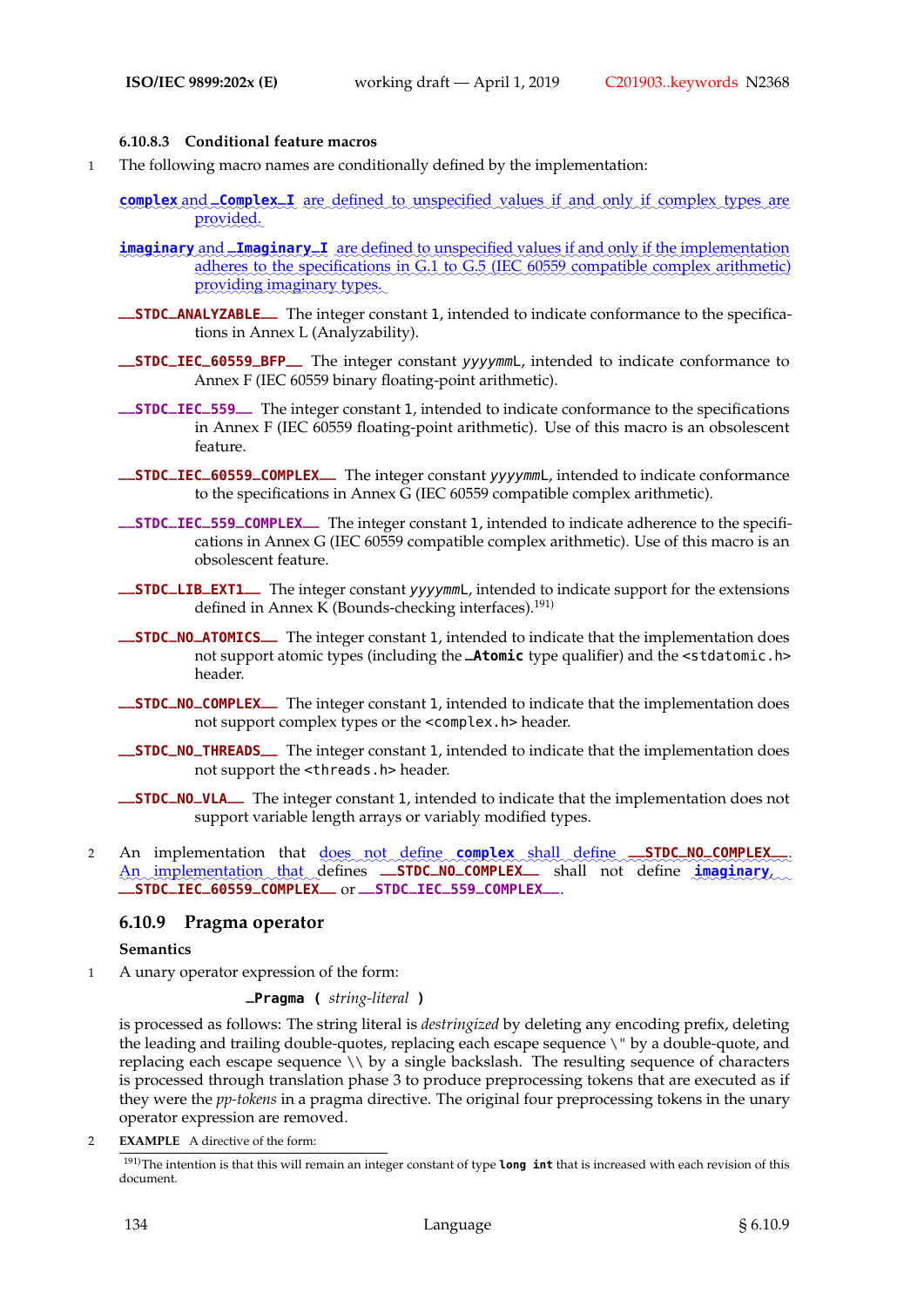## **7.2 Diagnostics <assert.h>**

1 The header <assert.h> defines the **assert** and **static\_assert** macros macro and refers to another macro,

**NDEBUG**

which is *not* defined by <assert.h>. If **NDEBUG** is defined as a macro name at the point in the source file where <assert.h> is included, the **assert** macro is defined simply as

#**define assert**(ignore) ((**void**)0)

The **assert** macro is redefined according to the current state of **NDEBUG** each time that <assert.h> is included.

2 The **assert** macro shall be implemented as a macro, not as an actual function. If the macro definition is suppressed in order to access an actual function, the behavior is undefined.

The macro expands to **\_Static\_assert**.

## **7.2.1 Program diagnostics**

**7.2.1.1 The assert macro**

**Synopsis**

1 **#include** <assert.h>

**void assert**(scalar expression);

#### **Description**

2 The **assert** macro puts diagnostic tests into programs; it expands to a void expression. When it is executed, if expression (which shall have a scalar type) is false (that is, compares equal to 0), the **assert** macro writes information about the particular call that failed (including the text of the argument, the name of the source file, the source line number, and the name of the enclosing function — the latter are respectively the values of the preprocessing macros **\_\_FILE\_\_** and **\_\_LINE\_\_** and of the identifier **\_\_func** ) on the standard error stream in an implementation-defined format.<sup>204)</sup> It then calls the **abort** function.

## **Returns**

3 The **assert** macro returns no value.

**Forward references:** the **abort** function (7.22.4.1).

<sup>204)</sup>The message written might be of the form:

Assertion failed: expression, function abc, file xyz, line nnn.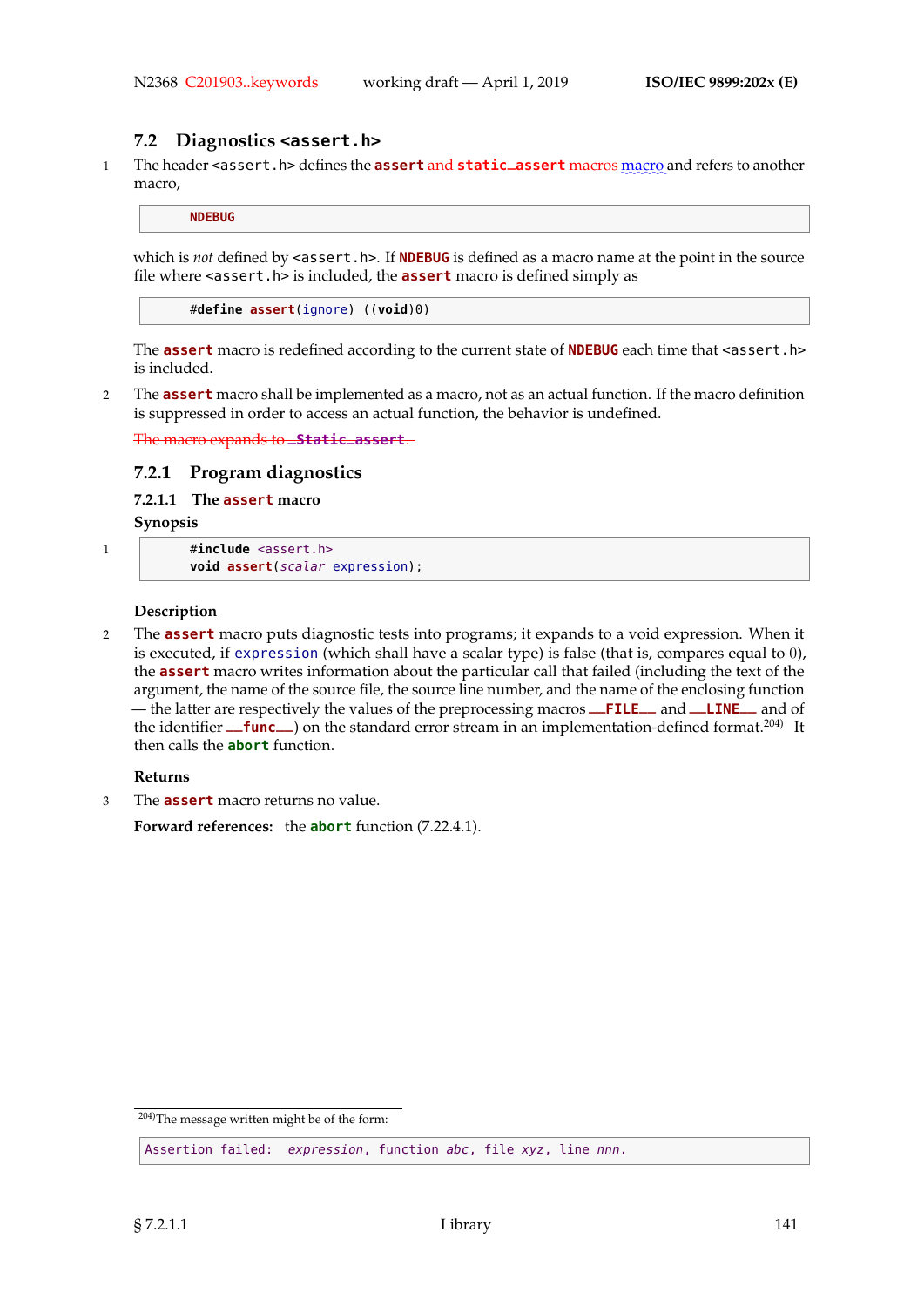# **7.3 Complex arithmetic <complex.h>**

# **7.3.1 Introduction**

- 1 The header <complex.h> defines macros and declares functions that support complex arithmetic.<sup>205)</sup>
- <sup>2</sup> Implementations that define the macro **\_\_STDC\_NO\_COMPLEX\_\_** need not provide this header nor support any of its facilities.
- 3 Each synopsis, other than for the **CMPLX** macros, specifies a family of functions consisting of a principal function with one or more **double complex** parameters and a **double complex** or **double** return value; and other functions with the same name but with **f** and **l** suffixes which are corresponding functions with **float** and **long double** parameters and return values.
- 4 The macro

expands to either **\_Imaginary\_I** or **\_Complex\_I**. If **\_Imaginary\_I** is not defined, **I** shall expand to **\_Complex\_I**.

5 Notwithstanding the provisions of 7.1.3, a program may undefine and perhaps then redefine the macros **complex**, **imaginary**, and macro **I**.

**Forward references:** the **CMPLX** macros (7.3.9.3), IEC 60559-compatible complex arithmetic (Annex G).

# **7.3.2 Conventions**

1 Values are interpreted as radians, not degrees. An implementation may set **errno** but is not required to.

# **7.3.3 Branch cuts**

- 1 Some of the functions below have branch cuts, across which the function is discontinuous. For implementations with a signed zero (including all IEC 60559 implementations) that follow the specifications of Annex G, the sign of zero distinguishes one side of a cut from another so the function is continuous (except for format limitations) as the cut is approached from either side. For example, for the square root function, which has a branch cut along the negative real axis, the top of the cut, with imaginary part+0, maps to the positive imaginary axis, and the bottom of the cut, with imaginary part-0 , maps to the negative imaginary axis.
- 2 Implementations that do not support a signed zero (see Annex F) cannot distinguish the sides of branch cuts. These implementations shall map a cut so the function is continuous as the cut is approached coming around the finite endpoint of the cut in a counter clockwise direction. (Branch cuts for the functions specified here have just one finite endpoint.) For example, for the square root function, coming counter clockwise around the finite endpoint of the cut along the negative real axis approaches the cut from above, so the cut maps to the positive imaginary axis.

# **7.3.4 The CX\_LIMITED\_RANGE pragma**

## **Synopsis**

1 **#include** <complex.h> #**pragma STDC CX\_LIMITED\_RANGE** on-off-switch

# **Description**

2 The usual mathematical formulas for complex multiply, divide, and absolute value are problematic because of their treatment of infinities and because of undue overflow and underflow. The **CX\_LIMITED\_RANGE** pragma can be used to inform the implementation that (where the state is "on")

<sup>205)</sup>See "future library directions" (7.31.1).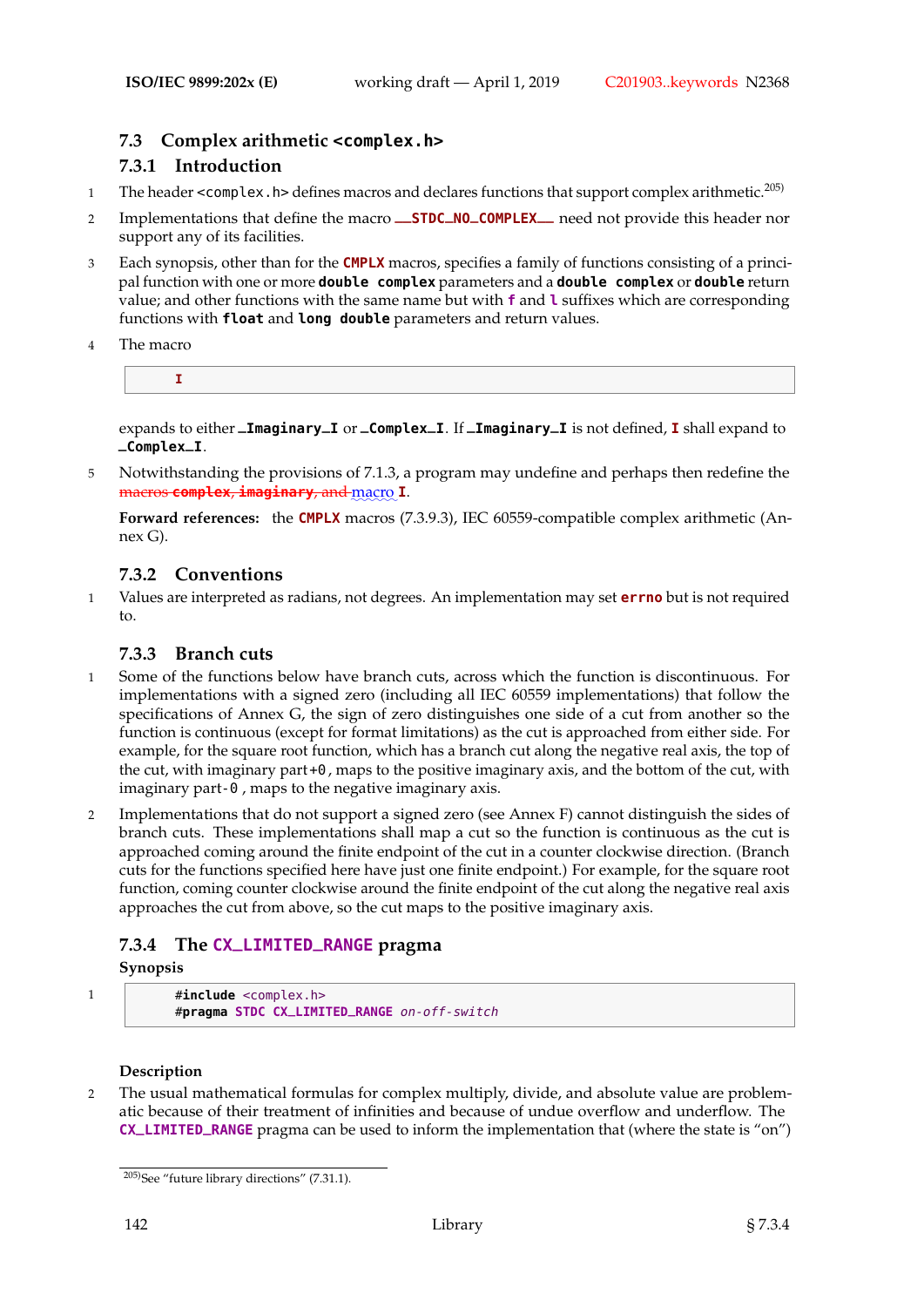#### **Returns**

3 The **copysign** functions return a value with the magnitude of x and the sign of y.

**7.12.11.2 The nan functions Synopsis**

```
1 #include <math.h>
          double nan(const char *tagp);
           float nanf(const char *tagp);
          long double nanl(const char *tagp);
```
#### **Description**

2 The **nan**, **nanf**, and **nanl** functions convert the string pointed to by tagp according to the following rules. The call **nan**("*n-char-sequence*") is equivalent to **strtod**("NAN(*n-char-sequence*)", (**char**\*\*)**NULL**) ✿✿✿✿✿✿✿✿✿ **nullptr**) ; the call **nan**("") is equivalent to **strtod**("NAN()",(**char**\*\*)**NULL**) **strtod**("NAN()", nullptr). If tagp does not point to an n-char sequence or an empty string, the call is equivalent to **strtod**("NAN",(**char**\*\*)**NULL**) ✿✿✿✿✿✿✿✿✿✿✿✿✿✿✿✿✿✿✿✿✿✿✿✿ **strtod**("NAN", **nullptr**) . Calls to **nanf** and **nanl** are equivalent to the corresponding calls to **strtof** and **strtold**.

#### **Returns**

3 The **nan** functions return a quiet NaN, if available, with content indicated through tagp. If the implementation does not support quiet NaNs, the functions return zero.

**Forward references:** the **strtod**, **strtof**, and **strtold** functions (7.22.1.4).

#### **7.12.11.3 The nextafter functions**

#### **Synopsis**

```
1 #include <math.h>
          double nextafter(double x, double y);
           float nextafterf(float x, float y);
           long double nextafterl(long double x, long double y);
```
#### **Description**

2 The **nextafter** functions determine the next representable value, in the type of the function, after x in the direction of y, where x and y are first converted to the type of the function.254) The **nextafter** functions return y if x equals y. A range error may occur if the magnitude of x is the largest finite value representable in the type and the result is infinite or not representable in the type.

#### **Returns**

3 The **nextafter** functions return the next representable value in the specified format after x in the direction of y.

#### **7.12.11.4 The nexttoward functions**

**Synopsis**

```
1 #include <math.h>
           double nexttoward(double x, long double y);
           float nexttowardf(float x, long double y);
           long double nexttowardl(long double x, long double y);
```
## **Description**

2 The **nexttoward** functions are equivalent to the **nextafter** functions except that the second parameter has type **long double** and the functions return y converted to the type of the function if x equals y.<sup>255)</sup>

<sup>&</sup>lt;sup>254)</sup>The argument values are converted to the type of the function, even by a macro implementation of the function. 255)The result of the **nexttoward** functions is determined in the type of the function, without loss of range or precision in a floating second argument.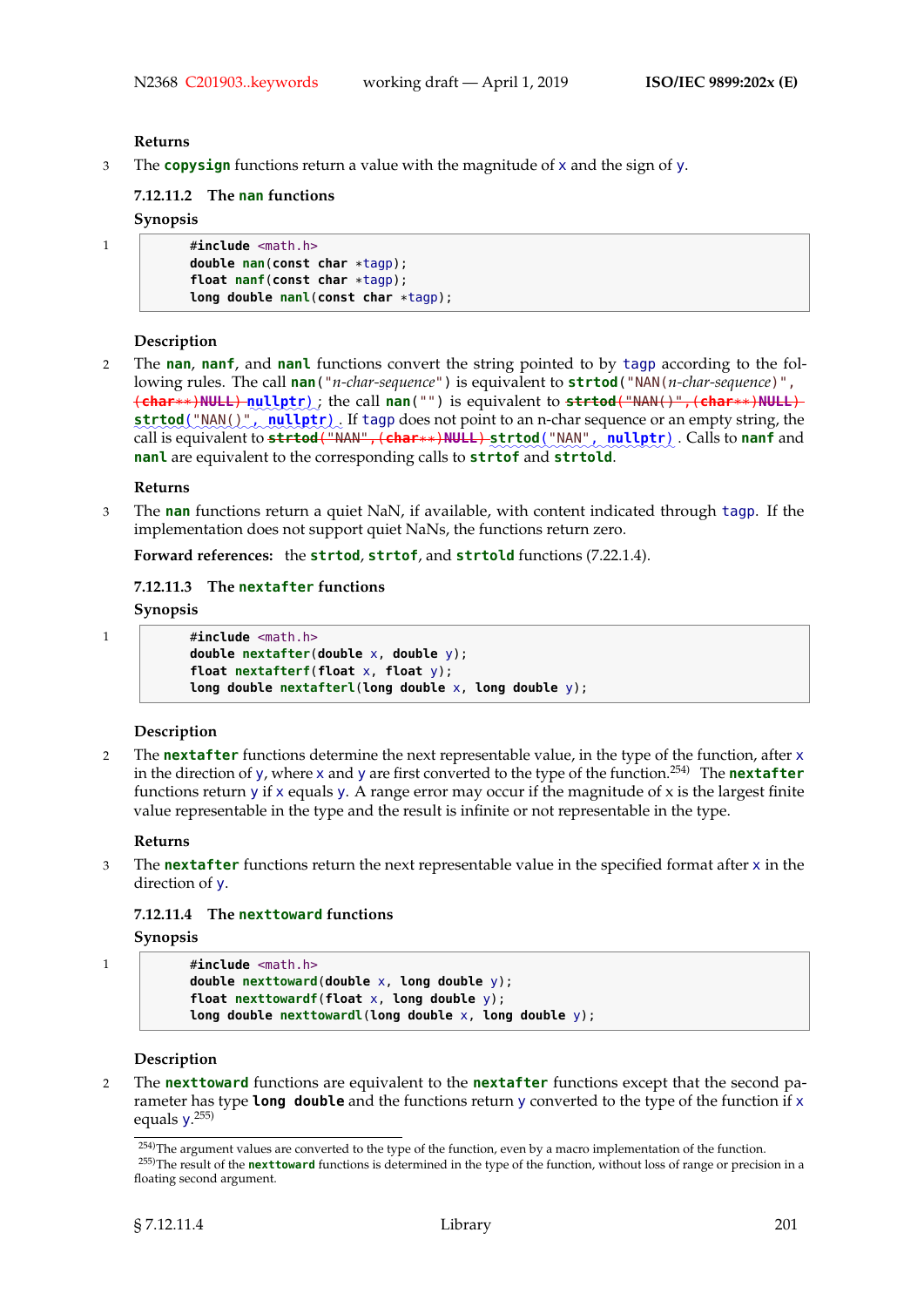# **7.15 Alignment <stdalign.h>**

The header defines four macros.

1 The obsolescent header <stdalign.h> defines two macros that are suitable for use in **#if** preprocessing directives. They are

**\_\_alignas\_is\_defined**

and

**\_\_alignof\_is\_defined**

which both expand to **true**.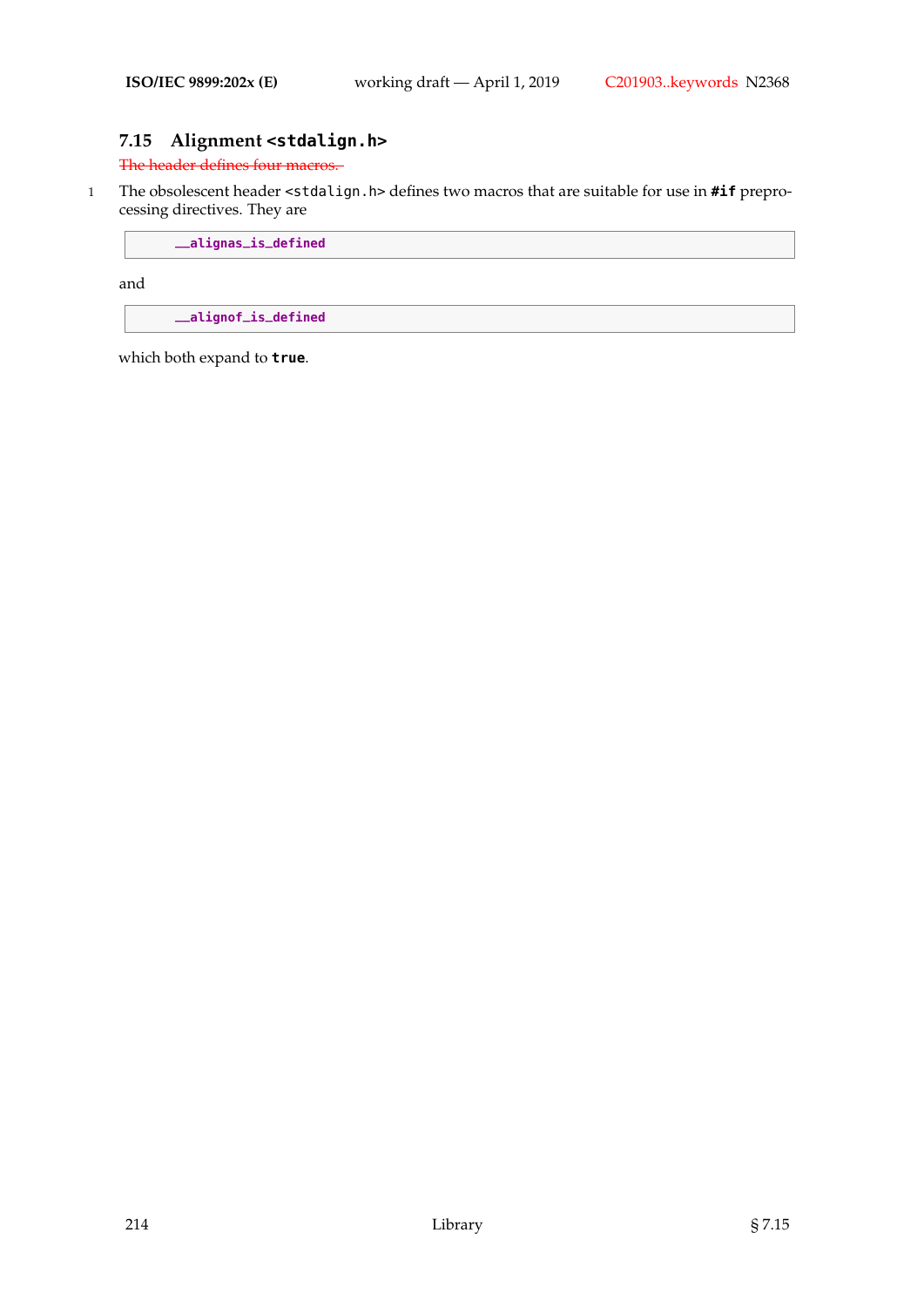#### **Returns**

<sup>5</sup> The **atomic\_signal\_fence** function returns no value.

## **7.17.5 Lock-free property**

1 The atomic lock-free macros indicate the lock-free property of integer and address atomic types. A value of 0 indicates that the type is never lock-free; a value of 1 indicates that the type is sometimes lock-free; a value of 2 indicates that the type is always lock-free.

## **Recommended practice**

2 Operations that are lock-free should also be *address-free*. That is, atomic operations on the same memory location via two different addresses will communicate atomically. The implementation should not depend on any per-process state. This restriction enables communication via memory mapped into a process more than once and memory shared between two processes.

## **7.17.5.1 The atomic\_is\_lock\_free generic function**

#### **Synopsis**

```
1 #include <stdatomic.h>
           _Bool atomic_is_lock_free(const volatile A *obj);
     www.bool.atomic_is_lock_free(const_volatile A_*obj);
```
#### **Description**

<sup>2</sup> The **atomic\_is\_lock\_free** generic function indicates whether or not atomic operations on objects of the type pointed to by obj are lock-free.

#### **Returns**

3 The **atomic\_is\_lock\_free** generic function returns nonzero (true) **true** if and only if atomic operations on objects of the type pointed to by the argument are lock-free. In any given program execution, the result of the lock-free query shall be consistent for all pointers of the same type.<sup>275)</sup>

## **7.17.6 Atomic integer types**

1 For each line in the following table, $276$  the atomic type name is declared as a type that has the same representation and alignment requirements as the corresponding direct type. $277$ )

| Atomic type name     | Direct type                  |
|----------------------|------------------------------|
| atomic_bool          | Atomic Bool-Atomic bool      |
| atomic_char          | <b>_Atomic char</b>          |
| atomic_schar         | _Atomic signed char          |
| atomic_uchar         | _Atomic unsigned char        |
| atomic_short         | <b>_Atomic short</b>         |
| atomic_ushort        | _Atomic unsigned short       |
| atomic_int           | _Atomic int                  |
| atomic_uint          | _Atomic unsigned int         |
| atomic_long          | _Atomic long                 |
| atomic_ulong         | _Atomic unsigned long        |
| atomic_llong         | _Atomic long long            |
| atomic_ullong        | _Atomic unsigned long long   |
| atomic_char16_t      | <b>_Atomic char16_t</b>      |
| atomic_char32_t      | <b>_Atomic char32_t</b>      |
| atomic_wchar_t       | $-$ Atomic wchar $-$ t       |
| atomic_int_least8_t  | <b>_Atomic_int_least8_t</b>  |
| atomic_uint_least8_t | <b>_Atomic uint_least8_t</b> |

 $\sqrt{275}$ <sub>0</sub>b<sub>j</sub> can be a null pointer.

<sup>276)</sup>See "future library directions" (7.31.9).

<sup>&</sup>lt;sup>277)</sup>The same representation and alignment requirements are meant to imply interchangeability as arguments to functions, return values from functions, and members of unions.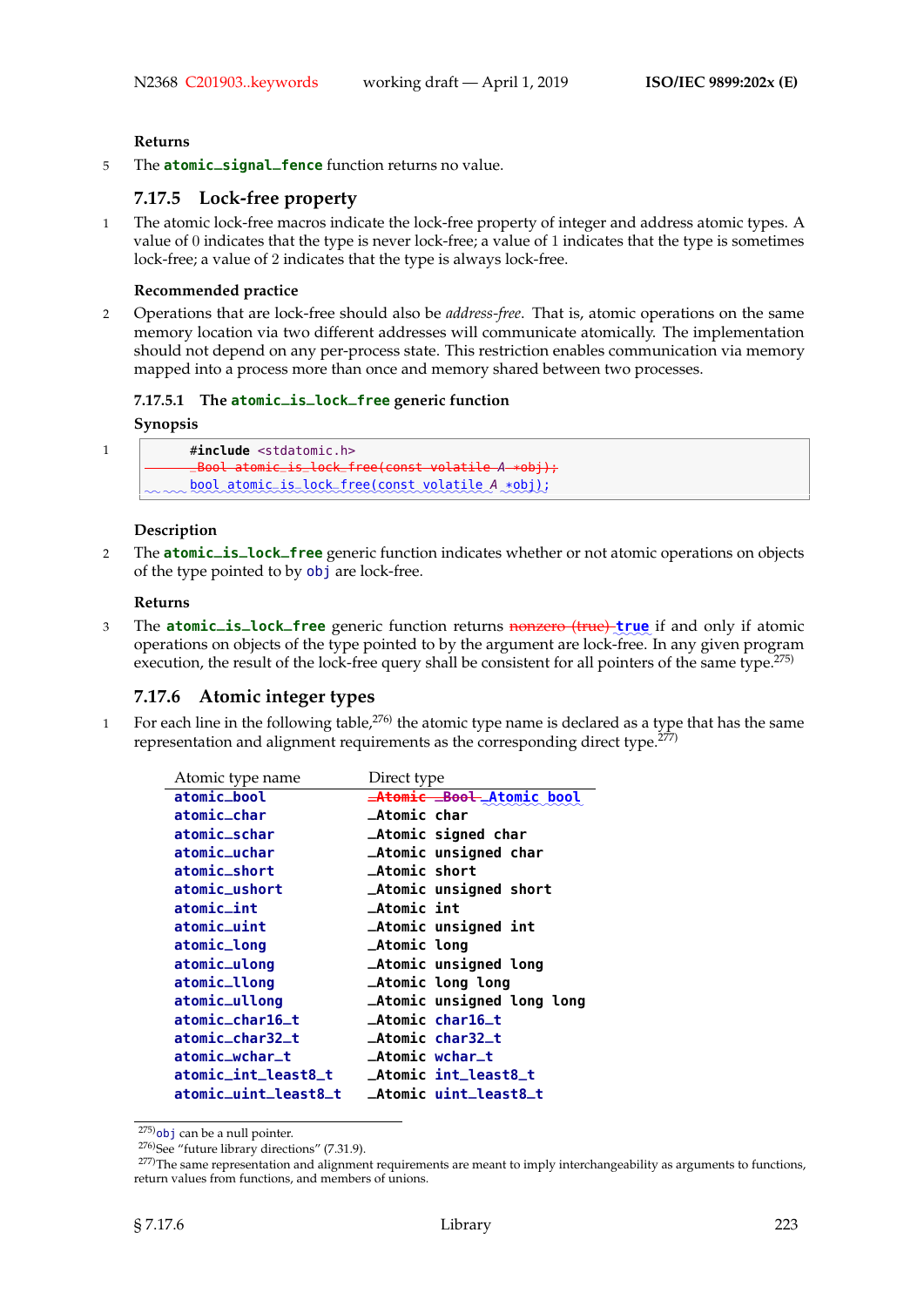#### **Description**

<sup>2</sup> The order argument shall not be **memory\_order\_release** nor **memory\_order\_acq\_rel**. Memory is affected according to the value of order.

#### **Returns**

3 Atomically returns the value pointed to by object.

**7.17.7.3 The atomic\_exchange generic functions**

**Synopsis**

```
1 #include <stdatomic.h>
          C atomic_exchange(volatile A *object, C desired);
           C atomic_exchange_explicit(volatile A *object,
                C desired, memory_order order);
```
#### **Description**

2 Atomically replace the value pointed to by object with desired. Memory is affected according to the value of order. These operations are read-modify-write operations (5.1.2.4).

#### **Returns**

3 Atomically returns the value pointed to by object immediately before the effects.

## **7.17.7.4 The atomic\_compare\_exchange generic functions Synopsis**

| <del>_Bool atomic_compare_exchange_strong(volatile A *object,</del> |
|---------------------------------------------------------------------|
| bool atomic compare exchange strong (volatile A *object,            |
| $C$ *expected, $C$ desired);                                        |
|                                                                     |
| Bool atomic_compare_exchange_strong_explicit(                       |
| bool atomic_compare_exchange_strong_explicit(                       |
| <b>volatile</b> $A * object, C * expected, C desired,$              |
| memory_order success, memory_order failure);                        |
| =Bool atomic_compare_exchange_weak(volatile A-*object,              |
| bool_atomic_compare_exchange_weak(volatile A *object,               |
| $C$ *expected, $C$ desired);                                        |
| Bool atomic_compare_exchange_weak_explicit(                         |
| bool_atomic_compare_exchange_weak_explicit(                         |
| <b>volatile</b> $A * object, C * expected, C desired,$              |
| memory_order success, memory_order failure);                        |

## **Description**

- <sup>2</sup> The failure argument shall not be **memory\_order\_release** nor **memory\_order\_acq\_rel**. The failure argument shall be no stronger than the success argument.
- 3 Atomically, compares the contents of the memory pointed to by object for equality with that pointed to by expected, and if true, replaces the contents of the memory pointed to by object with desired, and if false, updates the contents of the memory pointed to by expected with that pointed to by object. Further, if the comparison is true, memory is affected according to the value of success, and if the comparison is false, memory is affected according to the value of failure. These operations are atomic read-modify-write operations (5.1.2.4).
- 4 **NOTE 1** For example, the effect of **atomic\_compare\_exchange\_strong** is

```
if (memcmp(object, expected, sizeof (*object)) == 0)
      memcpy(object, &desired, sizeof (*object));
else
     memcpy(expected, object, sizeof (*object));
```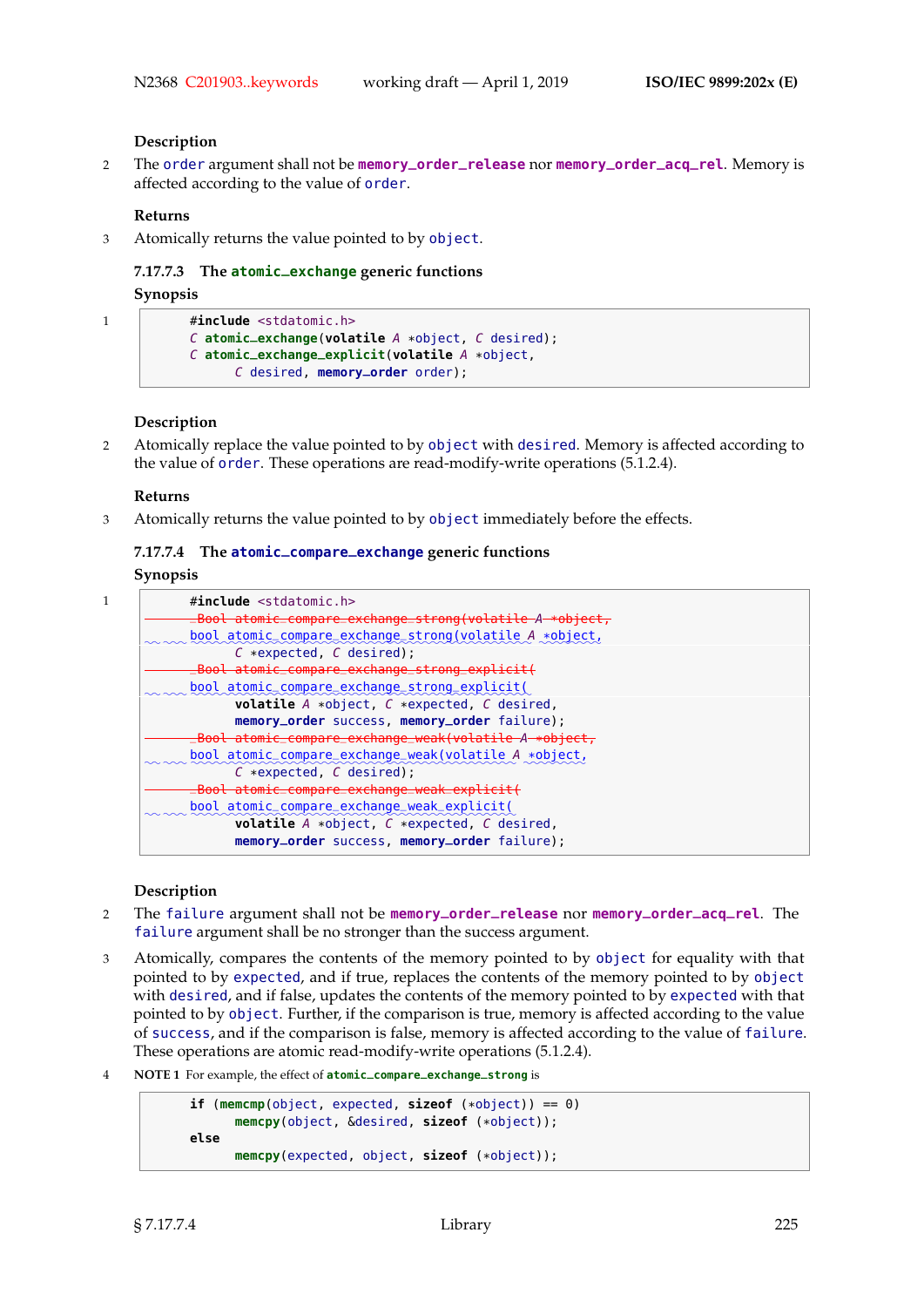#### 5 **EXAMPLE**

```
atomic_flag guard = ATOMIC_FLAG_INIT;
```
## **7.17.8.1 The atomic\_flag\_test\_and\_set functions**

**Synopsis**

```
1 #include <stdatomic.h>
           _Bool atomic_flag_test_and_set(
     men bool atomic_flag_test_and_set(
                volatile atomic_flag *object);
            _Bool atomic_flag_test_and_set_explicit(
     man bool atomic_flag_test_and_set_explicit(
                 volatile atomic_flag *object, memory_order order);
```
#### **Description**

2 Atomically places the atomic flag pointed to by object in the set state and returns the value corresponding to the immediately preceding state. Memory is affected according to the value of order. These operations are atomic read-modify-write operations (5.1.2.4).

#### **Returns**

<sup>3</sup> The **atomic\_flag\_test\_and\_set** functions return the value that corresponds to the state of the atomic flag immediately before the effects. The return value true true corresponds to the set state and the return value <mark>false f**alse** corresponds to the clear state</mark>.

#### **7.17.8.2 The atomic\_flag\_clear functions**

**Synopsis**

```
1 #include <stdatomic.h>
           void atomic_flag_clear(volatile atomic_flag *object);
           void atomic_flag_clear_explicit(
                volatile atomic_flag *object, memory_order order);
```
#### **Description**

<sup>2</sup> The order argument shall not be **memory\_order\_acquire** nor **memory\_order\_acq\_rel**. Atomically places the atomic flag pointed to by object into the clear state. Memory is affected according to the value of order.

#### **Returns**

<sup>3</sup> The **atomic\_flag\_clear** functions return no value.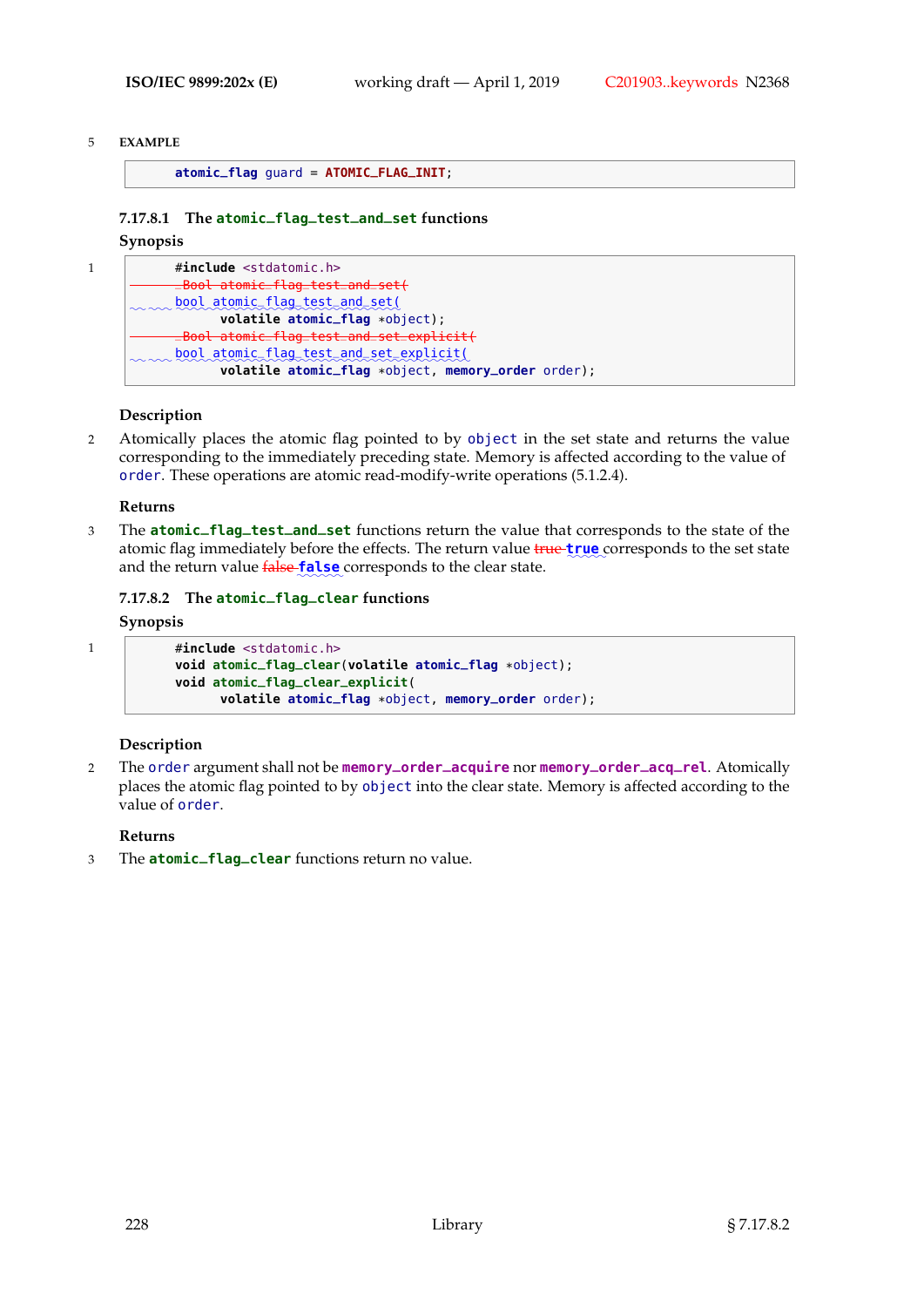# **7.18 Boolean type and values <stdbool.h>**

1 The <u>obsolescent</u> header <stdbool . h> defines <del>four macros.</del>

## expands to **\_Bool**.

Notwithstanding the provisions of 7.1.3, a program may undefine and perhaps then redefine the macros boolthe following macro which is suitable for use in conditional preprocessing directives:

✿✿ ✿✿✿ ✿✿✿✿✿✿✿✿✿✿✿✿✿✿✿✿✿✿✿✿✿✿✿✿✿✿✿✿ \_\_bool\_true\_false\_are\_defined

It expands to the constant  $true$ ,  $\tau$  true, and false.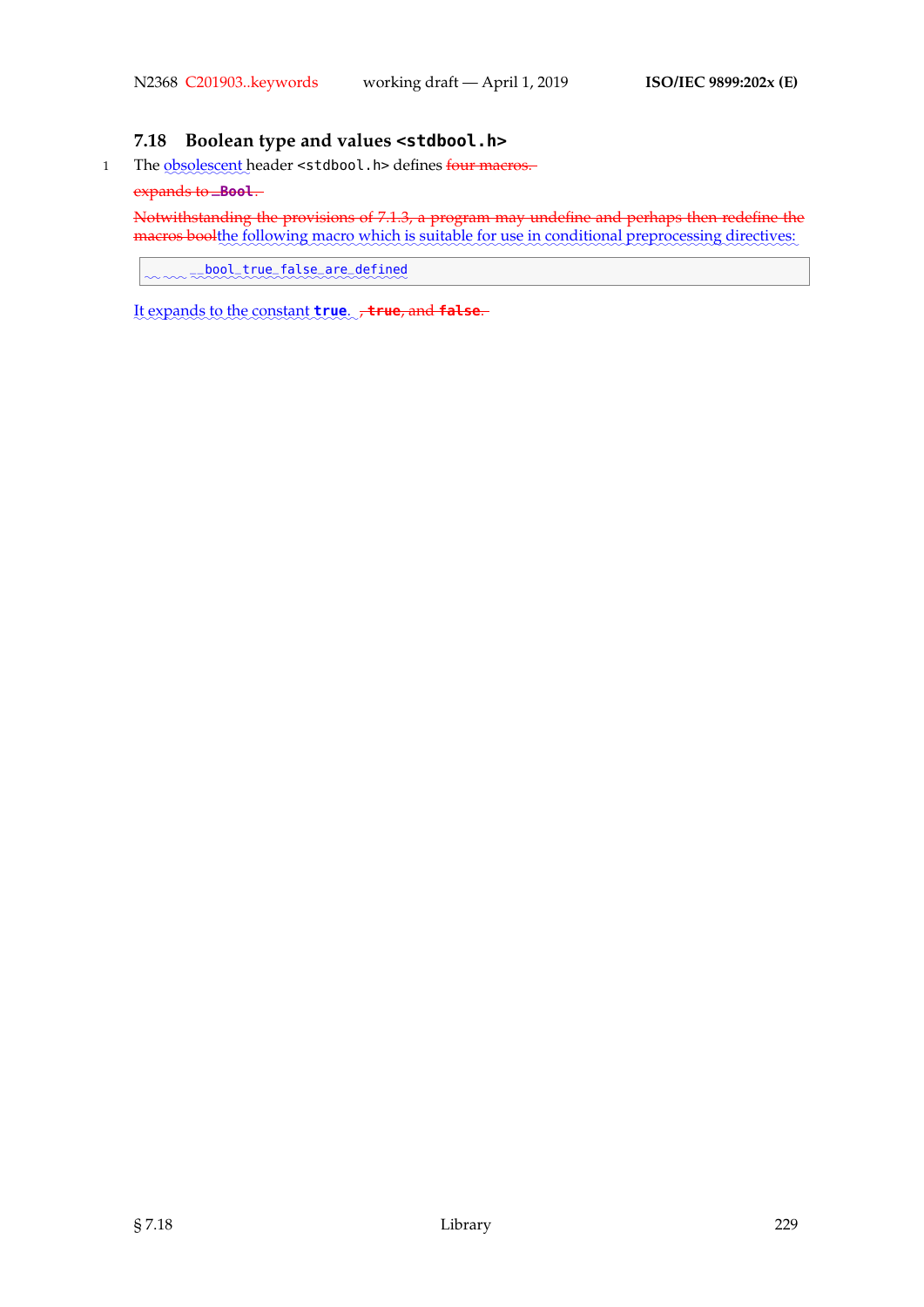## **7.19 Common definitions <stddef.h>**

- 1 The header <stddef.h> defines the following macros and declares the following types. Some are also defined in other headers, as noted in their respective subclauses.
- 2 The types are

**ptrdiff\_t**

which is the signed integer type of the result of subtracting two pointers;

**size\_t**

which is the unsigned integer type of the result of the **sizeof** operator;

**max\_align\_t**

which is an object type whose alignment is the greatest fundamental alignment; and

**wchar\_t**

which is an integer type whose range of values can represent distinct codes for all members of the largest extended character set specified among the supported locales; the null character shall have the code value zero. Each member of the basic character set shall have a code value equal to its value when used as the lone character in an integer character constant if an implementation does not define **\_\_STDC\_MB\_MIGHT\_NEQ\_WC\_\_**.

3 The macros are

 $\sim$  ~~~ ~~~~ NULL

which expands to an implementation-defined null pointer constant;<sup>278)</sup> and

 $\sim$   $\sim$  offsetof(type, member-designator)

which expands to an integer constant expression that has type **size\_t**, the value of which is the offset in bytes, to the structure member (designated by *member-designator*), from the beginning of its structure (designated by *type*). The type and member designator shall be such that given

static type t;

then the expression &(t. *member-designator*) evaluates to an address constant. (If the specified member is a bit-field, the behavior is undefined.)

#### **Recommended practice**

<sup>4</sup> The types used for **size\_t** and **ptrdiff\_t** should not have an integer conversion rank greater than that of **signed long int** unless the implementation supports objects large enough to make this necessary.

<sup>278)</sup> The **NULL** macro is an obsolescent feature. Because of its underspecification, **NULL** can expand to an expression with an integer type or of type void. In particular, size of NULL can be different from size of (void.) which can lead to unexpected or undefined behavior when used as argument to variable-argument or type-generic functions, conditional operators, or in the context of a type-generic primary expression. New code should use the keyword **nullptr** instead.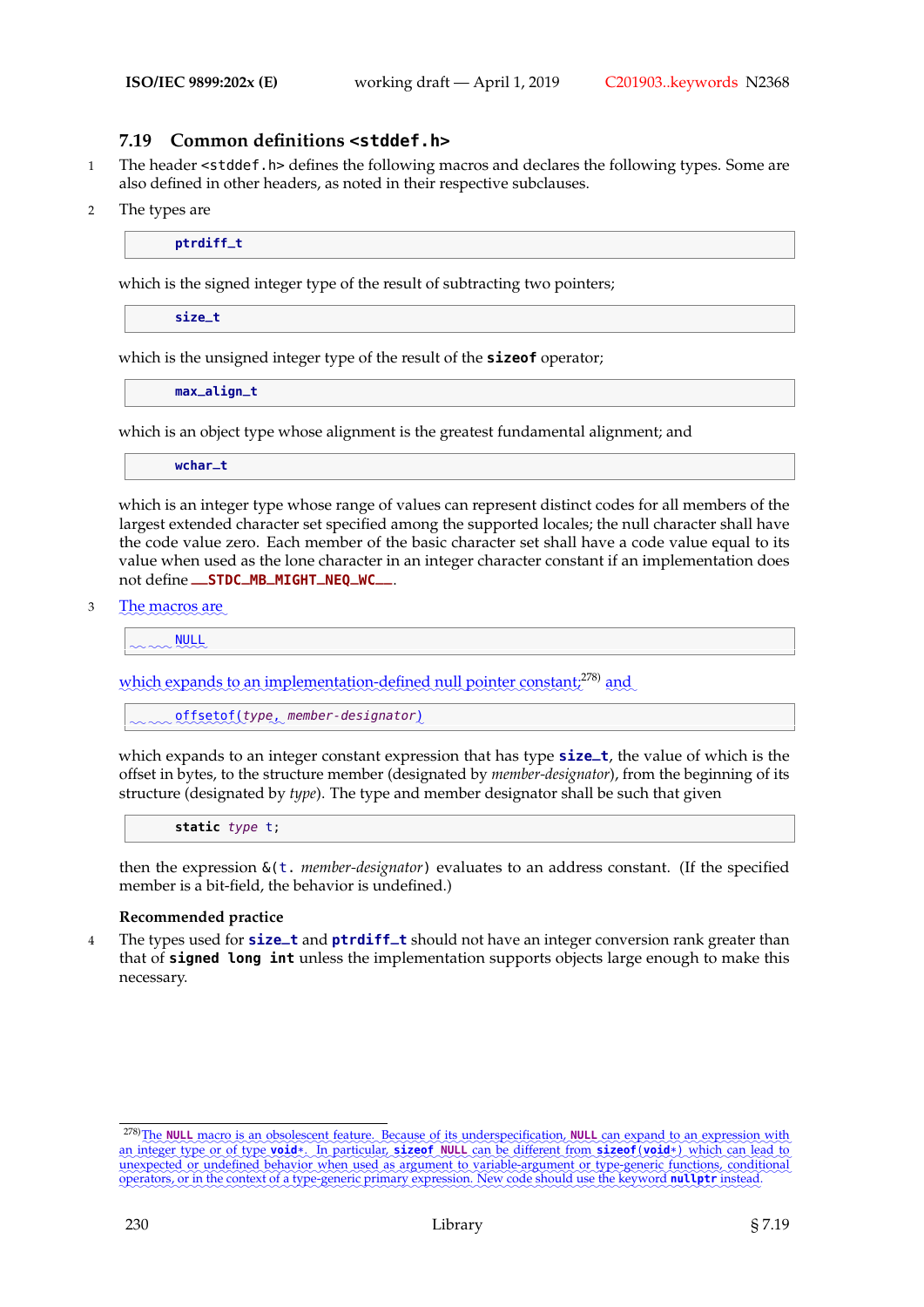#### **Description**

2 The **atof** function converts the initial portion of the string pointed to by nptr to **double** representation. Except for the behavior on error, it is equivalent to

```
strtod(nptr, (char **)NULL)
\sim \sim strtod (nptr, nullptr)
```
#### **Returns**

3 The **atof** function returns the converted value.

**Forward references:** the **strtod**, **strtof**, and **strtold** functions (7.22.1.4).

## **7.22.1.2 The atoi, atol, and atoll functions**

**Synopsis**

```
1 #include <stdlib.h>
          int atoi(const char *nptr);
          long int atol(const char *nptr);
          long long int atoll(const char *nptr);
```
**Description**

2 The **atoi**, **atol**, and **atoll** functions convert the initial portion of the string pointed to by nptr to **int**, **long int**, and **long long int** representation, respectively. Except for the behavior on error, they are equivalent to

```
atoi: (int)strtol(nptr, (char **)NULL, 10)
      atol: strtol(nptr, (char **)NULL, 10)
      atoll: strtoll(nptr, (char **)NULL, 10)
\sim atoi: (int)strtol(nptr, nullptr, 10)
mmatol: strtol(nptr, nullptr, 10)
\mu_{\rm max} atoll: strtoll(nptr\rho_{\rm min}llptr\rho_{\rm min}10)
```
**Returns**

3 The **atoi**, **atol**, and **atoll** functions return the converted value.

**Forward references:** the **strtol**, **strtoll**, **strtoul**, and **strtoull** functions (7.22.1.5).

```
7.22.1.3 The strfromd, strfromf, and strfroml functions
```
**Synopsis**

```
1 #define __STDC_WANT_IEC_60559_BFP_EXT__
     #include <stdlib.h>
     int strfromd(char *restrict s, size_t n, const char *restrict format, double fp);
     int strfromf(char *restrict s, size_t n, const char *restrict format, float fp);
     int strfroml(char *restrict s, size_t n, const char *restrict format, long double fp);
```
#### **Description**

2 The **strfromd**, **strfromf**, and **strfroml** functions are equivalent to **snprintf**(s, n, format, fp) (7.21.6.5), except that the format string shall only contain the character %, an optional precision that does not contain an asterisk \*, and one of the conversion specifiers a, A, e, E, f, F, g, or G, which applies to the type (**double**, **float**, or **long double**) indicated by the function suffix (rather than by a length modifier).

#### **Returns**

The **strfromd**, **strfromf**, and **strfroml** functions return the number of characters that would have been written had n been sufficiently large, not counting the terminating null character. Thus, the null-terminated output has been completely written if and only if the returned value is less than n.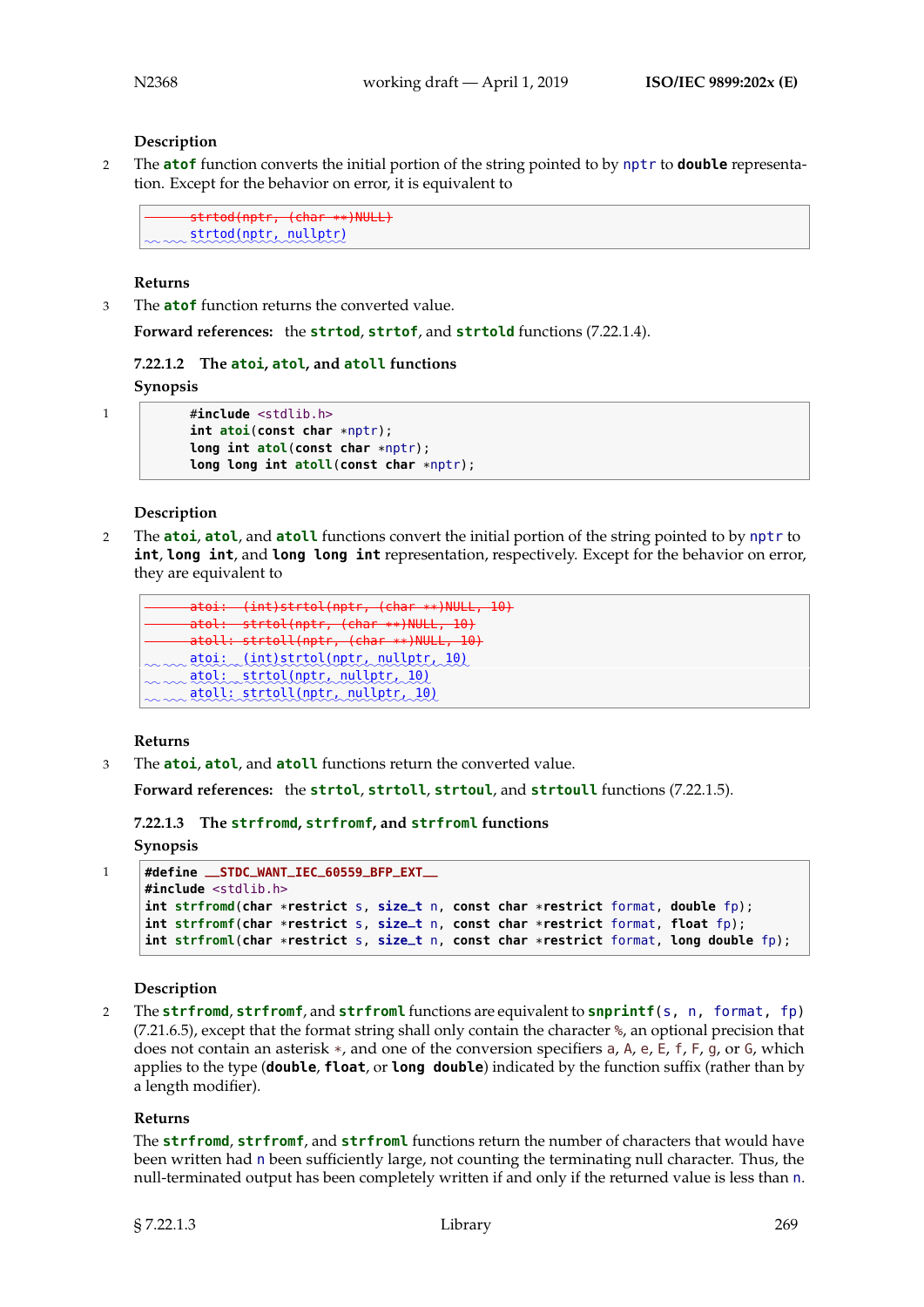# **7.23 noreturn <stdnoreturn.h>**

1 The <u>obsolescent</u> header <stdnoreturn.h> <del>defines the macro which expands to **\_Noreturn** contains</u></del> no declarations or definitions.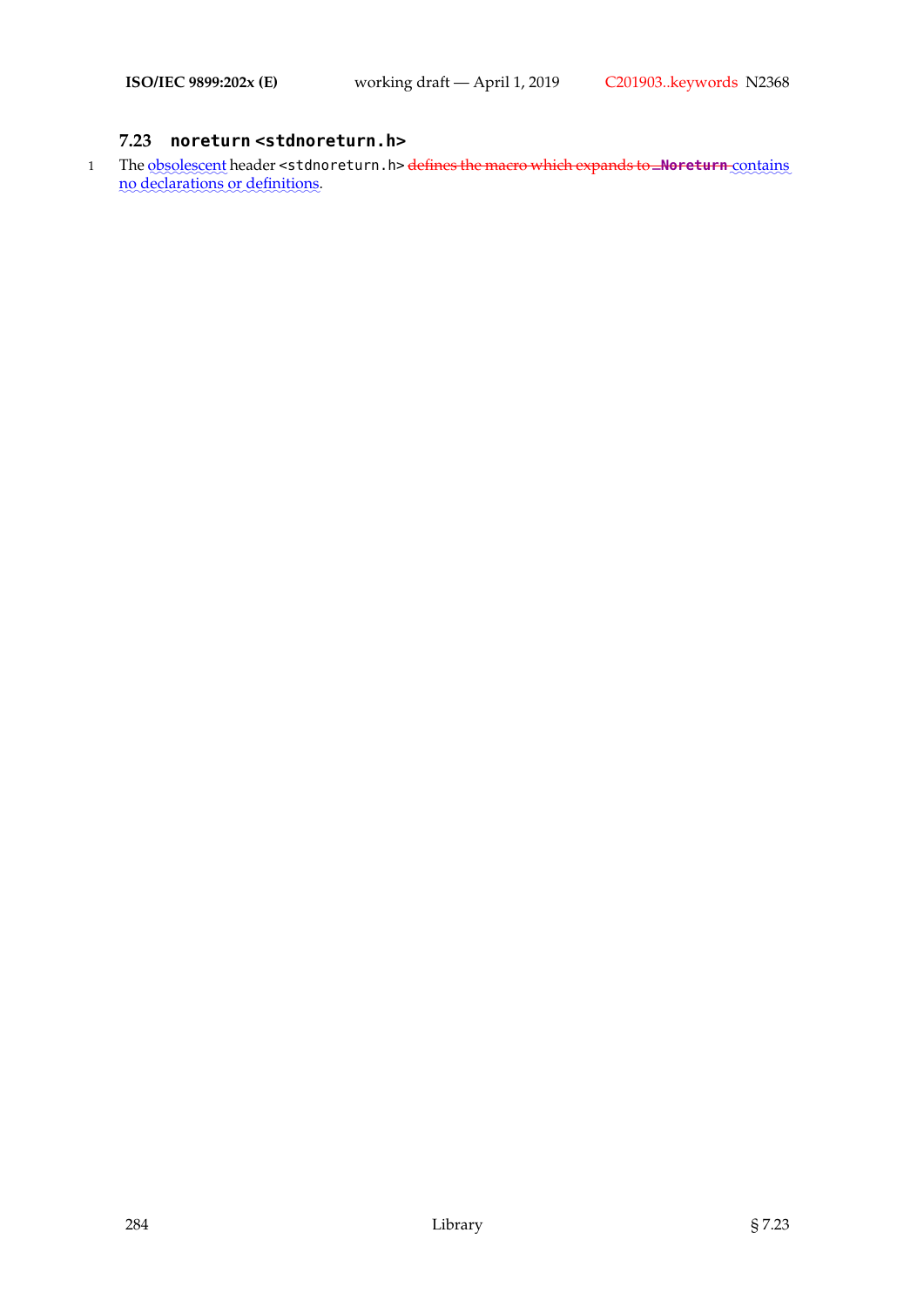#### **7.24.4.4 The strncmp function**

#### **Synopsis**

```
1 #include <string.h>
          int strncmp(const char *s1, const char *s2, size_t n);
```
## **Description**

2 The **strncmp** function compares not more than n characters (characters that follow a null character are not compared) from the array pointed to by s1 to the array pointed to by s2.

#### **Returns**

3 The **strncmp** function returns an integer greater than, equal to, or less than zero, accordingly as the possibly null-terminated array pointed to by s1 is greater than, equal to, or less than the possibly null-terminated array pointed to by s2.

## **7.24.4.5 The strxfrm function**

**Synopsis**

```
1 #include <string.h>
          size_t strxfrm(char * restrict s1,
                const char * restrict s2,
                size_t n);
```
## **Description**

2 The **strxfrm** function transforms the string pointed to by s2 and places the resulting string into the array pointed to by s1. The transformation is such that if the **strcmp** function is applied to two transformed strings, it returns a value greater than, equal to, or less than zero, corresponding to the result of the **strcoll** function applied to the same two original strings. No more than n characters are placed into the resulting array pointed to by s1, including the terminating null character. If n is zero, s1 is permitted to be a null pointer. If copying takes place between objects that overlap, the behavior is undefined.

#### **Returns**

- 3 The **strxfrm** function returns the length of the transformed string (not including the terminating null character). If the value returned is n or more, the contents of the array pointed to by s1 are indeterminate.
- 4 **EXAMPLE** The value of the following expression is the size of the array needed to hold the transformation of the string pointed to by s.

```
1 + \text{strxfrm}(\text{NULL}, s, 0)\sim ~~~ \bar{\sim}1 + strxfrm(nullptr, s, 0)
```
## **7.24.5 Search functions**

#### **7.24.5.1 The memchr function**

**Synopsis**

```
1 #include <string.h>
          void *memchr(const void *s, int c, size_t n);
```
#### **Description**

2 The **memchr** function locates the first occurrence of c (converted to an **unsigned char**) in the initial n characters (each interpreted as **unsigned char**) of the object pointed to by s. The implementation shall behave as if it reads the characters sequentially and stops as soon as a matching character is found.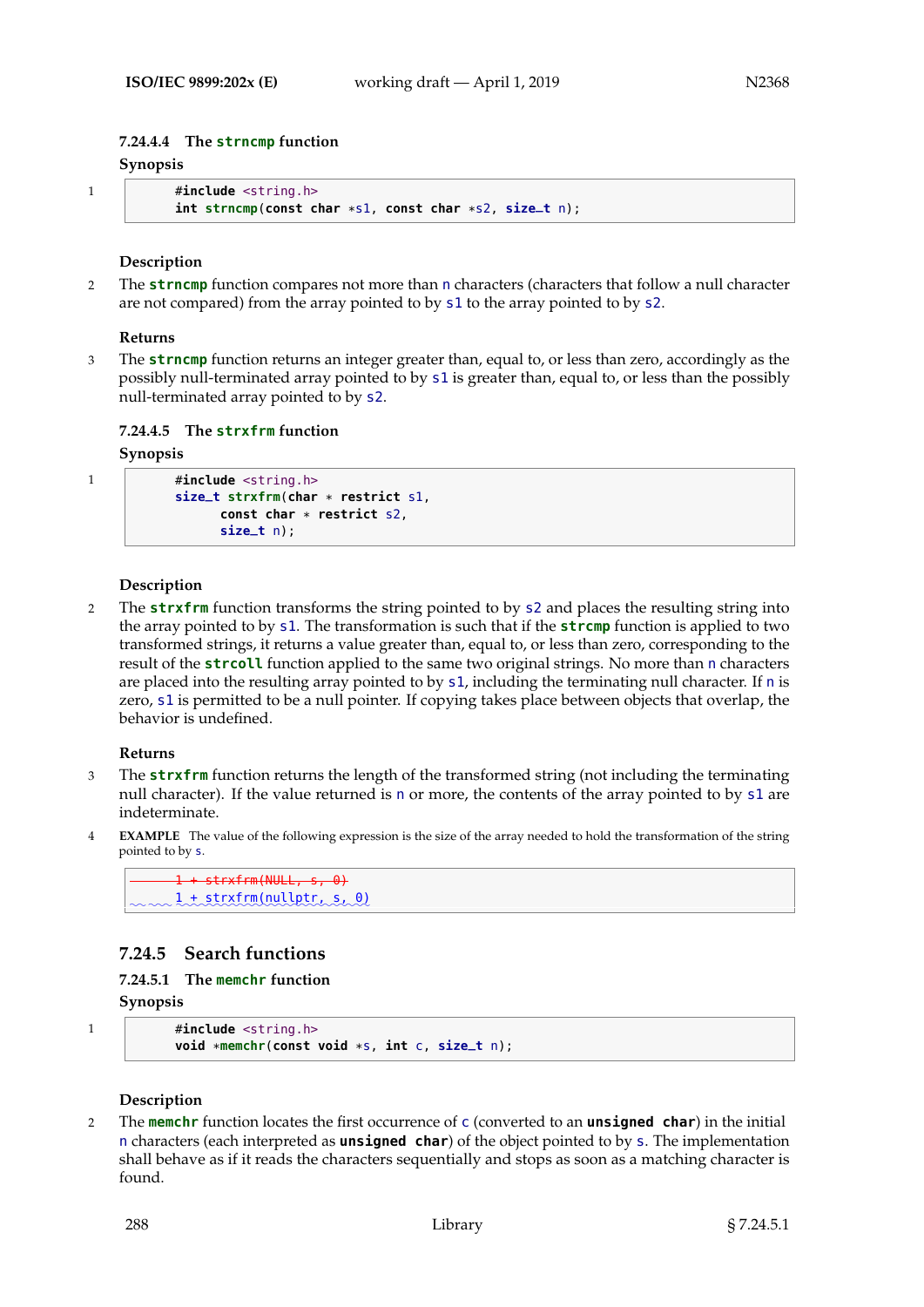6 The **strtok** function is not required to avoid data races with other calls to the **strtok** function.330) The implementation shall behave as if no library function calls the **strtok** function.

#### **Returns**

- 7 The **strtok** function returns a pointer to the first character of a token, or a null pointer if there is no token.
- 8 **EXAMPLE**

```
#include <string.h>
       static char str[] = "?a???b,,,#c";
       char *t;
       t = strtok(str, "?"); // t points to the token "a"
       t = strtok(NULL, ","); // t points to the token "??b"
       t <del>= strtok(NULL, "#,");</del> // t—points to the token—<del>"c"</del>
       t = strtok(NULL, "?"); // t is a null pointer
✿✿ ✿✿✿ ✿
t ✿✿
= ✿✿✿✿✿✿✿
strtok ✿
( ✿✿✿✿✿✿
nullptr✿
,✿✿✿✿✿
",")✿
;✿✿✿✿✿
// ✿
t✿
points to the token✿✿✿✿
"??✿
b✿
"
✿✿ ✿✿✿ ✿
t ✿✿
= ✿✿✿✿✿✿✿
strtok ✿
( ✿✿✿✿✿✿
nullptr✿
,✿✿✿✿✿✿
"#,")✿
;✿ ✿✿
// ✿
t✿
points to the token✿✿
"✿
c✿
"
✿✿ ✿✿✿ ✿
t ✿✿
= ✿✿✿✿✿✿✿
strtok ✿
( ✿✿✿✿✿✿
nullptr✿
,✿✿✿✿✿
"?")✿
;✿✿✿✿✿
// ✿
t✿
is a null pointer
```
**Forward references:** The **strtok\_s** function (K.3.7.3.1).

## **7.24.6 Miscellaneous functions**

**7.24.6.1 The memset function**

**Synopsis**

```
1 #include <string.h>
          void *memset(void *s, int c, size_t n);
```
#### **Description**

2 The **memset** function copies the value of c (converted to an **unsigned char**) into each of the first n characters of the object pointed to by s.

#### **Returns**

3 The **memset** function returns the value of s.

#### **7.24.6.2 The strerror function**

#### **Synopsis**

1 **#include** <string.h>

**char** \***strerror**(**int** errnum);

#### **Description**

- 2 The **strerror** function maps the number in errnum to a message string. Typically, the values for errnum come from **errno**, but **strerror** shall map any value of type **int** to a message.
- 3 The **strerror** function is not required to avoid data races with other calls to the **strerror** function.331) The implementation shall behave as if no library function calls the **strerror** function.

#### **Returns**

4 The **strerror** function returns a pointer to the string, the contents of which are locale-specific. The array pointed to shall not be modified by the program, but may be overwritten by a subsequent call to the **strerror** function.

**Forward references:** The **strerror\_s** function (K.3.7.4.2).

<sup>330)</sup>The **strtok\_s** function can be used instead to avoid data races.

<sup>331)</sup>The **strerror\_s** function can be used instead to avoid data races.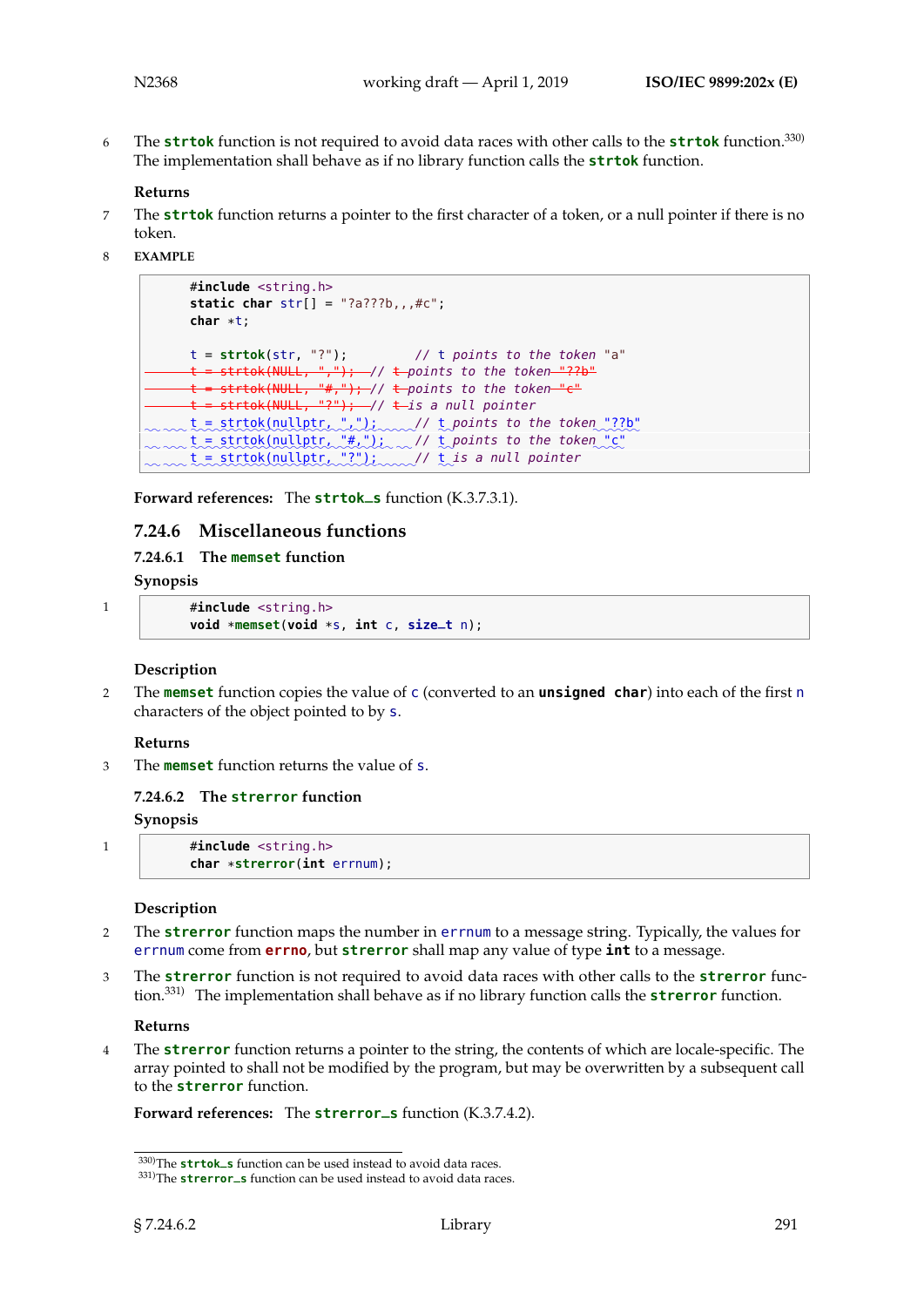## **7.26 Threads <threads.h>**

## **7.26.1 Introduction**

- 1 The header <threads.h> includes the header <time.h>, defines macros, and declares types, enumeration constants, and functions that support multiple threads of execution.<sup>335)</sup>
- <sup>2</sup> Implementations that define the macro **\_\_STDC\_NO\_THREADS\_\_** need not provide this header nor support any of its facilities.

which expands to **\_Thread\_local**; The macros are

**ONCE\_FLAG\_INIT**

which expands to a value that can be used to initialize an object of type **once\_flag**; and

**TSS\_DTOR\_ITERATIONS**

which expands to an integer constant expression representing the maximum number of times that destructors will be called when a thread terminates.

4 The types are

**cnd\_t**

which is a complete object type that holds an identifier for a condition variable;

**thrd\_t**

which is a complete object type that holds an identifier for a thread;

**tss\_t**

which is a complete object type that holds an identifier for a thread-specific storage pointer;

**mtx\_t**

which is a complete object type that holds an identifier for a mutex;

**tss\_dtor\_t**

which is the function pointer type **void** (\*)(**void**\*), used for a destructor for a thread-specific storage pointer;

**thrd\_start\_t**

which is the function pointer type **int** (\*)(**void**\*) that is passed to **thrd\_create** to create a new thread; and

**once\_flag**

which is a complete object type that holds a flag for use by **call\_once**.

5 The enumeration constants are

**mtx\_plain**

which is passed to **mtx\_init** to create a mutex object that does not support timeout;

**mtx\_recursive**

<sup>335)</sup>See "future library directions" (7.31.17).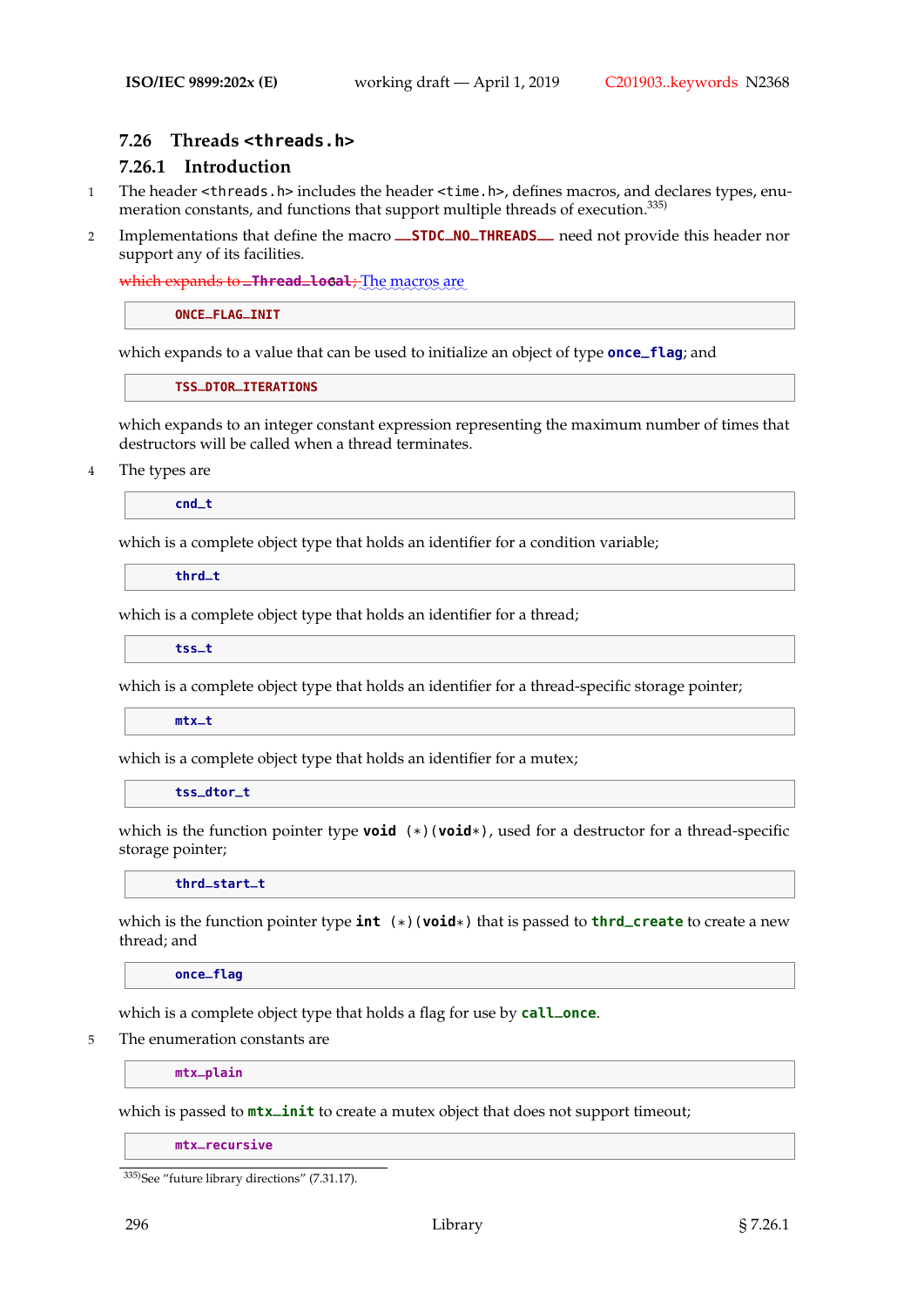## **7.28 Unicode utilities <uchar.h>**

- 1 The header <uchar.h> declares types and functions for manipulating Unicode characters.
- <sup>2</sup> The types declared are **mbstate\_t** (described in 7.29.1) and **size\_t** (described in 7.19);

**char16\_t**

which is an unsigned integer type used for 16-bit characters and is the same type as **uint\_least16\_t** (described in 7.20.1.2); and

**char32\_t**

which is an unsigned integer type used for 32-bit characters and is the same type as **uint\_least32\_t** (also described in 7.20.1.2).

## **7.28.1 Restartable multibyte/wide character conversion functions**

<sup>1</sup> These functions have a parameter, ps, of type pointer to **mbstate\_t** that points to an object that can completely describe the current conversion state of the associated multibyte character sequence, which the functions alter as necessary. If ps is a null pointer, each function uses its own internal **mbstate\_t** object instead, which is initialized at program startup to the initial conversion state; the functions are not required to avoid data races with other calls to the same function in this case. The implementation behaves as if no library function calls these functions with a null pointer for ps.

## **7.28.1.1 The mbrtoc16 function**

**Synopsis**

```
1 #include <uchar.h>
           size_t mbrtoc16(char16_t * restrict pc16,
                const char * restrict s, size_t n,
                mbstate_t * restrict ps);
```
## **Description**

2 If s is a null pointer, the **mbrtoc16** function is equivalent to the call:

```
mbrtoc16(NULL, "", 1, ps)
mmmmmmtoc16(nullptrammatik)
```
In this case, the values of the parameters pc16 and n are ignored.

3 If s is not a null pointer, the **mbrtoc16** function inspects at most n bytes beginning with the byte pointed to by s to determine the number of bytes needed to complete the next multibyte character (including any shift sequences). If the function determines that the next multibyte character is complete and valid, it determines the values of the corresponding wide characters and then, if pc16 is not a null pointer, stores the value of the first (or only) such character in the object pointed to by pc16. Subsequent calls will store successive wide characters without consuming any additional input until all the characters have been stored. If the corresponding wide character is the null wide character, the resulting state described is the initial conversion state.

#### **Returns**

- 4 The **mbrtoc16** function returns the first of the following that applies (given the current conversion state):
	- 0 if the next n or fewer bytes complete the multibyte character that corresponds to the null wide character (which is the value stored).
	- *between* 1 *and* n *inclusive* if the next n or fewer bytes complete a valid multibyte character (which is the value stored); the value returned is the number of bytes that complete the multibyte character.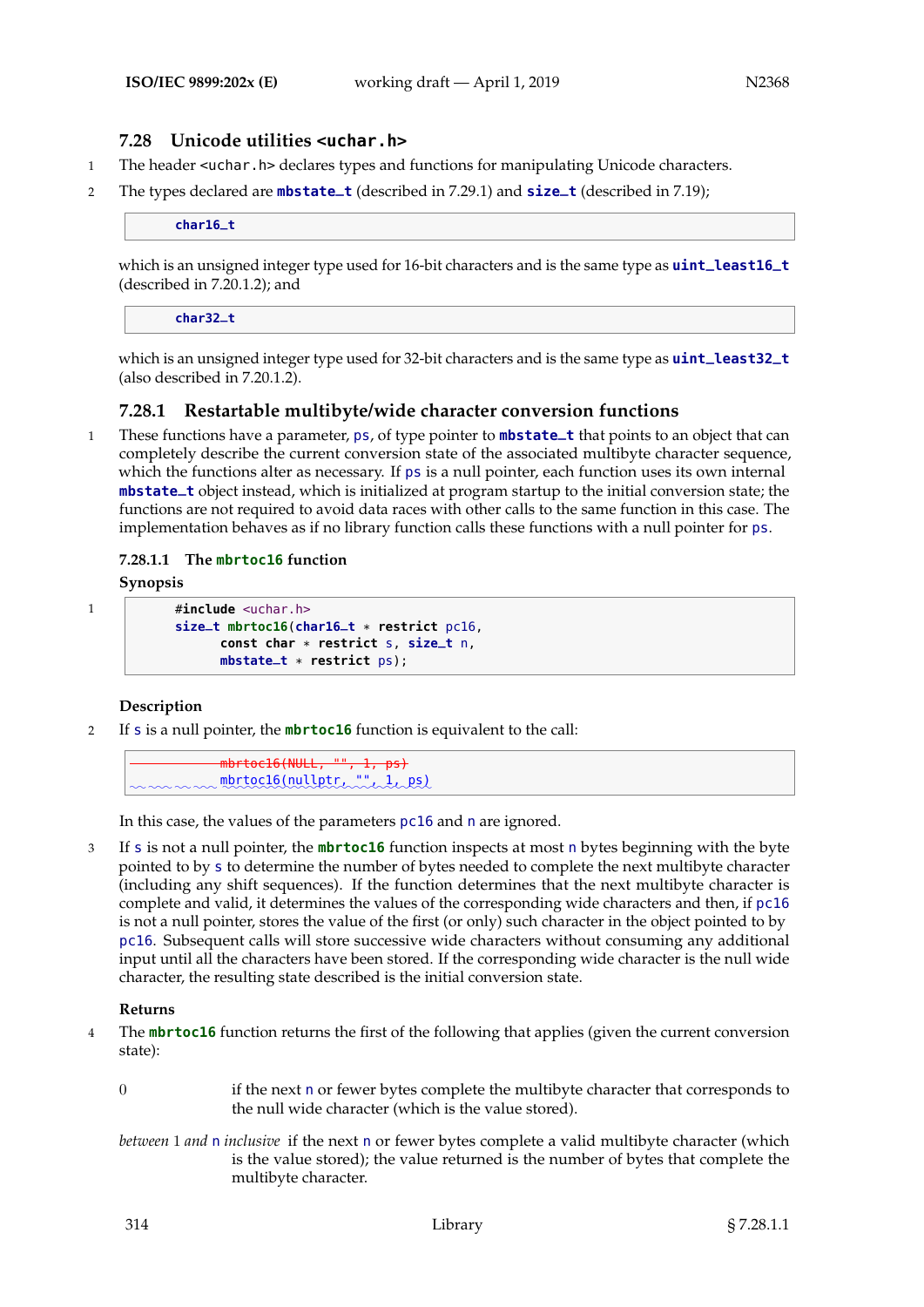- (**size\_t**)(−3) if the next character resulting from a previous call has been stored (no bytes from the input have been consumed by this call).
- (**size\_t**)(−2) if the next <sup>n</sup> bytes contribute to an incomplete (but potentially valid) multibyte character, and all n bytes have been processed (no value is stored).<sup>344)</sup>
- (**size\_t**)(−1) if an encoding error occurs, in which case the next <sup>n</sup> or fewer bytes do not contribute to a complete and valid multibyte character (no value is stored); the value of the macro **EILSEQ** is stored in **errno**, and the conversion state is unspecified.

## **7.28.1.2 The c16rtomb function**

#### **Synopsis**

```
1 #include <uchar.h>
          size_t c16rtomb(char * restrict s, char16_t c16,
                mbstate_t * restrict ps);
```
## **Description**

2 If s is a null pointer, the **c16rtomb** function is equivalent to the call

**c16rtomb**(buf, L'\0', ps)

where buf is an internal buffer.

3 If s is not a null pointer, the **c16rtomb** function determines the number of bytes needed to represent the multibyte character that corresponds to the wide character given or completed by c16 (including any shift sequences), and stores the multibyte character representation in the array whose first element is pointed to by s, or stores nothing if c16 does not represent a complete character. At most **MB\_CUR\_MAX** bytes are stored. If c16 is a null wide character, a null byte is stored, preceded by any shift sequence needed to restore the initial shift state; the resulting state described is the initial conversion state.

#### **Returns**

4 The **c16rtomb** function returns the number of bytes stored in the array object (including any shift sequences). When c16 is not a valid wide character, an encoding error occurs: the function stores the value of the macro **EILSEQ** in **errno** and returns (**size\_t**)(−1); the conversion state is unspecified.

#### **7.28.1.3 The mbrtoc32 function**

#### **Synopsis**

```
1 #include <uchar.h>
          size_t mbrtoc32(char32_t * restrict pc32,
                const char * restrict s, size_t n,
                mbstate_t * restrict ps);
```
#### **Description**

2 If s is a null pointer, the **mbrtoc32** function is equivalent to the call:

```
mbrtoc32(NULL, "", 1, ps)
nummm<mark>mbrtoc32(nullptrammentale</mark>
```
In this case, the values of the parameters pc32 and n are ignored.

3 If s is not a null pointer, the **mbrtoc32** function inspects at most n bytes beginning with the byte pointed to by s to determine the number of bytes needed to complete the next multibyte character (including any shift sequences). If the function determines that the next multibyte character is

<sup>344)</sup>When n has at least the value of the **MB\_CUR\_MAX** macro, this case can only occur if s points at a sequence of redundant shift sequences (for implementations with state-dependent encodings).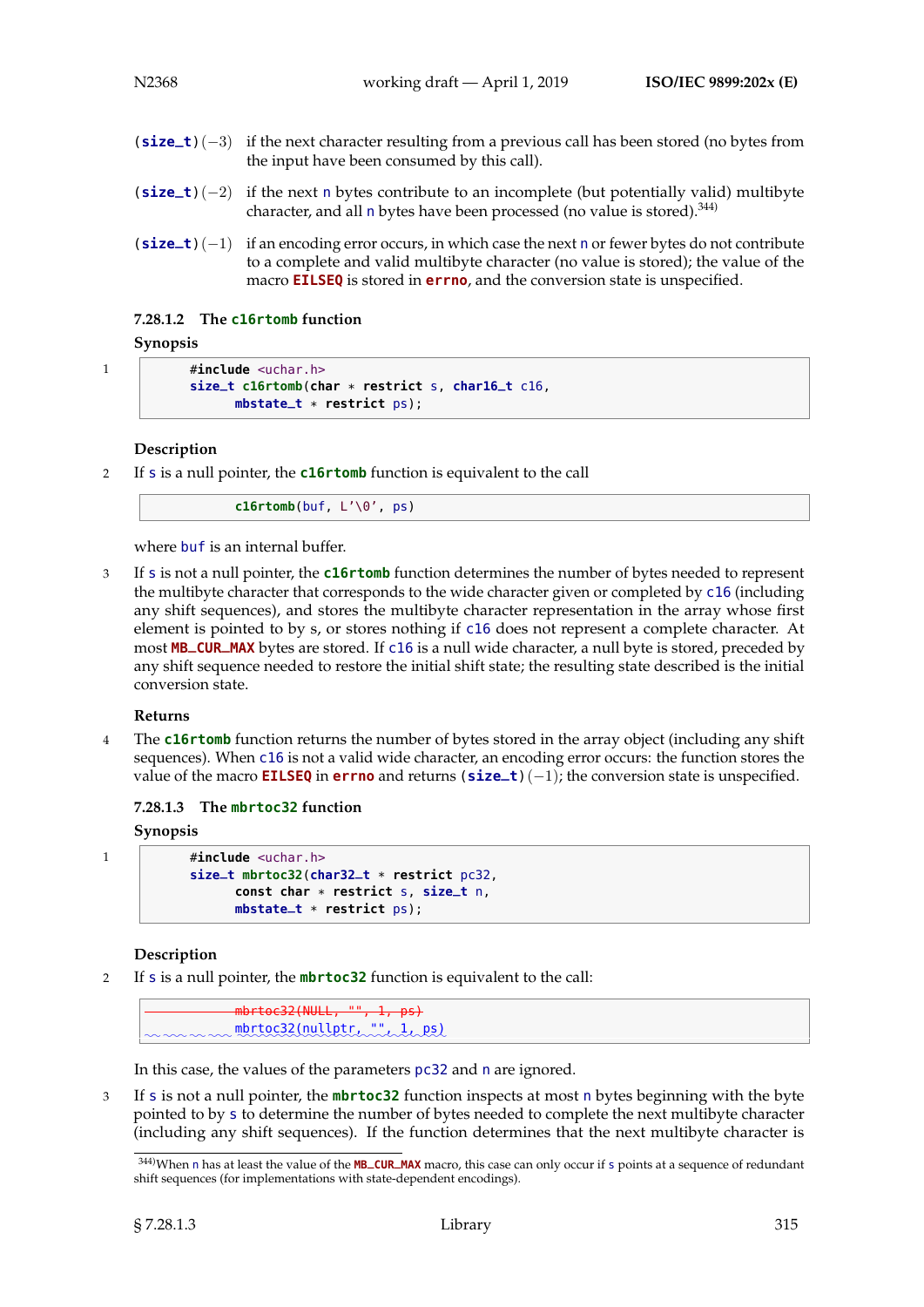#### s1 are indeterminate.

4 **EXAMPLE** The value of the following expression is the length of the array needed to hold the transformation of the wide string pointed to by s:

```
1 + \text{wcs} \text{erm}(\text{NULL}, s, \theta)www.1+wcsxfrm(nullptr, s, O)
```
#### **7.29.4.4.5 The wmemcmp function**

**Synopsis**

```
1 #include <wchar.h>
          int wmemcmp(const wchar_t *s1, const wchar_t *s2,
                size_t n);
```
## **Description**

2 The **wmemcmp** function compares the first n wide characters of the object pointed to by s1 to the first n wide characters of the object pointed to by s2.

#### **Returns**

3 The **wmemcmp** function returns an integer greater than, equal to, or less than zero, accordingly as the object pointed to by s1 is greater than, equal to, or less than the object pointed to by s2.

#### **7.29.4.5 Wide string search functions**

## **7.29.4.5.1 The wcschr function**

**Synopsis**

1 **#include** <wchar.h> **wchar\_t** \***wcschr**(**const wchar\_t** \*s, **wchar\_t** c);

#### **Description**

2 The **wcschr** function locates the first occurrence of c in the wide string pointed to by s. The terminating null wide character is considered to be part of the wide string.

#### **Returns**

3 The **wcschr** function returns a pointer to the located wide character, or a null pointer if the wide character does not occur in the wide string.

#### **7.29.4.5.2 The wcscspn function**

**Synopsis**

```
1 #include <wchar.h>
          size_t wcscspn(const wchar_t *s1, const wchar_t *s2);
```
## **Description**

2 The **wcscspn** function computes the length of the maximum initial segment of the wide string pointed to by s1 which consists entirely of wide characters *not* from the wide string pointed to by s2.

#### **Returns**

3 The **wcscspn** function returns the length of the segment.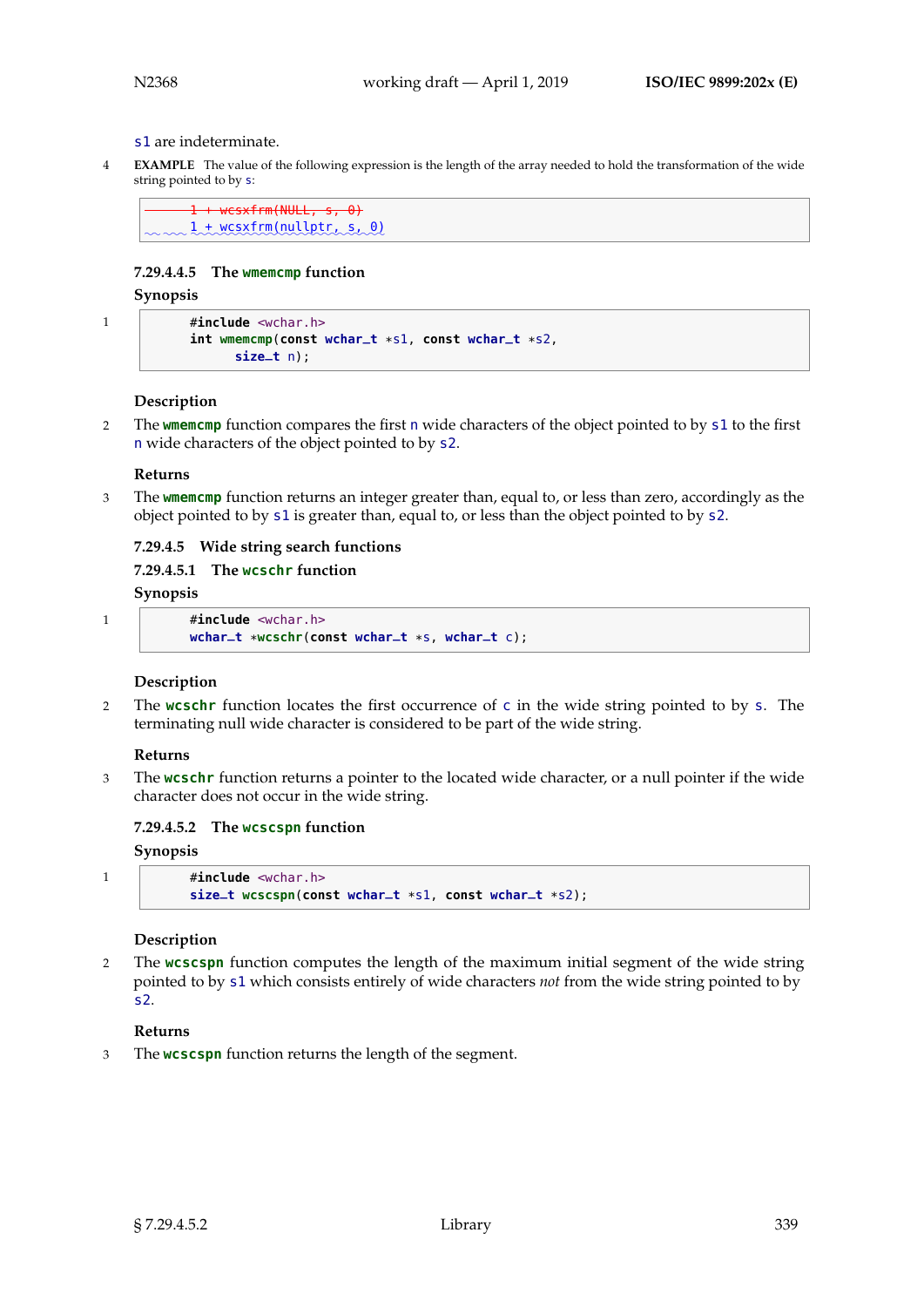## **7.29.4.5.7 The wcstok function**

#### **Synopsis**

```
1 #include <wchar.h>
          wchar_t *wcstok(wchar_t * restrict s1,
                const wchar_t * restrict s2,
                wchar_t ** restrict ptr);
```
## **Description**

- 2 A sequence of calls to the **wcstok** function breaks the wide string pointed to by s1 into a sequence of tokens, each of which is delimited by a wide character from the wide string pointed to by s2. The third argument points to a caller-provided **wchar\_t** pointer into which the **wcstok** function stores information necessary for it to continue scanning the same wide string.
- 3 The first call in a sequence has a non-null first argument and stores an initial value in the object pointed to by ptr. Subsequent calls in the sequence have a null first argument and the object pointed to by ptr is required to have the value stored by the previous call in the sequence, which is then updated. The separator wide string pointed to by s2 may be different from call to call.
- 4 The first call in the sequence searches the wide string pointed to by s1 for the first wide character that is *not* contained in the current separator wide string pointed to by s2. If no such wide character is found, then there are no tokens in the wide string pointed to by s1 and the **wcstok** function returns a null pointer. If such a wide character is found, it is the start of the first token.
- 5 The **wcstok** function then searches from there for a wide character that *is* contained in the current separator wide string. If no such wide character is found, the current token extends to the end of the wide string pointed to by s1, and subsequent searches in the same wide string for a token return a null pointer. If such a wide character is found, it is overwritten by a null wide character, which terminates the current token.
- 6 In all cases, the **wcstok** function stores sufficient information in the pointer pointed to by ptr so that subsequent calls, with a null pointer for s1 and the unmodified pointer value for ptr, shall start searching just past the element overwritten by a null wide character (if any).

#### **Returns**

- 7 The **wcstok** function returns a pointer to the first wide character of a token, or a null pointer if there is no token.
- 8 **EXAMPLE**

```
#include <wchar.h>
      static wchar_t str1[] = L"?a???b,,,#c";
      static wchar_t str2[] = L"\t \t";
      wchar_t *t, *ptr1, *ptr2;
      t = wcstok(str1, L"?", &ptr1); // t points to the token L"a"
       t = wcstok(NULL, L",", &ptr1); // t points to the token L"??b"
www.timestok(nullptr, L"u"u.Sptr1)immu// tipoints to the token L"??b"
       t = wcstok(str2, L" \t", &ptr2); // t is a null pointer
      t = wcstok(NULL, L^*#, \frac{m}{2}, \frac{m}{2}, \frac{m}{2} , \frac{m}{2} , \frac{m}{2} , \frac{m}{2} , \frac{m}{2} , \frac{m}{2}t = westok(NULL, L<sup>n</sup>?', \deltapt1); ( ) t is a null pointer
✿✿ ✿✿✿ ✿
t ✿✿
= ✿✿✿✿✿✿✿
wcstok ✿
( ✿✿✿✿✿✿
nullptr✿
,✿✿
L✿✿✿✿✿
"#,",✿✿
&✿✿✿✿
ptr1✿
)✿
;✿✿✿✿✿
// ✿
t ✿
points to the token✿✿
L✿
"✿
c✿
"
www.t.=.wcstok(nullptr, L"?", &ptr1);,,,,,,// t is a null pointer
```


## **Synopsis**

```
1 #include <wchar.h>
          wchar_t *wmemchr(const wchar_t *s, wchar_t c,
                size_t n);
```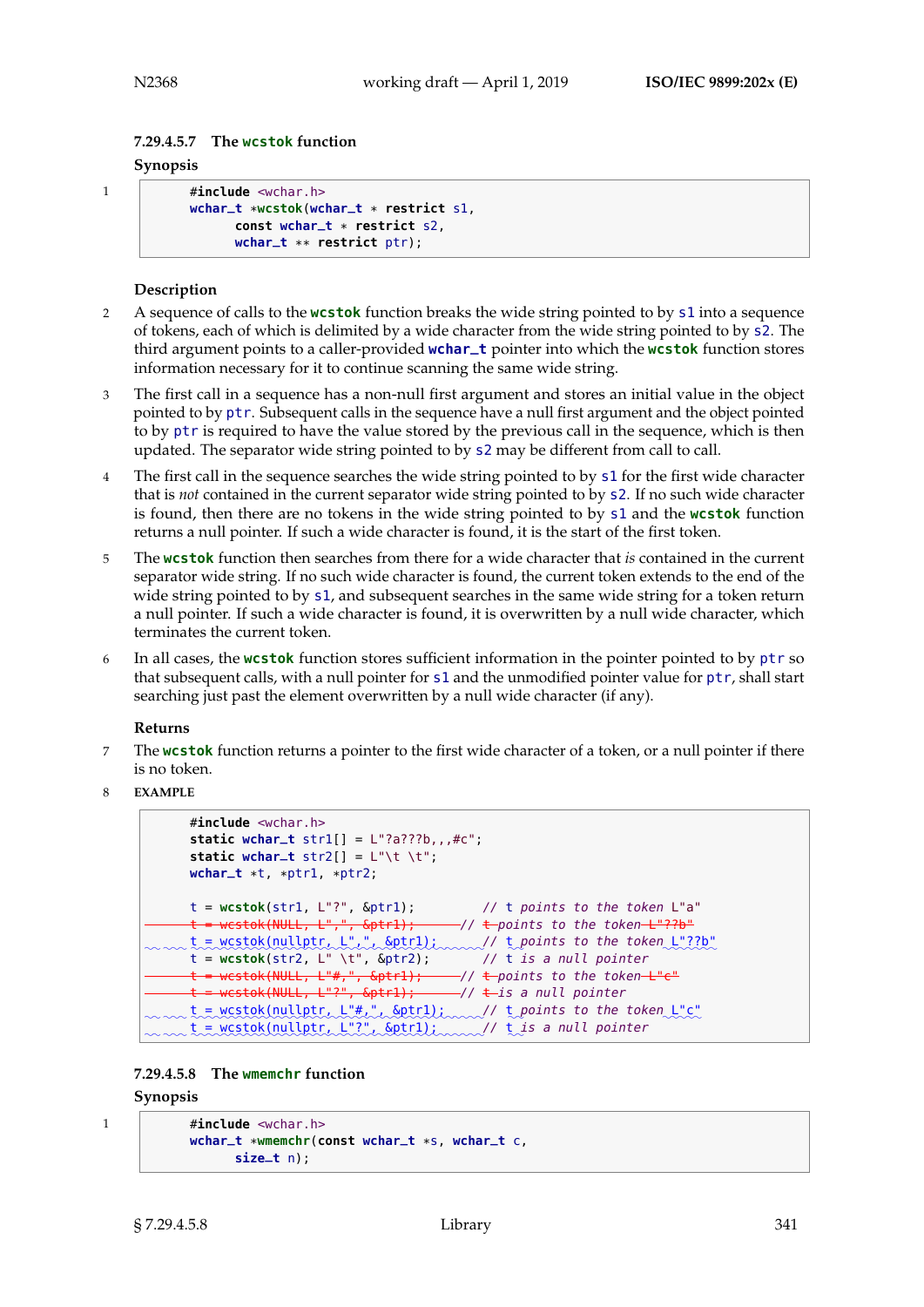#### **7.29.6.2 Conversion state functions**

```
7.29.6.2.1 The mbsinit function
```
## **Synopsis**

```
1 #include <wchar.h>
          int mbsinit(const mbstate_t *ps);
```
## **Description**

<sup>2</sup> If ps is not a null pointer, the **mbsinit** function determines whether the referenced **mbstate\_t** object describes an initial conversion state.

#### **Returns**

3 The **mbsinit** function returns nonzero if ps is a null pointer or if the referenced object describes an initial conversion state; otherwise, it returns zero.

## **7.29.6.3 Restartable multibyte/wide character conversion functions**

- 1 These functions differ from the corresponding multibyte character functions of 7.22.7 (**mblen**, **mbtowc**, and **wctomb**) in that they have an extra parameter, ps, of type pointer to **mbstate\_t** that points to an object that can completely describe the current conversion state of the associated multibyte character sequence. If ps is a null pointer, each function uses its own internal **mbstate\_t** object instead, which is initialized at program startup to the initial conversion state; the functions are not required to avoid data races with other calls to the same function in this case. The implementation behaves as if no library function calls these functions with a null pointer for ps.
- 2 Also unlike their corresponding functions, the return value does not represent whether the encoding is state-dependent.

## **7.29.6.3.1 The mbrlen function**

**Synopsis**

```
1 #include <wchar.h>
           size_t mbrlen(const char * restrict s,
                size_t n,
                mbstate_t * restrict ps);
```
#### **Description**

2 The **mbrlen** function is equivalent to the call:

```
mbrtowc(NULL, s, n, ps != NULL ? ps: &internal)
mbrtowc(nullptr, s, n, ps != nullptr ? ps: &internal)
```
where internal is the **mbstate\_t** object for the **mbrlen** function, except that the expression designated by ps is evaluated only once.

**Returns**

<sup>3</sup> The **mbrlen** function returns a value between zero and <sup>n</sup>, inclusive, (**size\_t**)(−2), or (**size\_t**)(−1). **Forward references:** the **mbrtowc** function (7.29.6.3.2).

```
7.29.6.3.2 The mbrtowc function
Synopsis
```

```
1 #include <wchar.h>
           size_t mbrtowc(wchar_t * restrict pwc,
                const char * restrict s,
                size_t n,
                mbstate_t * restrict ps);
```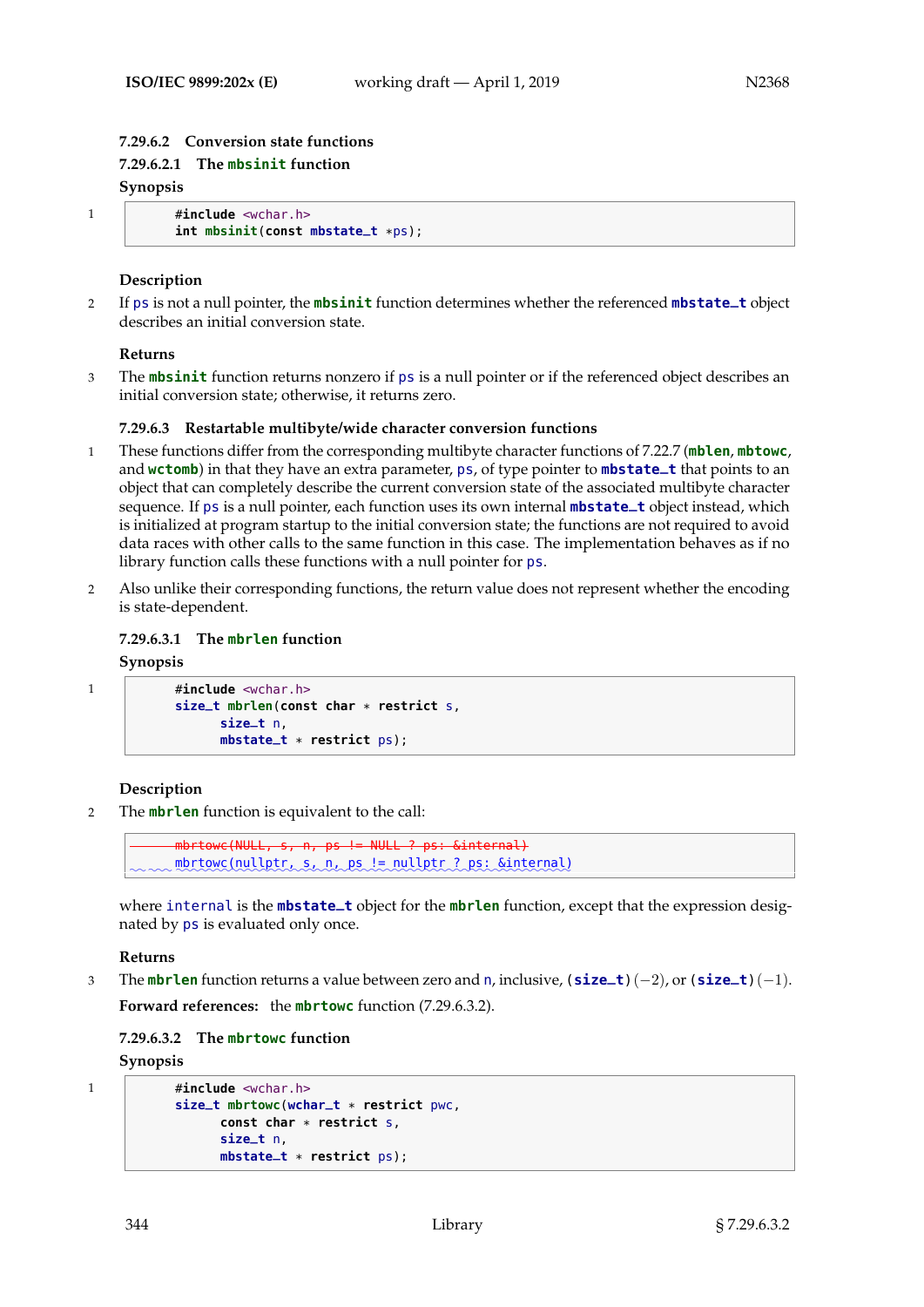## **Description**

2 If s is a null pointer, the **mbrtowc** function is equivalent to the call:

mbrtowc(NULL, "", 1, ps) nummmmmmtowc(nullptrannelledel

In this case, the values of the parameters pwc and n are ignored.

3 If s is not a null pointer, the **mbrtowc** function inspects at most n bytes beginning with the byte pointed to by s to determine the number of bytes needed to complete the next multibyte character (including any shift sequences). If the function determines that the next multibyte character is complete and valid, it determines the value of the corresponding wide character and then, if pwc is not a null pointer, stores that value in the object pointed to by pwc. If the corresponding wide character is the null wide character, the resulting state described is the initial conversion state.

#### **Returns**

- 4 The **mbrtowc** function returns the first of the following that applies (given the current conversion state):
	- 0 if the next n or fewer bytes complete the multibyte character that corresponds to the null wide character (which is the value stored).
	- *between* 1 *and* n *inclusive* if the next n or fewer bytes complete a valid multibyte character (which is the value stored); the value returned is the number of bytes that complete the multibyte character.
	- (**size\_t**)(−2) if the next <sup>n</sup> bytes contribute to an incomplete (but potentially valid) multibyte character, and all n bytes have been processed (no value is stored).<sup>370)</sup>
	- (**size\_t**)(-1) if an encoding error occurs, in which case the next n or fewer bytes do not contribute to a complete and valid multibyte character (no value is stored); the value of the macro **EILSEQ** is stored in **errno**, and the conversion state is unspecified.

# **7.29.6.3.3 The wcrtomb function**

**Synopsis**

```
1 #include <wchar.h>
          size_t wcrtomb(char * restrict s,
                wchar_t wc,
                mbstate_t * restrict ps);
```
## **Description**

2 If s is a null pointer, the **wcrtomb** function is equivalent to the call

**wcrtomb**(buf, L'\0', ps)

where buf is an internal buffer.

3 If s is not a null pointer, the **wcrtomb** function determines the number of bytes needed to represent the multibyte character that corresponds to the wide character given by wc (including any shift sequences), and stores the multibyte character representation in the array whose first element is pointed to by s. At most **MB\_CUR\_MAX** bytes are stored. If wc is a null wide character, a null byte is stored, preceded by any shift sequence needed to restore the initial shift state; the resulting state described is the initial conversion state.

<sup>370)</sup>When n has at least the value of the **MB\_CUR\_MAX** macro, this case can only occur if s points at a sequence of redundant shift sequences (for implementations with state-dependent encodings).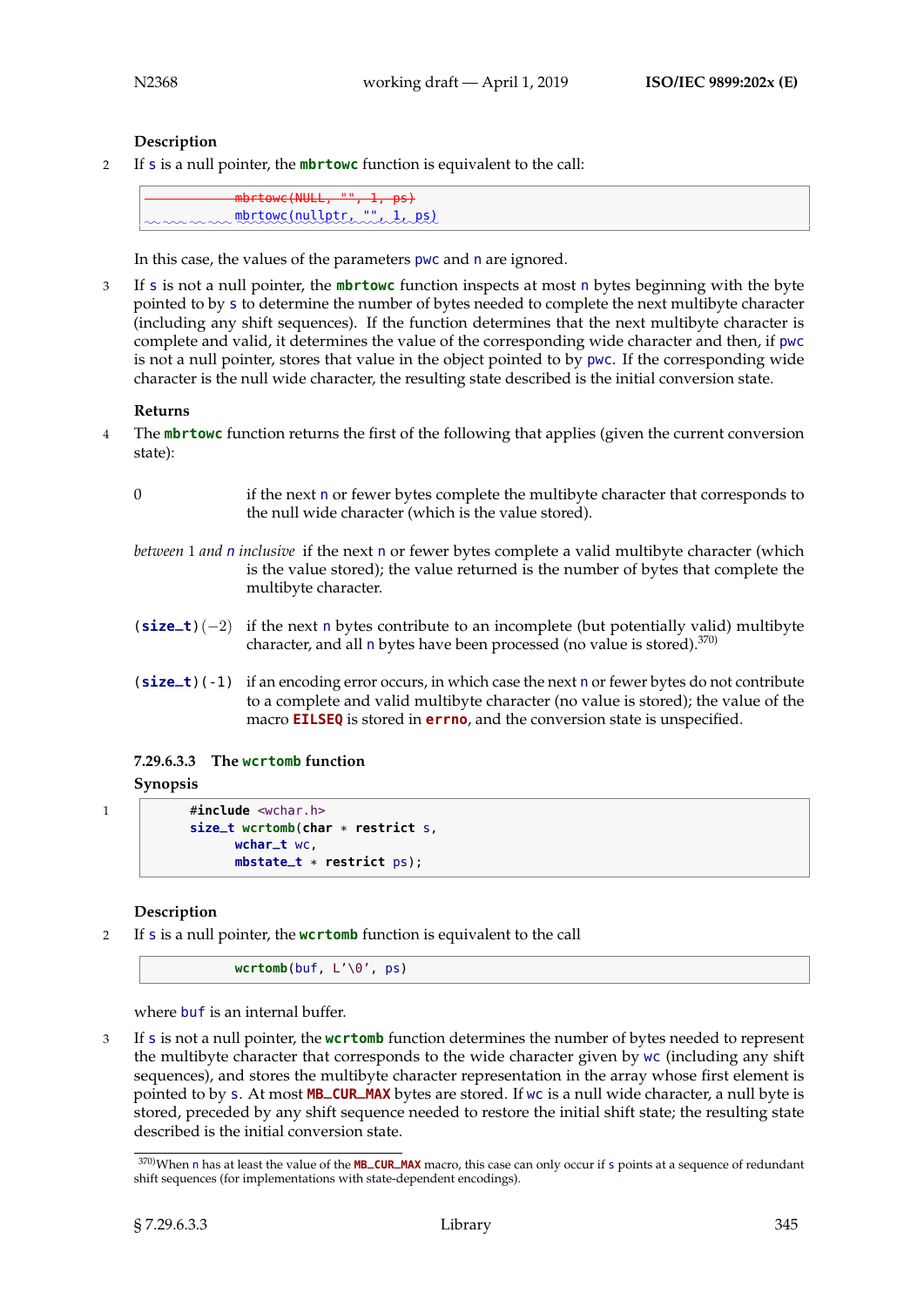## **7.31 Future library directions**

1 The following names are grouped under individual headers for convenience. All external names described below are reserved no matter what headers are included by the program.

## **7.31.1 Complex arithmetic <complex.h>**

1 The function names

| cerf  | cexpm1 | clog2   |
|-------|--------|---------|
| cerfc | clog10 | clgamma |
| cexp2 | clog1p | ctgamma |

and the same names suffixed with **f** or **l** may be added to the declarations in the <complex.h> header.

## **7.31.2 Character handling <ctype.h>**

1 Function names that begin with either **is** or **to**, and a lowercase letter may be added to the declarations in the <ctype.h> header.

## **7.31.3 Errors <errno.h>**

1 Macros that begin with **E** and a digit or **E** and an uppercase letter may be added to the macros defined in the <errno.h> header.

## **7.31.4 Floating-point environment <fenv.h>**

<sup>1</sup> Macros that begin with **FE\_** and an uppercase letter may be added to the macros defined in the <fenv.h> header.

## **7.31.5 Format conversion of integer types <inttypes.h>**

1 Macros that begin with either **PRI** or **SCN**, and either a lowercase letter or X may be added to the macros defined in the <inttypes.h> header.

## **7.31.6 Localization <locale.h>**

<sup>1</sup> Macros that begin with **LC\_** and an uppercase letter may be added to the macros defined in the <locale.h> header.

## **7.31.7 Signal handling <signal.h>**

<sup>1</sup> Macros that begin with either **SIG** and an uppercase letter or **SIG\_** and an uppercase letter may be added to the macros defined in the <signal.h> header.

## **7.31.8 Alignment <stdalign.h>**

1 The header <stdalign.h> <u>together with its defined macros</u> **\_\_alignas\_is\_defined** and **\_\_alignas\_is\_defined** is an obsolescent feature.

## **7.31.9 Atomics <stdatomic.h>**

- <sup>1</sup> Macros that begin with **ATOMIC\_** and an uppercase letter may be added to the macros defined in the <stdatomic.h> header. Typedef names that begin with either **atomic\_** or **memory\_**, and a lowercase letter may be added to the declarations in the <stdatomic.h> header. Enumeration constants that begin with **memory\_order\_** and a lowercase letter may be added to the definition of the **memory\_order** type in the <stdatomic.h> header. Function names that begin with **atomic\_** and a lowercase letter may be added to the declarations in the <stdatomic.h> header.
- <sup>2</sup> The macro **ATOMIC\_VAR\_INIT** is an obsolescent feature.

# **7.31.10 Common definitions <stddef.h>**

1 The macro **NULL** is an obsolescent feature.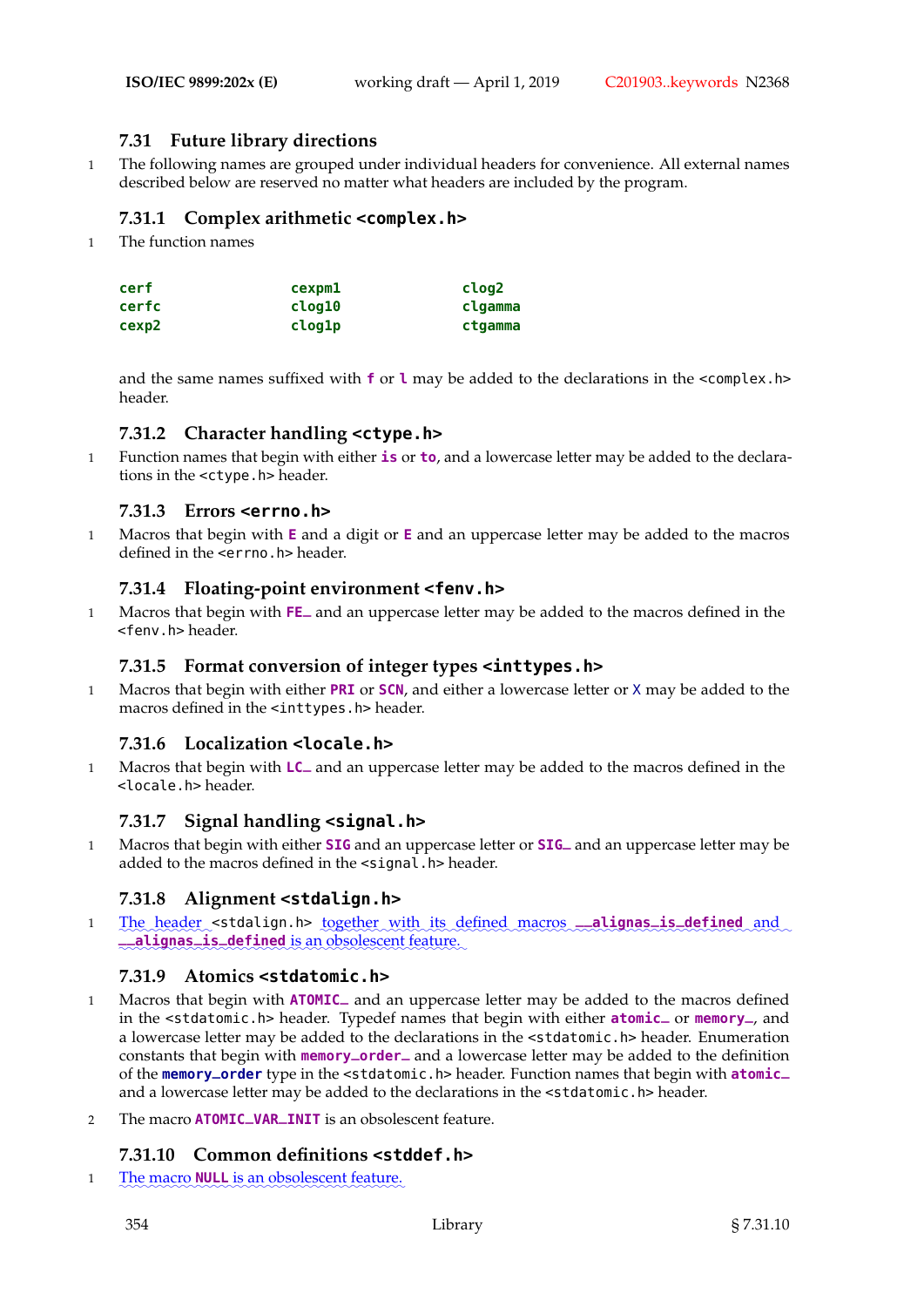# **7.31.11 Boolean type and values <stdbool.h>**

1 The a<del>bility to undefine and perhaps then redefine the macros bool, **true**, and **false** header</del> <stdbool.h> together with its defined macro **\_\_bool\_true\_false\_are\_defined** is an obsolescent feature.

# **7.31.12 Integer types <stdint.h>**

<sup>1</sup> Typedef names beginning with **int** or **uint** and ending with **\_t** may be added to the types defined in the <stdint.h> header. Macro names beginning with **INT** or **UINT** and ending with **\_MAX**, **\_MIN**, **\_WIDTH**, or **\_C** may be added to the macros defined in the <stdint.h> header.

# **7.31.13 Input/output <stdio.h>**

- 1 Lowercase letters may be added to the conversion specifiers and length modifiers in **fprintf** and **fscanf**. Other characters may be used in extensions.
- 2 The use of **ungetc** on a binary stream where the file position indicator is zero prior to the call is an obsolescent feature.

# **7.31.14 General utilities <stdlib.h>**

- 1 Function names that begin with **str** and a lowercase letter may be added to the declarations in the <stdlib.h> header.
- 2 Invoking **realloc** with a size argument equal to zero is an obsolescent feature.

# **7.31.15 String handling <string.h>**

1 Function names that begin with **str**, **mem**, or **wcs** and a lowercase letter may be added to the declarations in the <string.h> header.

# **7.31.16 Date and time <time.h>**

Macros beginning with **TIME\_** and an uppercase letter may be added to the macros in the <time.h> header.

# **7.31.17 Threads <threads.h>**

<sup>1</sup> Function names, type names, and enumeration constants that begin with either **cnd\_**, **mtx\_**, **thrd\_**, or **tss\_**, and a lowercase letter may be added to the declarations in the <threads.h> header.

# **7.31.18 Extended multibyte and wide character utilities <wchar.h>**

- 1 Function names that begin with **wcs** and a lowercase letter may be added to the declarations in the <wchar.h> header.
- 2 Lowercase letters may be added to the conversion specifiers and length modifiers in **fwprintf** and **fwscanf**. Other characters may be used in extensions.

# **7.31.19 Wide character classification and mapping utilities <wctype.h>**

1 Function names that begin with **is** or **to** and a lowercase letter may be added to the declarations in the <wctype.h> header.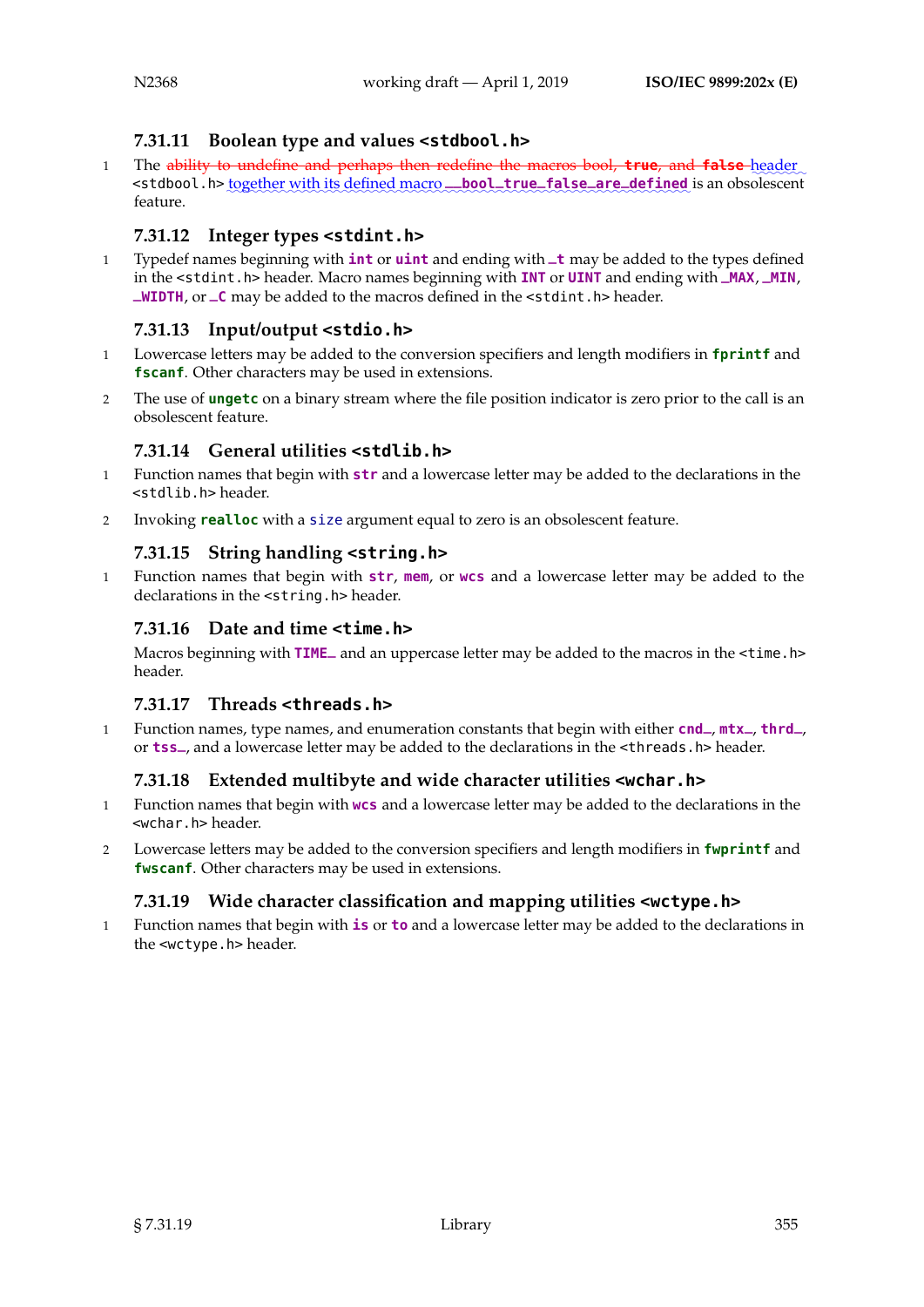## **Annex A** (informative) **Language syntax summary**

1 **NOTE** The notation is described in 6.1.

# **A.1 Lexical grammar**

# **A.1.1 Lexical elements**

*(*6.4) *token:*

*keyword identifier constant string-literal punctuator*

*(*6.4) *preprocessing-token:*

*header-name identifier pp-number character-constant string-literal punctuator* each non-white-space character that cannot be one of the above

# **A.1.2 Keywords**

*(*6.4.1) *keyword:* one of

| alignas  | extern    | short         | _Alignas                       |
|----------|-----------|---------------|--------------------------------|
| alignof  | false     | signed        | $A$ lignof                     |
| auto     | float     | sizeof        | $\_Atomic$                     |
| bool     | for       | static        | $\equiv$ Bool                  |
| break    | qoto      | static_assert | =Complex                       |
| case     | if        | struct        | <b>_Generic</b>                |
| char     | imaginary | switch        | <del>_Imaginary</del>          |
| complex  | inline    | thread_local  | $\angle$ Complex <sub>-I</sub> |
| const    | int       | true          | Noreturn                       |
| continue | long      | typedef       | =Static_assert                 |
| default  | noreturn  | union         | _Thread_local                  |
| do       | nullptr   | unsigned      | _Imaginary_I                   |
| double   | register  | void          |                                |
| else     | restrict  | volatile      |                                |
| enum     | return    | while         |                                |

# **A.1.3 Identifiers**

*(*6.4.2.1) *identifier:*

*identifier-nondigit identifier identifier-nondigit identifier digit*

*(*6.4.2.1) *identifier-nondigit:*

*nondigit universal-character-name* other implementation-defined characters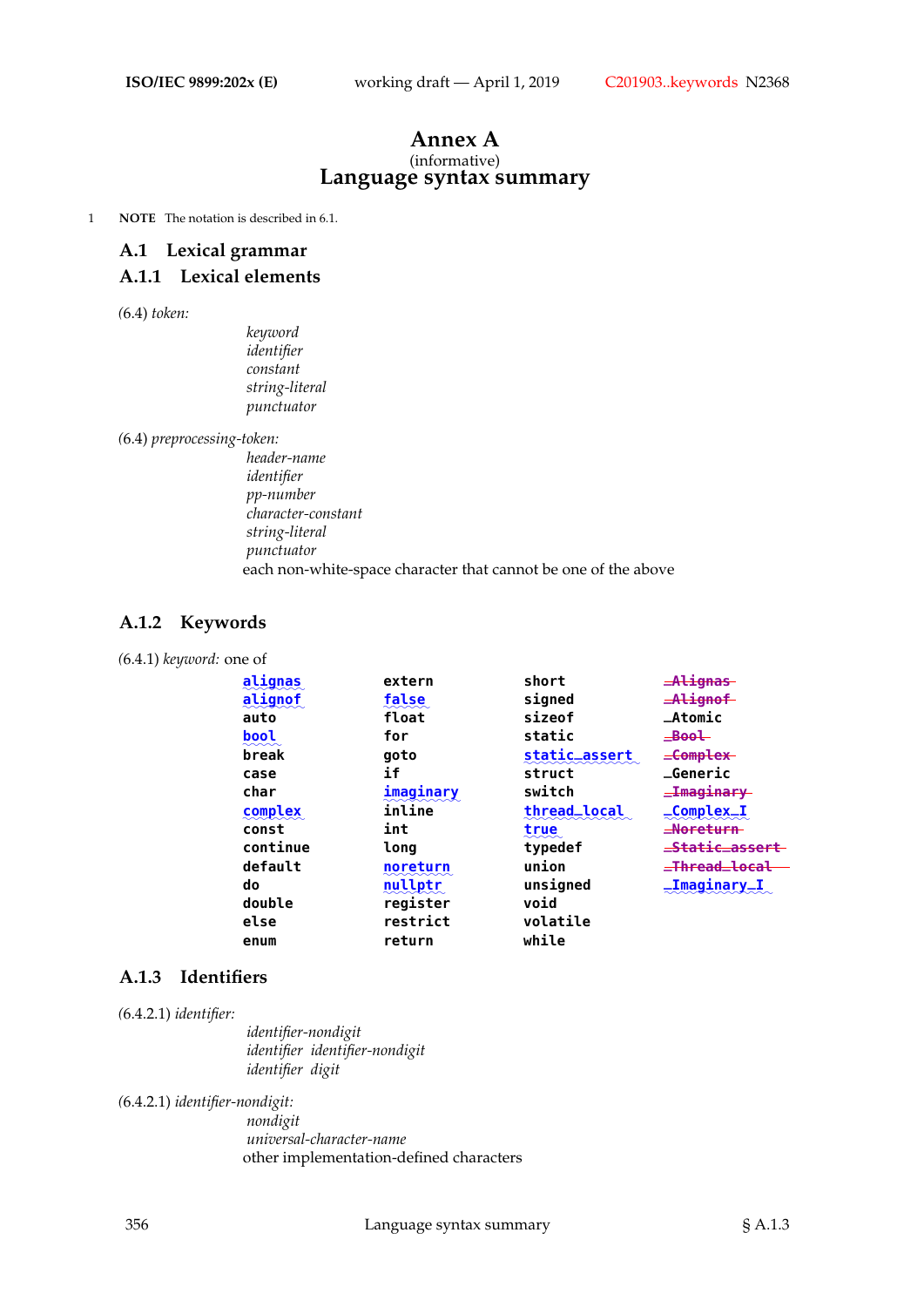*(*6.4.2.1) *nondigit:* one of **\_ a b c d e f g h i j k l m n o p q r s t u v w x y z A B C D E F G H I J K L M N O P Q R S T U V W X Y Z** *(*6.4.2.1) *digit:* one of **0 1 2 3 4 5 6 7 8 9**

## **A.1.4 Universal character names**

*(*6.4.3) *universal-character-name:* \u *hex-quad* \U *hex-quad hex-quad*

*(*6.4.3) *hex-quad:*

*hexadecimal-digit hexadecimal-digit hexadecimal-digit hexadecimal-digit*

## **A.1.5 Constants**

*(*6.4.4) *constant:*

*integer-constant floating-constant enumeration-constant character-constant* ✿✿✿✿✿✿✿✿✿✿✿✿✿✿✿✿✿✿✿✿✿✿✿✿✿✿✿✿✿✿✿✿ *predefined-constant*✿

*(*6.4.4.1) *integer-constant:*

*decimal-constant integer-suffix*<sub>opt</sub> *octal-constant integer-suffix*opt *hexadecimal-constant integer-suffix*opt

*(*6.4.4.1) *decimal-constant: nonzero-digit decimal-constant digit*

*(*6.4.4.1) *octal-constant:*

**0** *octal-constant octal-digit*

*(*6.4.4.1) *hexadecimal-constant: hexadecimal-prefix hexadecimal-digit hexadecimal-constant hexadecimal-digit*

*(*6.4.4.1) *hexadecimal-prefix:* one of **0x 0X**

*(*6.4.4.1) *nonzero-digit:* one of **1 2 3 4 5 6 7 8 9**

*(*6.4.4.1) *octal-digit:* one of **0 1 2 3 4 5 6 7**

*(*6.4.4.1) *hexadecimal-digit:* one of **0 1 2 3 4 5 6 7 8 9 a b c d e f A B C D E F**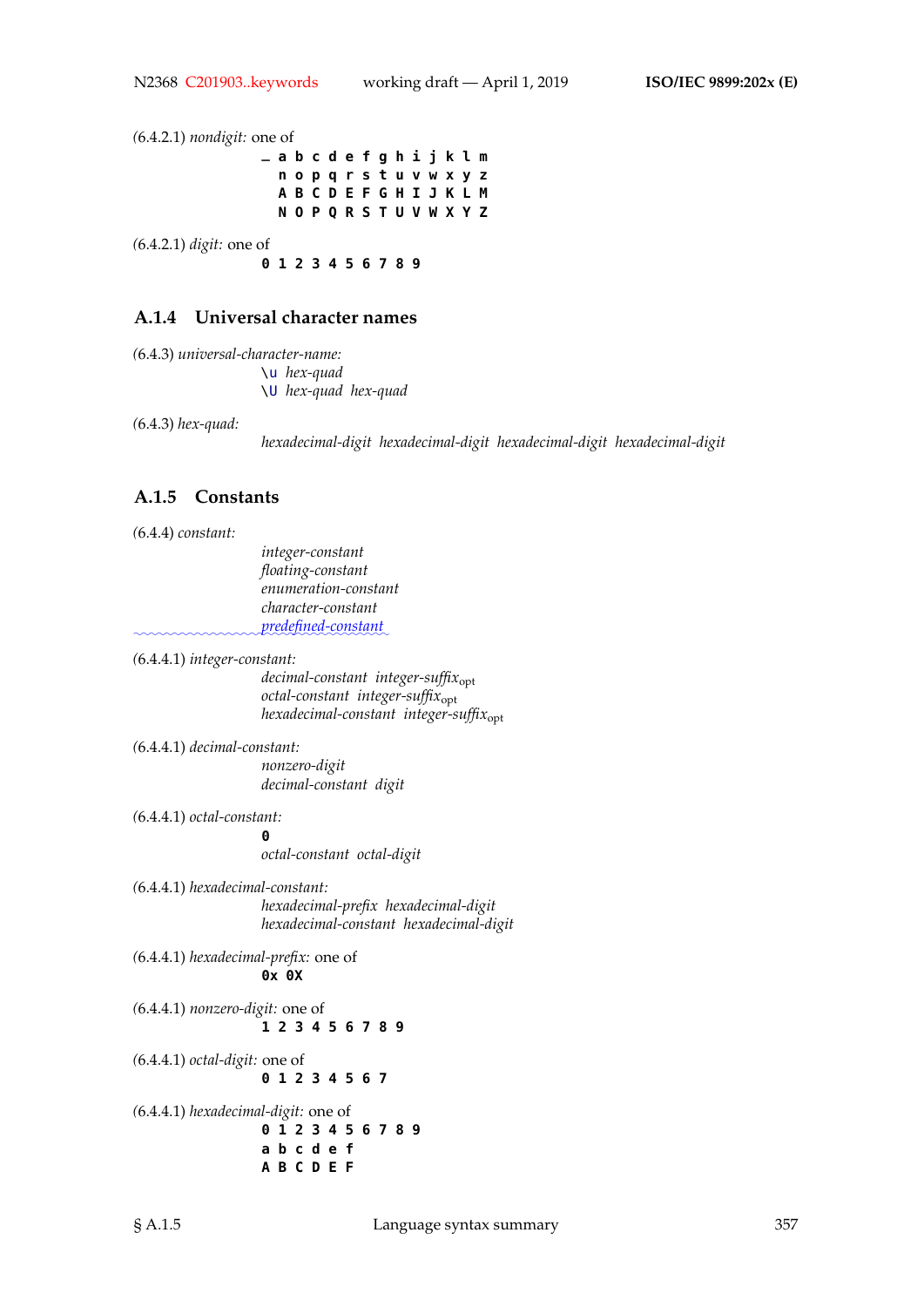*(*6.4.4.1) *integer-suffix:*

*unsigned-suffix long-suffix*opt *unsigned-suffix long-long-suffix long-suffix unsigned-suffix*opt *long-long-suffix unsigned-suffix*opt

*(*6.4.4.1) *unsigned-suffix:* one of **u U**

*(*6.4.4.1) *long-suffix:* one of **l L**

*(*6.4.4.1) *long-long-suffix:* one of **ll LL**

*(*6.4.4.2) *floating-constant: decimal-floating-constant hexadecimal-floating-constant*

*(*6.4.4.2) *decimal-floating-constant: fractional-constant exponent-part*opt *floating-suffix*opt *digit-sequence exponent-part floating-suffix*opt

*(*6.4.4.2) *hexadecimal-floating-constant: hexadecimal-prefix hexadecimal-fractional-constant binary-exponent-part floating-suffix*opt *hexadecimal-prefix hexadecimal-digit-sequence binary-exponent-part floating-suffix*opt

*(*6.4.4.2) *fractional-constant: digit-sequence*opt **.** *digit-sequence digit-sequence* **.**

*(*6.4.4.2) *exponent-part:*

**e** *sign*opt *digit-sequence*

**E** *sign*opt *digit-sequence*

*(*6.4.4.2) *sign:* one of

**+ -**

- *(*6.4.4.2) *digit-sequence: digit digit-sequence digit*
- *(*6.4.4.2) *hexadecimal-fractional-constant: hexadecimal-digit-sequence*opt **.** *hexadecimal-digit-sequence hexadecimal-digit-sequence* **.**

*(*6.4.4.2) *binary-exponent-part:*

**p** *sign*opt *digit-sequence* **P** *sign*opt *digit-sequence*

*(*6.4.4.2) *hexadecimal-digit-sequence: hexadecimal-digit hexadecimal-digit-sequence hexadecimal-digit*

*(*6.4.4.2) *floating-suffix:* one of **f l F L**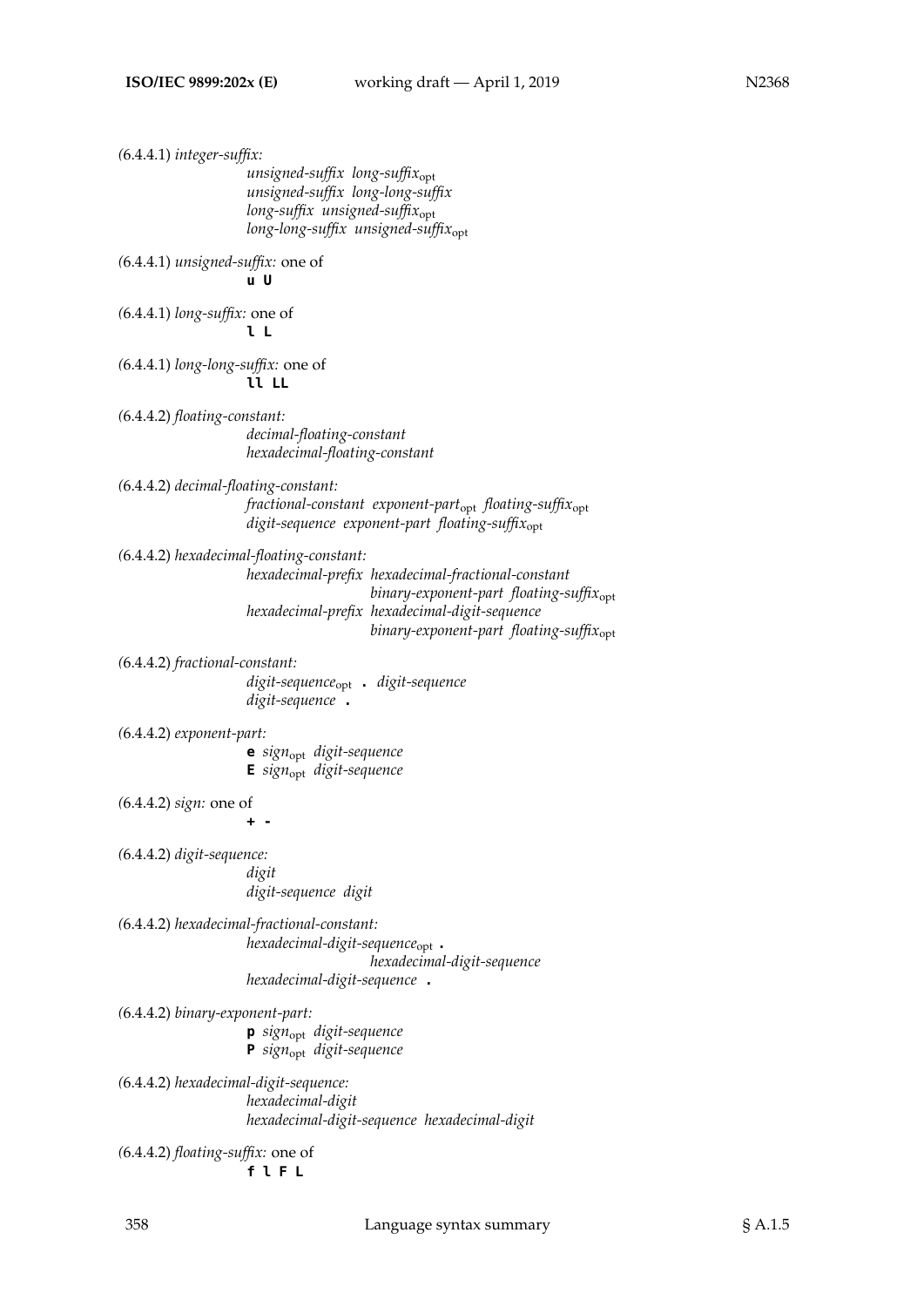*(*6.4.4.3) *enumeration-constant: identifier (*6.4.4.4) *character-constant:* ' *c-char-sequence* ' L' *c-char-sequence* ' u' *c-char-sequence* ' U' *c-char-sequence* ' *(*6.4.4.4) *c-char-sequence: c-char c-char-sequence c-char (*6.4.4.4) *c-char:* any member of the source character set except the single-quote  $'$ , backslash  $\setminus$ , or new-line character *escape-sequence (*6.4.4.4) *escape-sequence: simple-escape-sequence octal-escape-sequence hexadecimal-escape-sequence universal-character-name (*6.4.4.4) *simple-escape-sequence:* one of  $\sqrt{'} \sqrt{''} \sqrt{?} \sqrt{}$  $\a \b \f \n\right) \f \f \f \f \f$ *(*6.4.4.4) *octal-escape-sequence:* \ *octal-digit* \ *octal-digit octal-digit* \ *octal-digit octal-digit octal-digit (*6.4.4.4) *hexadecimal-escape-sequence:* \x *hexadecimal-digit hexadecimal-escape-sequence hexadecimal-digit* **A.1.5.1 Predefined constants**

(6.4.4.5) *predefined-constant:* one of ✿✿✿✿✿✿✿✿✿✿✿✿✿✿✿✿✿✿✿✿✿✿ false<sub>men</sub>ullptr<sub>nullptr</sub> **true** ✿✿✿✿✿✿✿✿✿✿✿✿✿✿✿ **\_Complex\_I** ✿✿✿✿✿✿✿✿✿✿✿✿✿✿✿✿✿✿ **\_Imaginary\_I**

# **A.1.6 String literals**

*(*6.4.5) *string-literal: encoding-prefix*opt " *s-char-sequence*opt " *(*6.4.5) *encoding-prefix:* **u8 u U L** *(*6.4.5) *s-char-sequence: s-char*

*s-char-sequence s-char*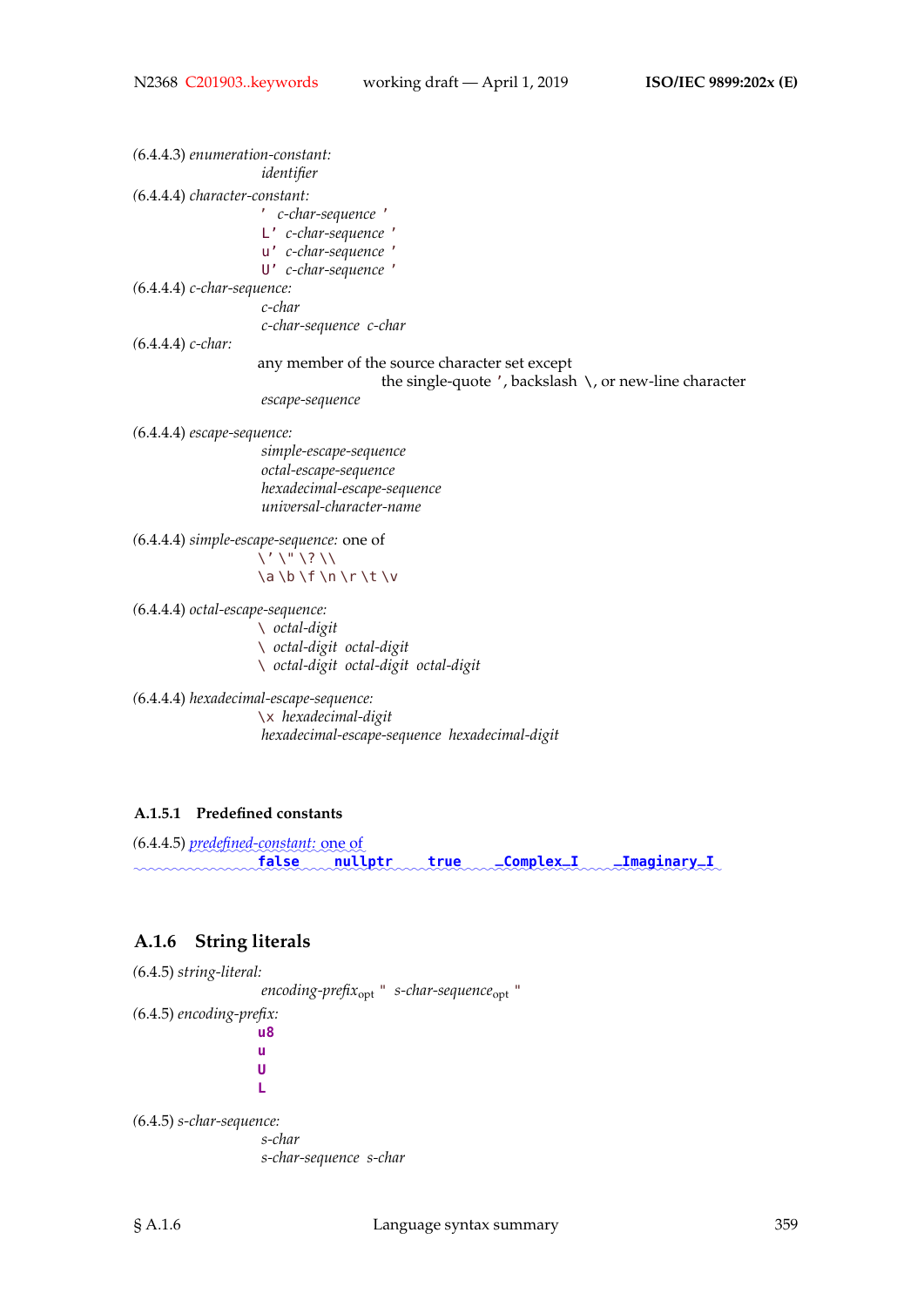*(*6.4.5) *s-char:*

any member of the source character set except

the double-quote  $\mathsf{``},$  backslash \, or new-line character *escape-sequence*

## **A.1.7 Punctuators**

```
(6.4.6) punctuator: one of
```
**[ ] ( ) { } . -> ++ -- & \* + - ~ ! / % << >> < > <= >= == != ^ | && || ? : ; ... = \*= /= %= += -= <<= >>= &= ^= |= , # ## <: :> <% %> %: %:%:**

## **A.1.8 Header names**

```
(6.4.7) header-name:
```
**<** *h-char-sequence* **> "** *q-char-sequence* **"**

*(*6.4.7) *h-char-sequence:*

*h-char h-char-sequence h-char*

*(*6.4.7) *h-char:*

any member of the source character set except the new-line character and >

```
(6.4.7) q-char-sequence:
```
*q-char q-char-sequence q-char*

*(*6.4.7) *q-char:*

any member of the source character set except the new-line character and **"**

# **A.1.9 Preprocessing numbers**

```
(6.4.8) pp-number:
```
*digit* . *digit pp-number digit pp-number identifier-nondigit pp-number* **e** *sign pp-number* **E** *sign pp-number* **p** *sign pp-number* **P** *sign pp-number* .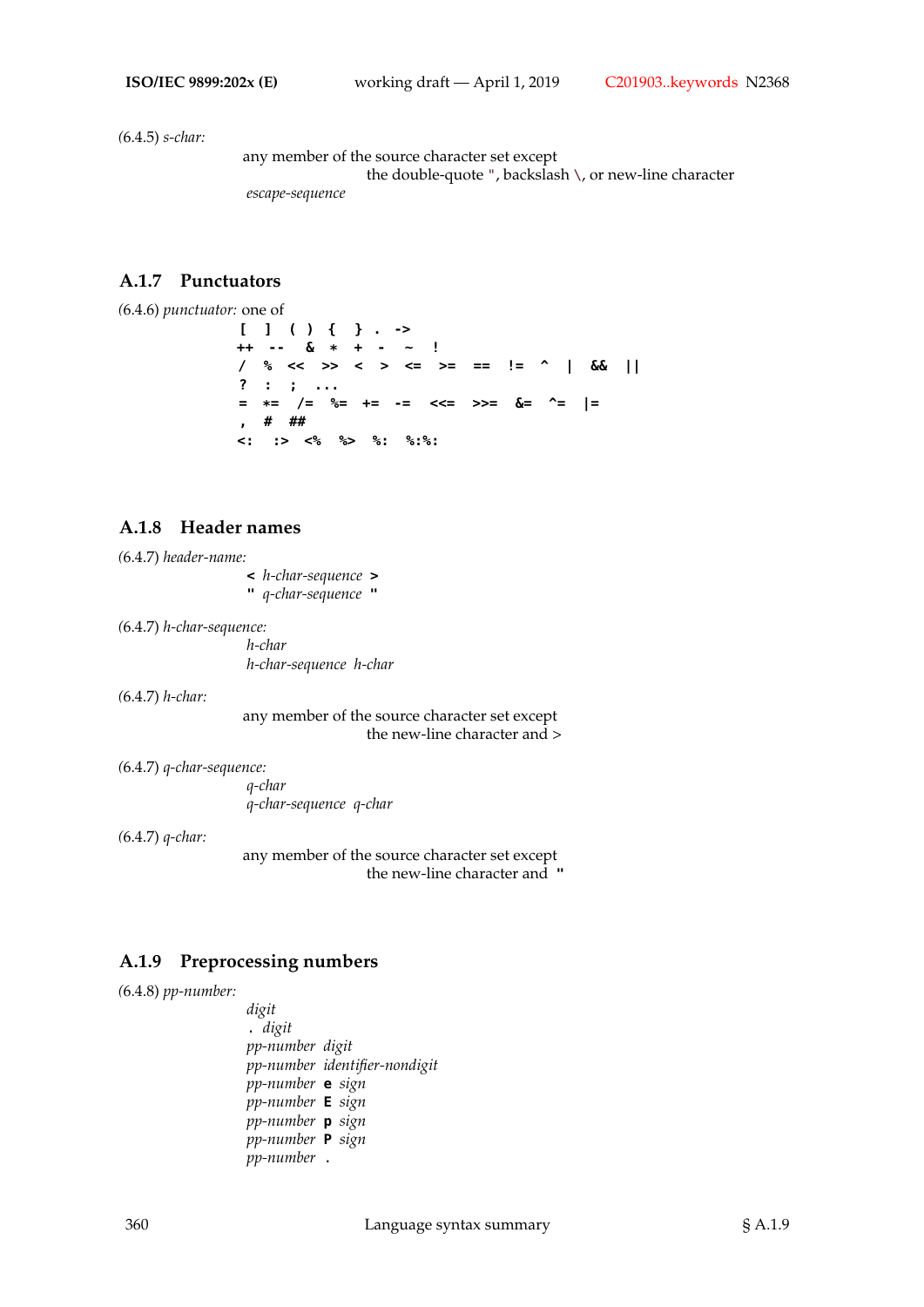## **A.2 Phrase structure grammar**

# **A.2.1 Expressions**

```
(6.5.1) primary-expression:
                   identifier
                   constant
                   string-literal
                    ( expression )
                   generic-selection
(6.5.1.1) generic-selection:
                   _Generic ( assignment-expression , generic-assoc-list )
(6.5.1.1) generic-assoc-list:
                   generic-association
                   generic-assoc-list , generic-association
(6.5.1.1) generic-association:
                    type-name : assignment-expression
                    default : assignment-expression
(6.5.2) postfix-expression:
                   primary-expression
                   postfix-expression [ expression ]
                   postfix-expression ( argument-expression-listopt )
                    postfix-expression . identifier
                   postfix-expression -> identifier
                   postfix-expression ++
                   postfix-expression --
                    ( type-name ) { initializer-list }
                    ( type-name ) { initializer-list , }
(6.5.2) argument-expression-list:
                    assignment-expression
                   argument-expression-list , assignment-expression
(6.5.3) unary-expression:
                   postfix-expression
                   ++ unary-expression
                    -- unary-expression
                   unary-operator cast-expression
                    sizeof unary-expression
                    sizeof ( type-name )
                    \frac{1}{2}Alignof ( type-name )
(6.5.3) unary-operator: one of
                  & * + - ˜ !
(6.5.4) cast-expression:
                    unary-expression
                    ( type-name ) cast-expression
(6.5.5) multiplicative-expression:
                    cast-expression
                    multiplicative-expression * cast-expression
                   multiplicative-expression / cast-expression
                    multiplicative-expression % cast-expression
```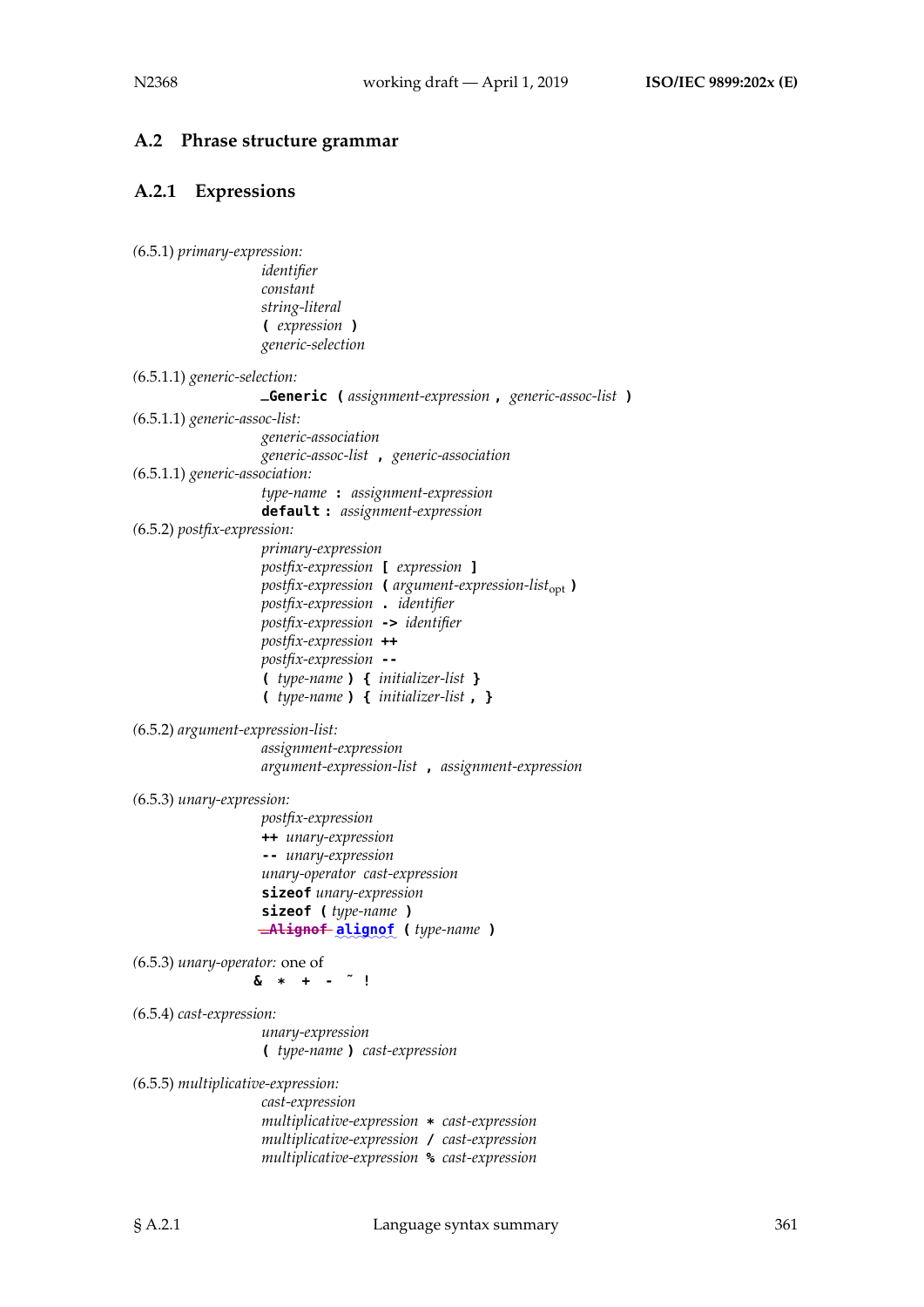*(*6.5.6) *additive-expression: multiplicative-expression additive-expression* **+** *multiplicative-expression additive-expression* **-** *multiplicative-expression (*6.5.7) *shift-expression: additive-expression shift-expression* **«** *additive-expression shift-expression* **»** *additive-expression (*6.5.8) *relational-expression: shift-expression relational-expression* **<** *shift-expression relational-expression* **>** *shift-expression relational-expression* **<=** *shift-expression relational-expression* **>=** *shift-expression (*6.5.9) *equality-expression: relational-expression equality-expression* **==** *relational-expression equality-expression* **!=** *relational-expression (*6.5.10) *AND-expression: equality-expression* AND-expression **&** *equality-expression (*6.5.11) *exclusive-OR-expression:* AND-expression *exclusive-OR-expression* ^ *AND-expression (*6.5.12) *inclusive-OR-expression: exclusive-OR-expression inclusive-OR-expression* **|** *exclusive-OR-expression (*6.5.13) *logical-AND-expression: inclusive-OR-expression logical-AND-expression* && *inclusive-OR-expression (*6.5.14) *logical-OR-expression: logical-AND-expression logical-OR-expression* **||** *logical-AND-expression (*6.5.15) *conditional-expression: logical-OR-expression logical-OR-expression* **?** *expression* **:** *conditional-expression (*6.5.16) *assignment-expression: conditional-expression unary-expression assignment-operator assignment-expression (*6.5.16) *assignment-operator:* one of **= \*= /= %= += -= <<= >>= &= ^= |=** *(*6.5.17) *expression: assignment-expression expression* **,** *assignment-expression (*6.6) *constant-expression:*

#### *conditional-expression*

# **A.2.2 Declarations**

*(*6.7) *declaration:*

*declaration-specifiers init-declarator-list*opt ; *static\_assert-declaration*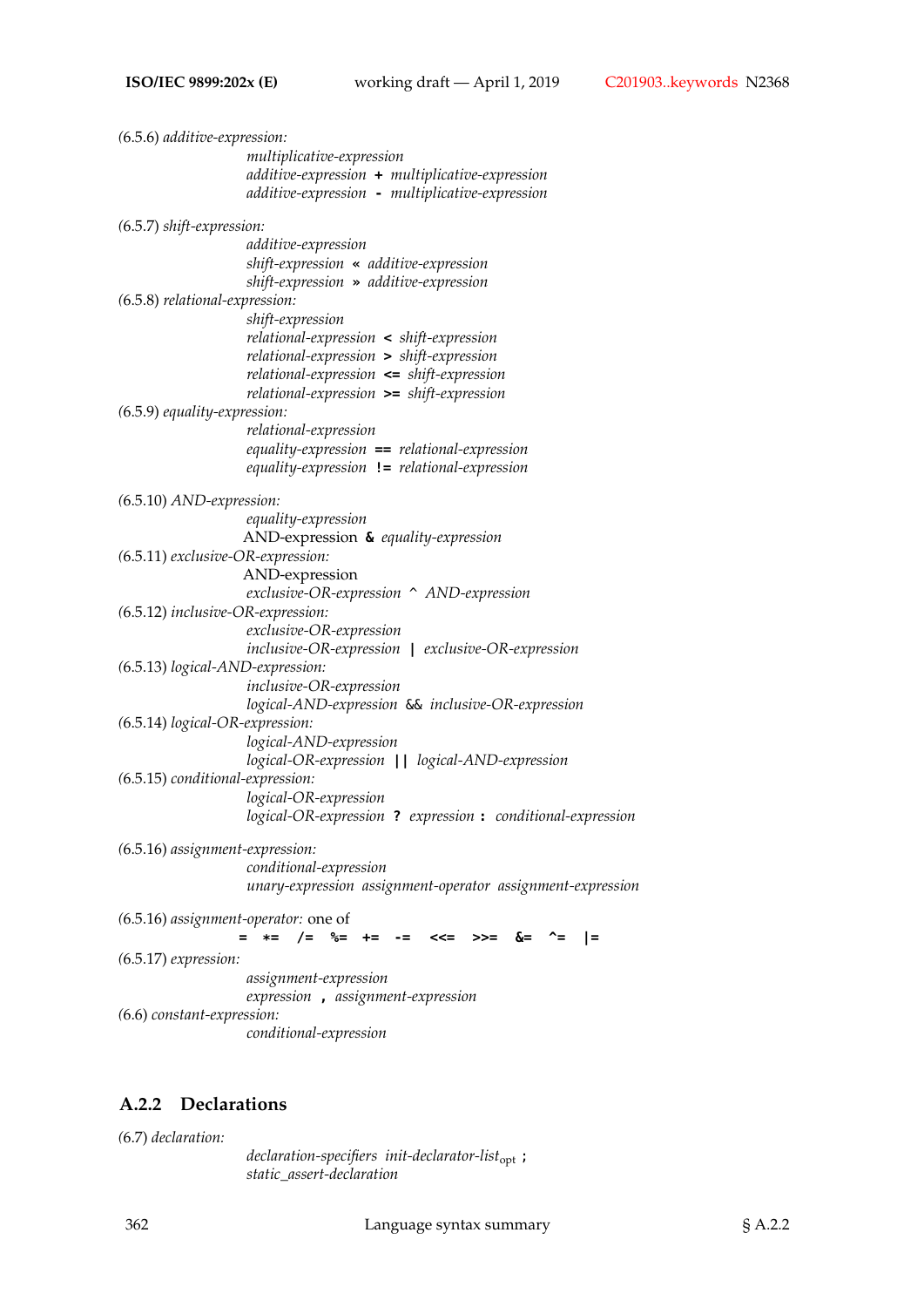## **Annex B** (informative) **Library summary**

## **B.1 Diagnostics <assert.h>**

**NDEBUG** static\_assert **void assert**(scalar expression);

#### **B.2 Complex <complex.h>**

| __STDC_NO_COMPLEX__   | imaginary    |
|-----------------------|--------------|
| complex               | =Imaginary=I |
| <del>_Complex_I</del> |              |

```
#pragma STDC CX_LIMITED_RANGE on-off-switch
double complex cacos(double complex z);
float complex cacosf(float complex z);
long double complex cacosl(long double complex z);
double complex casin(double complex z);
float complex casinf(float complex z);
long double complex casinl(long double complex z);
double complex catan(double complex z);
float complex catanf(float complex z);
long double complex catanl(long double complex z);
double complex ccos(double complex z);
float complex ccosf(float complex z);
long double complex ccosl(long double complex z);
double complex csin(double complex z);
float complex csinf(float complex z);
long double complex csinl(long double complex z);
double complex ctan(double complex z);
float complex ctanf(float complex z);
long double complex ctanl(long double complex z);
double complex cacosh(double complex z);
float complex cacoshf(float complex z);
long double complex cacoshl(long double complex z);
double complex casinh(double complex z);
float complex casinhf(float complex z);
long double complex casinhl(long double complex z);
double complex catanh(double complex z);
float complex catanhf(float complex z);
long double complex catanhl(long double complex z);
double complex ccosh(double complex z);
float complex ccoshf(float complex z);
long double complex ccoshl(long double complex z);
double complex csinh(double complex z);
float complex csinhf(float complex z);
long double complex csinhl(long double complex z);
double complex ctanh(double complex z);
float complex ctanhf(float complex z);
long double complex ctanhl(long double complex z);
double complex cexp(double complex z);
float complex cexpf(float complex z);
```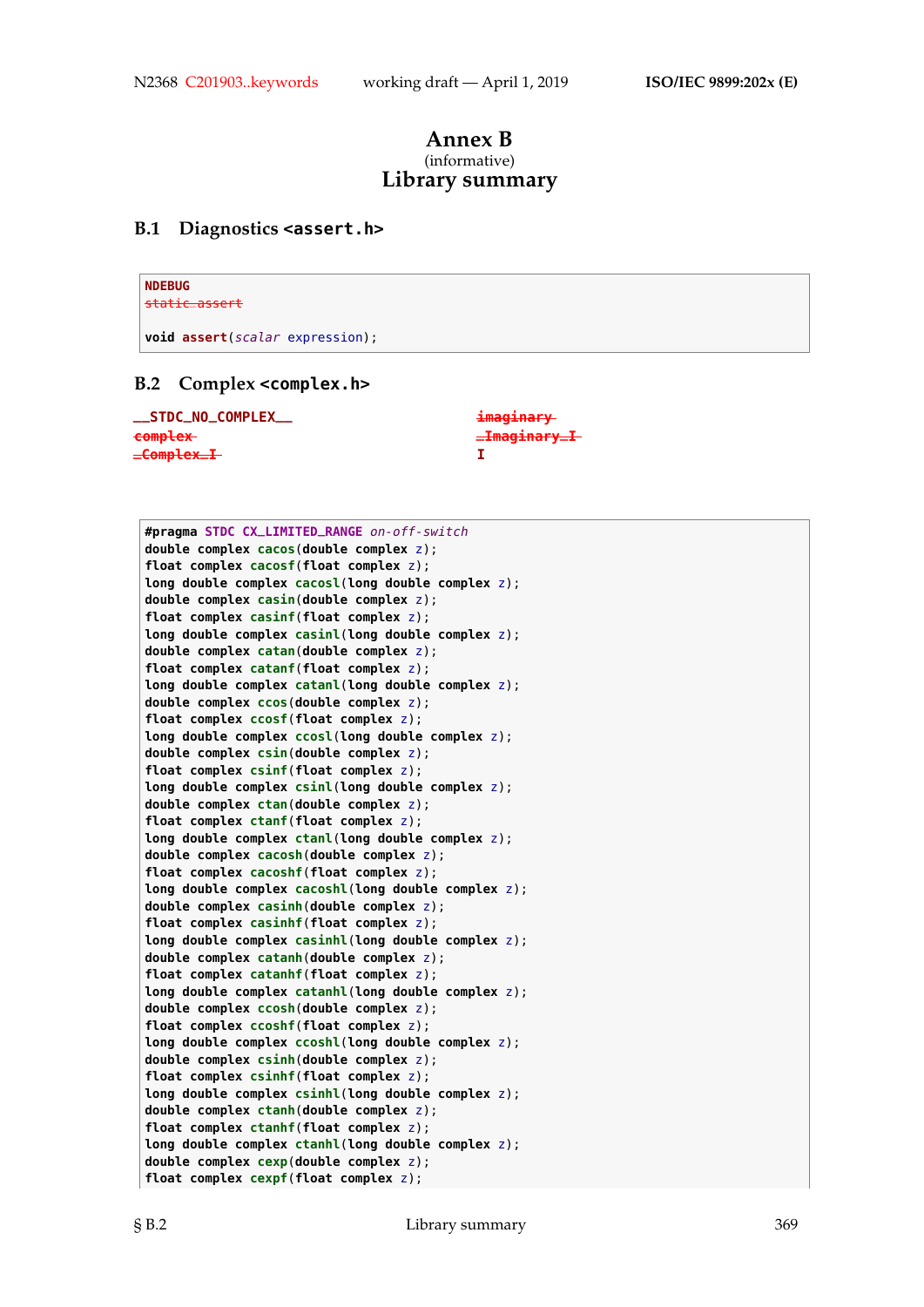```
__STDC_WANT_IEC_60559_BFP_EXT__
```

```
int totalorder(double x, double y);
int totalorderf(float x, float y);
int totalorderl(long double x, long double y);
int totalordermag(double x, double y);
int totalordermagf(float x, float y);
int totalordermagl(long double x, long double y);
double getpayload(const double *x);
float getpayloadf(const float *x);
long double getpayloadl(const long double *x);
int setpayload(double *res, double pl);
int setpayloadf(float *res, float pl);
int setpayloadl(long double *res, long double pl);
int setpayloadsig(double *res, double pl);
int setpayloadsigf(float *res, float pl);
int setpayloadsigl(long double *res, long double pl);
```
## **B.12 Nonlocal jumps <setjmp.h>**

#### **jmp\_buf**

jmp\_buf **int setjmp**(**jmp\_buf** env); \_Noreturn void longjmp(jmp\_buf env, int val); noreturn void longjmp(jmp\_buf\_env,\_int\_val);

## **B.13 Signal handling <signal.h>**

| sig_atomic_t   | <b>SIG_IGN</b> | <b>SIGILL</b>  | <b>SIGTERM</b> |
|----------------|----------------|----------------|----------------|
| <b>SIG_DFL</b> | <b>SIGABRT</b> | <b>SIGINT</b>  |                |
| <b>SIG_ERR</b> | <b>SIGFPE</b>  | <b>SIGSEGV</b> |                |

```
void (*signal(int sig, void (*func)(int)))(int);
int raise(int sig);
```
## **B.14 Alignment <stdalign.h>**

**alignas alignof \_\_alignas\_is\_defined \_\_alignof\_is\_defined**

## **B.15 Variable arguments <stdarg.h>**

```
va_list
type va_arg(va_list ap, type);
void va_copy(va_list dest, va_list src);
void va_end(va_list ap);
void va_start(va_list ap, parmN);
```
## **B.16 Atomics <stdatomic.h>**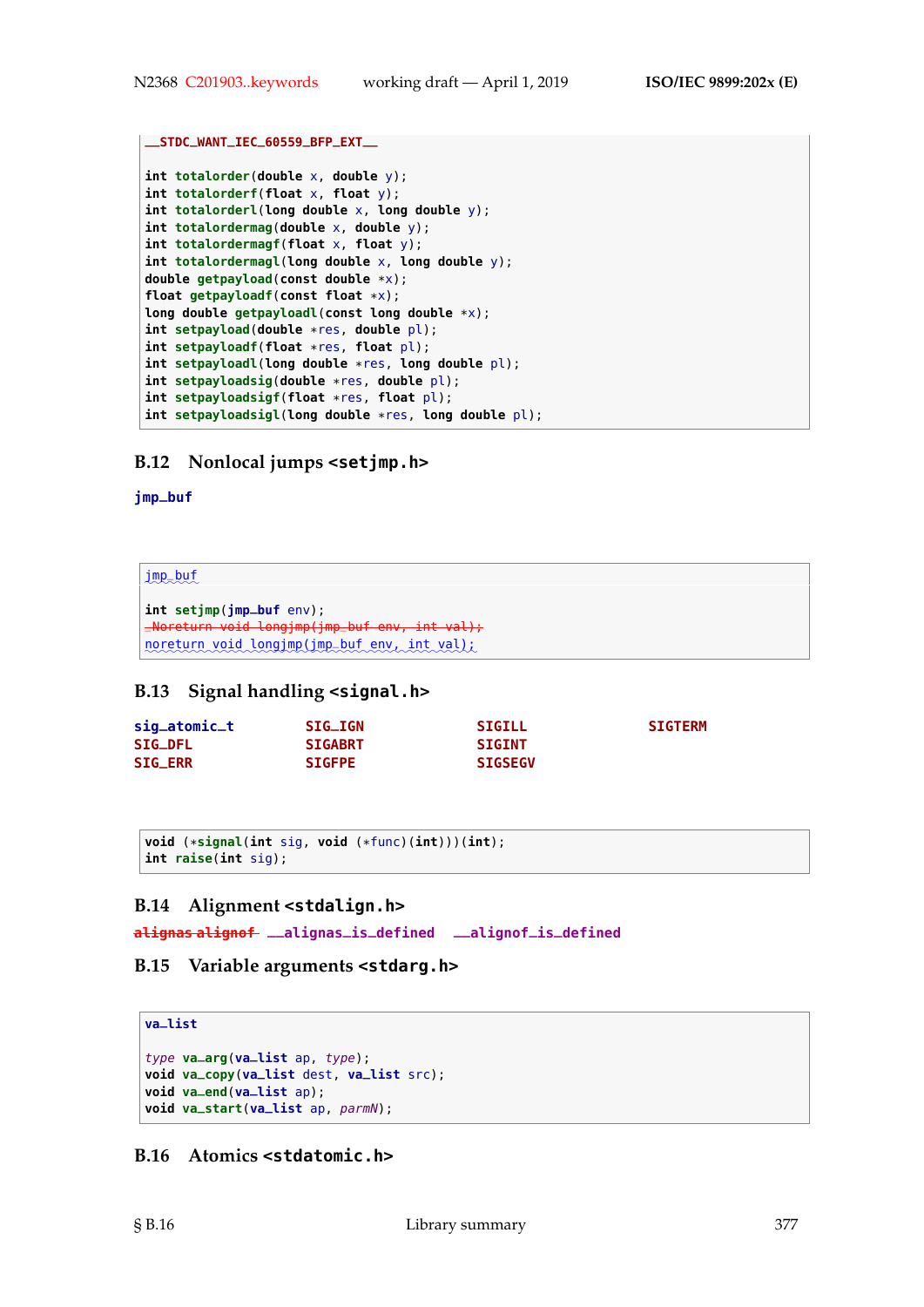**\_\_STDC\_NO\_ATOMICS\_\_ ATOMIC\_BOOL\_LOCK\_FREE ATOMIC\_CHAR\_LOCK\_FREE ATOMIC\_CHAR16\_T\_LOCK\_FREE ATOMIC\_CHAR32\_T\_LOCK\_FREE ATOMIC\_WCHAR\_T\_LOCK\_FREE ATOMIC\_SHORT\_LOCK\_FREE ATOMIC\_INT\_LOCK\_FREE ATOMIC\_LONG\_LOCK\_FREE ATOMIC\_LLONG\_LOCK\_FREE ATOMIC\_POINTER\_LOCK\_FREE ATOMIC\_FLAG\_INIT memory\_order atomic\_flag memory\_order\_relaxed memory\_order\_consume memory\_order\_acquire memory\_order\_release memory\_order\_acq\_rel**

**memory\_order\_seq\_cst atomic\_bool atomic\_char atomic\_schar atomic\_uchar atomic\_short atomic\_ushort atomic\_int atomic\_uint atomic\_long atomic\_ulong atomic\_llong atomic\_ullong atomic\_char16\_t atomic\_char32\_t atomic\_wchar\_t atomic\_int\_least8\_t atomic\_uint\_least8\_t atomic\_int\_least16\_t**

**atomic\_uint\_least16\_t atomic\_int\_least32\_t atomic\_uint\_least32\_t atomic\_int\_least64\_t atomic\_uint\_least64\_t atomic\_int\_fast8\_t atomic\_uint\_fast8\_t atomic\_int\_fast16\_t atomic\_uint\_fast16\_t atomic\_int\_fast32\_t atomic\_uint\_fast32\_t atomic\_int\_fast64\_t atomic\_uint\_fast64\_t atomic\_intptr\_t atomic\_uintptr\_t atomic\_size\_t atomic\_ptrdiff\_t atomic\_intmax\_t atomic\_uintmax\_t**

```
#define ATOMIC_VAR_INIT(C value)
void atomic_init(volatile A *obj, C value);
type kill_dependency(type y);
void atomic_thread_fence(memory_order order);
void atomic_signal_fence(memory_order order);
_Bool atomic_is_lock_free(const volatile A *obj);
bool atomic_is_lock_free(const_volatile_A_*obj);
void atomic_store(volatile A *object, C desired);
void atomic_store_explicit(volatile A *object, C desired, memory_order order);
C atomic_load(const volatile A *object);
C atomic_load_explicit(const volatile A *object, memory_order order);
C atomic_exchange(volatile A *object, C desired);
C atomic_exchange_explicit(volatile A *object, C desired, memory_order order);
_Bool atomic_compare_exchange_strong(volatile A *object, C *expected, C desired);
_Bool atomic_compare_exchange_strong_explicit(
bool atomic_compare_exchange_strong(volatile A *object, C *expected, C desired);
bool atomic_compare_exchange_strong_explicit(
     volatile A *object, C *expected, C desired,
     memory_order success, memory_order failure);
_Bool atomic_compare_exchange_weak(volatile A *object, C *expected, C desired);
_Bool atomic_compare_exchange_weak_explicit(
bool atomic_compare_exchange_weak(volatile A *object, C *expected, C desired);
bool atomic_compare_exchange_weak_explicit(
     volatile A *object, C *expected, C desired,
     memory_order success, memory_order failure);
C atomic_fetch_key(volatile A *object, M operand);
C atomic_fetch_key_explicit(volatile A *object, M operand, memory_order order);
_Bool atomic_flag_test_and_set(volatile atomic_flag *object);
_Bool atomic_flag_test_and_set_explicit(
bool atomic_flag_test_and_set(volatile_atomic_flag_*object);
bool atomic_flag_test_and_set_explicit(
      volatile atomic_flag *object, memory_order order);
void atomic_flag_clear(volatile atomic_flag *object);
void atomic_flag_clear_explicit(volatile atomic_flag *object, memory_order order);
```
## **B.17 Boolean type and values <stdbool.h>**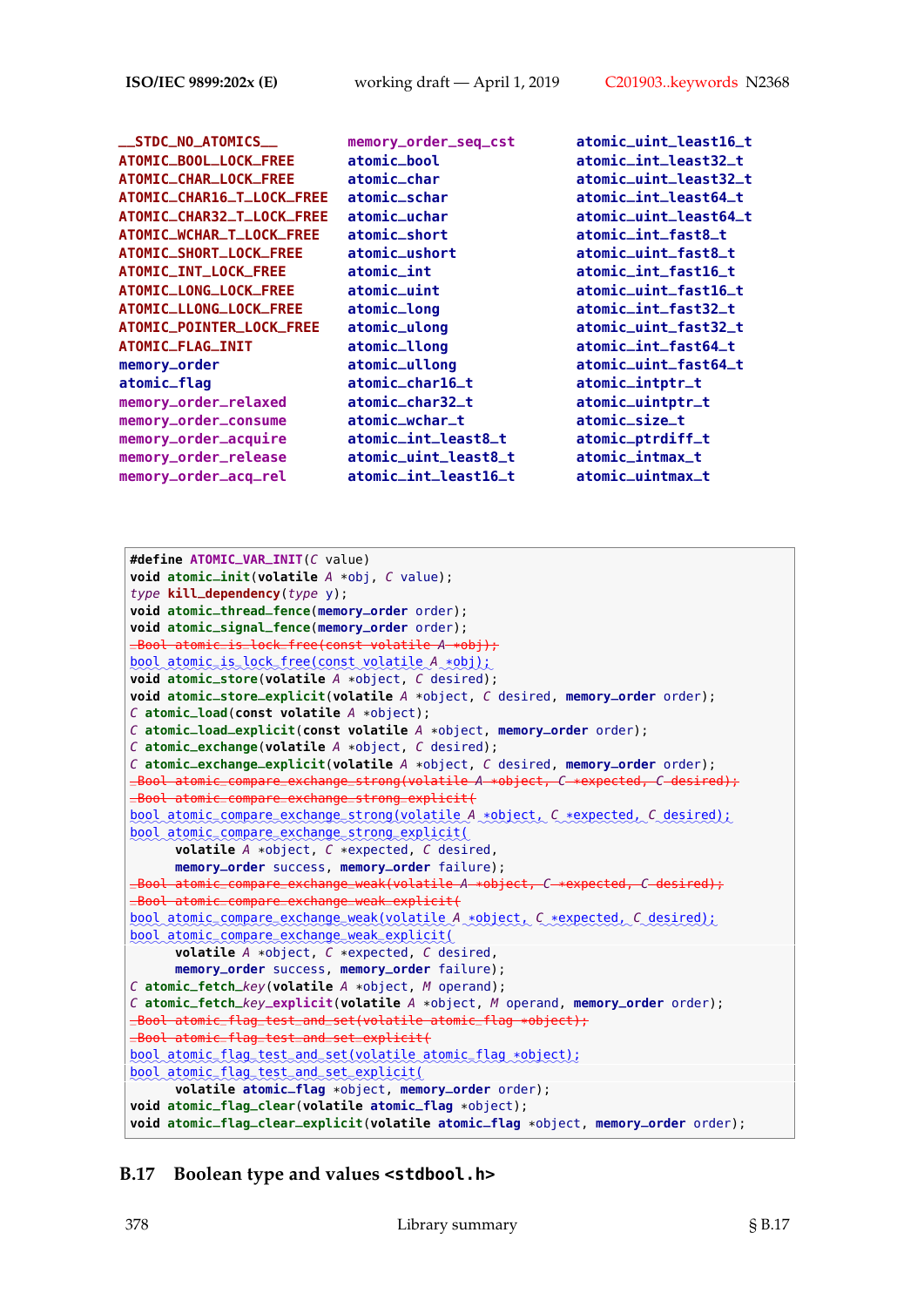```
int abs(int j);
long int labs(long int j);
long long int llabs(long long int j);
div_t div(int numer, int denom);
ldiv_t ldiv(long int numer, long int denom);
lldiv_t lldiv(long long int numer, long long int denom);
int mblen(const char *s, size_t n);
int mbtowc(wchar_t *restrict pwc, const char *restrict s, size_t n);
int wctomb(char *s, wchar_t wchar);
size_t mbstowcs(wchar_t *restrict pwcs, const char *restrict s, size_t n);
size_t wcstombs(char *restrict s, const wchar_t *restrict pwcs, size_t n);
```

```
__STDC_WANT_LIB_EXT1__
errno_t
rsize_t
constraint_handler_t
constraint_handler_t set_constraint_handler_s(constraint_handler_t handler);
void abort_handler_s(const char *restrict msg, void *restrict ptr, errno_t error);
void ignore_handler_s(const char *restrict msg, void *restrict ptr, errno_t error);
errno_t getenv_s(
     size_t *restrict len, char *restrict value, rsize_t maxsize,
      const char *restrict name);
void *bsearch_s(
      const void *key, const void *base, rsize_t nmemb, rsize_t size,
      int (*compar)(const void *k, const void *y, void *context),
     void *context);
errno_t qsort_s(
     void *base, rsize_t nmemb, rsize_t size,
     int (*compar)(const void *x, const void *y, void *context),
     void *context);
errno_t wctomb_s(int *restrict status, char *restrict s, rsize_t smax, wchar_t wc);
errno_t mbstowcs_s(
     size_t *restrict retval, wchar_t *restrict dst, rsize_t dstmax,
      const char *restrict src, rsize_t len);
errno_t wcstombs_s(
     size_t *restrict retval, char *restrict dst, rsize_t dstmax,
     const wchar_t *restrict src, rsize_t len);
```
#### **B.22 noreturn <stdnoreturn.h>**

**noreturn**

This header is empty.

#### **B.23 String handling <string.h>**

**size\_t NULL**

```
void *memcpy(void *restrict s1, const void *restrict s2, size_t n);
void *memmove(void *s1, const void *s2, size_t n);
char *strcpy(char *restrict s1, const char *restrict s2);
char *strncpy(char *restrict s1, const char *restrict s2, size_t n);
char *strcat(char *restrict s1, const char *restrict s2);
char *strncat(char *restrict s1, const char *restrict s2, size_t n);
int memcmp(const void *s1, const void *s2, size_t n);
int strcmp(const char *s1, const char *s2);
int strcoll(const char *s1, const char *s2);
int strncmp(const char *s1, const char *s2, size_t n);
size_t strxfrm(char *restrict s1, const char *restrict s2, size_t n);
void *memchr(const void *s, int c, size_t n);
```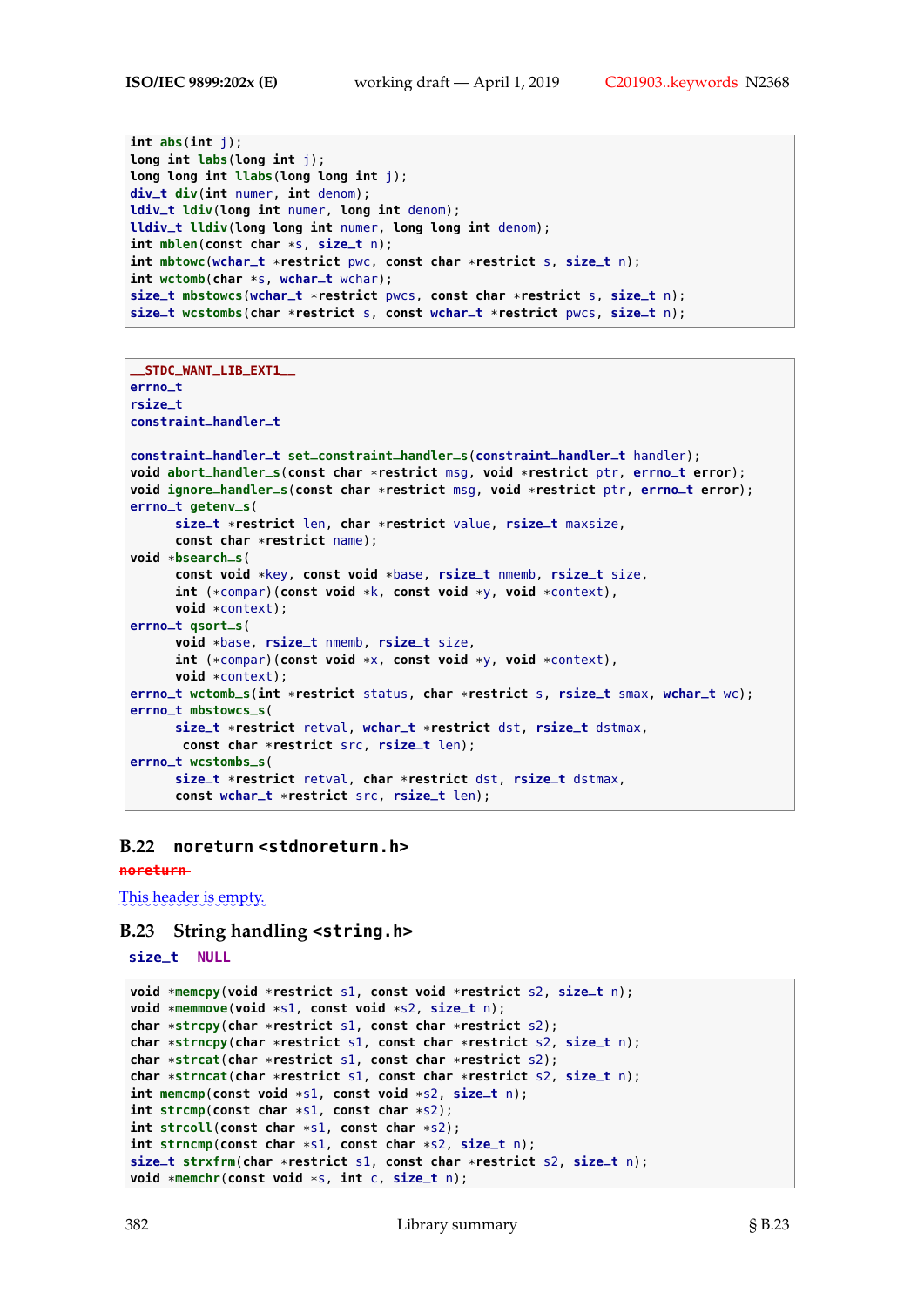```
__STDC_WANT_IEC_60559_BFP_EXT__
  totalorder
 totalordermag
```
#### **B.25 Threads <threads.h>**

| __STDC_NO_THREADS__ | $mtx_t$       | thrd_timedout |
|---------------------|---------------|---------------|
| thread local        | tss_dtor_t    | thrd_success  |
| ONCE_FLAG_INIT      | thrd_start_t  | thrd_busy     |
| TSS_DTOR_ITERATIONS | once_flag     | thrd_error    |
| $cnd_t$             | mtx_plain     | thrd_nomem    |
| thrd_t              | mtx_recursive |               |
| tss_t               | mtx_timed     |               |
|                     |               |               |

```
void call_once(once_flag *flag, void (*func)(void));
int cnd_broadcast(cnd_t *cond);
void cnd_destroy(cnd_t *cond);
int cnd_init(cnd_t *cond);
int cnd_signal(cnd_t *cond);
int cnd_timedwait(cnd_t *restrict cond, mtx_t *restrict mtx,
      const struct timespec *restrict ts);
int cnd_wait(cnd_t *cond, mtx_t *mtx);
void mtx_destroy(mtx_t *mtx);
int mtx_init(mtx_t *mtx, int type);
int mtx_lock(mtx_t *mtx);
int mtx_timedlock(mtx_t *restrict mtx, const struct timespec *restrict ts);
int mtx_trylock(mtx_t *mtx);
int mtx_unlock(mtx_t *mtx);
int thrd_create(thrd_t *thr, thrd_start_t func, void *arg);
thrd_t thrd_current(void);
int thrd_detach(thrd_t thr);
int thrd_equal(thrd_t thr0, thrd_t thr1);
_Noreturn void thrd_exit(int res);
noreturn void thrd_exit(int res);
int thrd_join(thrd_t thr, int *res);
int thrd_sleep(const struct timespec *duration, struct timespec *remaining);
void thrd_yield(void);
int tss_create(tss_t *key, tss_dtor_t dtor);
void tss_delete(tss_t key);
void *tss_get(tss_t key);
int tss_set(tss_t key, void *val);
```
## **B.26 Date and time <time.h>**

| <b>NULL</b>     | size_t  | struct timespec |
|-----------------|---------|-----------------|
| CLOCKS_PER_SEC  | clock_t | struct tm       |
| <b>TIME_UTC</b> | time_t  |                 |

```
clock_t clock(void);
double difftime(time_t time1, time_t time0);
time_t mktime(struct tm *timeptr);
time_t time(time_t *timer);
int timespec_get(timespec *ts, int base);
```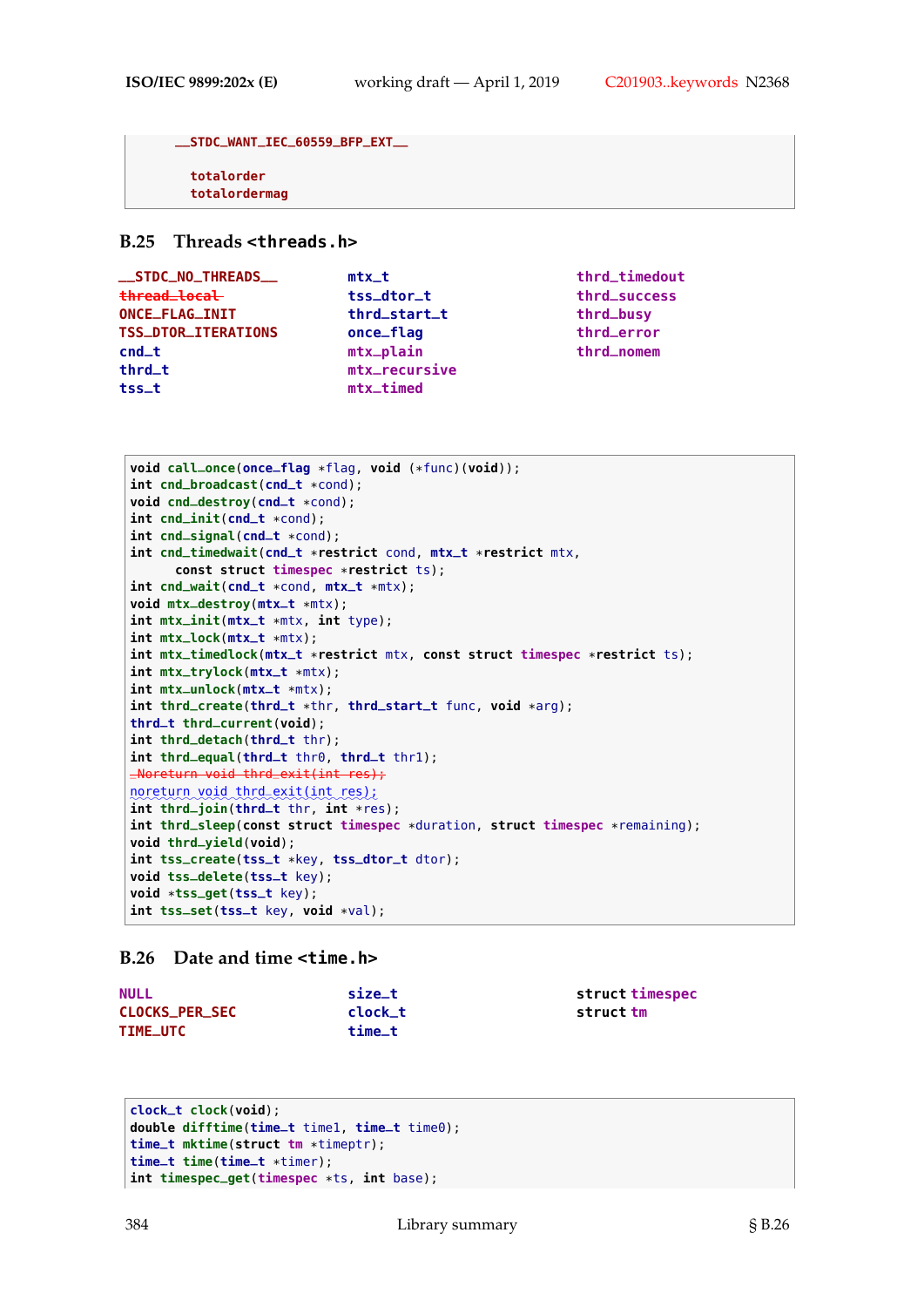# **Annex G** (normative) **IEC 60559-compatible complex arithmetic**

### **G.1 Introduction**

1 This annex supplements Annex F to specify complex arithmetic for compatibility with IEC 60559 real floating-point arithmetic. An implementation that defines **\_\_STDC\_IEC\_60559\_COMPLEX\_\_** or **\_\_STDC\_IEC\_559\_COMPLEX\_\_** shall conform to the specifications in this annex.401) ✿✿✿ An implementation that defines **imaginary** shall conform to the specifications in clauses G.1 to G.5.

# **G.2 Types**

- 1 There is a new keyword **\_Imaginary**and macro **imaginary**, which is used to specify and test for imaginary types. It is used as a type specifier within declaration specifiers in the same way as  $\equiv$  Complex complex is (thus,  $\equiv$  Imaginary **float** in a valid type name).
- 2 There are three *imaginary types*, designated as float *\_Imaginary***, float imaginary**,  $\frac{d\text{ouble}}{d\text{mapinary}}$ ,  $\frac{d\text{ouble}}{d\text{maginary}}$  and  $\text{long double}$   $\frac{d\text{puble}}{d\text{mapinary}}$ . The imaginary types (along with the real floating and complex types) are floating types.
- <sup>3</sup> For imaginary types, the corresponding real type is given by deleting the keyword **\_Imaginary <u>imaginary</u> from the type name.**
- 4 Each imaginary type has the same representation and alignment requirements as the corresponding real type. The value of an object of imaginary type is the value of the real representation times the imaginary unit.
- 5 The *imaginary type domain* comprises the imaginary types.

#### **G.3 Conventions**

1 A complex or imaginary value with at least one infinite part is regarded as an *infinity* (even if its other part is a quiet NaN). A complex or imaginary value is a *finite number* if each of its parts is a finite number (neither infinite nor NaN). A complex or imaginary value is a *zero* if each of its parts is a zero.

# **G.4 Conversions**

#### **G.4.1 Imaginary types**

1 Conversions among imaginary types follow rules analogous to those for real floating types.

# **G.4.2 Real and imaginary**

- 1 When a value of imaginary type is converted to a real type other than **\_Bool\_bool** , <sup>402)</sup> the result is a positive zero.
- 2 When a value of real type is converted to an imaginary type, the result is a positive imaginary zero.

# **G.4.3 Imaginary and complex**

- 1 When a value of imaginary type is converted to a complex type, the real part of the complex result value is a positive zero and the imaginary part of the complex result value is determined by the conversion rules for the corresponding real types.
- 2 When a value of complex type is converted to an imaginary type, the real part of the complex value is discarded and the value of the imaginary part is converted according to the conversion rules for the corresponding real types.

<sup>401)</sup>Implementations that do not define **imaginary**, **\_\_STDC\_IEC\_60559\_COMPLEX\_\_** or **\_\_STDC\_IEC\_559\_COMPLEX\_\_** are not required to conform to these specifications. The use of **\_\_STDC\_IEC\_559\_COMPLEX\_\_** as a feature test macro is obsolescent and should be avoided in new code.

<sup>402)</sup>See 6.3.1.2.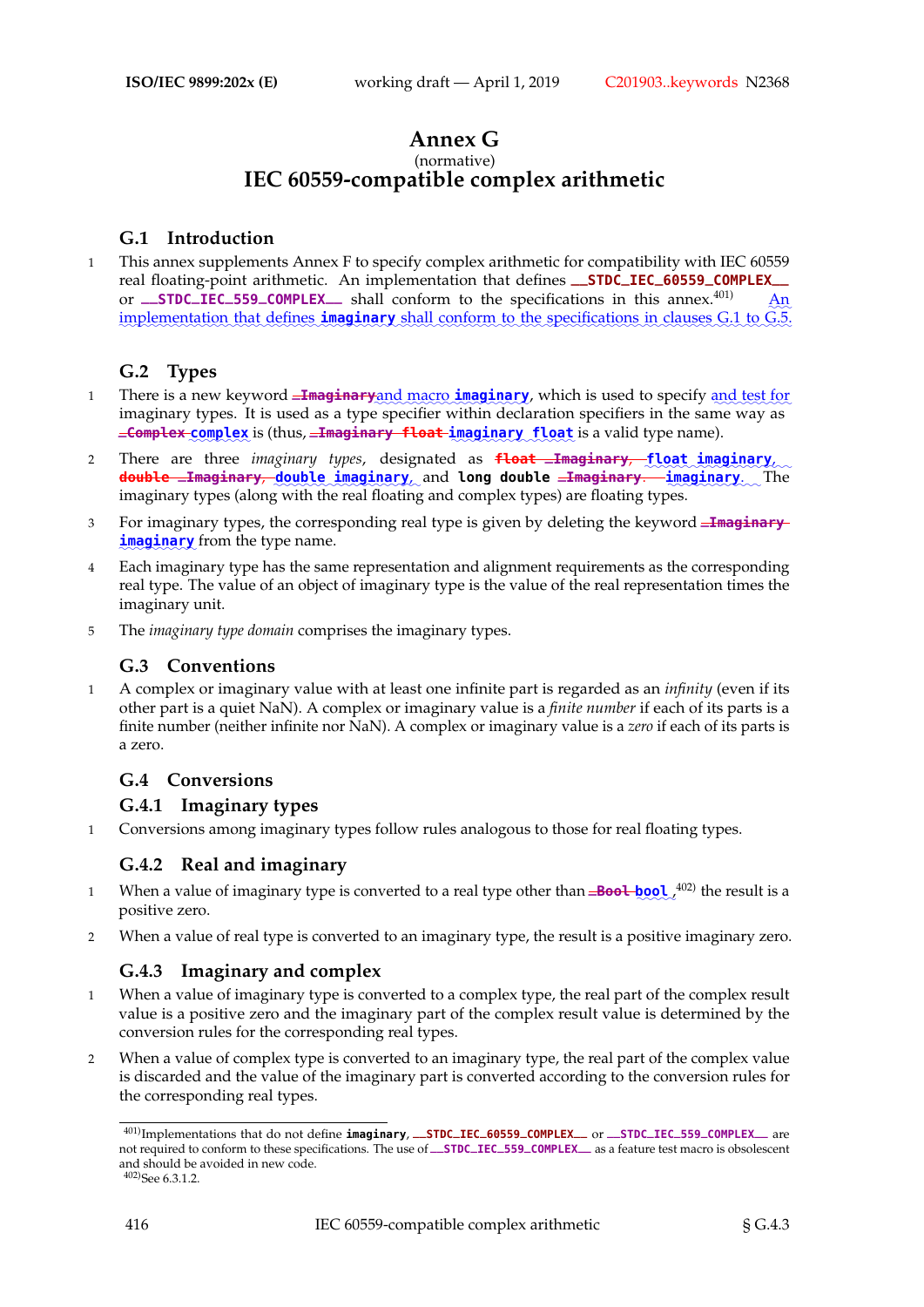### **G.5 Binary operators**

- 1 The following subclauses supplement 6.5 in order to specify the type of the result for an operation with an imaginary operand.
- 2 For most operand types, the value of the result of a binary operator with an imaginary or complex operand is completely determined, with reference to real arithmetic, by the usual mathematical formula. For some operand types, the usual mathematical formula is problematic because of its treatment of infinities and because of undue overflow or underflow; in these cases the result satisfies certain properties (specified in G.5.1), but is not completely determined.

# **G.5.1 Multiplicative operators**

#### **Semantics**

- 1 If one operand has real type and the other operand has imaginary type, then the result has imaginary type. If both operands have imaginary type, then the result has real type. (If either operand has complex type, then the result has complex type.)
- 2 If the operands are not both complex, then the result and floating-point exception behavior of the  $*$ operator is defined by the usual mathematical formula:

|                  | и              | $\imath\upsilon$  | $u + iv$         |
|------------------|----------------|-------------------|------------------|
| $\boldsymbol{x}$ | x u            | i(xv)             | $(xu) + i(xv)$   |
| $\imath y$       | i(yu)          | $-y)v$            | $-y)v$ + $i(yu)$ |
| $x + iy$         | $(xu) + i(yu)$ | $((-y)v) + i(xv)$ |                  |

3 If the second operand is not complex, then the result and floating-point exception behavior of the / operator is defined by the usual mathematical formula:

|                  | $\boldsymbol{\mathit{u}}$ | $\overline{2}$      |
|------------------|---------------------------|---------------------|
| $\boldsymbol{x}$ | x/u                       | $i((-x)/v)$         |
| iy               | i(y/u)                    | y/v                 |
| $x + iy$         | $(x/u) + i(y/u)$          | $(y/v) + i((-x)/v)$ |

- 4 The \* and / operators satisfy the following infinity properties for all real, imaginary, and complex operands:403)
	- if one operand is an infinity and the other operand is a nonzero finite number or an infinity, then the result of the  $*$  operator is an infinity;
	- if the first operand is an infinity and the second operand is a finite number, then the result of the / operator is an infinity;
	- if the first operand is a finite number and the second operand is an infinity, then the result of the / operator is a zero;
	- if the first operand is a nonzero finite number or an infinity and the second operand is a zero, then the result of the / operator is an infinity.
- 5 If both operands of the \* operator are complex or if the second operand of the / operator is complex, the operator raises floating-point exceptions if appropriate for the calculation of the parts of the result, and may raise spurious floating-point exceptions.
- **EXAMPLE 1** Multiplication of **double \_Complex** double complex operands could be implemented as follows. Note that the imaginary unit  $\hat{\mathbf{I}}$  has imaginary type (see G.6).

```
#include <math.h>
#include <complex.h>
/* Multiply z * w ...*/
double complex _Cmultd(double complex z, double complex w)
```
<sup>403)</sup>These properties are already implied for those cases covered in the tables, but are required for all cases (at least where the state for **CX\_LIMITED\_RANGE** is "off").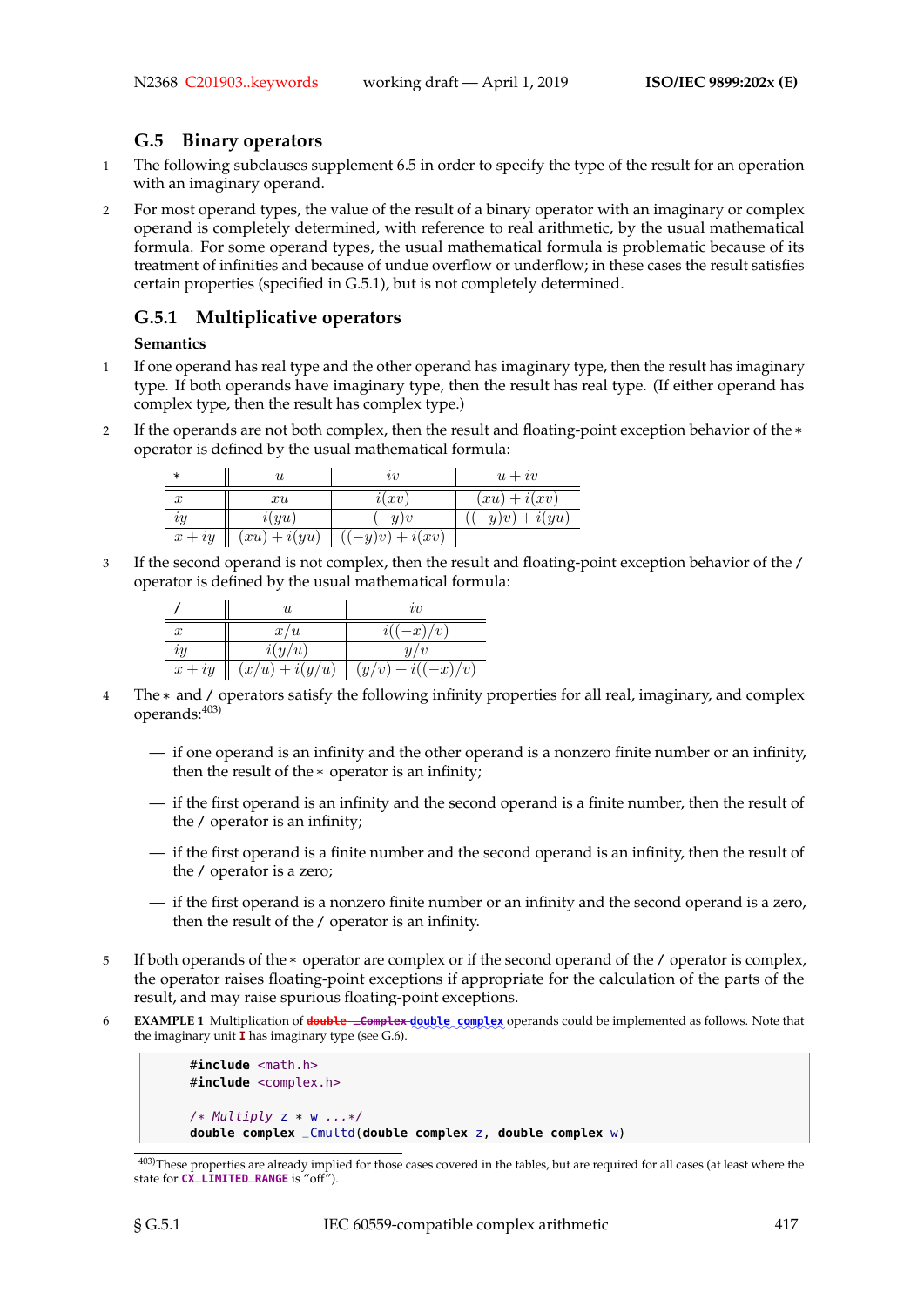```
{
      #pragma STDC FP_CONTRACT OFF
      double a, b, c, d, ac, bd, ad, bc, x, y;
      a = \text{creal}(z); b = \text{cimag}(z);
      c = \text{creal}(w); d = \text{cimag}(w);ac = a * c; bd = b * d;
      ad = a * d; bc = b * c;
      x = ac - bd; y = ad + bc;
      if (\text{isnan}(x) \&\& \text{isnan}(y)) {
             /* Recover infinities that computed as NaN+iNaN ... */
             int recalc = 0;
             if (isinf(a) || isinf(b)) { // z is infinite
                   /* "Box" the infinity and change NaNs in the other factor to 0 */
                   a = copysign(isinf(a) ? 1.0: 0.0, a);
                   b = copysign(isinf(b) ? 1.0: 0.0, b);
                   if (isan(n)) c = copysign(0.0, c);if (isnan(d)) d = copysign(0.0, d);recalc = 1;
             }
             if (isinf(c) || isinf(d)) { // w is infinite
                   /* "Box" the infinity and change NaNs in the other factor to 0 * /c = copysign(isinf(c) ? 1.0: 0.0, c);
                   d = copysign(isinf(d) ? 1.0: 0.0, d);
                   if (isanan(a)) a = copysign(0.0, a);if (isanan(b)) b = copysign(0.0, b);recalc = 1;}
             if (!recalc && (isinf(ac) || isinf(bd) ||
                              isinf(ad) || isinf(bc))) {
                   /* Recover infinities from overflow by changing NaNs to \theta ... */
                   if (isanan(a)) a = copysign(0.0, a);if (isanan(b)) b = copysign(0.0, b);if (isan(n)) c = copysign(0.0, c);if (isan(n)) d = copysign(0.0, d);recalc = 1;
             }
             if (recalc) {
                   x = \text{INFINITE} * (a * c - b * d);y = INFINITE + (a * d + b * c);}
      }
      return x + I * y;
}
```
- 7 This implementation achieves the required treatment of infinities at the cost of only one **isnan** test in ordinary (finite) cases. It is less than ideal in that undue overflow and underflow could occur.
- **EXAMPLE 2** Division of two **double \_Complex** double complex operands could be implemented as follows.

```
#include <math.h>
#include <complex.h>
/* Divide z / w ... */
double complex _Cdivd(double complex z, double complex w)
{
      #pragma STDC FP_CONTRACT OFF
      double a, b, c, d, logbw, denom, x, y;
      int ilogbw = \theta;
      a = \text{creal}(z); b = \text{cimag}(z);
      c = \text{creal}(w); d = \text{cimag}(w);logbw = logb(fmax(fabs(c), fabs(d)));
      if (isfinite(logbw)) {
```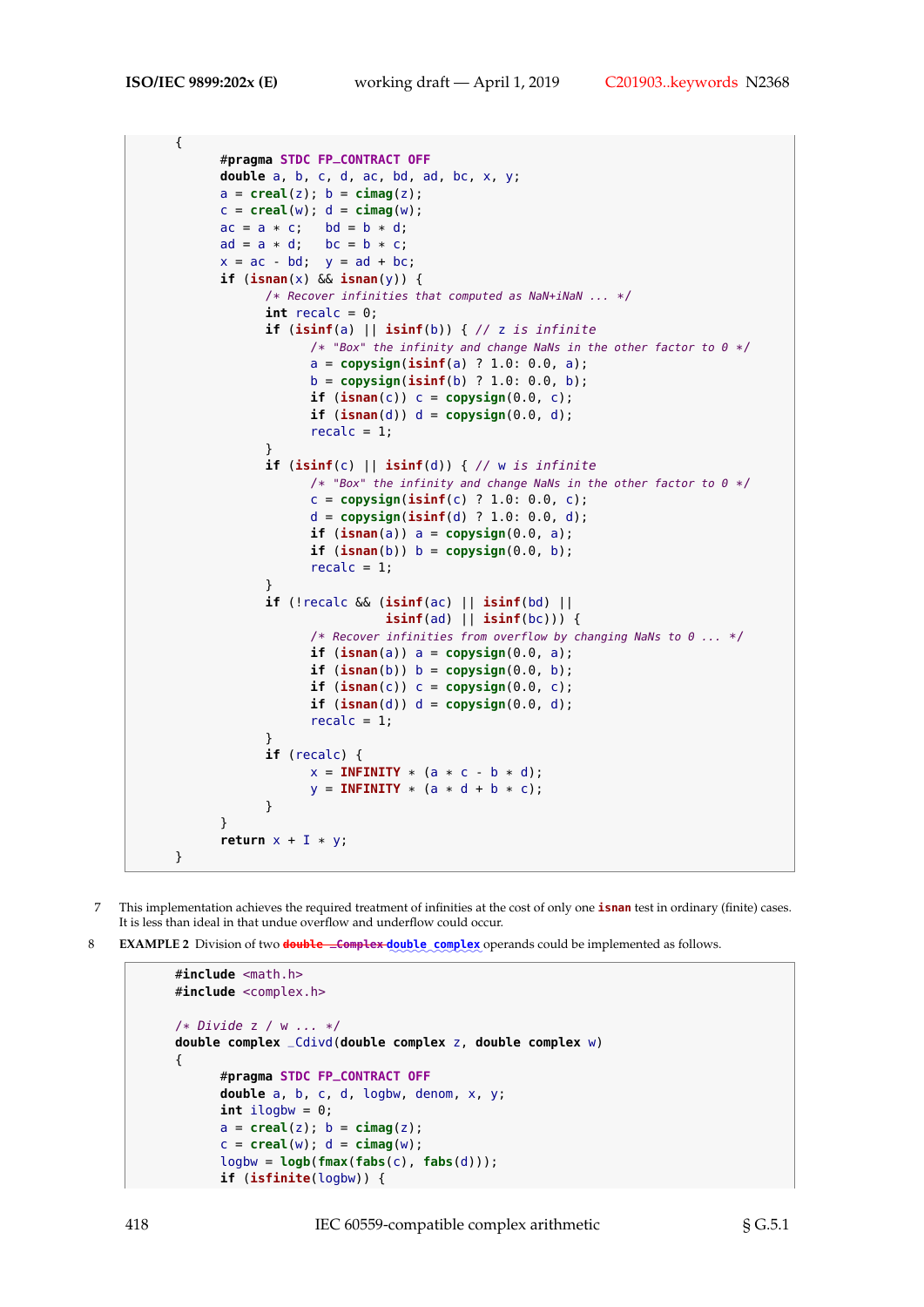```
ilogbw = (int)logbw;
             c = scalarbn(c, -ilogbw); d = scalarbn(d, -ilogbw);}
      denom = c * c + d * d;
      x = \text{scalbn}((a * c + b * d) / \text{denom}, -\text{ilogbw});y = \text{scalbn}((b * c - a * d) / \text{denom}, -\text{ilogbw});/* Recover infinities and zeros that computed as NaN+iNaN; *//* the only cases are nonzero/zero, infinite/finite, and finite/infinite, \dots */
      if (isnan(x) && isnan(y)) {
            if ((denom == 0.0) &&
                   (!isnan(a) || !isnan(b))) {
                   x = copysign(INFINITY, c) * a;
                   y = copysign(INFINITY, c) * b;
             }
            else if ((isinf(a) || isinf(b)) &&
                   isfinite(c) && isfinite(d)) {
                   a = copysign(isinf(a) ? 1.0: 0.0, a);
                   b = copysign(isinf(b) ? 1.0: 0.0, b);
                   x = INFINITY * (a * c + b * d);
                   y = INFINITY * (b * c - a * d);
             }
            else if ((logbw == INFINITY) &&
                   isfinite(a) && isfinite(b)) {
                   c = copysign(isinf(c) ? 1.0: 0.0, c);
                   d = copysign(isinf(d) ? 1.0: 0.0, d);
                   x = 0.0 * (a * c + b * d);y = 0.0 * (b * c - a * d);}
      }
      return x + I * y;
}
```
9 Scaling the denominator alleviates the main overflow and underflow problem, which is more serious than for multiplication. In the spirit of the multiplication example above, this code does not defend against overflow and underflow in the calculation of the numerator. Scaling with the **scalbn** function, instead of with division, provides better roundoff characteristics.

# **G.5.2 Additive operators**

#### **Semantics**

- 1 If both operands have imaginary type, then the result has imaginary type. (If one operand has real type and the other operand has imaginary type, or if either operand has complex type, then the result has complex type.)
- 2 In all cases the result and floating-point exception behavior of a+ or- operator is defined by the usual mathematical formula:

| $+$ or-          | $\boldsymbol{\mathit{u}}$ | w                | $u + iv$               |
|------------------|---------------------------|------------------|------------------------|
| $\boldsymbol{x}$ | $x \pm u$                 | $x\pm iv$        | $(x\pm u)\pm iv$       |
| $\imath y$       | $\pm u + iy$              | $i(y \pm v)$     | $\pm u + i(y \pm v)$   |
| $x + iy$         | $(x\pm u) + iy$           | $x + i(y \pm v)$ | $(x\pm u) + i(y\pm v)$ |

# **G.6 Complex arithmetic <complex.h>**

are defined, respectively, as **\_Imaginary** and a constant expression of type **const float \_Imaginary** with the value of the imaginary unit. The macro is defined to be **\_Imaginary\_I** (not **\_Complex\_I** as stated in 7.3). Notwithstanding the provisions of 7.1.3, a program may undefine and then perhaps redefine the macro **imaginary**.

1 This subclause contains specifications for the <complex.h> functions that are particularly suited to IEC 60559 implementations. For families of functions, the specifications apply to all of the functions even though only the principal function is shown. Unless otherwise specified, where the symbol " $\pm$ "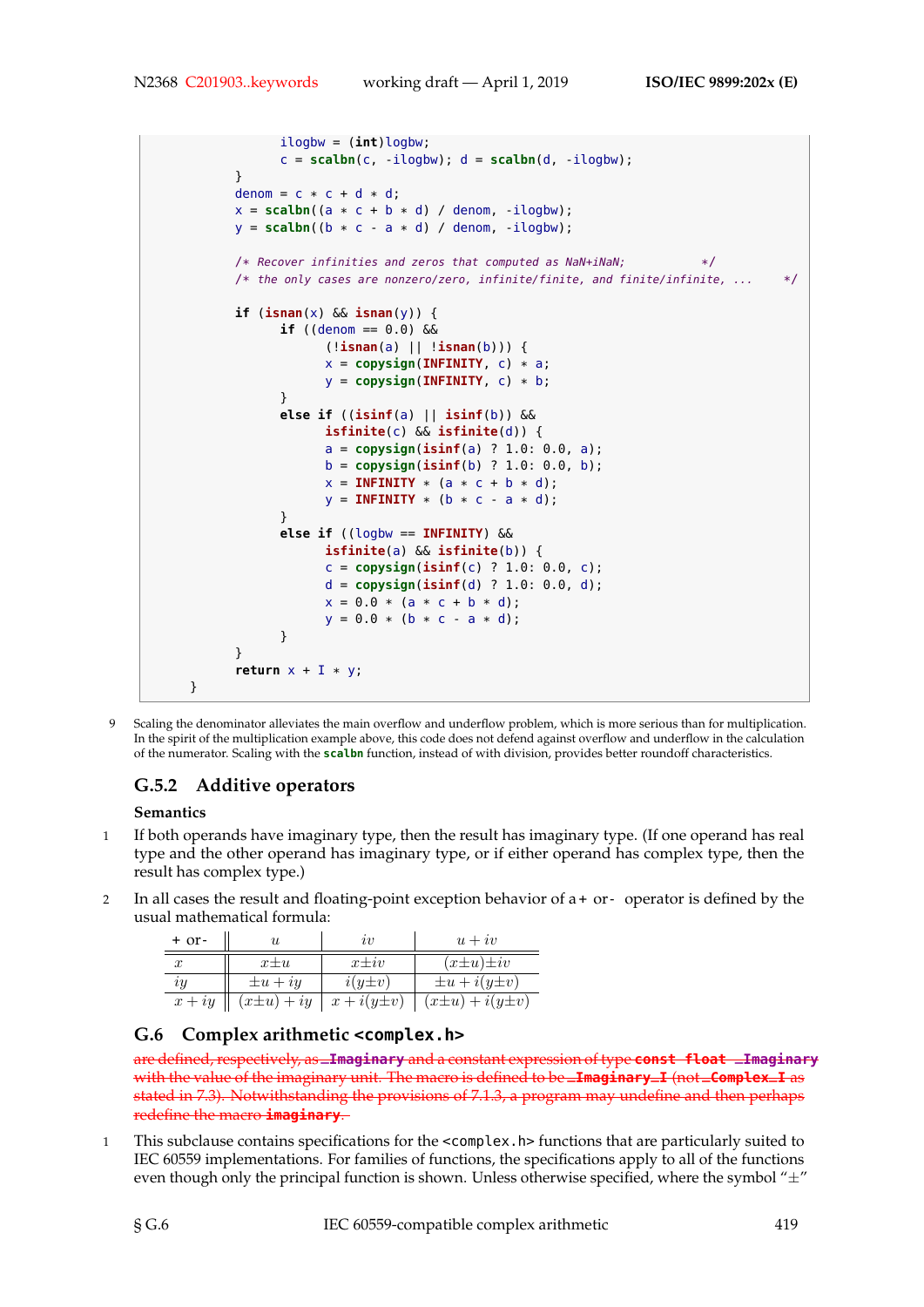# **Annex H** (informative) **Language independent arithmetic**

### **H.1 Introduction**

1 This annex documents the extent to which the C language supports the ISO/IEC 10967–1 standard for language-independent arithmetic (LIA–1). LIA–1 is more general than IEC 60559 (Annex F) in that it covers integer and diverse floating-point arithmetics.

# **H.2 Types**

1 The relevant C arithmetic types meet the requirements of LIA–1 types if an implementation adds notification of exceptional arithmetic operations and meets the 1 unit in the last place (ULP) accuracy requirement (LIA–1 subclause 5.2.8).

#### **H.2.1 Boolean type**

1 The LIA–1 data type Boolean is implemented by the C data type boolbool with values of **true** and **false** <del>, all from . </del>

#### **H.2.2 Integer types**

- 1 The signed C integer types **int**, **long int**, **long long int**, and the corresponding unsigned types are compatible with LIA–1. If an implementation adds support for the LIA–1 exceptional values "integer\_overflow" and "undefined", then those types are LIA–1 conformant types. C's unsigned integer types are "modulo" in the LIA–1 sense in that overflows or out-of-bounds results silently wrap. An implementation that defines signed integer types as also being modulo need not detect integer overflow, in which case, only integer divide-by-zero need be detected.
- 2 The parameters for the integer data types can be accessed by the following:

#### *maxint* **INT\_MAX**, **LONG\_MAX**, **LLONG\_MAX**, **UINT\_MAX**, **ULONG\_MAX**, **ULLONG\_MAX**

*minint* **INT\_MIN**, **LONG\_MIN**, **LLONG\_MIN**

3 The parameter "bounded" is always true, and is not provided. The parameter "minint" is always 0 for the unsigned types, and is not provided for those types.

#### **H.2.2.1 Integer operations**

1 The integer operations on integer types are the following:

| addI        | $x + y$                           |
|-------------|-----------------------------------|
| subI        | $x - y$                           |
| mulI        | $x * y$                           |
| divI, divtI | x / y                             |
| remI, remtI | $x \approx y$                     |
| negI        | - X                               |
|             |                                   |
| absI        | $abs(x)$ , $labs(x)$ , $llabs(x)$ |
| eqI         | $x == y$                          |
| neqI        | $x = y$                           |
| lssl        | x < y                             |
| leqI        | $x \le y$                         |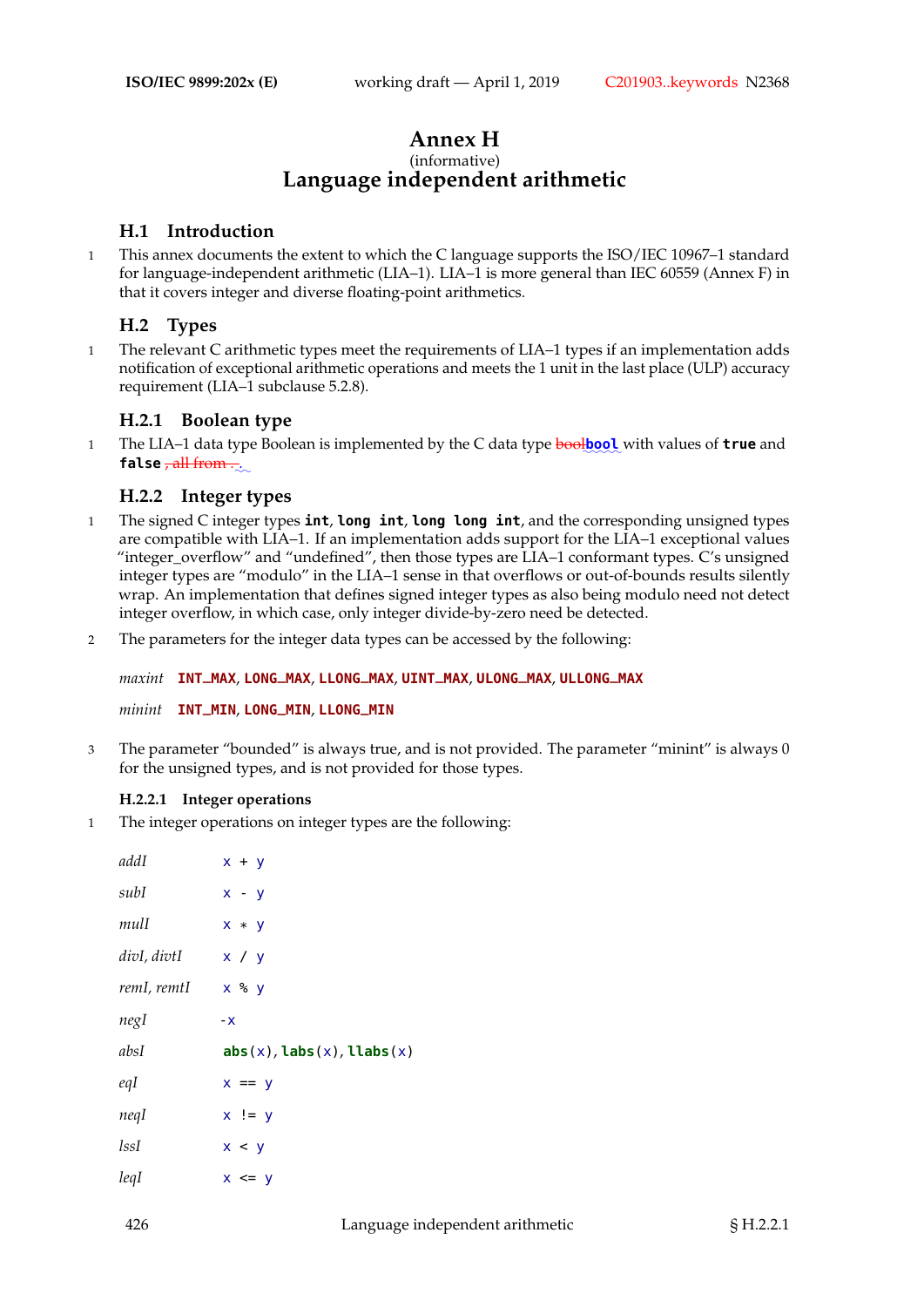- The result of subtracting two pointers is not representable in an object of type **ptrdiff\_t**  $(6.5.6)$ .
- An expression is shifted by a negative number or by an amount greater than or equal to the width of the promoted expression (6.5.7).
- An expression having signed promoted type is left-shifted and either the value of the expression is negative or the result of shifting would not be representable in the promoted type  $(6.5.7)$ .
- Pointers that do not point to the same aggregate or union (nor just beyond the same array object) are compared using relational operators (6.5.8).
- An object is assigned to an inexactly overlapping object or to an exactly overlapping object with incompatible type (6.5.16.1).
- An expression that is required to be an integer constant expression does not have an integer type; has operands that are not integer constants, enumeration constants, character constants, **sizeof** expressions whose results are integer constants,  $\exists$ Alignof expressions, or immediately-cast floating constants; or contains casts (outside operands to **sizeof** and **\_Alignof\_alignof** operators) other than conversions of arithmetic types to integer types (6.6).
- A constant expression in an initializer is not, or does not evaluate to, one of the following: an arithmetic constant expression, a null pointer constant, an address constant, or an address constant for a complete object type plus or minus an integer constant expression (6.6).
- An arithmetic constant expression does not have arithmetic type; has operands that are not integer constants, floating constants, enumeration constants, character constants, **sizeof** expressions whose results are integer constants, or **\_Alignof** alignof expressions; or contains casts (outside operands to **sizeof** or **\_Alignof** alignof operators) other than conversions of arithmetic types to arithmetic types (6.6).
- The value of an object is accessed by an array-subscript [], member-access . or-> , address &, or indirection \* operator or a pointer cast in creating an address constant (6.6).
- An identifier for an object is declared with no linkage and the type of the object is incomplete after its declarator, or after its init-declarator if it has an initializer (6.7).
- A function is declared at block scope with an explicit storage-class specifier other than **extern**  $(6.7.1)$ .
- A structure or union is defined without any named members (including those specified indirectly via anonymous structures and unions) (6.7.2.1).
- An attempt is made to access, or generate a pointer to just past, a flexible array member of a structure when the referenced object provides no elements for that array (6.7.2.1).
- When the complete type is needed, an incomplete structure or union type is not completed in the same scope by another declaration of the tag that defines the content (6.7.2.3).
- An attempt is made to modify an object defined with a const-qualified type through use of an lvalue with non-const-qualified type (6.7.3).
- An attempt is made to refer to an object defined with a volatile-qualified type through use of an lvalue with non-volatile-qualified type (6.7.3).
- The specification of a function type includes any type qualifiers (6.7.3).
- Two qualified types that are required to be compatible do not have the identically qualified version of a compatible type (6.7.3).
- An object which has been modified is accessed through a restrict-qualified pointer to a constqualified type, or through a restrict-qualified pointer and another pointer that are not both based on the same object (6.7.3.1).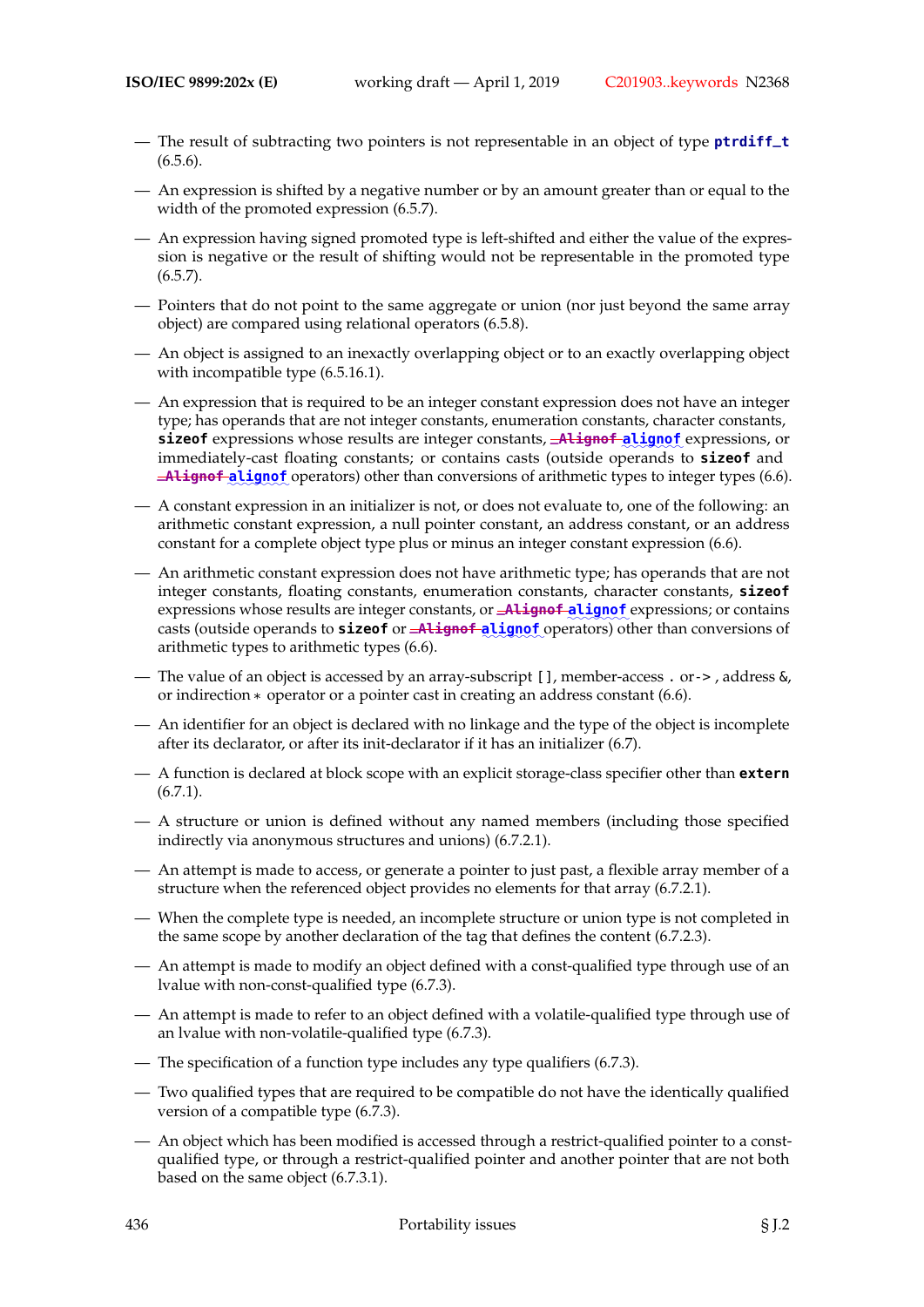- A restrict-qualified pointer is assigned a value based on another restricted pointer whose associated block neither began execution before the block associated with this pointer, nor ended before the assignment (6.7.3.1).
- A function with external linkage is declared with an **inline** function specifier, but is not also defined in the same translation unit (6.7.4).
- $-$  A function declared with a *<u>Noreturn noreturn</u>* function specifier returns to its caller (6.7.4).
- The definition of an object has an alignment specifier and another declaration of that object has a different alignment specifier (6.7.5).
- Declarations of an object in different translation units have different alignment specifiers (6.7.5).
- Two pointer types that are required to be compatible are not identically qualified, or are not pointers to compatible types (6.7.6.1).
- The size expression in an array declaration is not a constant expression and evaluates at program execution time to a nonpositive value (6.7.6.2).
- In a context requiring two array types to be compatible, they do not have compatible element types, or their size specifiers evaluate to unequal values (6.7.6.2).
- A declaration of an array parameter includes the keyword **static** within the [ and ] and the corresponding argument does not provide access to the first element of an array with at least the specified number of elements (6.7.6.3).
- A storage-class specifier or type qualifier modifies the keyword **void** as a function parameter type list (6.7.6.3).
- In a context requiring two function types to be compatible, they do not have compatible return types, or their parameters disagree in use of the ellipsis terminator or the number and type of parameters (after default argument promotion, when there is no parameter type list or when one type is specified by a function definition with an identifier list) (6.7.6.3).
- The value of an unnamed member of a structure or union is used (6.7.9).
- The initializer for a scalar is neither a single expression nor a single expression enclosed in braces (6.7.9).
- The initializer for a structure or union object that has automatic storage duration is neither an initializer list nor a single expression that has compatible structure or union type (6.7.9).
- The initializer for an aggregate or union, other than an array initialized by a string literal, is not a brace-enclosed list of initializers for its elements or members (6.7.9).
- An identifier with external linkage is used, but in the program there does not exist exactly one external definition for the identifier, or the identifier is not used and there exist multiple external definitions for the identifier (6.9).
- A function definition includes an identifier list, but the types of the parameters are not declared in a following declaration list (6.9.1).
- An adjusted parameter type in a function definition is not a complete object type (6.9.1).
- A function that accepts a variable number of arguments is defined without a parameter type list that ends with the ellipsis notation (6.9.1).
- The } that terminates a function is reached, and the value of the function call is used by the caller (6.9.1).
- An identifier for an object with internal linkage and an incomplete type is declared with a tentative definition (6.9.2).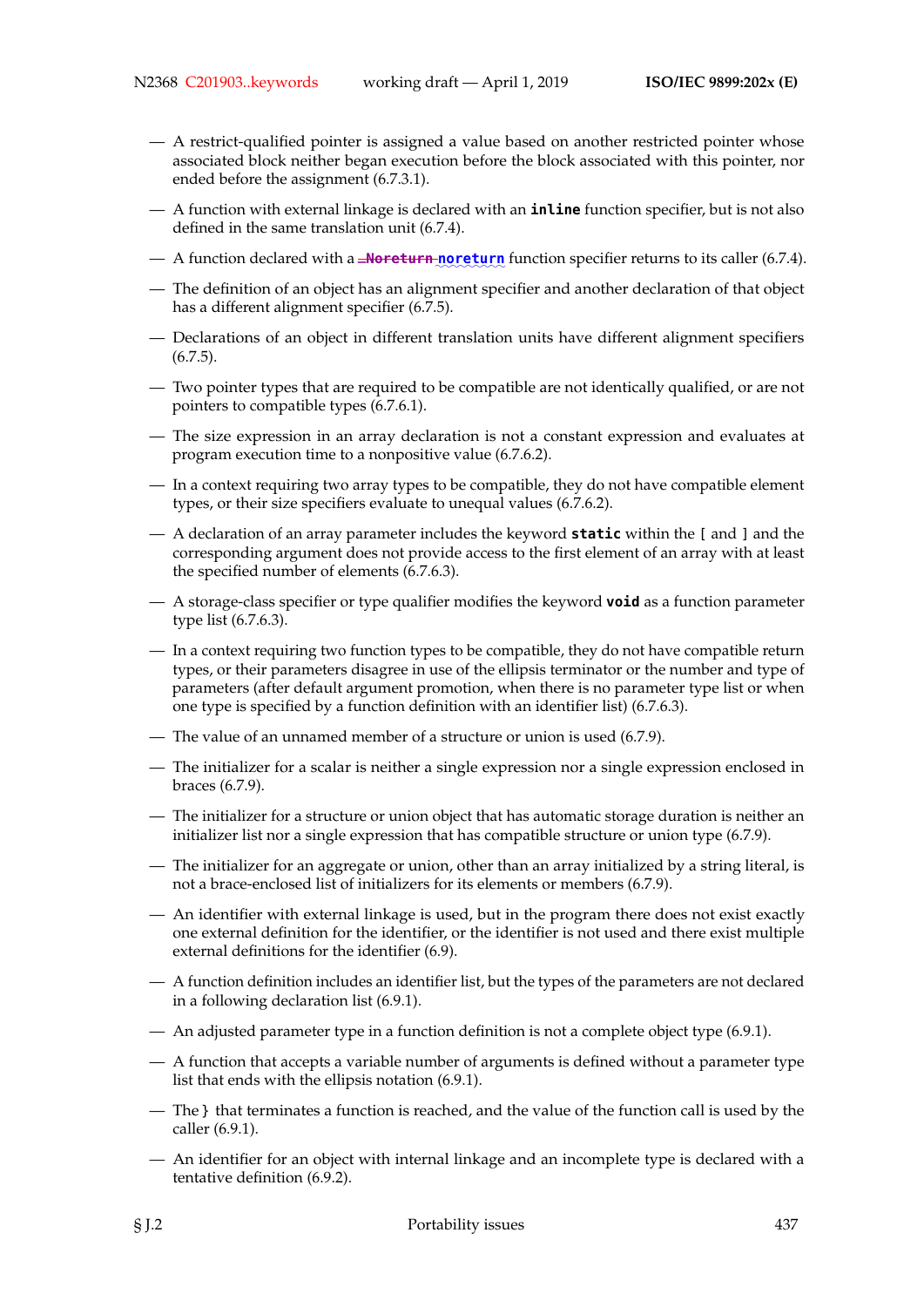- How the nearest representable value or the larger or smaller representable value immediately adjacent to the nearest representable value is chosen for certain floating constants (6.4.4.2).
- Whether and how floating expressions are contracted when not disallowed by the **FP\_CONTRACT** pragma (6.5).
- The default state for the **FENV\_ACCESS** pragma (7.6.1).
- Additional floating-point exceptions, rounding modes, environments, and classifications, and their macro names (7.6, 7.12).
- The default state for the **FP\_CONTRACT** pragma (7.12.2).

#### **J.3.7 Arrays and pointers**

- $1 -$  The result of converting a pointer to an integer or vice versa (6.3.2.3).
	- The size of the result of subtracting two pointers to elements of the same array (6.5.6).

# **J.3.8 Hints**

- 1 The extent to which suggestions made by using the **register** storage-class specifier are effective (6.7.1).
	- The extent to which suggestions made by using the **inline** function specifier are effective (6.7.4).

#### **J.3.9 Structures, unions, enumerations, and bit-fields**

- 1 Whether a "plain" **int** bit-field is treated as a **signed int** bit-field or as an **unsigned int** bit-field (6.7.2, 6.7.2.1).
	- $-$  Allowable bit-field types other than **\_Bool** <u>bool</u>, **signed int**, and **unsigned int** (6.7.2.1).
	- Whether atomic types are permitted for bit-fields (6.7.2.1).
	- Whether a bit-field can straddle a storage-unit boundary (6.7.2.1).
	- The order of allocation of bit-fields within a unit (6.7.2.1).
	- The alignment of non-bit-field members of structures (6.7.2.1). This should present no problem unless binary data written by one implementation is read by another.
	- The integer type compatible with each enumerated type (6.7.2.2).

# **J.3.10 Qualifiers**

<sup>1</sup> - What constitutes an access to an object that has volatile-qualified type (6.7.3).

# **J.3.11 Preprocessing directives**

- 1 The locations within **#pragma** directives where header name preprocessing tokens are recognized (6.4, 6.4.7).
	- How sequences in both forms of header names are mapped to headers or external source file names (6.4.7).
	- Whether the value of a character constant in a constant expression that controls conditional inclusion matches the value of the same character constant in the execution character set  $(6.10.1)$ .
	- Whether the value of a single-character character constant in a constant expression that controls conditional inclusion may have a negative value (6.10.1).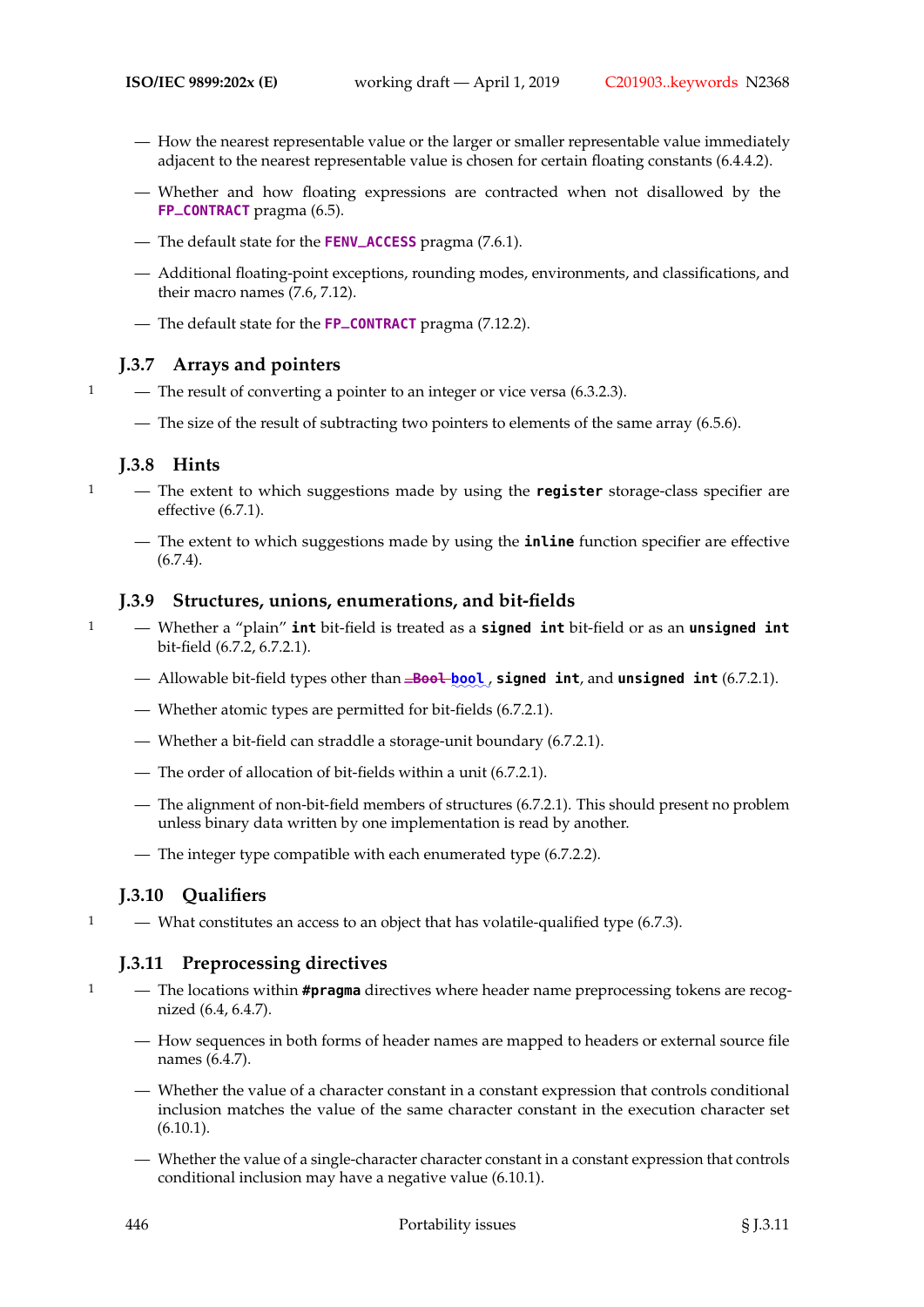- The local time zone and Daylight Saving Time (7.27.1).
- The era for the **clock** function (7.27.2.1).
- The **TIME\_UTC** epoch (7.27.2.5).
- The replacement string for the %Z specifier to the **strftime**, and **wcsftime** functions in the "C" locale (7.27.3.5, 7.29.5.1).
- Whether the functions in  $\epsilon$ math.h> honor the rounding direction mode in an IEC 60559 conformant implementation, unless explicitly specified otherwise (F.10).

#### **J.3.13 Architecture**

- 1 The values or expressions assigned to the macros specified in the headers <float.h>, <limits.h>, and <stdint.h> (5.2.4.2, 7.20.2, 7.20.3).
	- The result of attempting to indirectly access an object with automatic or thread storage duration from a thread other than the one with which it is associated (6.2.4).
	- The number, order, and encoding of bytes in any object (when not explicitly specified in this document) (6.2.6.1).
	- Whether any extended alignments are supported and the contexts in which they are supported  $(6.2.8)$ .
	- Valid alignment values other than those returned by an **\_Alignof** alignof expression for fundamental types, if any (6.2.8).
	- $-$  The value of the result of the **sizeof** and  $\frac{1}{2}$  **alignof** operators (6.5.3.4).

#### **J.4 Locale-specific behavior**

1 The following characteristics of a hosted environment are locale-specific and are required to be documented by the implementation:

- Additional members of the source and execution character sets beyond the basic character set  $(5.2.1)$ .
- The presence, meaning, and representation of additional multibyte characters in the execution character set beyond the basic character set (5.2.1.2).
- The shift states used for the encoding of multibyte characters (5.2.1.2).
- The direction of writing of successive printing characters (5.2.2).
- The decimal-point character (7.1.1).
- The set of printing characters (7.4, 7.30.2).
- The set of control characters (7.4, 7.30.2).
- The sets of characters tested for by the **isalpha**, **isblank**, **islower**, **ispunct**, **isspace**, **isupper**, **iswalpha**, **iswblank**, **iswlower**, **iswpunct**, **iswspace**, or **iswupper** functions (7.4.1.2, 7.4.1.3, 7.4.1.7, 7.4.1.9, 7.4.1.10, 7.4.1.11, 7.30.2.1.2, 7.30.2.1.3, 7.30.2.1.7, 7.30.2.1.9, 7.30.2.1.10, 7.30.2.1.11).
- The native environment (7.11.1.1).
- Additional subject sequences accepted by the numeric conversion functions (7.22.1, 7.29.4.1).
- The collation sequence of the execution character set (7.24.4.3, 7.29.4.4.2).
- The contents of the error message strings set up by the **strerror** function (7.24.6.2).
- The formats for time and date (7.27.3.5, 7.29.5.1).
- Character mappings that are supported by the **towctrans** function (7.30.1).
- Character classifications that are supported by the **iswctype** function (7.30.1).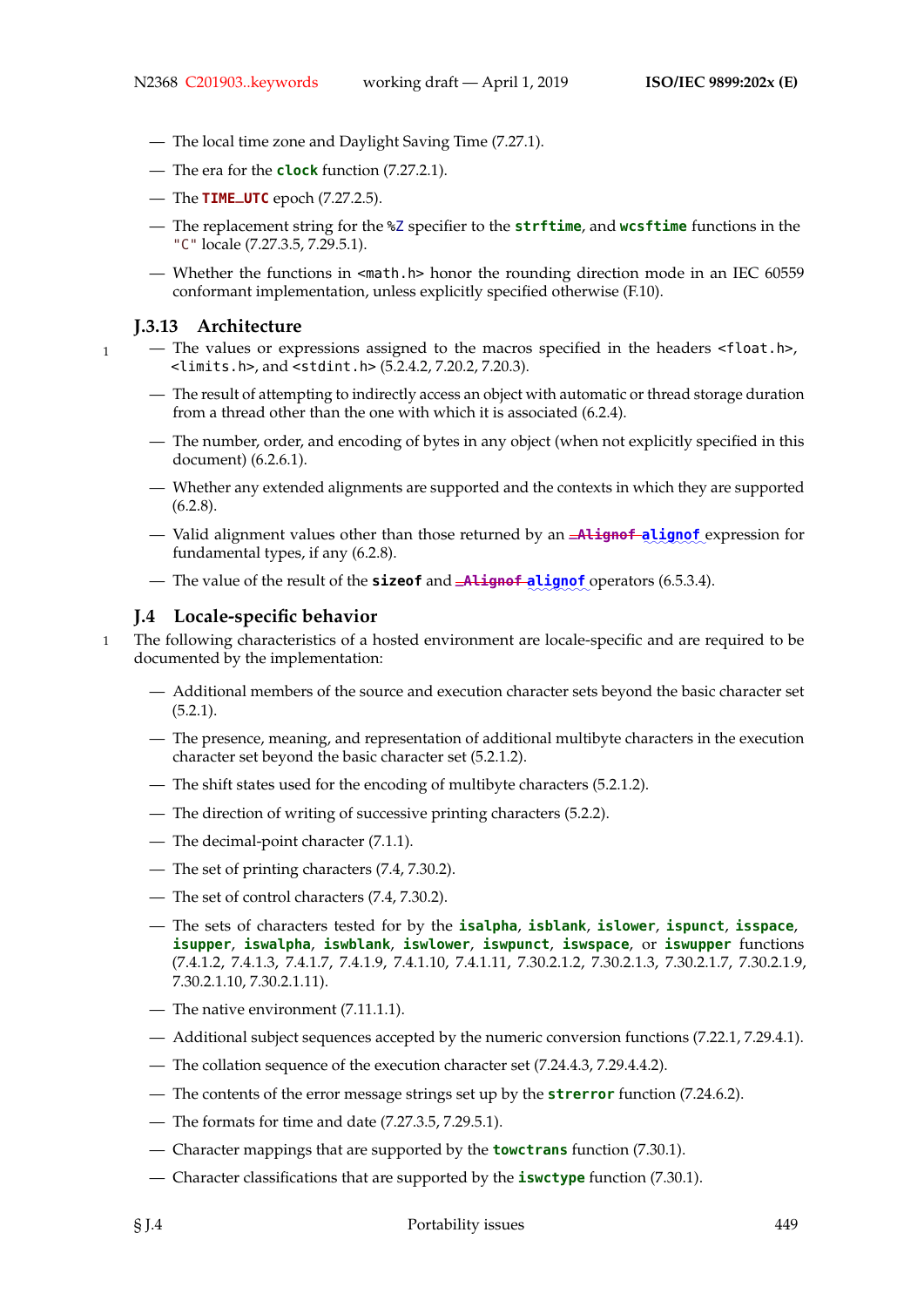#### **J.5 Common extensions**

1 The following extensions are widely used in many systems, but are not portable to all implementations. The inclusion of any extension that may cause a strictly conforming program to become invalid renders an implementation nonconforming. Examples of such extensions are new keywords, extra library functions declared in standard headers, or predefined macros with names that do not begin with an underscore.

#### **J.5.1 Environment arguments**

1 In a hosted environment, the **main** function receives a third argument, **char** \*envp[], that points to a null-terminated array of pointers to **char**, each of which points to a string that provides information about the environment for this execution of the program (5.1.2.2.1).

# **J.5.2 Specialized identifiers**

1 Characters other than the underscore  $_$ , letters, and digits, that are not part of the basic source character set (such as the dollar sign \$, or characters in national character sets) may appear in an identifier (6.4.2).

# **J.5.3 Lengths and cases of identifiers**

1 All characters in identifiers (with or without external linkage) are significant (6.4.2).

# **J.5.4 Scopes of identifiers**

1 A function identifier, or the identifier of an object the declaration of which contains the keyword **extern**, has file scope (6.2.1).

#### **J.5.5 Writable string literals**

1 String literals are modifiable (in which case, identical string literals should denote distinct objects)  $(6.4.5)$ .

# **J.5.6 Other arithmetic types**

<sup>1</sup> Additional arithmetic types, such as \_\_int128 or **double double**, and their appropriate conversions are defined (6.2.5, 6.3.1). Additional floating types may have more range or precision than **long double**, may be used for evaluating expressions of other floating types, and may be used to define **float\_t** or **double\_t**. Additional floating types may also have less range or precision than **float**.

# **J.5.7 Function pointer casts**

- 1 A pointer to an object or to **void** may be cast to a pointer to a function, allowing data to be invoked as a function (6.5.4).
- 2 A pointer to a function may be cast to a pointer to an object or to **void**, allowing a function to be inspected or modified (for example, by a debugger) (6.5.4).

# **J.5.8 Extended bit-field types**

1 A bit-field may be declared with a type other than **\_Bool\_bool**, **unsigned int**, or **signed int**, with an appropriate maximum width  $(6.7.2.1)$ .

# **J.5.9 The fortran keyword**

1 The fortran function specifier may be used in a function declaration to indicate that calls suitable for FORTRAN should be generated, or that a different representation for the external name is to be generated (6.7.4).

# **J.5.10 The asm keyword**

1 The asm keyword may be used to insert assembly language directly into the translator output (6.8). The most common implementation is via a statement of the form:

asm (character-string-literal);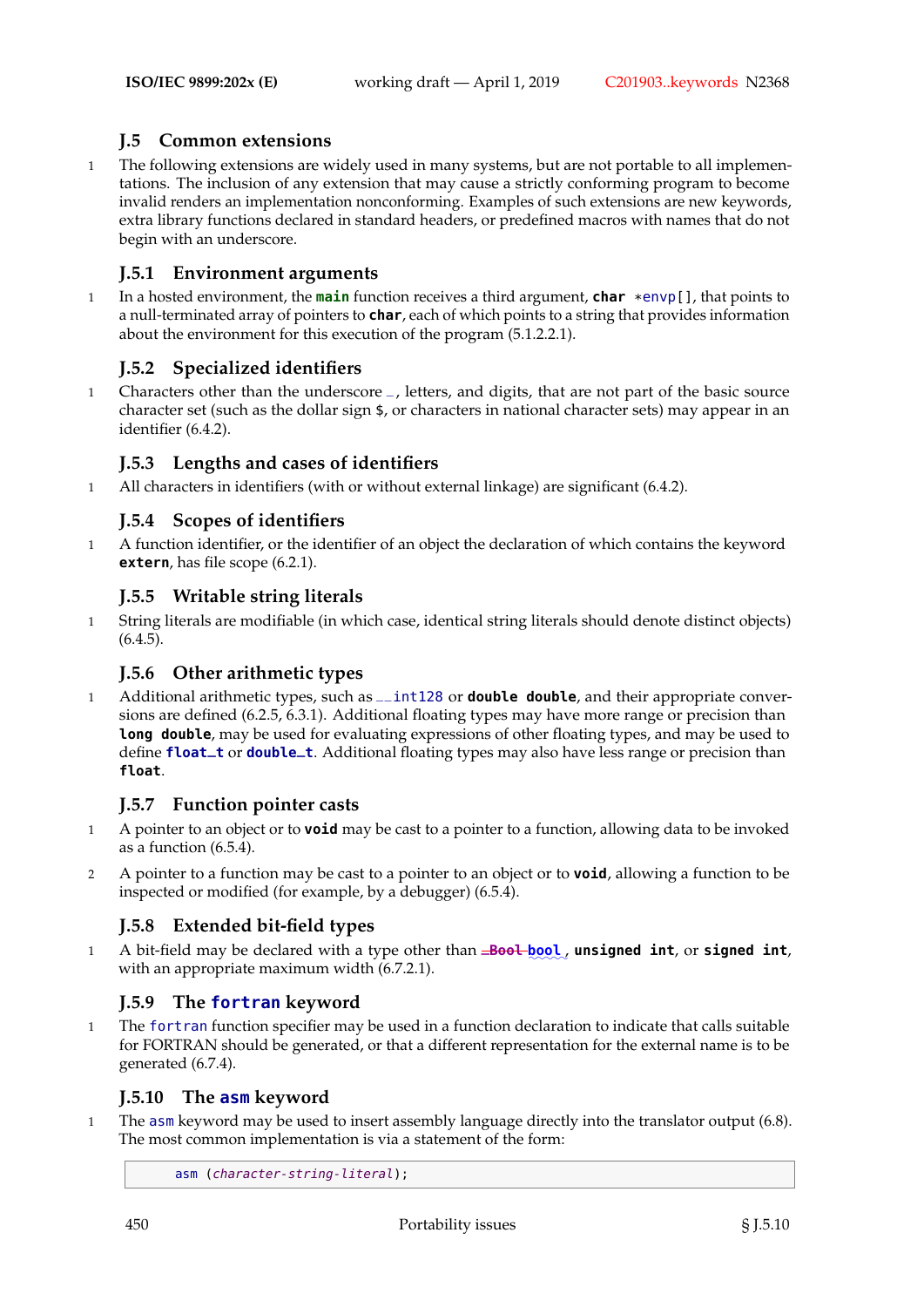| wcsrchr     | wcstol     |
|-------------|------------|
| wcsrtombs   | wcstold    |
| wcsrtombs_s | wcstoll    |
| wcsspn      | wcstombs   |
| wcsstr      | wcstombs_s |
| wcstod      | wcstoul    |
| wcstof      | wcstoull   |
| wcstoimax   | wcstoumax  |
| wcstok      | wcsxfrm    |
| wcstok_s    | $_M$       |

# **J.6.2 Particular identifiers or keywords**

1 The following  $\frac{808\cdot 809}{200}$  identifiers or keywords are not covered by the above and have particular semantics provided by this document.

| abort           | bitor         | cbrtf             |
|-----------------|---------------|-------------------|
| abort_handler_s | bool          | cbrtl             |
| abs             | break         | <b>CCOS</b>       |
| acos            | bsearch       | ccosf             |
| acosf           | bsearch_s     | ccosh             |
| acosh           | btowc         | ccoshf            |
| acoshf          | <b>BUFSIZ</b> | ccoshl            |
| acoshl          | c16rtomb      | ccosl             |
| acosl           | c32rtomb      | ceil              |
| alignas         | cabs          | ceilf             |
| aligned_alloc   | cabsf         | ceill             |
| alignof         | cabsl         | cerf              |
| and             | cacos         | cerfc             |
| and_eq          | cacosf        | cexp              |
| asctime         | cacosh        | cexp2             |
| asctime_s       | cacoshf       | cexpf             |
| asin            | cacoshl       | cexpl             |
| asinf           | cacosl        | cexpm1            |
| asinh           | calloc        | char              |
| asinhf          | call_once     | char16_t          |
| asinhl          | canonicalize  | char32_t          |
| asinl           | canonicalizef | <b>CHAR_BIT</b>   |
| assert          | canonicalizel | <b>CHAR_MAX</b>   |
| atan            | carg          | <b>CHAR_MIN</b>   |
| atan2           | cargf         | <b>CHAR_WIDTH</b> |
| atan2f          | cargl         | cimag             |
| atan2l          | case          | cimagf            |
| atanf           | casin         | cimagl            |
| atanh           | casinf        | clearerr          |
| atanhf          | casinh        | clgamma           |
| atanhl          | casinhf       | clock             |
| atanl           | casinhl       | CLOCKS_PER_SEC    |
| atexit          | casinl        | clock_t           |
| atof            | catan         | clog              |
| atoi            | catanf        | clog10            |
| atol            | catanh        | clog1p            |
| atoll           | catanhf       | clog2             |
| at_quick_exit   | catanhl       | clogf             |
| auto            | catanl        | clogl             |
| bitand          | cbrt          | <b>CMPLX</b>      |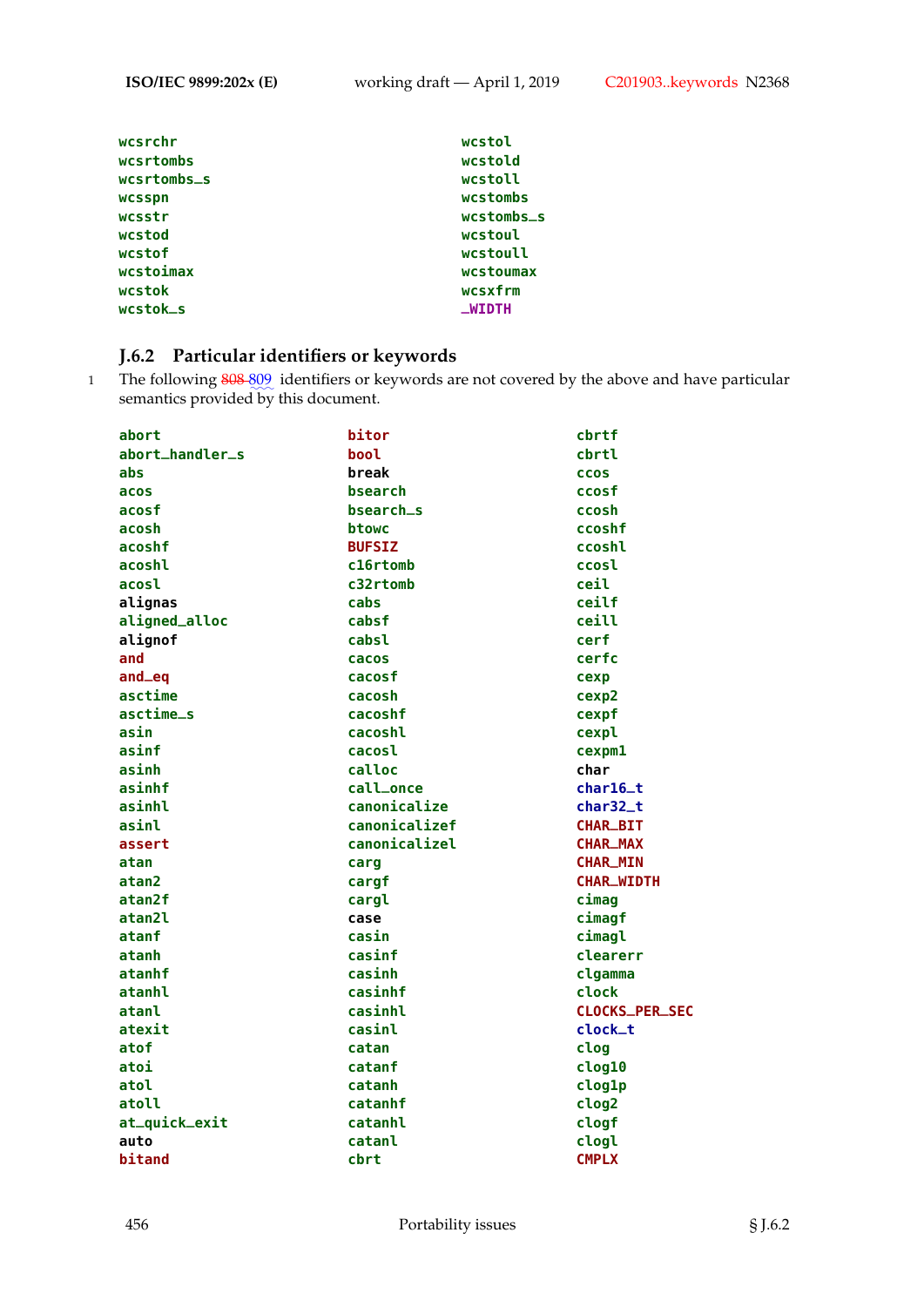**lgammal line llabs lldiv lldiv\_t llogb llogbf llogbl LLONG\_MAX LLONG\_MIN LLONG\_WIDTH llrint llrintf llrintl llround llroundf llroundl localeconv localtime localtime\_s log log10 log10f log10l log1p log1pf log1pl log2 log2f log2l logb logbf logbl logf logl long longjmp LONG\_MAX LONG\_MIN LONG\_WIDTH lrint lrintf lrintl lround lroundf lroundl L\_tmpnam L\_tmpnam\_s main malloc MATH\_ERREXCEPT math\_errhandling MATH\_ERRNO max\_align\_t MB\_CUR\_MAX mblen**

**MB\_LEN\_MAX mbrlen mbrtoc16 mbrtoc32 mbrtowc mbsinit mbsrtowcs mbsrtowcs\_s mbstate\_t mbstowcs mbstowcs\_s mbtowc mktime modf modff modfl mon\_decimal\_point mon\_grouping mon\_thousands\_sep nan nanf nanl n\_cs\_precedes NDEBUG nearbyint nearbyintf nearbyintl negative\_sign nextafter nextafterf nextafterl nextdown nextdownf nextdownl nexttoward nexttowardf nexttowardl nextup nextupf nextupl noreturn not not\_eq n\_sep\_by\_space n\_sign\_posn NULL** <u>nullptr</u> **OFF offsetof ON once\_flag ONCE\_FLAG\_INIT or or\_eq p\_cs\_precedes perror**

**positive\_sign pow powf powl pragma printf printf\_s p\_sep\_by\_space p\_sign\_posn PTRDIFF\_MAX PTRDIFF\_MIN ptrdiff\_t PTRDIFF\_WIDTH putc putchar puts putwc putwchar qsort qsort\_s quick\_exit raise rand RAND\_MAX realloc register remainder remainderf remainderl remove remquo remquof remquol rename restrict return rewind rint rintf rintl round roundeven roundevenf roundevenl roundf roundl RSIZE\_MAX rsize\_t scalbln scalblnf scalblnl scalbn scalbnf scalbnl scanf scanf\_s**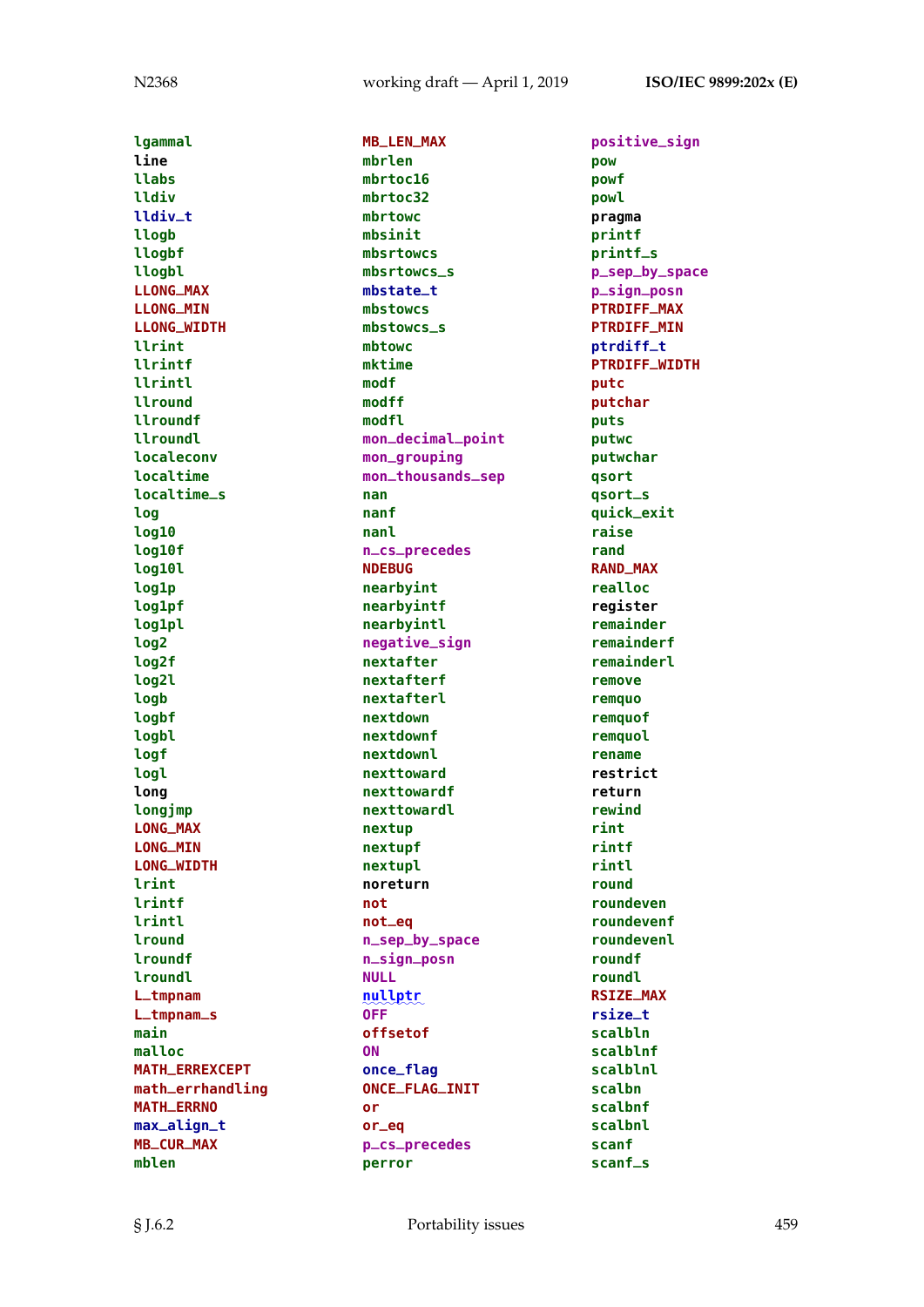#### 10 **EXAMPLE**

```
#define __STDC_WANT_LIB_EXT1__ 1
     #include <string.h>
     static char str1[] = "?a???b,,,#c";
     static char str2[] = "\t \t";
     char *t, *ptr1, *ptr2;
     rsize_t max1 = sizeof (str1);
     rsize_t max2 = sizeof (str2);
     t = strtok_s(str1, &max1, "?", &ptr1); // t points to the token "a"
     t = strtok_s(NULL, &max1, ",", &ptr1); // t points to the token "??b"
www.timitok_s(nullptr, &max1, ""," &ptr1); // t points to the token "??b"
     t = strtok_s(str2, &max2, " \t", &ptr2); // t is a null pointer
     t = strtok_s(NULL, &max1, "#,", &ptr1); // t points to the token "c"
     t = strtok_s(NULL, &max1, "?", &ptr1); // t is a null pointer
www.t.=.strtok_s(nullptr, &max1, "#,",&ptr1); // t points to the token_"c"
www.t=strtok_s(nullptr, &max1, "?", &ptr1); \/ t is a null pointer
```
#### **K.3.7.4 Miscellaneous functions**

# **K.3.7.4.1 The memset\_s function**

**Synopsis**

```
1 #define __STDC_WANT_LIB_EXT1__ 1
          #include <string.h>
          errno_t memset_s(void *s, rsize_t smax, int c, rsize_t n)
```
#### **Runtime-constraints**

- <sup>2</sup> s shall not be a null pointer. Neither smax nor n shall be greater than **RSIZE\_MAX**. n shall not be greater than smax.
- 3 If there is a runtime-constraint violation, then if s is not a null pointer and smax is not greater than **RSIZE\_MAX**, the **memset\_s** function stores the value of c (converted to an **unsigned char**) into each of the first smax characters of the object pointed to by s.

#### **Description**

<sup>4</sup> The **memset\_s** function copies the value of c (converted to an **unsigned char**) into each of the first n characters of the object pointed to by s. Unlike **memset**, any call to the **memset\_s** function shall be evaluated strictly according to the rules of the abstract machine as described in (5.1.2.3). That is, any call to the **memset\_s** function shall assume that the memory indicated by s and n may be accessible in the future and thus contains the values indicated by c.

#### **Returns**

<sup>5</sup> The **memset\_s** function returns zero if there was no runtime-constraint violation. Otherwise, a nonzero value is returned.

# **K.3.7.4.2 The strerror\_s function**

#### **Synopsis**

```
1 #define __STDC_WANT_LIB_EXT1__ 1
          #include <string.h>
          errno_t strerror_s(char *s, rsize_t maxsize,
               errno_t errnum);
```
#### **Runtime-constraints**

- <sup>2</sup> s shall not be a null pointer. maxsize shall not be greater than **RSIZE\_MAX**. maxsize shall not equal zero.
- 3 If there is a runtime-constraint violation, then the array (if any) pointed to by s is not modified.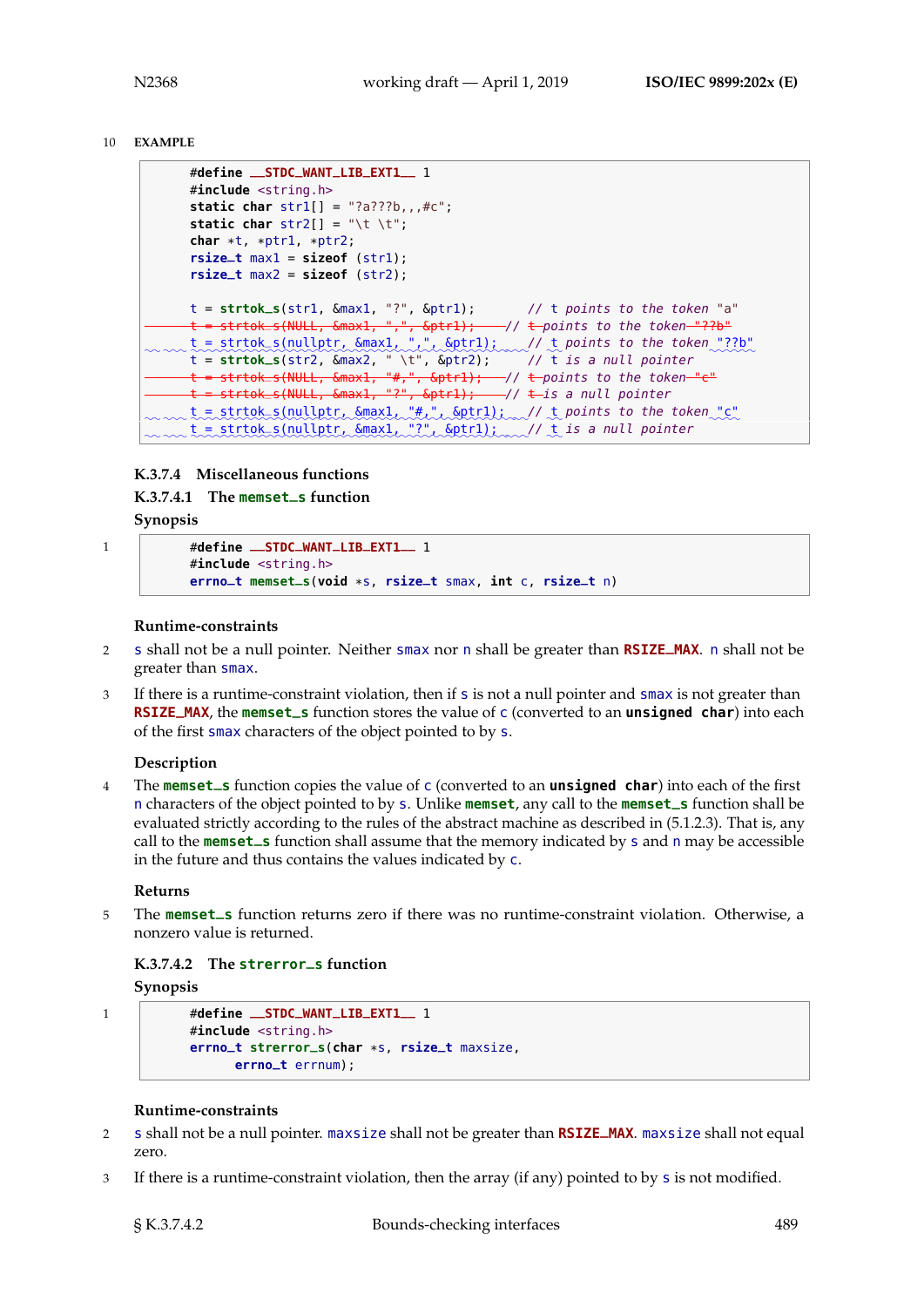#### **Description**

- <sup>4</sup> A sequence of calls to the **wcstok\_s** function breaks the wide string pointed to by s1 into a sequence of tokens, each of which is delimited by a wide character from the wide string pointed to by s2. The fourth argument points to a caller-provided **wchar\_t** pointer into which the **wcstok\_s** function stores information necessary for it to continue scanning the same wide string.
- 5 The first call in a sequence has a non-null first argument and s1max points to an object whose value is the number of elements in the wide character array pointed to by the first argument. The first call stores an initial value in the object pointed to by ptr and updates the value pointed to by s1max to reflect the number of elements that remain in relation to ptr. Subsequent calls in the sequence have a null first argument and the objects pointed to by s1max and ptr are required to have the values stored by the previous call in the sequence, which are then updated. The separator wide string pointed to by s2 may be different from call to call.
- 6 The first call in the sequence searches the wide string pointed to by s1 for the first wide character that is *not* contained in the current separator wide string pointed to by s2. If no such wide character is found, then there are no tokens in the wide string pointed to by s1 and the **wcstok\_s** function returns a null pointer. If such a wide character is found, it is the start of the first token.
- <sup>7</sup> The **wcstok\_s** function then searches from there for the first wide character in s1 that *is* contained in the current separator wide string. If no such wide character is found, the current token extends to the end of the wide string pointed to by s1, and subsequent searches in the same wide string for a token return a null pointer. If such a wide character is found, it is overwritten by a null wide character, which terminates the current token.
- <sup>8</sup> In all cases, the **wcstok\_s** function stores sufficient information in the pointer pointed to by ptr so that subsequent calls, with a null pointer for s1 and the unmodified pointer value for ptr, shall start searching just past the element overwritten by a null wide character (if any).

#### **Returns**

- <sup>9</sup> The **wcstok\_s** function returns a pointer to the first wide character of a token, or a null pointer if there is no token or there is a runtime-constraint violation.
- 10 **EXAMPLE**

```
#define __STDC_WANT_LIB_EXT1__ 1
     #include <wchar.h>
     static wchar_t str1[] = L"?a???b,,,#c";
     static wchar_t str2[] = L''\t \t";
     wchar_t *t, *ptr1, *ptr2;
     rsize_t max1 = wcslen(str1) + 1;
     rsize_t max2 = wcslen(str2)+1;t = wcstok_s(str1, &max1, "?", &ptr1); // t points to the token "a"
     t = wcstok_s(NULL, &max1, ",", &ptr1); // t points to the token "??b"
www.t.=wcstok_s(nullptr, &max1, """, &ptr1); w// t points to the token_"??b"
     t = wcstok_s(str2, &max2, " \t", &ptr2); // t is a null pointer
         wcstok_s(NULL, &max1, "#,", &ptr1); - // t points to the token "c"
     t = wcstok_s(NULL, &max1, "?", &ptr1); // t is a null pointer
\sim ~~~ ~
     t = wcstok_s(nullptr, &max1, "#,", &ptr1); // t points to the token "c"
www.t=wcstok_s(nullptr, &max1, "?", &ptr1); // t is a null pointer
```
**K.3.9.2.4 Miscellaneous functions**

```
K.3.9.2.4.1 The wcsnlen_s function
```
**Synopsis**

```
1 #define __STDC_WANT_LIB_EXT1__ 1
          #include <wchar.h>
          size_t wcsnlen_s(const wchar_t *s, size_t maxsize);
```